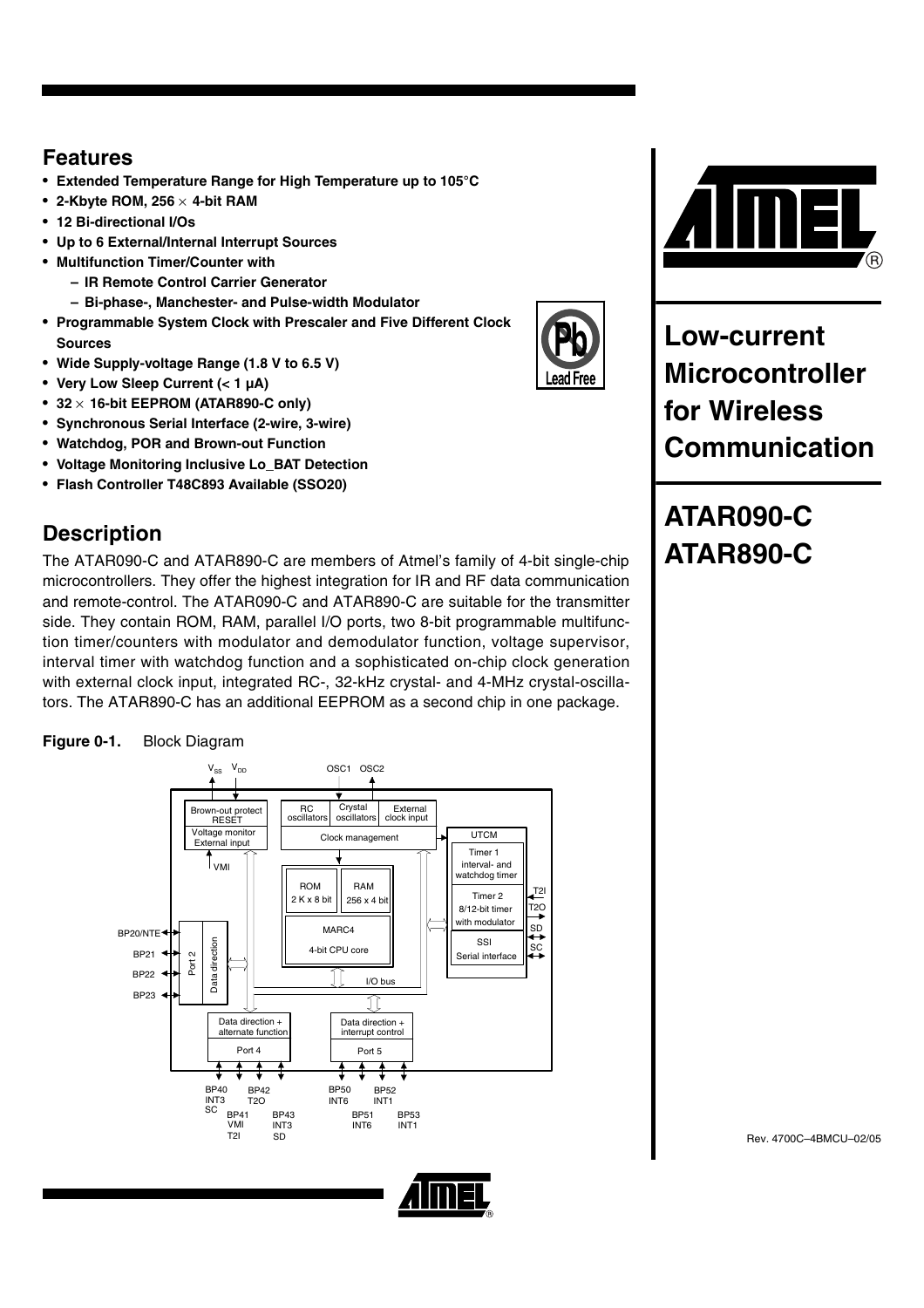

## **1. Pin Configuration**

**Figure 1-1.** Pinning SSO20



## **Table 1-1.** Pin Description

| <b>Name</b>      | <b>Type</b>              | <b>Function</b>                     | <b>Alternate Function</b>                                                                                     | Pin No.        | <b>Reset State</b> |
|------------------|--------------------------|-------------------------------------|---------------------------------------------------------------------------------------------------------------|----------------|--------------------|
| <b>VDD</b>       |                          | Supply voltage                      |                                                                                                               | 1              | <b>NA</b>          |
| <b>VSS</b>       | $\overline{\phantom{0}}$ | Circuit ground                      | ۰                                                                                                             | 20             | <b>NA</b>          |
| <b>NC</b>        | $\overline{\phantom{0}}$ | Not connected                       |                                                                                                               | 10             |                    |
| <b>NC</b>        |                          | Not connected                       |                                                                                                               | 11             |                    |
| <b>BP20</b>      | 1/O                      | Bi-directional I/O line of Port 2.0 | NTE - test mode enable, see section "Master Reset"                                                            | 13             | Input              |
| <b>BP21</b>      | 1/O                      | Bi-directional I/O line of Port 2.1 | —                                                                                                             | 14             | Input              |
| <b>BP22</b>      | I/O                      | Bi-directional I/O line of Port 2.2 |                                                                                                               | 15             | Input              |
| <b>BP23</b>      | 1/O                      | Bi-directional I/O line of Port 2.3 |                                                                                                               | 16             | Input              |
| <b>BP40</b>      | I/O                      | Bi-directional I/O line of Port 4.0 | SC - serial clock or INT3 external interrupt input                                                            | $\overline{2}$ | Input              |
| <b>BP41</b>      | 1/O                      | Bi-directional I/O line of Port 4.1 | VMI voltage monitor input or T2I external clock input<br>Timer 2                                              | 17             | Input              |
| <b>BP42</b>      | 1/O                      | Bi-directional I/O line of Port 4.2 | T2O Timer 2 output                                                                                            | 18             | Input              |
| <b>BP43</b>      | 1/O                      | Bi-directional I/O line of Port 4.3 | SD serial data I/O or INT3-external interrupt input                                                           | 19             | Input              |
| <b>BP50</b>      | 1/O                      | Bi-directional I/O line of Port 5.0 | INT6 external interrupt input                                                                                 | 6              | Input              |
| <b>BP51</b>      | I/O                      | Bi-directional I/O line of Port 5.1 | INT6 external interrupt input                                                                                 | 5              | Input              |
| <b>BP52</b>      | 1/O                      | Bi-directional I/O line of Port 5.2 | INT1 external interrupt input                                                                                 | 4              | Input              |
| <b>BP53</b>      | I/O                      | Bi-directional I/O line of Port 5.3 | INT1 external interrupt input                                                                                 | 3              | Input              |
| <b>NC</b>        | $\overline{\phantom{0}}$ | Not connected                       |                                                                                                               | 9              |                    |
| <b>NC</b>        |                          | Not connected                       | ٠                                                                                                             | 12             |                    |
| OSC <sub>1</sub> |                          | Oscillator input                    | 4-MHz crystal input or 32-kHz crystal input or<br>external clock input or external trimming resistor<br>input | 7              | Input              |
| OSC <sub>2</sub> | $\circ$                  | Oscillator output                   | 4-MHz crystal output or 32-kHz crystal output or<br>external clock input                                      | 8              | <b>NA</b>          |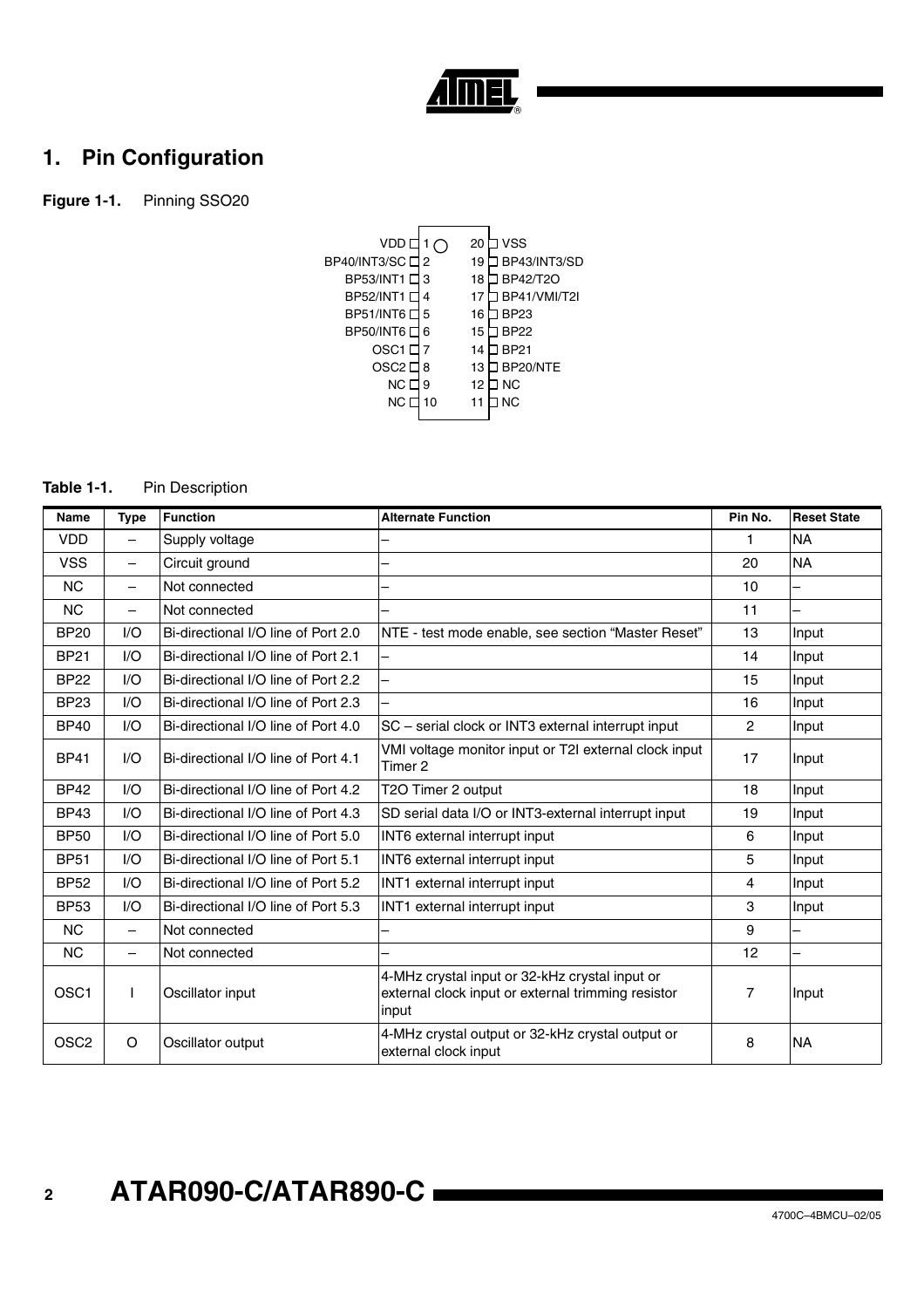## **2. Introduction**

The ATAR090-C/ATAR890-C are members of Atmel's family of 4-bit single-chip microcontrollers. They contain ROM, RAM, parallel I/O ports, one 8-bit programmable multi-function timer/counters, voltage supervisor, interval timer with watchdog function and a sophisticated onchip clock generation with integrated RC-, 32-kHz crystal- and 4-MHz crystal oscillators. Table 2 provides an overview of the available variants.

| <b>Version</b> | Type      | <b>ROM</b>       | <b>E2PROM Peripheral</b> | <b>Packages</b>   |
|----------------|-----------|------------------|--------------------------|-------------------|
| Flash device   | T48C893   | 4-Kbyte EEPROM   | 64 byte                  | SSO <sub>20</sub> |
| Production     | ATAR090-C | 2-Kbyte mask ROM |                          | SSO <sub>20</sub> |
| Production     | ATAR890-C | 2-Kbyte mask ROM | 64 byte                  | SSO <sub>20</sub> |

<span id="page-2-0"></span>**Table 2-1.** Available Variants of ATARx9x-C

## **3. MARC4 Architecture**

## **3.1 General Description**

The MARC4 microcontroller consists of an advanced stack-based, 4-bit CPU core and on-chip peripherals. The CPU is based on the HARVARD architecture with physically separate program memory (ROM) and data memory (RAM). Three independent buses, the instruction bus, the memory bus and the I/O bus, are used for parallel communication between ROM, RAM and peripherals. This enhances program execution speed by allowing both instruction prefetching, and a simultaneous communication to the on-chip peripheral circuitry. The extremely powerful integrated interrupt controller with associated eight prioritized interrupt levels supports fast and efficient processing of hardware events. The MARC4 is designed for the high-level programming language qFORTH. The core includes both an expression and a return stack. This architecture enables high-level language programming without any loss of efficiency or code density.



**Figure 3-1.** MARC4 Core

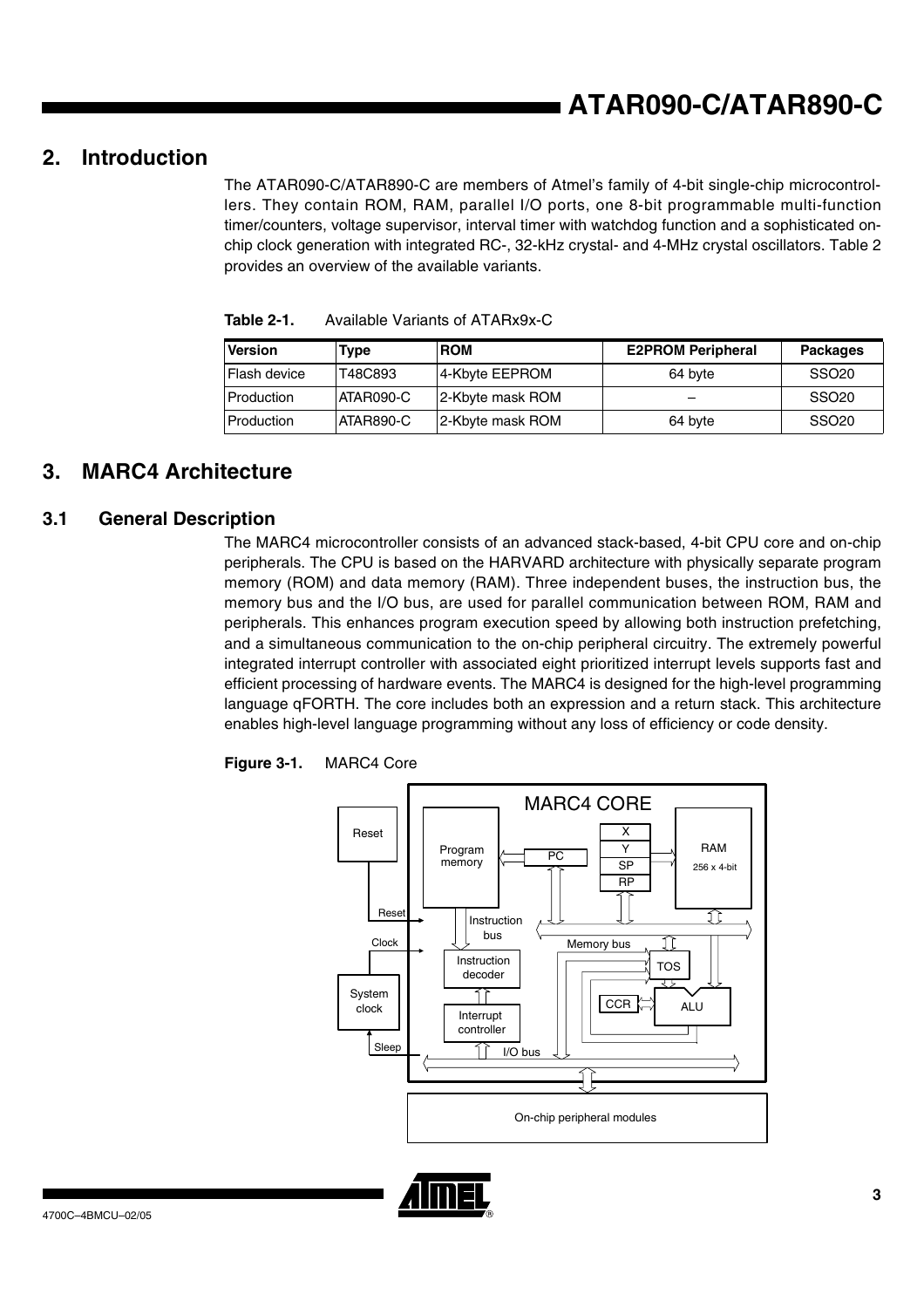

## **3.2 Components of MARC4 Core**

The core contains ROM, RAM, ALU, program counter, RAM address registers, instruction decoder and interrupt controller. The following sections describe each functional block in more detail.

### **3.2.1 ROM**

The program memory (ROM) is mask programmed with the customer application program during fabrication of the microcontroller. The 2 Kbyte ROM size is addressed by a 12-bit wide program counter. An additional 1 Kbyte of ROM exists which is reserved for quality control selftest software The lowest user ROM address segment is taken up by a 512-byte zero page which contains predefined start addresses for interrupt service routines and special subroutines accessible with single byte instructions (SCALL).

The corresponding memory map is shown in [Figure 3-2](#page-3-0) Look-up tables of constants can also be held in ROM and are accessed via the MARC4's built-in table instruction.

<span id="page-3-0"></span>



#### **3.2.2 RAM**

The ATAR090-C and ATAR890-C contain 256 x 4-bit wide static random access memory (RAM). It is used for the expression stack, the return stack and data memory for variables and arrays. The RAM is addressed by any of the four 8-bit wide RAM address registers SP, RP, X and Y.

### *3.2.2.1 Expression Stack*

The 4-bit wide expression stack is addressed with the expression stack pointer (SP). All arithmetic, I/O and memory reference operations take their operands from, and return their results to the expression stack. The MARC4 performs the operations with the top of stack items (TOS and TOS-1). The TOS register contains the top element of the expression stack and works in the same way as an accumulator. This stack is also used for passing parameters between subroutines and as a scratch pad area for temporary storage of data.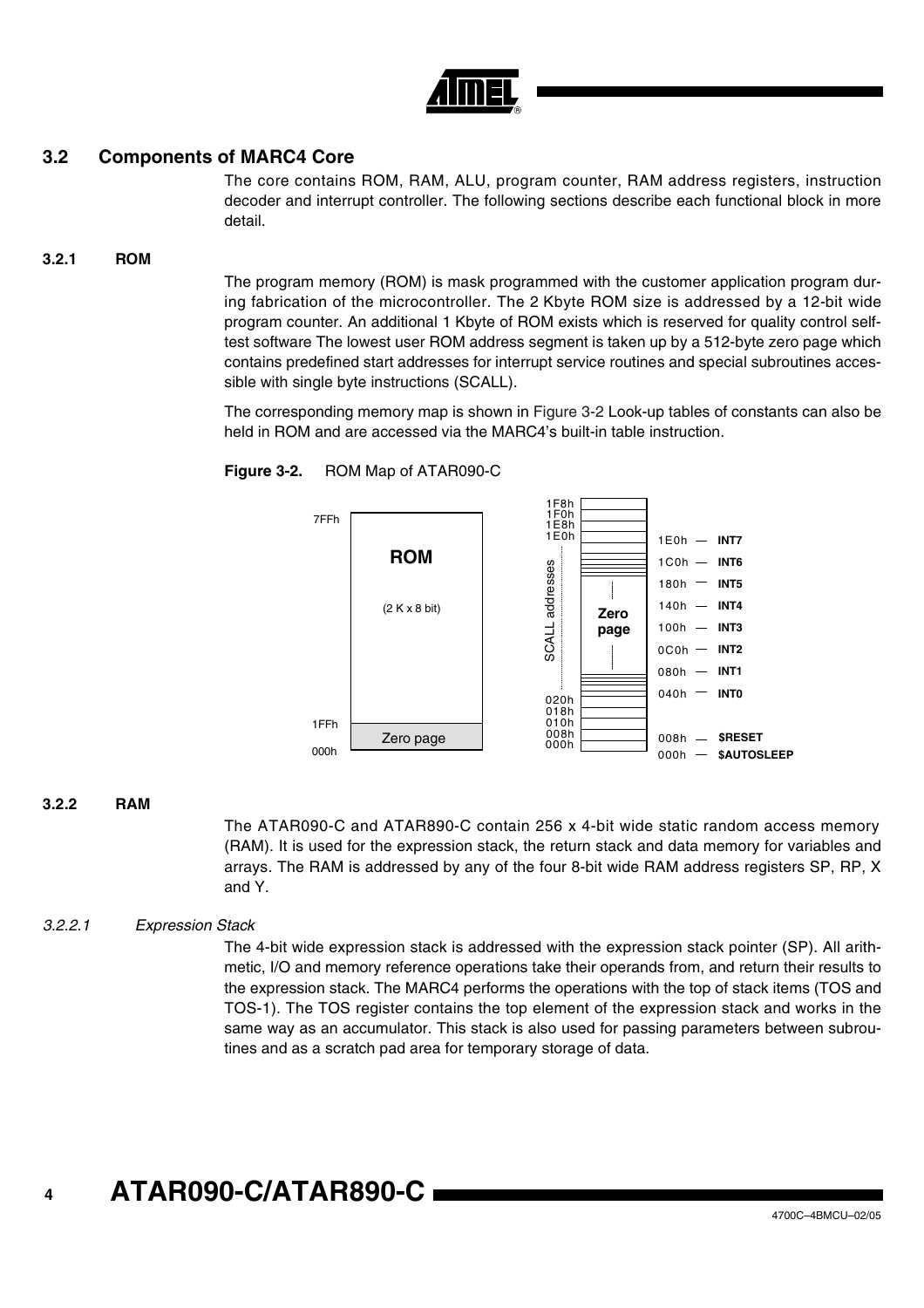## *3.2.2.2 Return Stack*

The 12-bit wide return stack is addressed by the return stack pointer (RP). It is used for storing return addresses of subroutines, interrupt routines and for keeping loop index counts. The return stack can also be used as a temporary storage area.

The MARC4 instruction set supports the exchange of data between the top elements of the expression stack and the return stack. The two stacks within the RAM have a user definable location and maximum depth.





### **3.2.3 Registers**

The MARC4 controller has seven programmable registers and one condition code register. They are shown in the following programming model [\(Figure 3-4 on page 6\)](#page-5-0).

### *3.2.3.1 Program Counter (PC)*

The program counter is a 12-bit register which contains the address of the next instruction to be fetched from the ROM. Instructions currently being executed are decoded in the instruction decoder to determine the internal micro-operations. For linear code (no calls or branches) the program counter is incremented with every instruction cycle. If a branch-, call-, return-instruction or an interrupt is executed, the program counter is loaded with a new address. The program counter is also used with the table instruction to fetch 8-bit wide ROM constants.

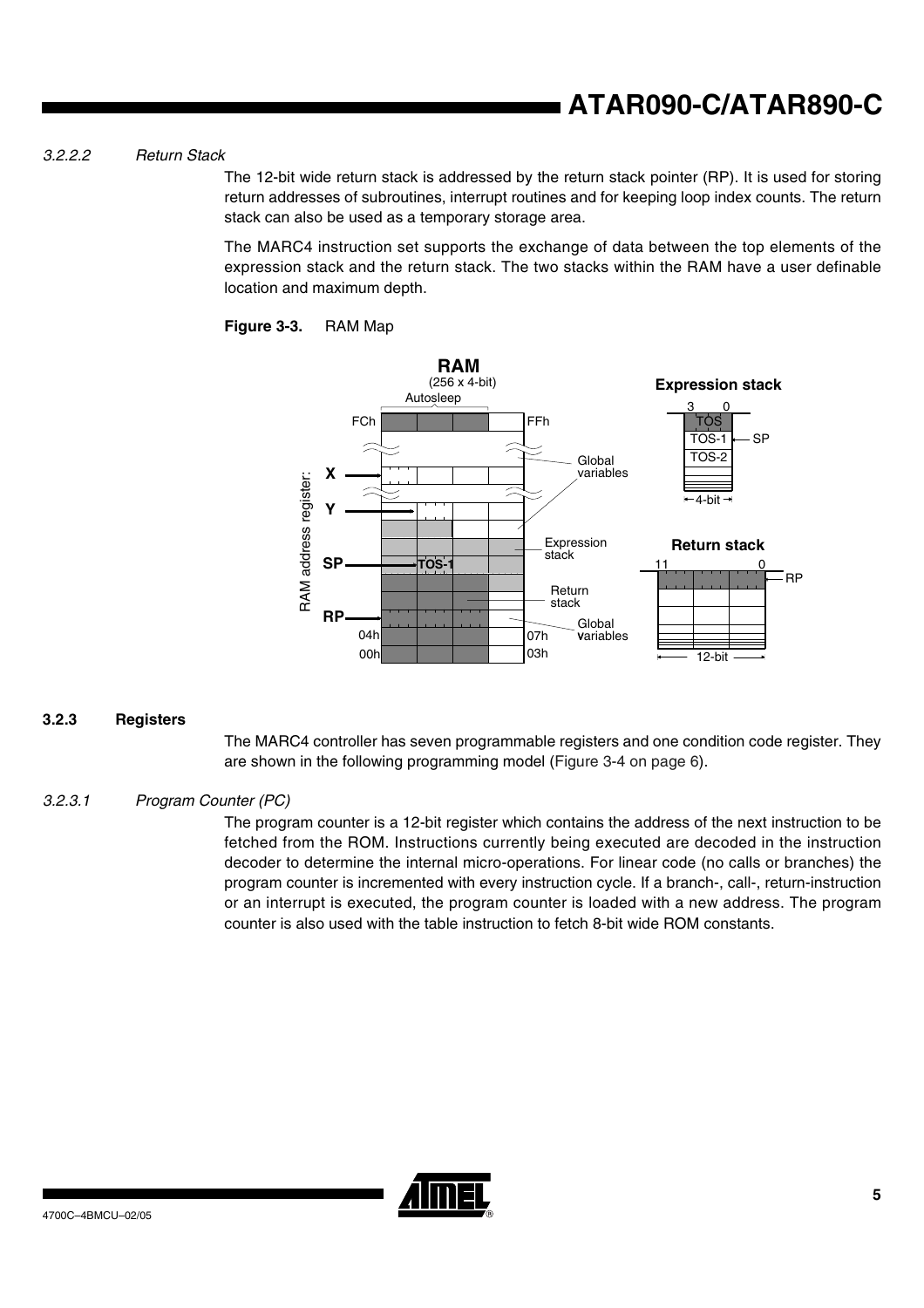

## <span id="page-5-0"></span>**Figure 3-4.** Programming Model



## *3.2.3.2 RAM Address Registers*

The RAM is addressed with the four 8-bit wide RAM address registers: SP, RP, X and Y. These registers allow access to any of the 256 RAM nibbles.

#### *3.2.3.3 Expression Stack Pointer (SP)*

The stack pointer contains the address of the next-to-top 4-bit item (TOS-1) of the expression stack. The pointer is automatically pre-incremented if a nibble is moved onto the stack or post-decremented if a nibble is removed from the stack. Every post-decrement operation moves the item (TOS-1) to the TOS register before the SP is decremented. After a reset the stack pointer has to be initialized with >SP S0 to allocate the start address of the expression stack area.

#### *3.2.3.4 Return Stack Pointer (RP)*

The return stack pointer points to the top element of the 12-bit wide return stack. The pointer automatically pre-increments if an element is moved onto the stack, or it post-decrements if an element is removed from the stack. The return stack pointer increments and decrements in steps of 4. This means that every time a 12-bit element is stacked, a 4-bit RAM location is left unwritten. This location is used by the qFORTH compiler to allocate 4-bit variables. After a reset the return stack pointer has to be initialized via >RP FCh.

### *3.2.3.5 RAM Address Registers (X and Y)*

The X and Y registers are used to address any 4-bit item in RAM. A fetch operation moves the addressed nibble onto the TOS. A store operation moves the TOS to the addressed RAM location. By using either the pre-increment or post-decrement addressing modes, arrays in the RAM can be compared, filled or moved

#### **6 ATAR090-C/ATAR890-C**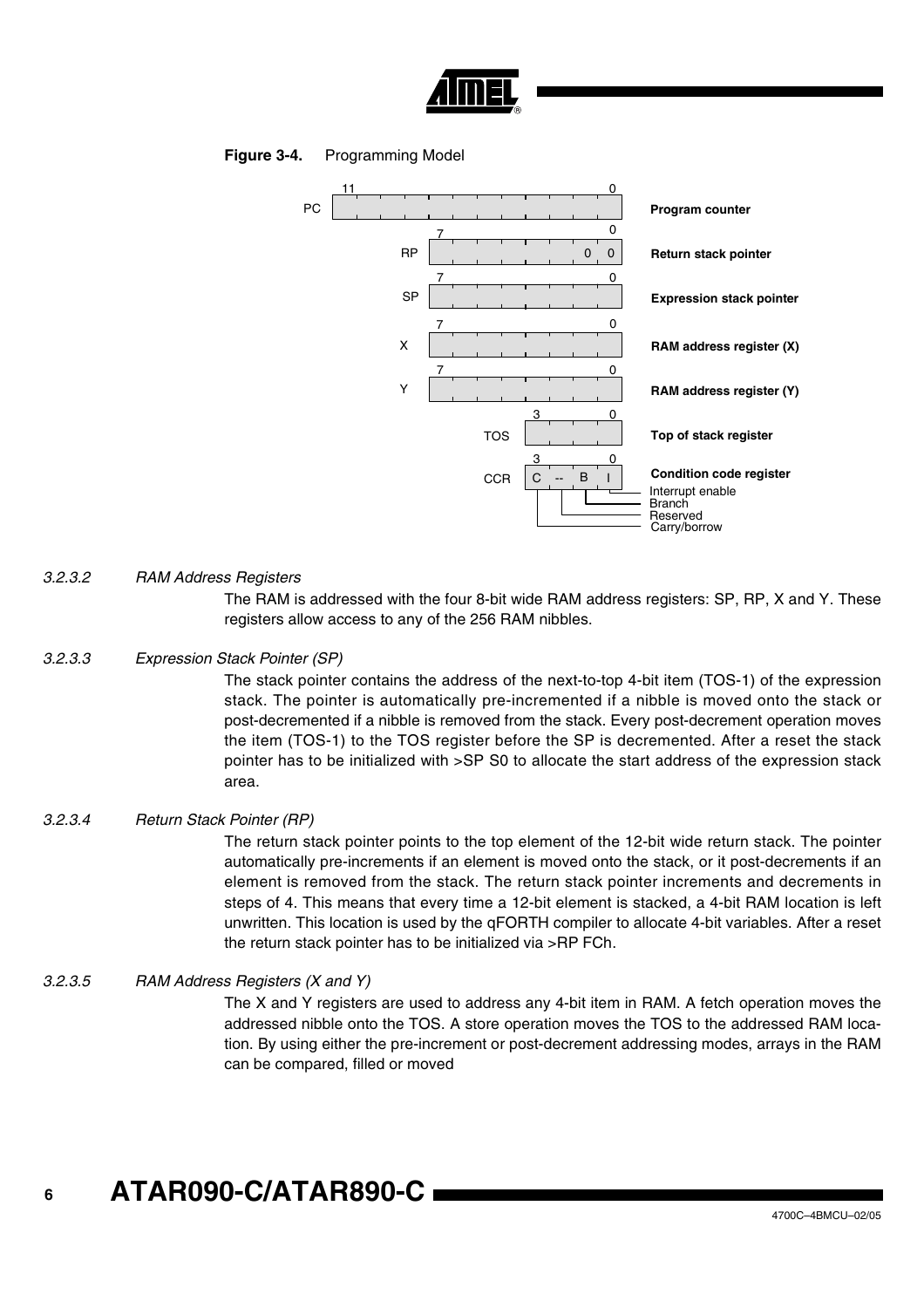| 3.2.4    | <b>ALU</b>                                                                                                                                                                                                                                                                                                                                                                                                                                                           |
|----------|----------------------------------------------------------------------------------------------------------------------------------------------------------------------------------------------------------------------------------------------------------------------------------------------------------------------------------------------------------------------------------------------------------------------------------------------------------------------|
| 3.2.3.10 | Interrupt Enable (I)<br>The interrupt enable flag globally enables or disables the triggering of all interrupt routines with<br>the exception of the non-maskable reset. After a reset or while executing the DI instruction, the<br>interrupt enable flag is reset, thus disabling all interrupts. The core will not accept any further<br>interrupt requests until the interrupt enable flag has been set again by either executing an EI or<br>SLEEP instruction. |
| 3.2.3.9  | Branch (B)<br>The branch flag controls the conditional program branching. Should the branch flag have been<br>set by a previous instruction, a conditional branch will cause a jump. This flag is affected by<br>arithmetic, logic, shift, and rotate operations.                                                                                                                                                                                                    |
| 3.2.3.8  | Carry/Borrow (C)<br>The carry/borrow flag indicates that the borrowing or carrying out of the Arithmetic Logic Unit<br>(ALU) occurred during the last arithmetic operation. During shift and rotate operations, this bit is<br>used as a fifth bit. Boolean operations have no affect on the C-flag.                                                                                                                                                                 |
| 3.2.3.7  | <b>Condition Code Register (CCR)</b><br>The 4-bit wide condition code register contains the branch, the carry and the interrupt enable<br>flag. These bits indicate the current state of the CPU. The CCR flags are set or reset by ALU<br>operations. The instructions SET_BCF, TOG_BF, CCR! and DI allow direct manipulation of the<br>condition code register.                                                                                                    |
| 3.2.3.6  | Top of Stack (TOS)<br>The top of stack register is the accumulator of the MARC4. All arithmetic/logic, memory refer-<br>ence and I/O operations use this register. The TOS register receives data from the ALU, ROM,<br>RAM or I/O bus.                                                                                                                                                                                                                              |

The 4-bit ALU performs all the arithmetic, logical, shift and rotate operations with the top two elements of the expression stack (TOS and TOS-1) and returns the result to the TOS. The ALU operations affect the carry/borrow and branch flag in the condition code register (CCR).





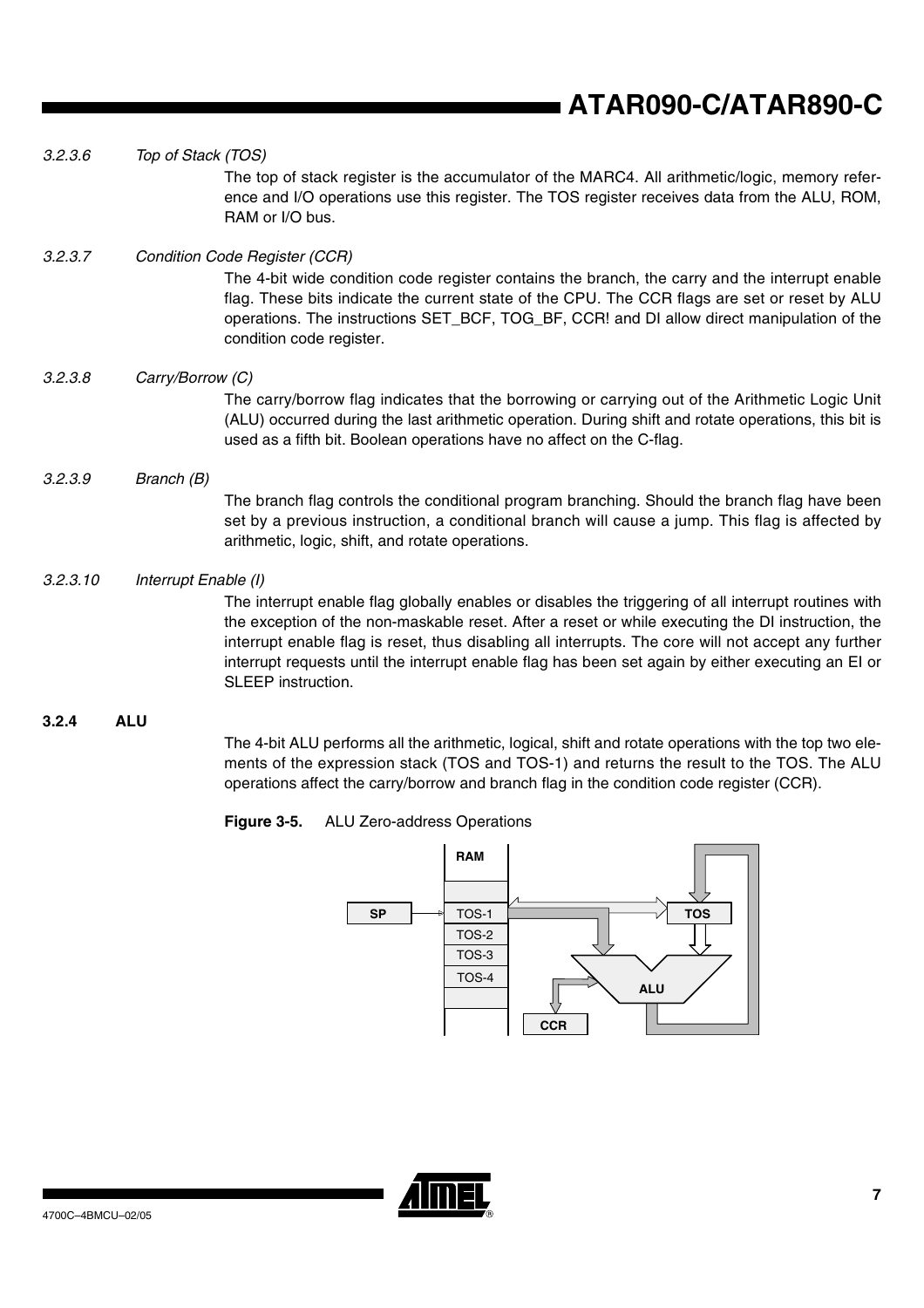

## **3.2.5 I/O Bus**

The I/O ports and the registers of the peripheral modules are I/O mapped. All communication between the core and the on-chip peripherals takes place via the I/O bus and the associated I/O control. With the MARC4 IN and OUT instructions the I/O bus allows a direct read or write access to one of the 16 primary I/O addresses. More about the I/O access to the on-chip peripherals is described in the section "Peripheral Modules". The I/O bus is internal and is not accessible by the customer on the final microcontroller device, but it is used as the interface for the MARC4 emulation (see section "Emulation").

## **3.2.6 Instruction Set**

The MARC4 instruction set is optimized for the high level programming language qFORTH. Many MARC4 instructions are qFORTH words. This enables the compiler to generate a fast and compact program code. The CPU has an instruction pipeline allowing the controller to prefetch an instruction from ROM at the same time as the present instruction is being executed. The MARC4 is a zero-address machine, the instructions contain only the operation to be performed and no source or destination address fields. The operations are implicitly performed on the data placed on the stack. There are one and two byte instructions which are executed within 1 to 4 machine cycles. A MARC4 machine cycle is made up of two system clock cycles (SYSCL). Most of the instructions are only one byte long and are executed in a single machine cycle. For more information refer to the "MARC4 Programmer's Guide".

### **3.2.7 Interrupt Structure**

The MARC4 can handle interrupts with eight different priority levels. They can be generated from the internal and external interrupt sources or by a software interrupt from the CPU itself. Each interrupt level has a hard-wired priority and an associated vector for the service routine in the ROM (see [Table 2-1 on page 3\)](#page-2-0). The programmer can postpone the processing of interrupts by resetting the interrupt enable flag (I) in the CCR. An interrupt occurrence will still be registered, but the interrupt routine only starts after the I flag is set. All interrupts can be masked, and the priority individually software configured by programming the appropriate control register of the interrupting module (see section "Peripheral Modules").

## *3.2.7.1 Interrupt Processing*

In order to be able to process the eight interrupt levels, the MARC4 contains an interrupt controller with two 8-bit wide interrupt pending and interrupt active registers. The interrupt controller samples all interrupt requests during every non-I/O instruction cycle and latches these in the interrupt pending register. If no higher priority interrupt is present in the interrupt active register, it signals the CPU to interrupt the current program execution. If the interrupt enable bit is set, the processor enters an interrupt acknowledge cycle. During this cycle a short call (SCALL) instruction to the service routine is executed and the current PC is saved on the return stack.

An interrupt service routine is completed with the RTI instruction. This instruction resets the corresponding bits in the interrupt pending/active register and fetches the return address from the return stack to the program counter. When the interrupt enable flag is reset (triggering of interrupt routines are disabled), the execution of new interrupt service routines is inhibited but not the logging of the interrupt requests in the interrupt pending register. The execution of the interrupt is delayed until the interrupt enable flag is set again. Note that interrupts are only lost if an interrupt request occurs while the corresponding bit in the pending register is still set (i.e., the interrupt service routine is not yet finished).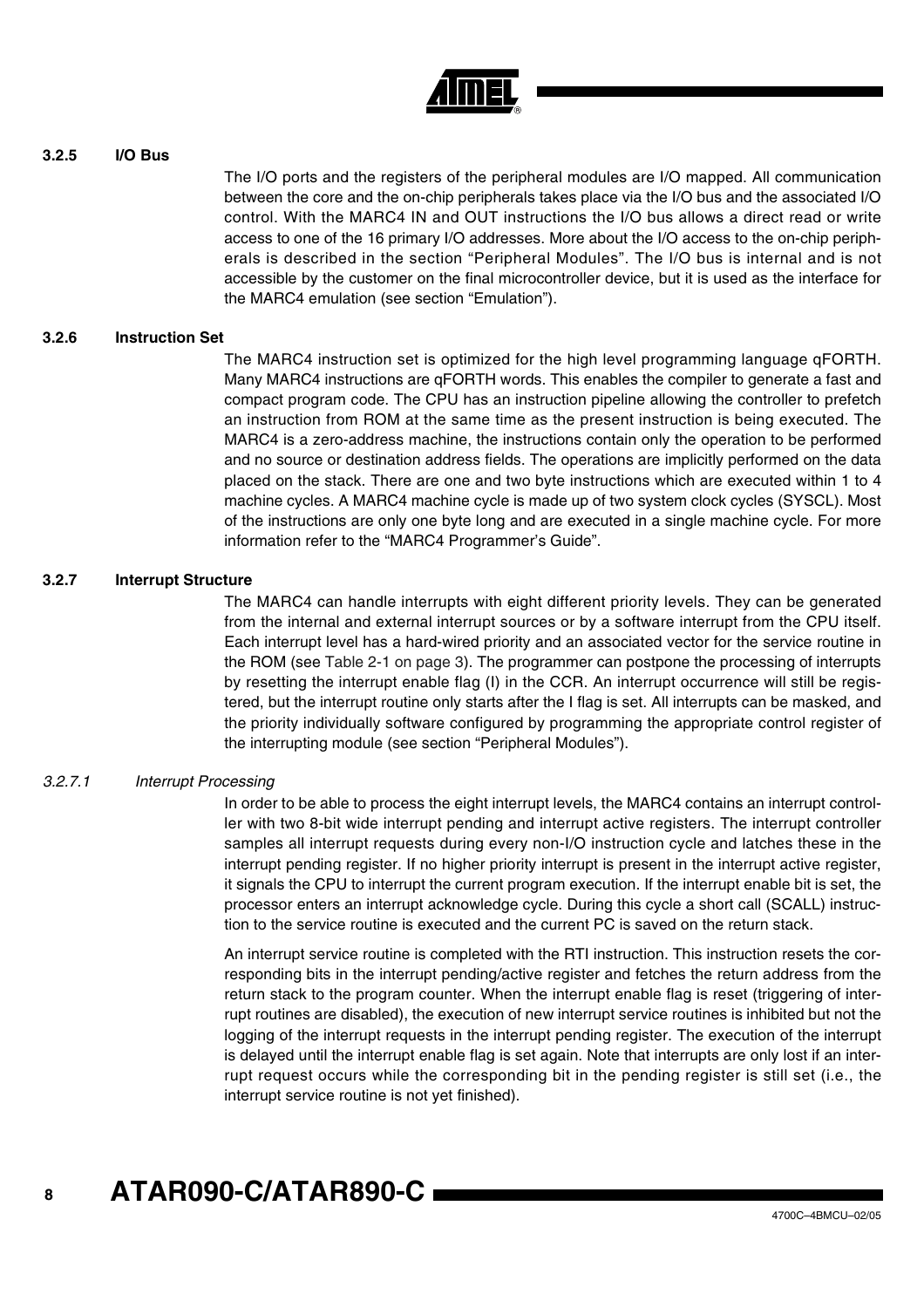## *3.2.7.2 Interrupt Latency*

The interrupt latency is the time from the occurrence of the interrupt to the interrupt service routine being activated. In MARC4 this is extremely short (taking between 3 to 5 machine cycles depending on the state of the core).

## **Figure 3-6.** Interrupt Handling



**Time**

|  | Table 3-1. | <b>Interrupt Priority Table</b> |
|--|------------|---------------------------------|
|--|------------|---------------------------------|

| Interrupt        | <b>Priority</b> | <b>ROM Address</b> | <b>Interrupt Opcode</b>                                                                | <b>Function</b>                                                        |
|------------------|-----------------|--------------------|----------------------------------------------------------------------------------------|------------------------------------------------------------------------|
| <b>INTO</b>      | Lowest          | 040h               | C8h (SCALL 040h)                                                                       | Software interrupt (SWI0)                                              |
| INT <sub>1</sub> |                 | 080h               | External hardware interrupt, any edge at BP52 or<br>D0h (SCALL 080h)<br><b>BP53</b>    |                                                                        |
| INT <sub>2</sub> |                 | 0C <sub>0</sub> h  | D8h (SCALL 0C0h)                                                                       | Timer 1 interrupt                                                      |
| INT <sub>3</sub> |                 | 100h               | E8h (SCALL 100h)                                                                       | SSI interrupt or external hardware interrupt at BP40 or<br><b>BP43</b> |
| INT4             |                 | 140h               | E8h (SCALL 140h)                                                                       | Timer 2 interrupt                                                      |
| INT <sub>5</sub> |                 | 180h               | F0h (SCALL 180h)                                                                       | Software interrupt (SW15)                                              |
| INT <sub>6</sub> | ◡               | 1C <sub>0</sub> h  | External hardware interrupt, at any edge at BP50 or<br>F8h (SCALL 1C0h)<br><b>BP51</b> |                                                                        |
| INT7             | Highest         | 1E0h               | FCh (SCALL 1E0h)                                                                       | Voltage Monitor (VM) interrupt                                         |

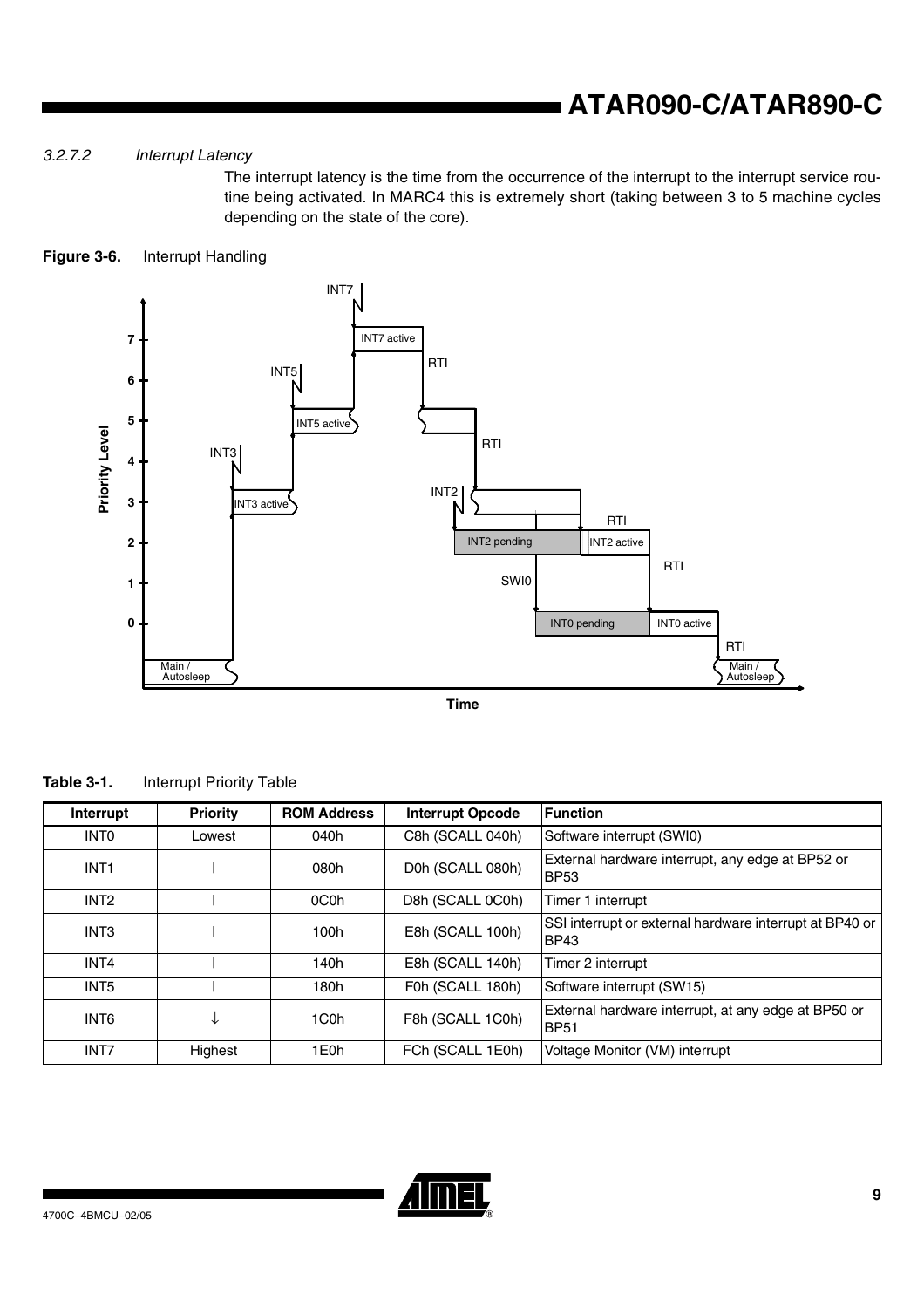

#### <span id="page-9-0"></span>**Table 3-2.** Hardware Interrupts

|                  | <b>Interrupt Mask</b> |                              |                                              |
|------------------|-----------------------|------------------------------|----------------------------------------------|
| Interrupt        | Register              | <b>Bit</b>                   | <b>Interrupt Source</b>                      |
| INT <sub>1</sub> | P <sub>5</sub> CR     | P52M1, P52M2<br>P53M1, P53M2 | Any edge at BP52<br>Any edge at BP53         |
| INT <sub>2</sub> | T1M                   | T1IM                         | Timer 1                                      |
| INT <sub>3</sub> | <b>SISC</b>           | <b>SIM</b>                   | SSI buffer full/empty or BP40/BP43 interrupt |
| INT4             | T <sub>2</sub> CM     | T <sub>2</sub> IM            | Timer 2 compare match/overflow               |
| INT6             | P <sub>5</sub> CR     | P50M1, P50M2<br>P51M1, P51M2 | Any edge at BP50<br>Any edge at BP51         |
| INT7             | <b>VCM</b>            | <b>VIM</b>                   | External/internal voltage monitoring         |

### *3.2.7.3 Software Interrupts*

The programmer can generate interrupts by using the software interrupt instruction (SWI) which is supported in qFORTH by predefined macros named SWI0...SWI7. The software triggered interrupt operates exactly like any hardware triggered interrupt. The SWI instruction takes the top two elements from the expression stack and writes the corresponding bits via the I/O bus to the interrupt pending register. Therefore, by using the SWI instruction, interrupts can be re-prioritized or lower priority processes scheduled for later execution.

#### *3.2.7.4 Hardware Interrupts*

In the ATAR090-C, there are eleven hardware interrupt sources with seven different levels. Each source can be masked individually by mask bits in the corresponding control registers. An overview of the possible hardware configurations is shown in [Table 3-2.](#page-9-0)

## **3.3 Master Reset**

The master reset forces the CPU into a well-defined condition. It is unmaskable and is activated independent of the current program state. It can be triggered by either initial supply power-up, a short collapse of the power supply, the brown-out detection circuitry, a watchdog time-out, or an external input clock supervisor stage (see [Figure 3-7 on page 11](#page-10-0)).

A master reset activation will reset the interrupt enable flag, the interrupt pending register and the interrupt active register. During the power-on reset phase the I/O bus control signals are set to reset mode thereby initializing all on-chip peripherals. All bi-directional ports are set to input mode.

**Attention:** During any reset phase, the BP20/NTE input is driven towards  $V_{DD}$  by an additional internal strong pull-up transistor. This pin must not be pulled down to  $V_{SS}$  during reset by any external circuitry representing a resistor of less than 150 kΩ.

Releasing the reset results in a short call instruction (opcode C1h) to the ROM address 008h. This activates the initialization routine \$RESET which in turn has to initialize all necessary RAM variables, stack pointers and peripheral configuration registers.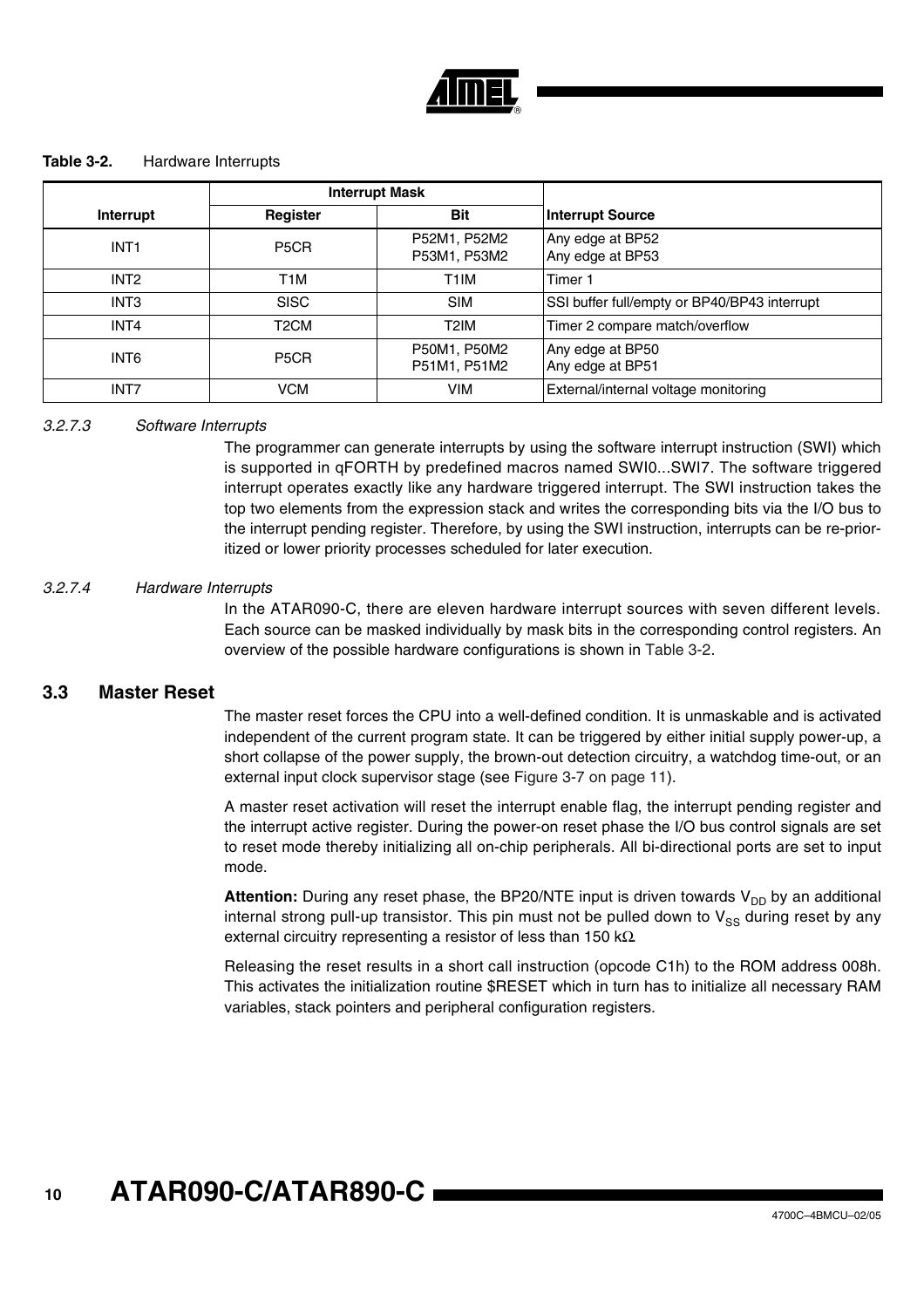<span id="page-10-0"></span>



## **3.3.1 Power-on Reset and Brown-out Detection**

The ATAR090-C/ATAR890-C have a fully integrated power-on reset and brown-out detection circuitry. For reset generation no external components are needed.

These circuits ensure that the core is held in the reset state until the minimum operating supply voltage has been reached. A reset condition will also be generated should the supply voltage drop momentarily below the minimum operating level except when a power down mode is activated (the core is in SLEEP mode and the peripheral clock is stopped). In this power-down mode the brown-out detection is disabled. Two values for the brown-out voltage threshold are programmable via the BOT bit in the SC register.

A power-on reset pulse is generated by a  $V_{DD}$  rise across the default BOT voltage level (1.7 V). A brown-out reset pulse is generated when  $V_{DD}$  falls below the brown-out voltage threshold. Two values for the brown-out voltage threshold are programmable via the BOT bit in the SC register. When the controller runs in the upper supply voltage range with a high system clock frequency, the high threshold must be used. When it runs with a lower system clock frequency, the low threshold and a wider supply voltage range may be chosen. For further details, see the electrical specification and the SC register description for BOT programming.

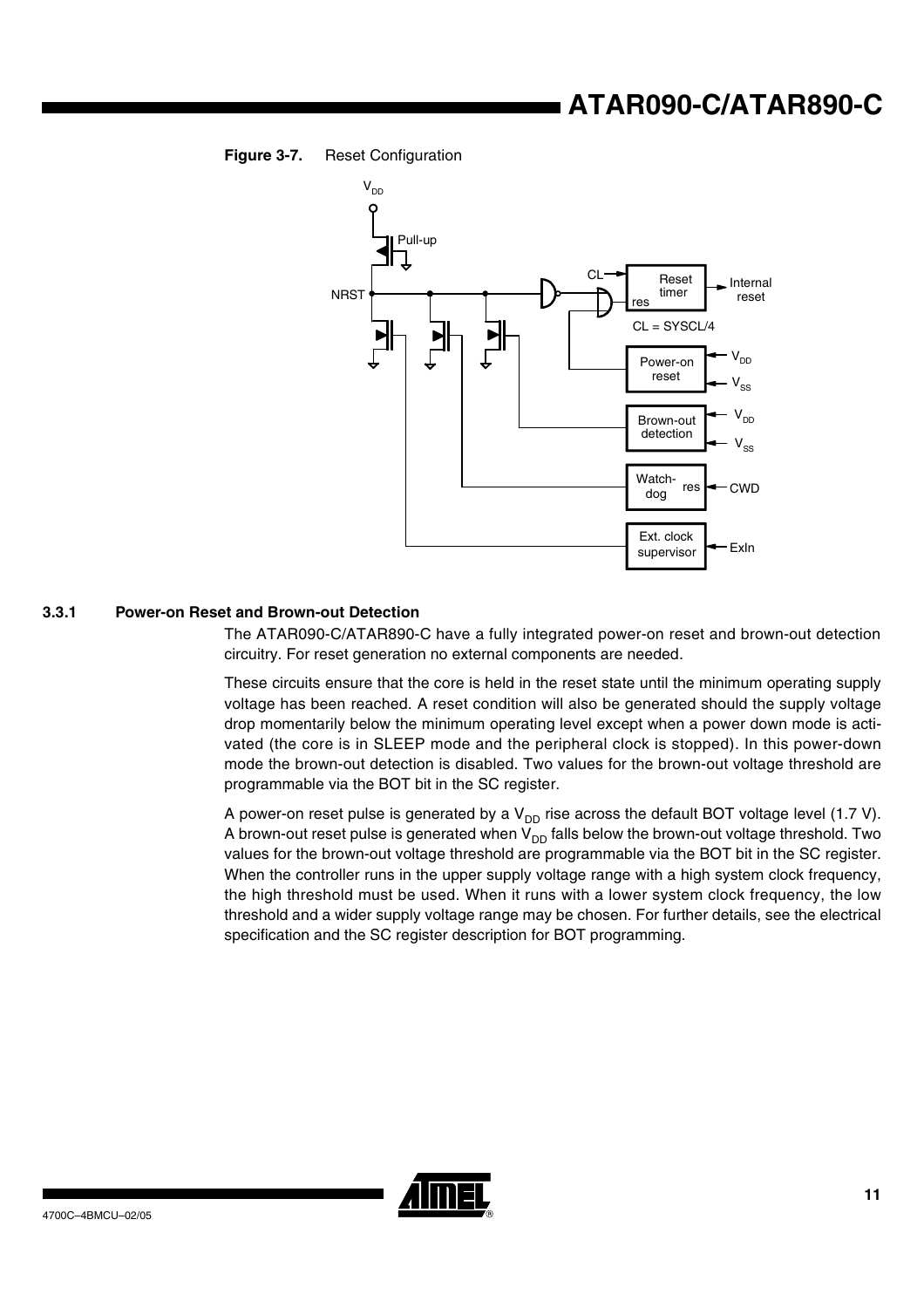

#### **Figure 3-8.** Brown-out Detection



BOT = 1, low brown-out voltage threshold 1.7 V (is reset value). BOT = 0, high brown-out voltage threshold 1.9 V.

#### <span id="page-11-0"></span>**3.3.2 Watchdog Reset**

The watchdog's function can be enabled at the WDC-register and triggers a reset with every watchdog counter overflow. To suppress the watchdog reset, the watchdog counter must be regularly reset by reading the watchdog register address (CWD). The CPU reacts in exactly the same manner as a reset stimulus from any of the above sources.

#### **3.3.3 External Clock Supervisor**

The external input clock supervisor function can be enabled if the external input clock is selected within the CM- and SC registers of the clock module. The CPU reacts in exactly the same manner as a reset stimulus from any of the above sources.

## **3.4 Voltage Monitor**

The voltage monitor consists of a comparator with internal voltage reference. It is used to supervise the supply voltage or an external voltage at the VMI pin. The comparator for the supply voltage has three internal programmable thresholds: one lower threshold (2.2 V), one middle threshold (2.6 V). and one higher threshold (3.0 V). For external voltages at the VMI-pin, the comparator threshold is set to  $V_{BG} = 1.3$  V. The VMS-bit indicates if the supervised voltage is below (VMS = 0) or above (VMS = 1) this threshold. An interrupt can be generated when the VMS-bit is set or reset to detect a rising or falling slope. A voltage monitor interrupt (INT7) is enabled when the interrupt mask bit (VIM) is reset in the VMC-register.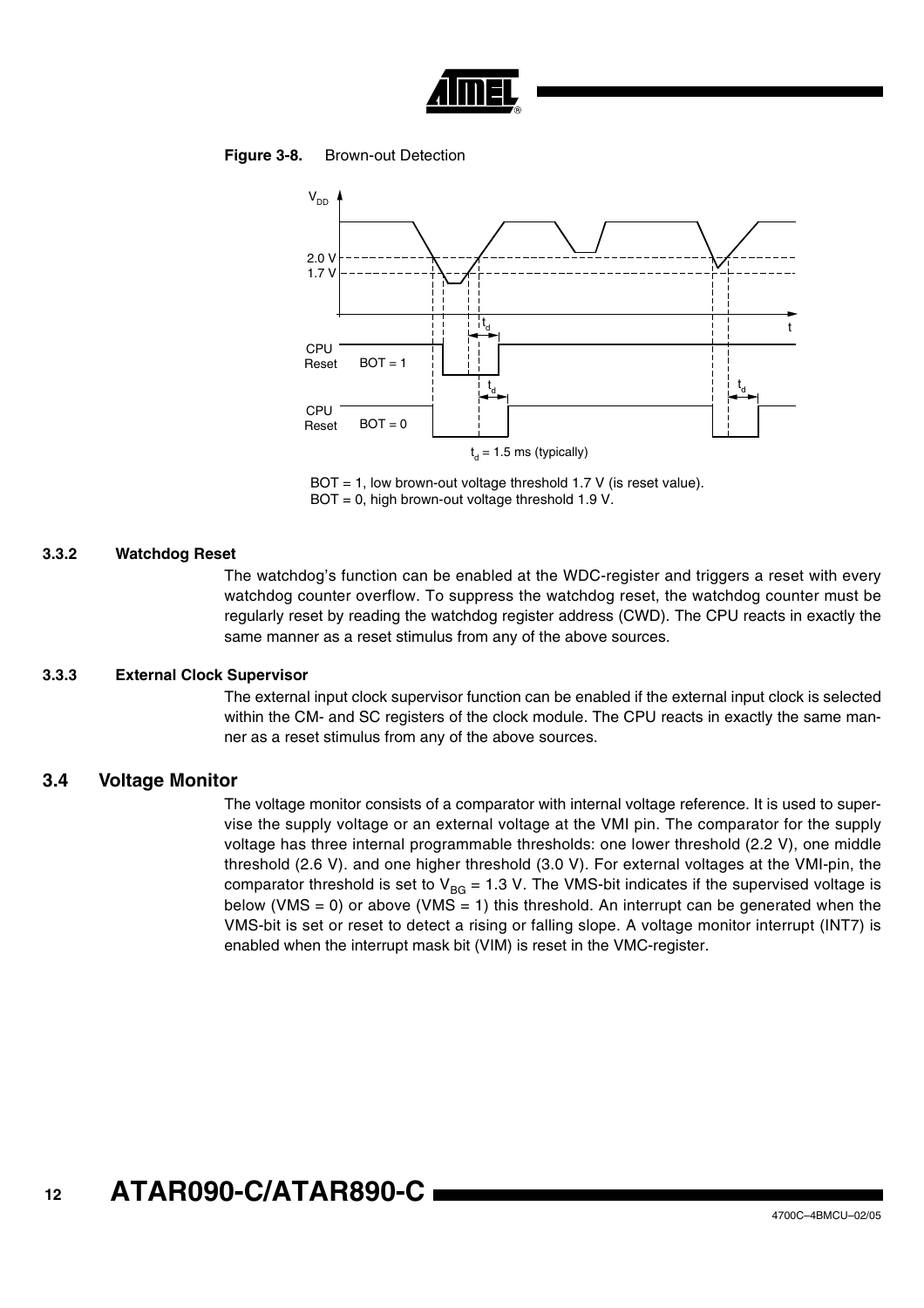## **ATAR090-C/ATAR890-C**





## <span id="page-12-0"></span>**3.4.1 Voltage Monitor Control/Status Register**



**VM1: V**oltage monitor **M**ode bit 1

**VM0: V**oltage monitor **M**ode bit 0

**Table 3-3.** Voltage Monitor Modes

| VM <sub>2</sub> | VM <sub>1</sub> | VM <sub>0</sub> | <b>Function</b>                                                                              |  |  |
|-----------------|-----------------|-----------------|----------------------------------------------------------------------------------------------|--|--|
|                 |                 |                 | Disable voltage monitor                                                                      |  |  |
|                 |                 | 0               | External (VIM input), internal reference threshold (1.3 V), interrupt<br>with negative slope |  |  |
|                 | $\Omega$        |                 | Not allowed                                                                                  |  |  |
|                 | 0               | 0               | External (VMI input), internal reference threshold (1.3 V), interrupt<br>with positive slope |  |  |
| 0               |                 |                 | Internal (supply voltage), high threshold (3.0 V), interrupt with<br>negative slope          |  |  |
| 0               |                 | 0               | Internal (supply voltage), middle threshold (2.6 V), interrupt with<br>negative slope        |  |  |
| 0               | 0               |                 | Internal (supply voltage), low threshold (2.2 V), interrupt with<br>negative slope           |  |  |
|                 | 0               | 0               | Not allowed                                                                                  |  |  |

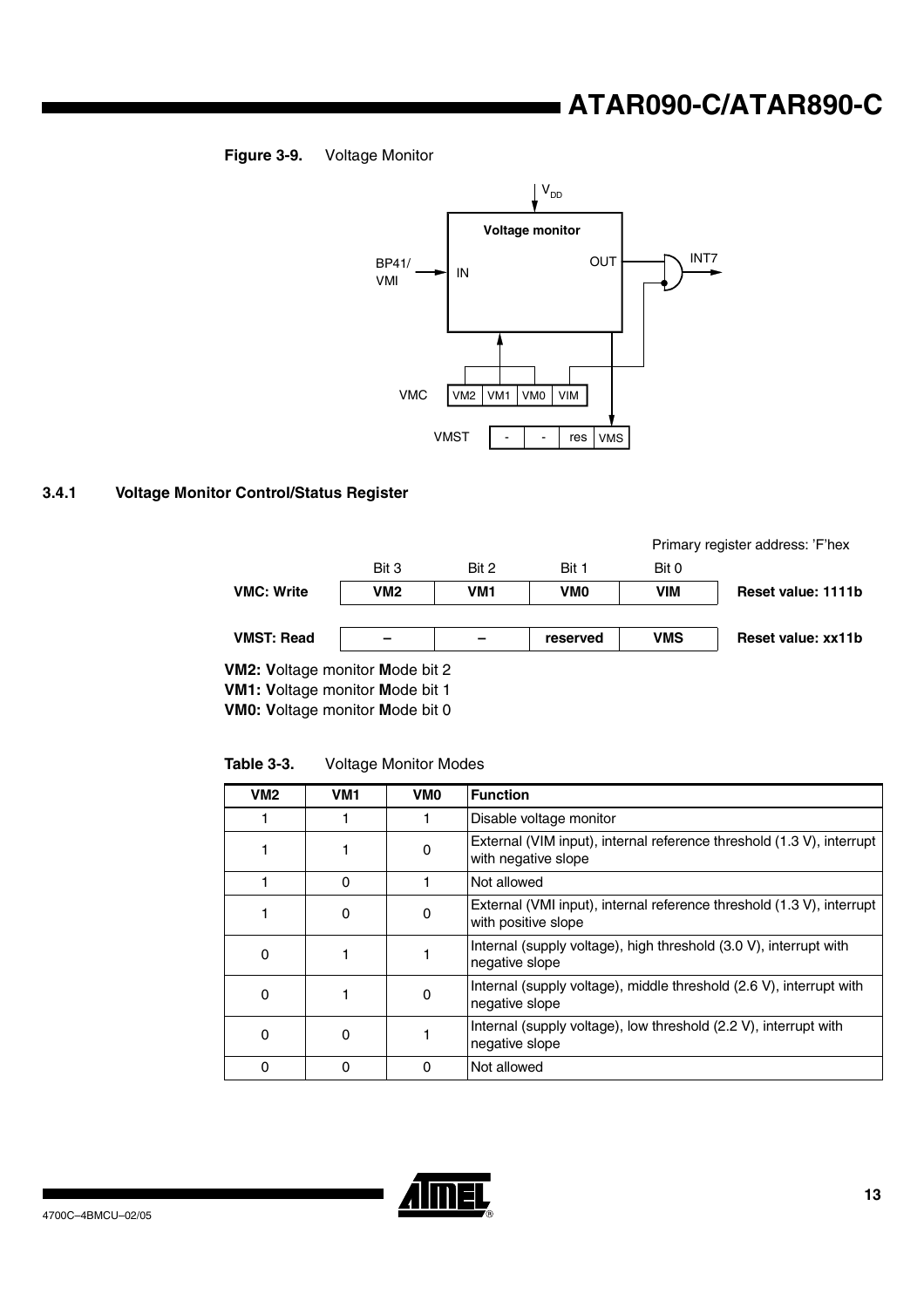

| <b>VIM</b> | <b>Voltage Interrupt Mask bit</b>                                                                                                                |  |  |  |  |
|------------|--------------------------------------------------------------------------------------------------------------------------------------------------|--|--|--|--|
|            | $VIM = 0$ , voltage monitor interrupt is enabled<br>$VIM = 1$ , voltage monitor interrupt is disabled                                            |  |  |  |  |
| <b>VMS</b> | <b>Voltage Monitor Status bit</b>                                                                                                                |  |  |  |  |
|            | VMS = 0, the voltage at the comparator input is below $V_{\text{Ref}}$<br>VMS = 1, the voltage at the comparator input is above $V_{\text{Ref}}$ |  |  |  |  |





**Figure 3-11.** External Input Voltage Supervisor



## **3.5 Clock Generation**

## **3.5.1 Clock Module**

The ATAR090-C/ATAR890-C contains a clock module with 4 different internal oscillator types: two RC-oscillators, one 4-MHz crystal oscillator and one 32-kHz crystal oscillator. The pins OSC1 and OSC2 are the interface to connect a crystal either to the 4-MHz, or to the 32-kHz crystal oscillator. OSC1 can be used as input for external clocks or to connect an external trimming resistor for the RC-oscillator 2. All necessary circuitry except the crystal and the trimming resistor is integrated on-chip. One of these oscillator types or an external input clock can be selected to generate the system clock (SYSCL).

In applications that do not require exact timing, it is possible to use the fully integrated RC-oscillator 1 without any external components. The RC-oscillator 1 center frequency tolerance is better than ±50%. The RC-oscillator 2 is a trimmable oscillator whereby the oscillator frequency can be trimmed with an external resistor attached between OSC1 and  $V_{DD}$ . In this configuration, the RC-oscillator 2 frequency can be maintained stable with a tolerance of  $\pm 15\%$  over the full operating temperature and voltage range.

#### **14 ATAR090-C/ATAR890-C**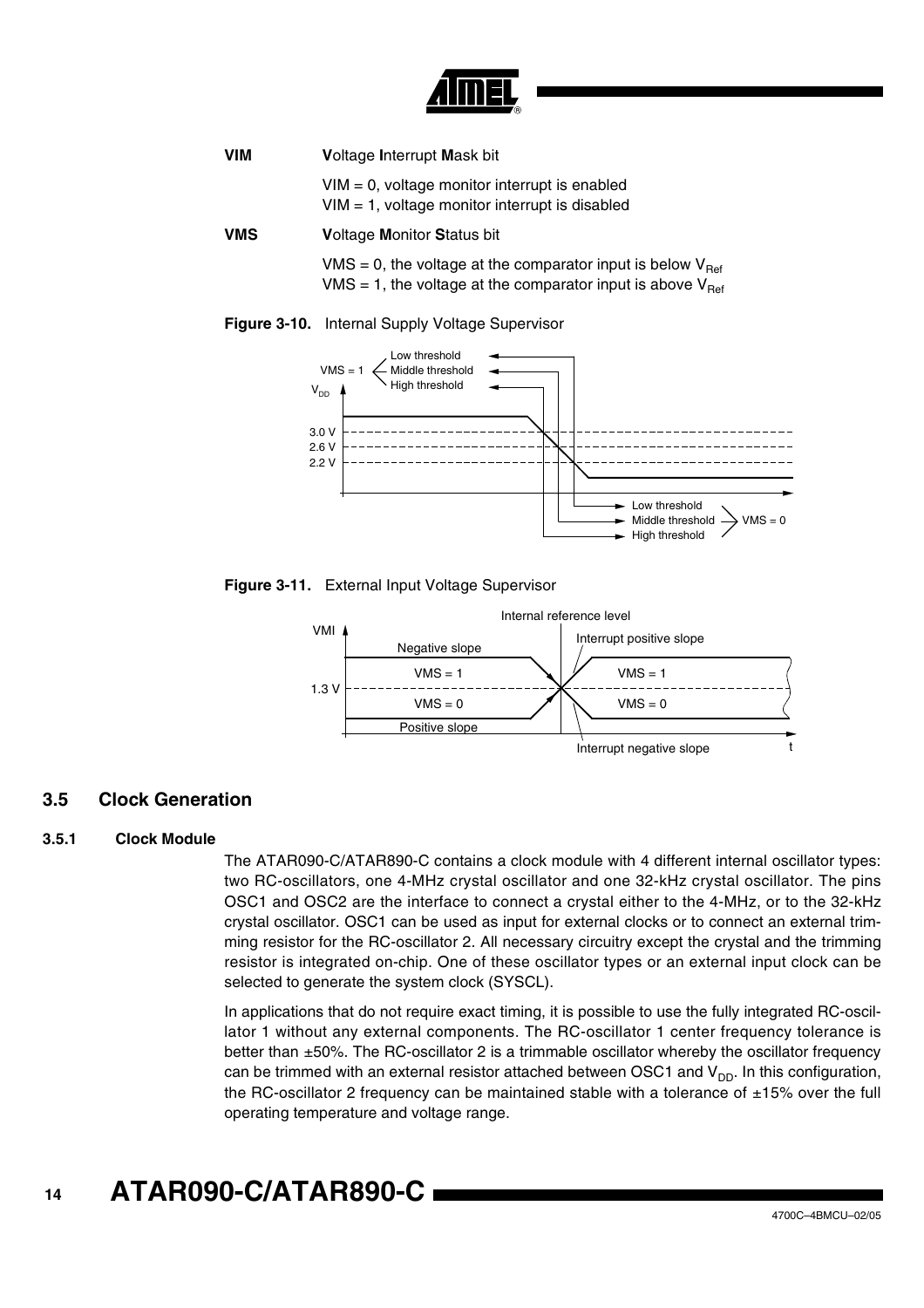# **ATAR090-C/ATAR890-C**

The clock module is programmable via software with the clock management register (CM) and the system configuration register (SC). The required oscillator configuration can be selected with the OS1-bit and the OS0-bit in the SC register. A programmable 4-bit divider stage allows the adjustment of the system clock speed. A special feature of the clock management is that an external oscillator may be used and switched on and off via a port pin for the power-down mode. Before the external clock is switched off, the internal RC-oscillator 1 must be selected with the CCS-bit and then the SLEEP mode may be activated. In this state an interrupt can wake up the controller with the RC-oscillator, and the external oscillator can be activated and selected by software. A synchronization stage avoids clock periods that are too short if the clock source or the clock speed is changed. If an external input clock is selected, a supervisor circuit monitors the external input and generates a hardware reset if the external clock source fails or drops below 500 kHz for more than 1 ms.





**Table 3-4.** Clock Modes

|             | OS1<br>OS <sub>0</sub> |   | <b>Clock Source for SYSCL</b> | <b>Clock Source for</b>                            |                  |
|-------------|------------------------|---|-------------------------------|----------------------------------------------------|------------------|
| <b>Mode</b> |                        |   | $CCS = 1$                     | $CCS = 0$                                          | <b>SUBCL</b>     |
|             |                        |   | RC-oscillator 1 (internal)    | External input clock                               | $C_{\rm in}$ /16 |
| 2           | 0                      |   | RC-oscillator 1 (internal)    | RC-oscillator 2 with external<br>trimming resistor | $C_{\rm in}$ /16 |
| З           |                        | 0 | RC-oscillator 1 (internal)    | 4-MHz oscillator                                   | $C_{\rm in}$ /16 |
| 4           | 0                      | 0 | RC-oscillator 1 (internal)    | 32-kHz oscillator                                  | 32 kHz           |

The clock module generates two output clocks. One is the system clock (SYSCL) and the other the periphery (SUBCL). The SYSCL can supply the core and the peripherals and the SUBCL can supply only the peripherals with clocks. The modes for clock sources are programmable with the OS1 bit and OS0 bit in the SC register and the CCS bit in the CM register.

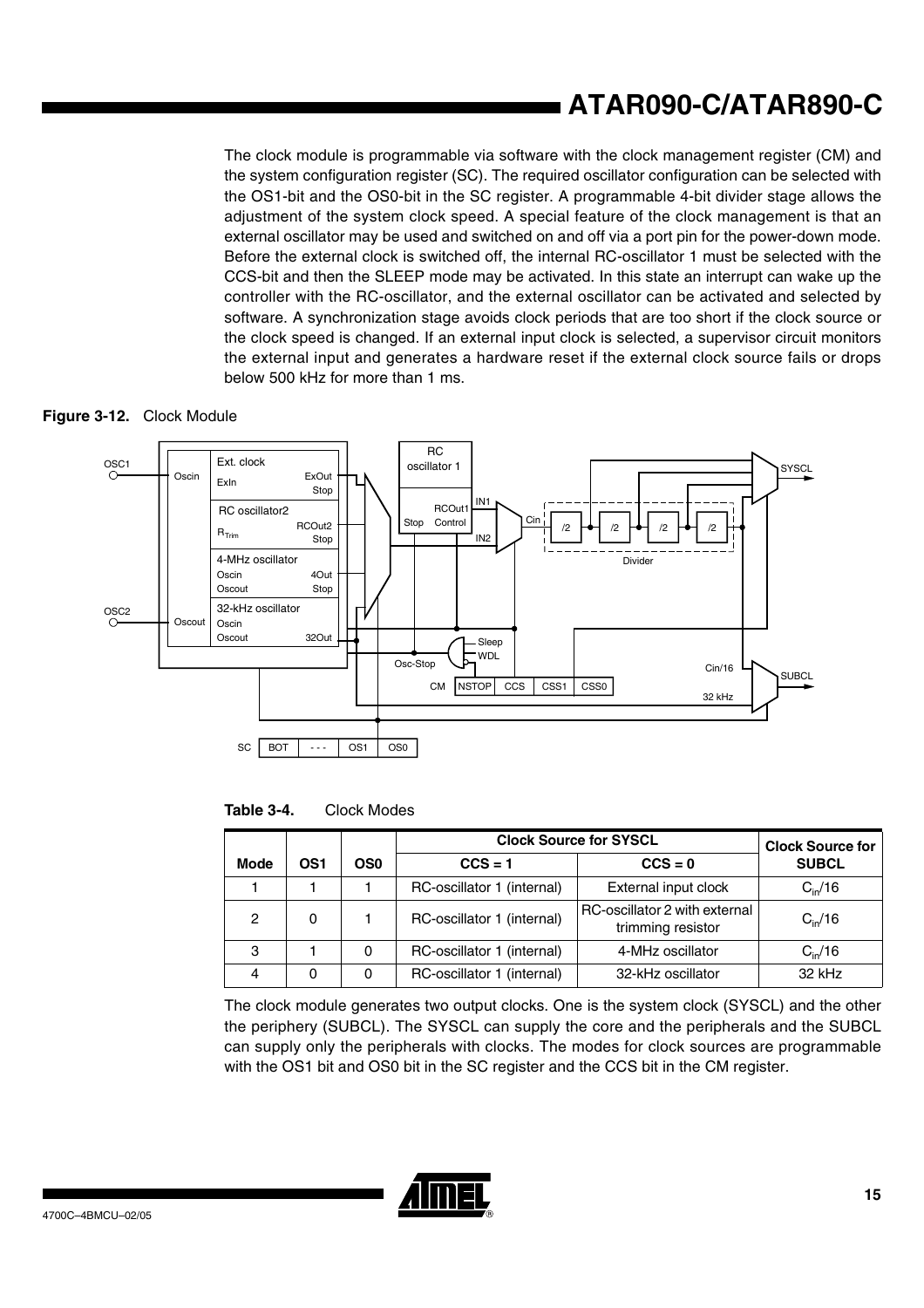

## **3.5.2 Oscillator Circuits and External Clock Input Stage**

The ATAR090-C/ATAR890-C series consists of four different internal oscillators: two RC-oscillators, one 4-MHz crystal oscillator, one 32-kHz crystal oscillator and one external clock input stage.

### *3.5.2.1 RC-oscillator 1 Fully Integrated*

For timing insensitive applications, it is possible to use the fully integrated RC-oscillator 1. It operates without any external components and saves additional costs. The RC-oscillator 1 center frequency tolerance is better than  $\pm 50\%$  over the full temperature and voltage range. The basic center frequency of the RC-oscillator 1 is  $f_0 \approx 3.8$  MHz. The RC-oscillator 1 is selected by default after power-on reset.

**Figure 3-13.** RC-oscillator 1



## *3.5.2.2 External Input Clock*

The OSC1 or OSC2 (mask option) can be driven by an external clock source provided it meets the specified duty cycle, rise and fall times and input levels. Additionally the external clock stage contains a supervisory circuit for the input clock. The supervisor function is controlled via the OS1, OS0-bit in the SC register and the CCS-bit in the CM-register. If the external input clock is missing for more than 1 ms and  $CCS = 0$  is set in the CM-register, the supervisory circuit generates a hardware reset. The input clock has failed if the frequency is less than 500 kHz for more than 1 ms.



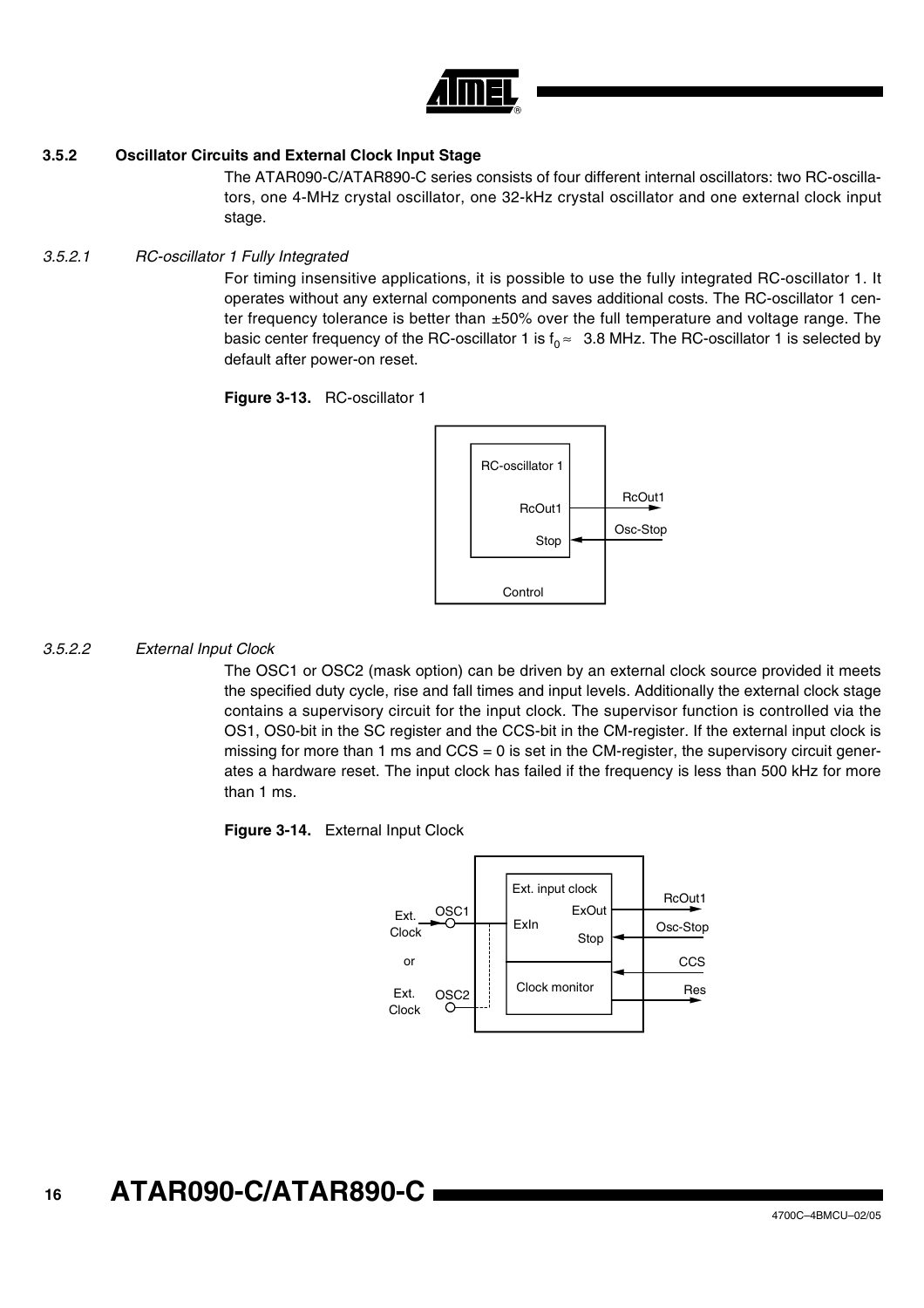| OS <sub>1</sub> | OS0 | <b>CCS</b> | <b>Supervisor Reset Output (Res)</b> |
|-----------------|-----|------------|--------------------------------------|
|                 |     |            | Enable                               |
|                 |     |            | <b>Disable</b>                       |
|                 |     |            | Disable                              |

**Table 3-5.** Supervisor Function Control Bits

*3.5.2.3 RC-oscillator 2 with External Trimming Resistor*

The RC-oscillator 2 is a high resolution trimmable oscillator whereby the oscillator frequency can be trimmed with an external resistor between OSC1 and  $V_{DD}$ . In this configuration, the RC-oscillator 2 frequency can be maintained stable with a tolerance of  $\pm 10\%$  over the full operating temperature and a voltage range of  $V_{DD}$  from 2.5 V to 6.0 V.

For example: An output frequency at the RC-oscillator 2 of 2 MHz can be obtained by connect-ing a resistor R<sub>ext</sub> = 360 kΩ (see [Figure 3-15\)](#page-16-0).

## <span id="page-16-0"></span>**Figure 3-15.** RC-oscillator 2



### *3.5.2.4 4-MHz Oscillator*

The ATAR090-C/ATAR890-C 4-MHz oscillator options need a crystal or ceramic resonator connected to the OSC1 and OSC2 pins to establish oscillation. All the necessary oscillator circuitry is integrated, except the actual crystal, resonator,  $C_1$  and  $C_2$ .

**Figure 3-16.** 4-MHz Crystal Oscillator



Note: Both, the 4-MHz and the 32-kHz crystal oscillator, use an integrated 14 stage divider circuit to stabilize oscillation before the oscillator output is used as system clock. This results in an additional delay of about 4 ms for the 4-MHz crystal and about 500 ms for the 32-kHz crystal.

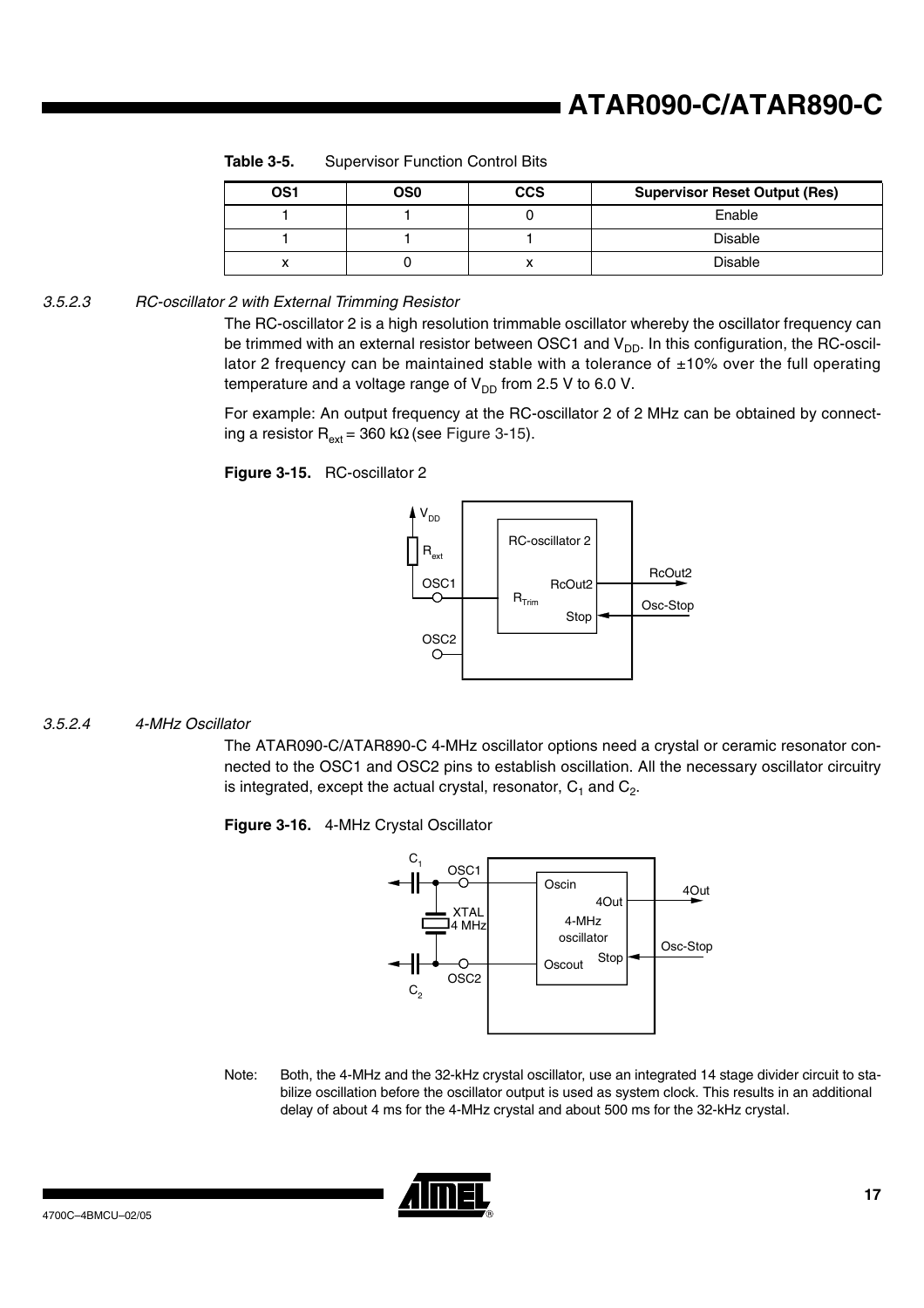

## **Figure 3-17.** Ceramic Resonator



Note: Both, the 4-MHz and the 32-kHz crystal oscillator, use an integrated 14 stage divider circuit to stabilize oscillation before the oscillator output is used as system clock. This results in an additional delay of about 4 ms for the 4-MHz crystal and about 500 ms for the 32-kHz crystal.

#### *3.5.2.5 32-kHz Oscillator*

Some applications require long-term time keeping or low resolution timing. In this case, an on-chip, low power 32-kHz crystal oscillator can be used to generate both the SUBCL and the SYSCL. In this mode, power consumption is greatly reduced. The 32-kHz crystal oscillator can not be stopped while the power-down mode is in operation.

**Figure 3-18.** 32-kHz Crystal Oscillator



Note: Both, the 4-MHz and the 32-kHz crystal oscillator, use an integrated 14 stage divider circuit to stabilize oscillation before the oscillator output is used as system clock. This results in an additional delay of about 4 ms for the 4-MHz crystal and about 500 ms for the 32-kHz crystal.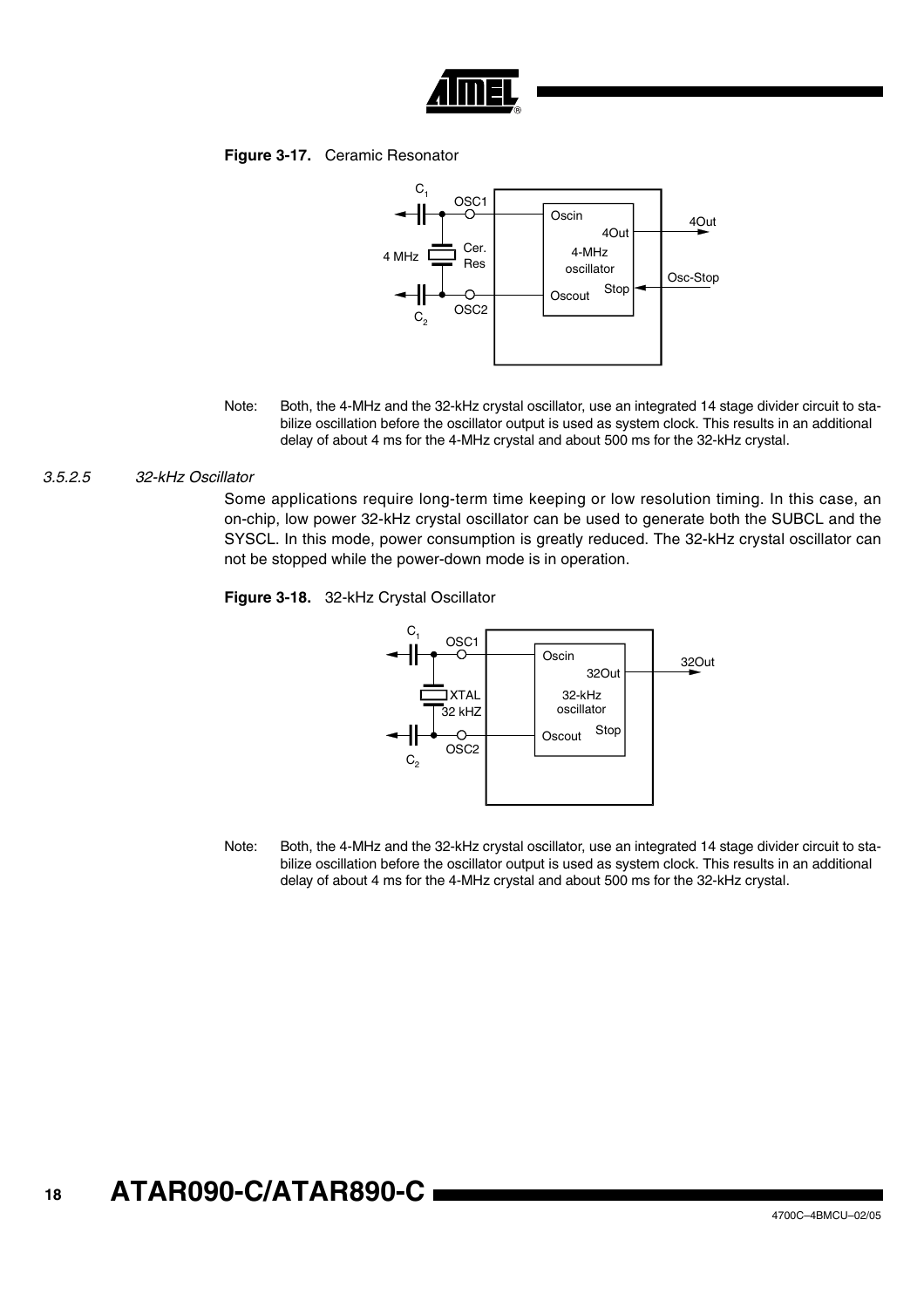## **3.5.3 Clock Management**

The clock management register controls the system clock divider and synchronization stage. Writing to this register triggers the synchronization cycle.

## <span id="page-18-1"></span>*3.5.3.1 Clock Management Register (CM)*

|                  |                                                                                                                                                                                                                                                                                                                                                    |                           |                  |             | Auxiliary register address: '3'hex                                         |  |  |  |
|------------------|----------------------------------------------------------------------------------------------------------------------------------------------------------------------------------------------------------------------------------------------------------------------------------------------------------------------------------------------------|---------------------------|------------------|-------------|----------------------------------------------------------------------------|--|--|--|
|                  | Bit 3                                                                                                                                                                                                                                                                                                                                              | Bit 2                     | Bit 1            | Bit 0       |                                                                            |  |  |  |
| CМ               | <b>NSTOP</b>                                                                                                                                                                                                                                                                                                                                       | <b>CCS</b>                | CSS <sub>1</sub> | <b>CSS0</b> | Reset value: 1111b                                                         |  |  |  |
| <b>NSTOP</b>     |                                                                                                                                                                                                                                                                                                                                                    | Not STOP peripheral clock |                  |             | $NSTOP = 0$ , stops the peripheral clock while the core is in SLEEP mode   |  |  |  |
|                  |                                                                                                                                                                                                                                                                                                                                                    |                           |                  |             | $NSTOP = 1$ , enables the peripheral clock while the core is in SLEEP mode |  |  |  |
| <b>CCS</b>       | Core Clock Select<br>$CCS = 1$ , the internal RC-oscillator 1 generates SYSCL<br>$CCS = 0$ , the 4-Mhz crystal oscillator, the 32-kHz crystal oscillator, an external<br>clock source or the RC-oscillator 2 with the external resistor at OSC1<br>generates SYSCL dependent on the setting of OS0 and OS1 in the<br>system configuration register |                           |                  |             |                                                                            |  |  |  |
| CSS1             | Core Speed Select 1                                                                                                                                                                                                                                                                                                                                |                           |                  |             |                                                                            |  |  |  |
| CSS <sub>0</sub> | Core Speed Select 0                                                                                                                                                                                                                                                                                                                                |                           |                  |             |                                                                            |  |  |  |

## **Table 3-6.** Core Speed Select

| CSS1 | <b>CSS0</b> | <b>Divider</b> | <b>Note</b> |
|------|-------------|----------------|-------------|
|      |             | c              |             |
|      |             |                | Reset value |
|      |             |                |             |
|      |             |                |             |

## <span id="page-18-0"></span>*3.5.3.2 System configuration Register (SC)*

|                  |                                                                                   |                            |       |                                                      | Primary register address: |  |  |  |
|------------------|-----------------------------------------------------------------------------------|----------------------------|-------|------------------------------------------------------|---------------------------|--|--|--|
|                  | Bit 3                                                                             | Bit 2                      | Bit 1 | Bit 0                                                |                           |  |  |  |
| <b>SC: write</b> | <b>BOT</b>                                                                        |                            | OS1   | OS <sub>0</sub>                                      | Reset value: 1x11b        |  |  |  |
|                  |                                                                                   |                            |       |                                                      |                           |  |  |  |
|                  |                                                                                   |                            |       |                                                      |                           |  |  |  |
| <b>BOT</b>       | <b>Brown-Out Threshold</b><br>$BOT = 1$ , low brown-out voltage threshold (1.7 V) |                            |       |                                                      |                           |  |  |  |
|                  |                                                                                   |                            |       | $BOT = 0$ , high brown-out voltage threshold (2.0 V) |                           |  |  |  |
| OS1              |                                                                                   | <b>Oscillator Select 1</b> |       |                                                      |                           |  |  |  |
| OS <sub>0</sub>  |                                                                                   | Oscillator Select 0        |       |                                                      |                           |  |  |  |
|                  |                                                                                   |                            |       |                                                      |                           |  |  |  |



'3'hex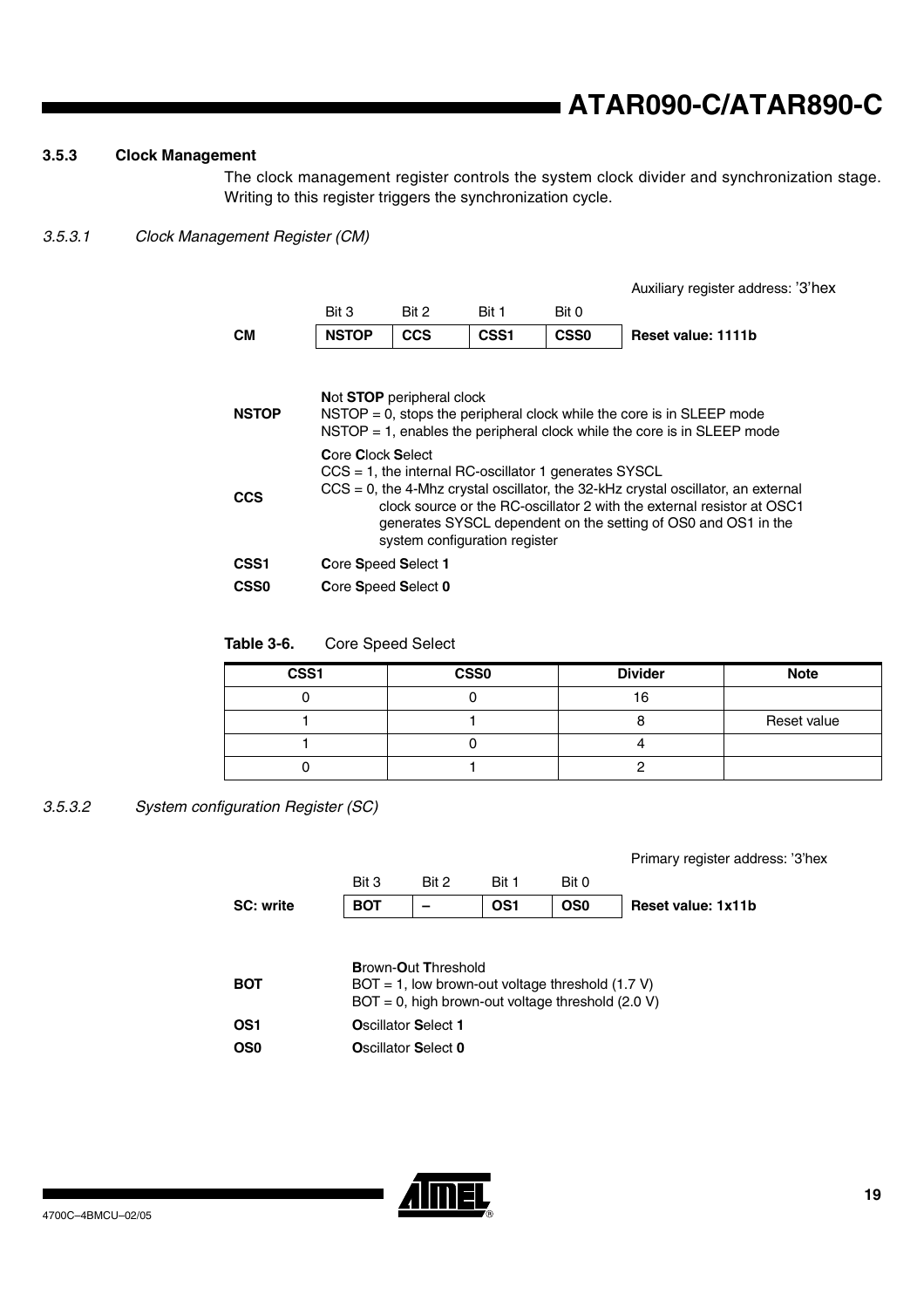

|  | Table 3-7. | <b>Oscillator Select</b> |
|--|------------|--------------------------|
|--|------------|--------------------------|

| <b>Mode</b> | OS1 | OS0 | <b>Input for SUBCL</b> | <b>Selected Oscillators</b>                         |
|-------------|-----|-----|------------------------|-----------------------------------------------------|
|             |     |     | $C_{\rm in}/16$        | RC-oscillator 1 and external input clock            |
| 2           |     |     | $C_{\rm in}/16$        | IRC-oscillator 1 and RC-oscillator 2                |
| 3           |     |     | $C_{\rm in}/16$        | <b>RC-oscillator 1 and 4-MHz crystal oscillator</b> |
| 4           |     |     | 32 kHz                 | RC-oscillator 1 and 32-kHz crystal oscillator       |

Note: If the bit  $CCS = 0$  in the CM-register the RC-oscillator 1 always stops.

## **3.6 Power-down Modes**

The sleep mode is a shut-down condition which is used to reduce the average system power consumption in applications where the microcontroller is not fully utilized. In this mode, the system clock is stopped. The sleep mode is entered via the SLEEP instruction. This instruction sets the interrupt enable bit (I) in the condition code register to enable all interrupts and stops the core. During the sleep mode the peripheral modules remain active and are able to generate interrupts. The microcontroller exits the sleep mode by carrying out any interrupt or a reset.

The sleep mode can only be maintained while none of the interrupt pending or active register bits are set. The application of the \$AUTOSLEEP routine ensures the correct function of the sleep mode. For standard applications use the \$AUTOSLEEP routine to enter the power-down mode. Using the SLEEP instruction instead of the \$AUTOSLEEP following an I/O instruction requires the insertion of 3 non I/O instruction cycles (for example NOP NOP NOP) between the IN or OUT command and the SLEEP command.

The total power consumption is directly proportional to the active time of the microcontroller. For a rough estimate of the expected average system current consumption, the following formula should be used:

 $I_{total}$   $(V_{DD}, f_{sused}) = I_{Sloop} + (I_{DD} \times t_{active}/t_{total})$ 

 $I_{DD}$  depends on  $V_{DD}$  and  $f_{svscl}$ 

The ATAR090-C/ATAR890-C has various power-down modes. During the sleep mode the clock for the MARC4 core is stopped. With the NSTOP-bit in the clock management register (CM) it is programmable if the clock for the on-chip peripherals is active or stopped during the sleep mode. If the clock for the core and the peripherals is stopped the selected oscillator is switched off. An exception is the 32-kHz oscillator, if it is selected it runs continuously independent of the NSTOP-bit. If the oscillator is stopped or the 32-kHz oscillator is selected, power consumption is extremely low.

| <b>Mode</b>  | <b>CPU Core</b> | Osc-<br>Stop <sup>(1)</sup> | <b>Brown-out</b><br><b>Function</b> | <b>RC-Oscillator 1</b><br><b>RC-Oscillator 2</b><br>4-MHz Oscillator | $32$ -kHz<br><b>Oscillator</b> | <b>External</b><br><b>Input Clock</b> |
|--------------|-----------------|-----------------------------|-------------------------------------|----------------------------------------------------------------------|--------------------------------|---------------------------------------|
| Active       | <b>RUN</b>      | NO.                         | Active                              | <b>RUN</b>                                                           | <b>RUN</b>                     | <b>YES</b>                            |
| Power-down   | SLEEP           | NO.                         | Active                              | <b>RUN</b>                                                           | <b>RUN</b>                     | <b>YES</b>                            |
| <b>SLEEP</b> | SLEEP           | YES.                        | <b>STOP</b>                         | <b>STOP</b>                                                          | <b>RUN</b>                     | <b>STOP</b>                           |

Note: 1. Osc-Stop = SLEEP and NSTOP and WDL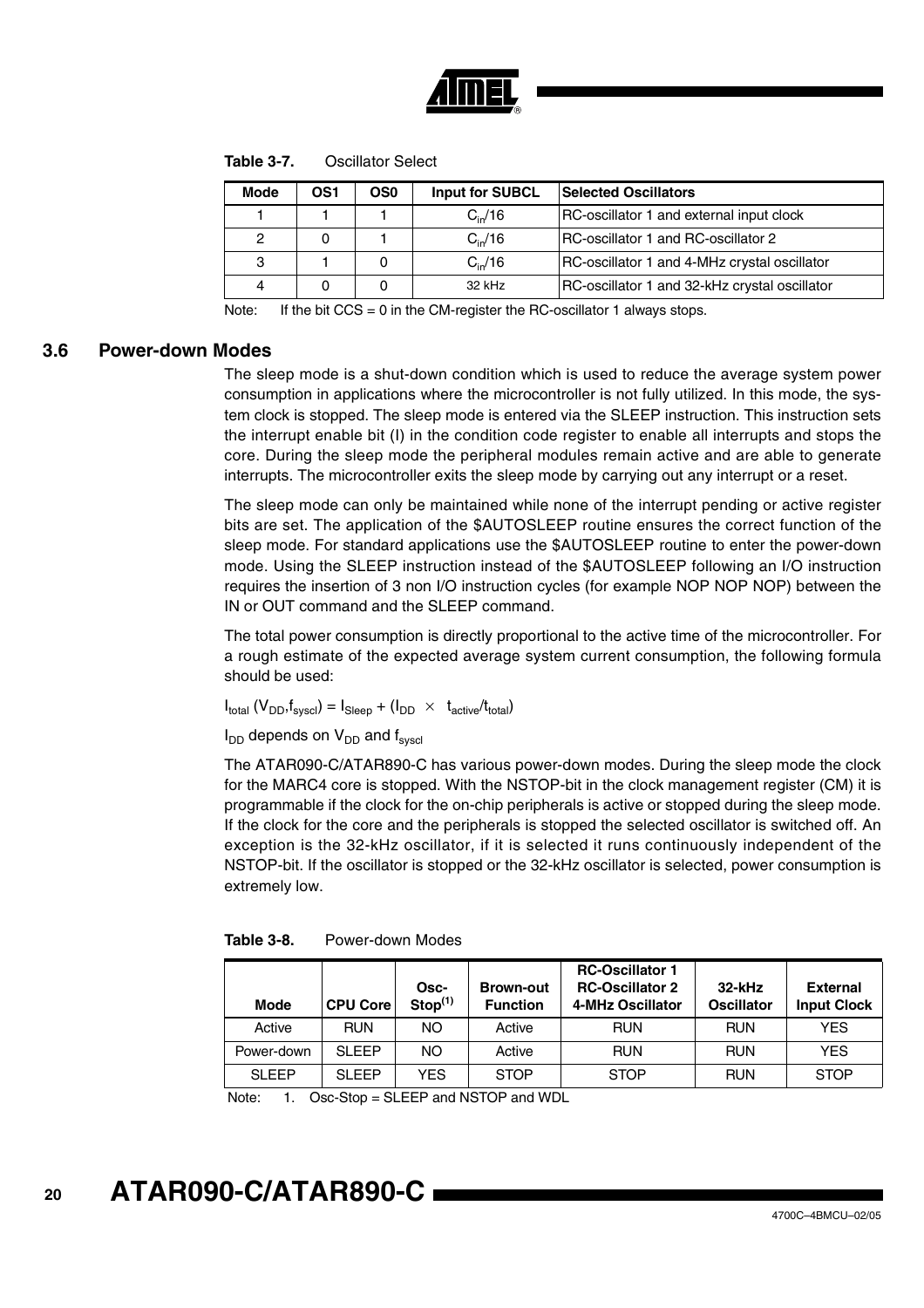## **ATAR090-C/ATAR890-C**

## <span id="page-20-1"></span>**4. Peripheral Modules**

## **4.1 Addressing Peripherals**

Accessing the peripheral modules takes place via the I/O bus (see [Figure 4-1](#page-20-0)). The IN or OUT instructions allow direct addressing of up to 16 I/O modules. A dual register addressing scheme has been adopted to enable direct addressing of the primary register. To address the auxiliary register, the access must be switched with an auxiliary switching module. Thus a single IN (or OUT) to the module address will read (or write into) the module's primary register. Accessing the auxiliary register is performed with the same instruction preceded by writing the module address into the auxiliary switching module. Byte wide registers are accessed by multiple IN (or OUT) instructions. For more complex peripheral modules, with a larger number of registers, extended addressing is used. In this case a bank of up to 16 subport registers are indirectly addressed with the subport address. The first OUT instruction writes the subport address to the subaddress register, the second IN or OUT instruction reads data from or writes data to the addressed subport.



### <span id="page-20-0"></span>**Figure 4-1.** Example of I/O Addressing



Aux.\_Data (lo) = Data to be written into Auxiliary Register (low nibble)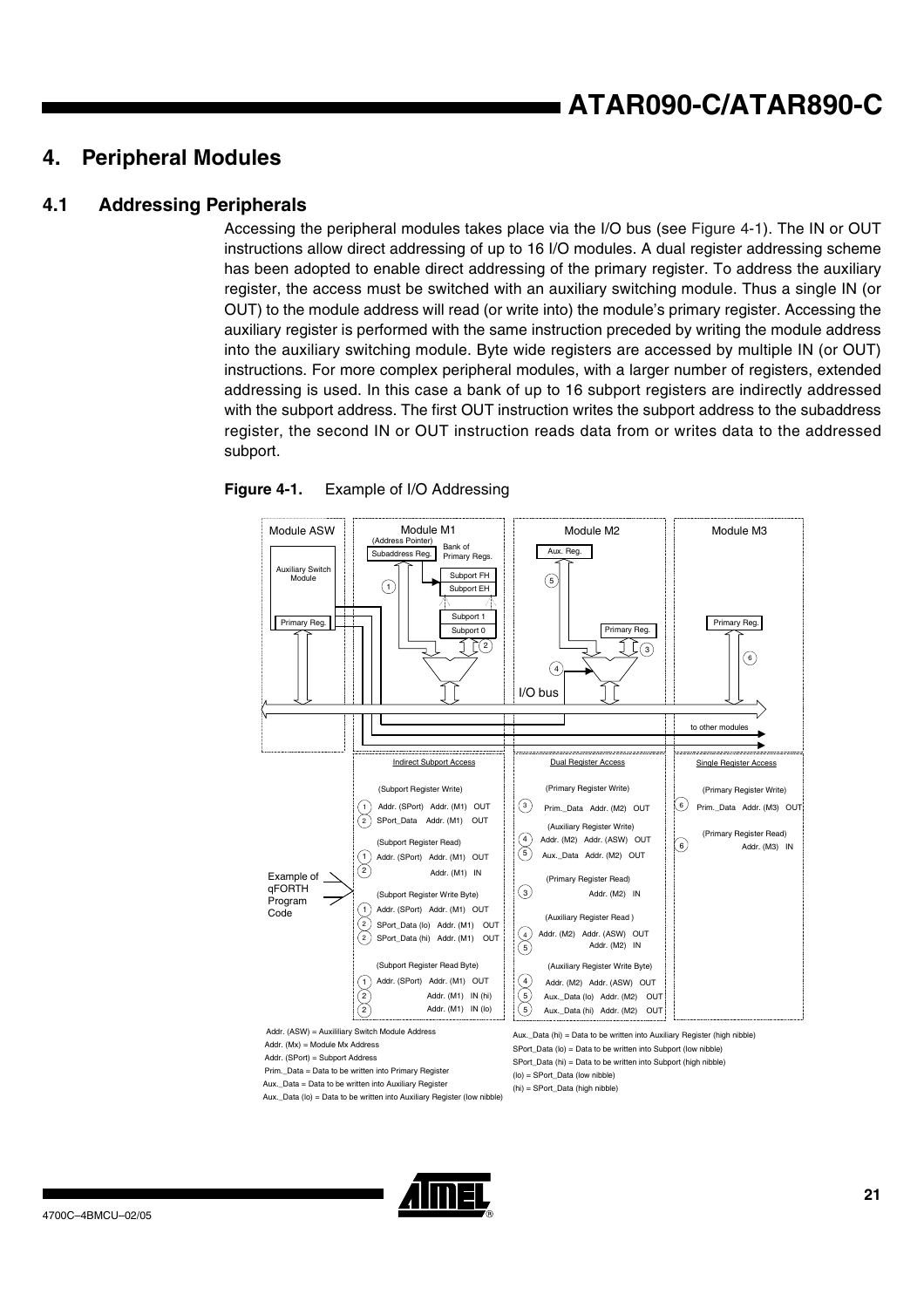

## **Table 4-1.** Peripheral Addresses

|                | <b>Port Address</b> |                   | Name                     | Write/<br>Read | <b>Reset Value</b>       | <b>Register Function</b>                 | <b>Module</b><br><b>Type</b> | <b>See</b><br>Page |
|----------------|---------------------|-------------------|--------------------------|----------------|--------------------------|------------------------------------------|------------------------------|--------------------|
| $\mathbf{1}$   |                     |                   |                          |                |                          | Reserved                                 |                              |                    |
| $\overline{c}$ |                     |                   | P <sub>2</sub> DAT       | W/R            | 1111b                    | Port 2 - data register/pin data          | M <sub>2</sub>               | 24                 |
|                | Auxiliary           |                   | P <sub>2</sub> CR        | W              | 1111b                    | Port 2 - control register                |                              | 24                 |
| 3              |                     |                   | <b>SC</b>                | W              | 1x11b                    | System configuration register            | M <sub>3</sub>               | 19                 |
|                |                     |                   | <b>CWD</b>               | R              | xxxxb                    | Watchdog reset                           | M <sub>3</sub>               | 12                 |
|                | Auxiliary           |                   | <b>CM</b>                | W              | 1111b                    | Clock management register                | M <sub>2</sub>               | 19                 |
| 4              |                     |                   | P4DAT                    | W/R            | 1111b                    | Port 4 - data register/pin data          | M <sub>2</sub>               | 27                 |
|                | Auxiliary           |                   | P4CR                     | W              | 1111 1111b               | Port 4 - control register (byte)         |                              | 27                 |
| 5              |                     |                   | P5DAT                    | W/R            | 1111b                    | Port 5 - data register/pin data          | M <sub>2</sub>               | 26                 |
|                | Auxiliary           |                   | P5CR                     | W              | 1111 1111b               | Port 5 - control register (byte)         |                              | 26                 |
| 6              |                     |                   |                          |                |                          | Reserved                                 |                              |                    |
| $\overline{7}$ |                     |                   | T12SUB                   | W              | $\overline{\phantom{0}}$ | Data to Timer 1/2 subport                | M1                           | 21                 |
|                |                     | Subport address   |                          |                |                          |                                          |                              |                    |
|                |                     | 0                 | T <sub>2</sub> C         | W              | 0000b                    | Timer 2 control register                 | M1                           | 39                 |
|                |                     | 1                 | <b>T2M1</b>              | W              | 1111b                    | Timer 2 mode register 1                  | M1                           | 40                 |
|                |                     | $\mathbf{2}$      | T2M2                     | W              | 1111b                    | Timer 2 mode register 2                  | M1                           | 42                 |
|                |                     | 3                 | T <sub>2</sub> CM        | W              | 0000b                    | Timer 2 compare mode register            | M1                           | 43                 |
|                |                     | 4                 | <b>T2CO1</b>             | W              | 1111b                    | Timer 2 compare register 1               | M1                           | 43                 |
|                |                     | 5                 | <b>T2CO2</b>             | W              | 1111 1111b               | Timer 2 compare register 2 (byte)        | M1                           | 43                 |
|                |                     | 6                 | $\overline{\phantom{0}}$ | -              | $\overline{\phantom{0}}$ | Reserved                                 |                              |                    |
|                |                     | $\overline{7}$    |                          |                |                          | Reserved                                 |                              |                    |
|                |                     | 8                 | <b>T1C1</b>              | W              | 1111b                    | Timer 1 control register 1               | M1                           | 30                 |
|                |                     | 9                 | <b>T1C2</b>              | W              | x111b                    | Timer 1 control register 2               | M1                           | 31                 |
|                |                     | A                 | <b>WDC</b>               | W              | 1111b                    | Watchdog control register                | M1                           | 32                 |
|                |                     | B-F               |                          |                |                          | Reserved                                 |                              |                    |
| 8              |                     |                   | <b>ASW</b>               | W              | 1111b                    | Auxiliary/switch register                | <b>ASW</b>                   | 21                 |
| 9              |                     |                   | <b>STB</b>               | W              | xxxx xxxxb               | Serial transmit buffer (byte)            | M <sub>2</sub>               | 54                 |
|                |                     |                   | <b>SRB</b>               | R              | xxxx xxxxb               | Serial receive buffer (byte)             |                              | 54                 |
|                | Auxiliary           |                   | SIC <sub>1</sub>         | W              | 1111b                    | Serial interface control register 1      |                              | 52                 |
| Α              |                     |                   | <b>SISC</b>              | W/R            | 1x11b                    | Serial interface status/control register | M <sub>2</sub>               | 54                 |
|                | Auxiliary           |                   | SIC <sub>2</sub>         | W              | 1111b                    | Serial interface control register 2      |                              | 53                 |
| В              |                     | $\qquad \qquad -$ |                          |                | $\qquad \qquad -$        | Reserved                                 |                              |                    |
| C              |                     | $\qquad \qquad -$ |                          |                | $\overline{\phantom{0}}$ | Reserved                                 |                              |                    |
| D              |                     | $\qquad \qquad -$ |                          |                | $\qquad \qquad -$        | Reserved                                 |                              |                    |
| E              |                     |                   |                          |                |                          | Reserved                                 |                              |                    |
| F              |                     | <b>VMC</b>        |                          | W              | 1111b                    | Voltage monitor control register         | ΜЗ                           | 13                 |
|                |                     | <b>VMST</b>       |                          | R              | xx11b                    | Voltage monitor status register          | M <sub>3</sub>               | 13                 |

 **22 ATAR090-C/ATAR890-C**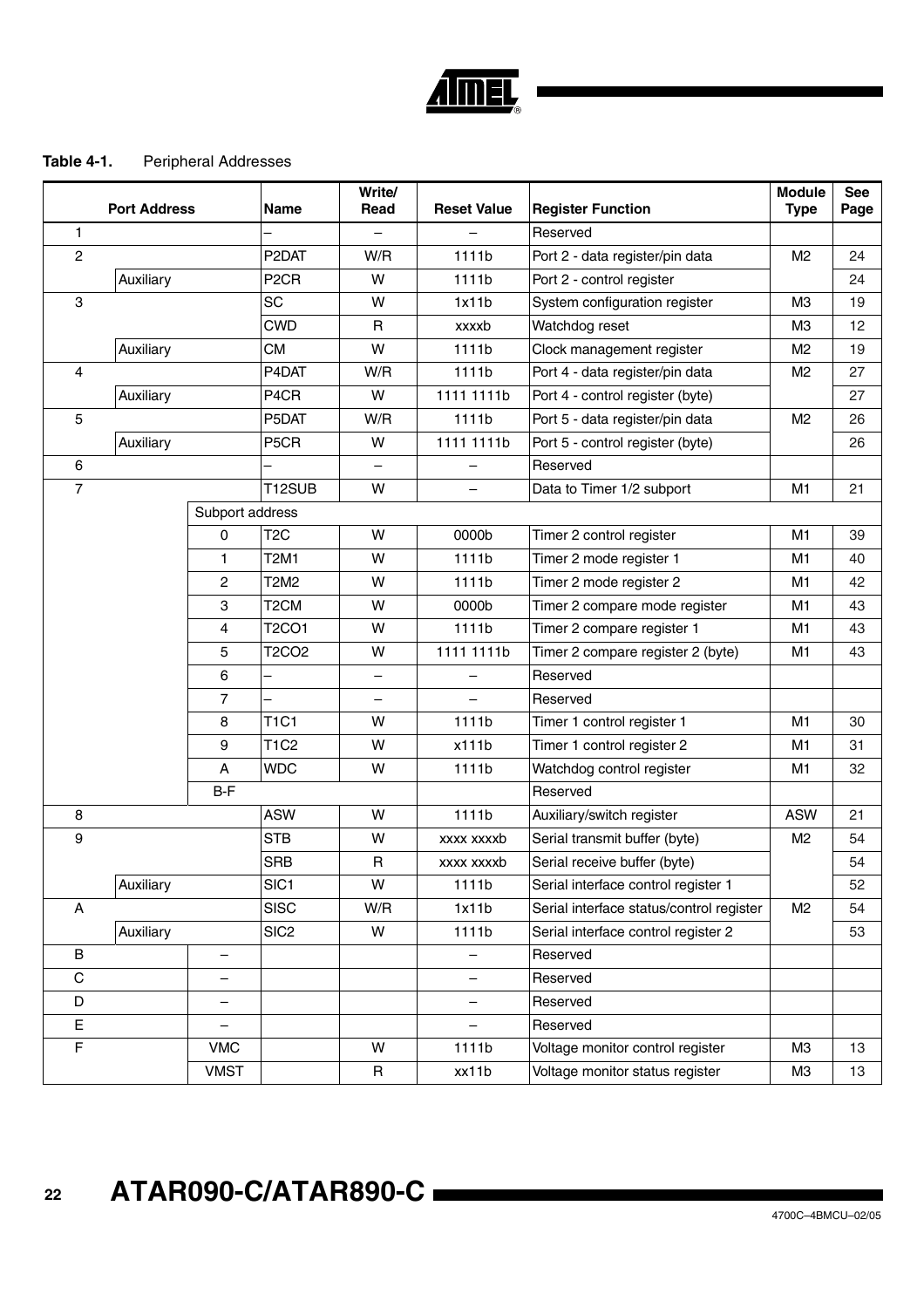## **4.2 Bi-directional Ports**

Ports (2, 4, 5) are 4 bits wide. All ports may be used for data input or output. All ports are equipped with Schmitt trigger inputs and a variety of mask options for open drain, open source, full complementary outputs, pull up and pull down transistors. All Port Data Registers (PxDAT) are I/O mapped to the primary address register of the respective port address and the Port Control Register (PxCR), to the corresponding auxiliary register.

There are three different directional ports available:

- Port 2 4-bit wide bitwise-programmable I/O port.
- Port 5 4-bit wide bitwise-programmable bi-directional port with optional strong pull-ups and programmable interrupt logic.
- Port 4 4-bit wide bitwise-programmable bi-directional port also provides the I/O interface to Timer 2, SSI, voltage monitor input and external interrupt input.

## **4.2.1 Bi-directional Port 2**

As all other bi-directional ports, this port includes a bitwise programmable Control Register (P2CR), which enables the individual programming of each port bit as input or output. It also opens up the possibility of reading the pin condition when in output mode. This is a useful feature for self-testing and for serial bus applications.

Port 2, however, has an increased drive capability and an additional low resistance pull-up/ -down transistor mask option.

Note: Care should be taken connecting external components to BP20/NTE. During any reset phase, the BP20/NTE input is driven towards  $V_{DD}$  by an additional internal strong pull-up transistor. This pin must not be pulled down (active or passive) to  $V_{SS}$  during reset by any external circuitry representing a resistor of less than 150 kΩ. This prevents the circuit from unintended switching to test mode enable through the application circuitry at pin BP20/NTE. Resistors less than 150 kΩ might lead to an undefined state of the internal test logic thus disabling the application firmware.

To avoid any conflict with the optional internal pull-down transistors, BP20 handles the pull-down options in a different way than all other ports. BP20 is the only port that switches off the pull-down transistors during reset.

### **Figure 4-2.** Bi-directional Port 2



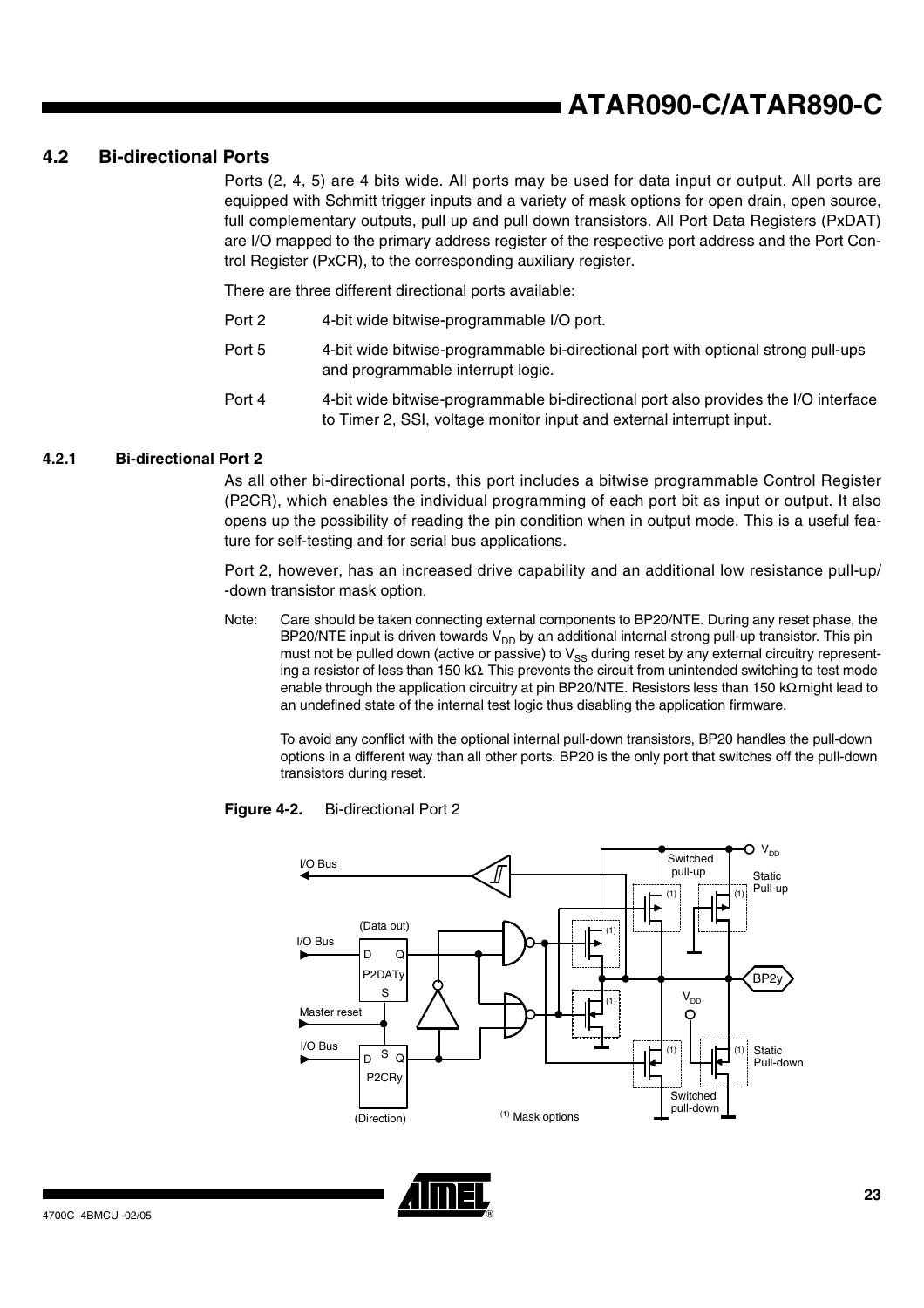

## <span id="page-23-0"></span>*4.2.1.1 Port 2 Data Register (P2DAT)*

Bit  $3 = MSB$ , Bit  $0 = LSB$ Primary register address: '2'hex Bit 3 Bit 2 Bit 1 Bit 0 **P2DAT P2DAT3 P2DAT2 P2DAT1 P2DAT0 Reset value: 1111b**

<span id="page-23-1"></span>*4.2.1.2 Port 2 Control Register (P2CR)*

Auxiliary register address: '2'hex

|                   | Bit 3 | Rit 2 | Rit 1                         | Bit 0 |                    |
|-------------------|-------|-------|-------------------------------|-------|--------------------|
| P <sub>2</sub> CR |       |       | P2CR3   P2CR2   P2CR1   P2CR0 |       | Reset value: 1111b |

Value 1111b means all pins in input mode

Table 4-2. Port 2 Control Register

| Code<br>3210        | <b>Function</b>     |
|---------------------|---------------------|
| x x x 1             | BP20 in input mode  |
| x x x 0             | BP20 in output mode |
| $x \times 1$        | BP21 in input mode  |
| $x \times 0 \times$ | BP21 in output mode |
| x 1 x x             | BP22 in input mode  |
| x0xx                | BP22 in output mode |
| 1 x x x             | BP23 in input mode  |
| 0 x x x             | BP23 in output mode |

## **4.2.2 Bi-directional Port 5**

As all other bi-directional ports, this port includes a bitwise programmable Control Register (P5CR), which allows individual programming of each port bit as input or output. It also opens up the possibility of reading the pin condition when in output mode. This is a useful feature for self testing and for serial bus applications.

The port pins can also be used as external interrupt inputs (see [Figure 4-3 on page 25](#page-24-0) and [Fig](#page-24-1)[ure 4-4 on page 25\)](#page-24-1). The interrupts (INT1 and INT6) can be masked or independently configured to trigger on either edge. The interrupt configuration and port direction is controlled by the Port 5 Control Register (P5CR). An additional low resistance pull-up/-down transistor mask option provides an internal bus pull-up for serial bus applications.

The Port 5 Data Register (P5DAT) is I/O mapped to the primary address register of address '5'h and the Port 5 Control Register (P5CR) to the corresponding auxiliary register. The P5CR is a byte-wide register and is configured by writing first the low nibble and then the high nibble (see section "Addressing Peripherals").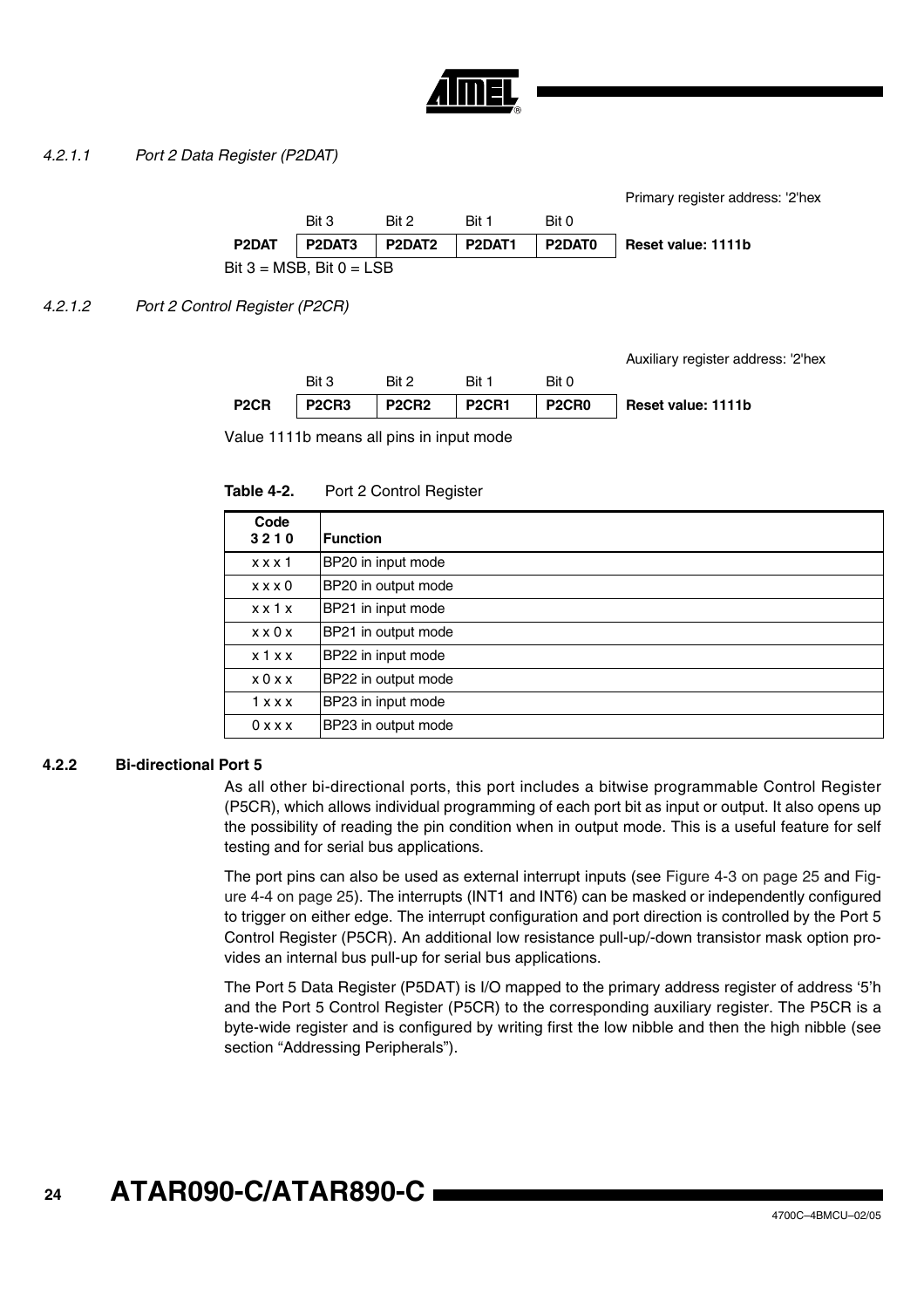## **ATAR090-C/ATAR890-C**

## <span id="page-24-0"></span>**Figure 4-3.** Bi-directional Port 5



<span id="page-24-1"></span>



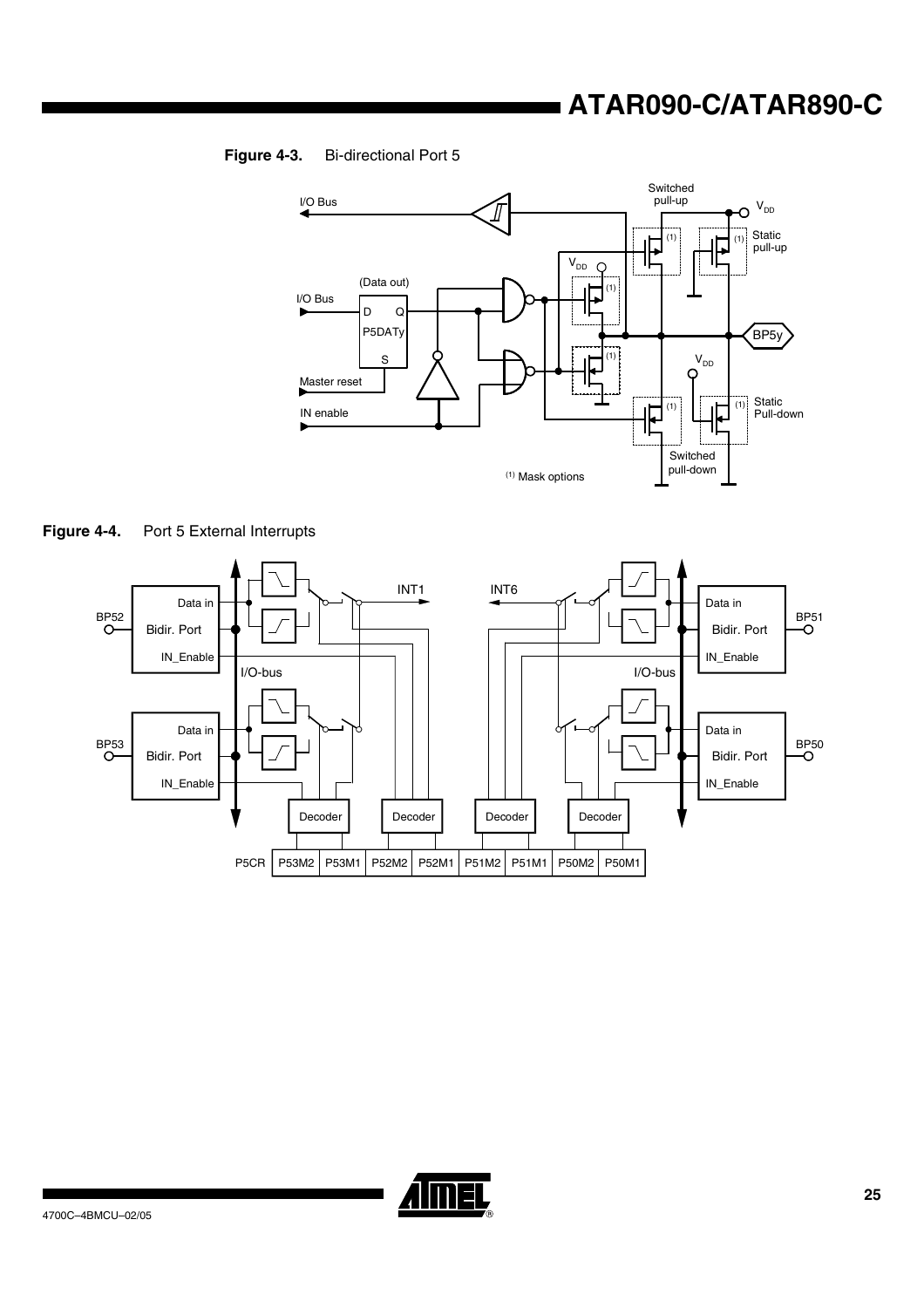

## <span id="page-25-0"></span>*4.2.2.1 Port 5 Data Register (P5DAT)*

|       |          |          |       |       | Primary register address: '5'hex     |
|-------|----------|----------|-------|-------|--------------------------------------|
|       | Bit 3    | Bit 2    | Bit 1 | Bit 0 |                                      |
| P5DAT | l P5DAT3 | l P5DAT2 |       |       | P5DAT1   P5DAT0   Reset value: 1111b |

<span id="page-25-1"></span>*4.2.2.2 Port 5 Control Register (P5CR) Byte Write*

Auxiliary register address: '5'hex

|                   | <b>Second</b><br>write cycle | <b>P53M2</b> | <b>P53M1</b> | <b>P52M2</b> | <b>P52M1</b> | Reset value: 1111b |
|-------------------|------------------------------|--------------|--------------|--------------|--------------|--------------------|
|                   |                              | Bit 7        | Bit 6        | Bit 5        | Bit 4        |                    |
| P <sub>5</sub> CR | <b>First write</b><br>cycle  | <b>P51M2</b> | <b>P51M1</b> | <b>P50M2</b> | <b>P50M1</b> | Reset value: 1111b |
|                   |                              | Bit 3        | Bit 2        | Bit 1        | Bit 0        |                    |

P5xM2, P5xM1 – Port 5x Interrupt Mode/Direction Code

## **Table 4-3.** Port 5 Control Register

| <b>Auxiliary Address: '5'hex First Write Cycle</b> |                                             | <b>Second Write Cycle</b> |                                             |
|----------------------------------------------------|---------------------------------------------|---------------------------|---------------------------------------------|
| Code<br>3210                                       | <b>Function</b>                             | Code<br>3210              | <b>Function</b>                             |
| $x \times 11$                                      | BP50 in input mode – interrupt disabled     | $x \times 11$             | BP52 in input mode – interrupt disabled     |
| $x \times 01$                                      | BP50 in input mode - rising edge interrupt  | $x \times 01$             | BP52 in input mode - rising edge interrupt  |
| $x \times 10$                                      | BP50 in input mode - falling edge interrupt | $x \times 10$             | BP52 in input mode - falling edge interrupt |
| $x \times 00$                                      | BP50 in output mode - interrupt disabled    | $x \times 00$             | BP52 in output mode - interrupt disabled    |
| 11xx                                               | BP51 in input mode - interrupt disabled     | 11xx                      | BP53 in input mode - interrupt disabled     |
| 01xx                                               | BP51 in input mode - rising edge interrupt  | 01xx                      | BP53 in input mode - rising edge interrupt  |
| 10xx                                               | BP51 in input mode - falling edge interrupt | 10xx                      | BP53 in input mode - falling edge interrupt |
| 00xx                                               | BP51 in output mode - interrupt disabled    | 00xx                      | BP53 in output mode - interrupt disabled    |

## **4.2.3 Bi-directional Port 4**

The bi-directional Port 4 is a bitwise configurable I/O port and provides the external pins for the Timer 2, SSI and the voltage monitor input (VMI). As a normal port, it performs in exactly the same way as bi-directional Port 2 (see [Figure 4-6 on page 28\)](#page-27-0). Two additional multiplexes allow data and port direction control to be passed over to other internal modules (Timer 2, VM or SSI). The I/O-pins for the SC and SD lines have an additional mode to generate an SSI-interrupt.

All four Port 4 pins can be individually switched by the P4CR-register. [Figure 4-6 on page 28](#page-27-0) shows the internal interfaces to bi-directional Port 4.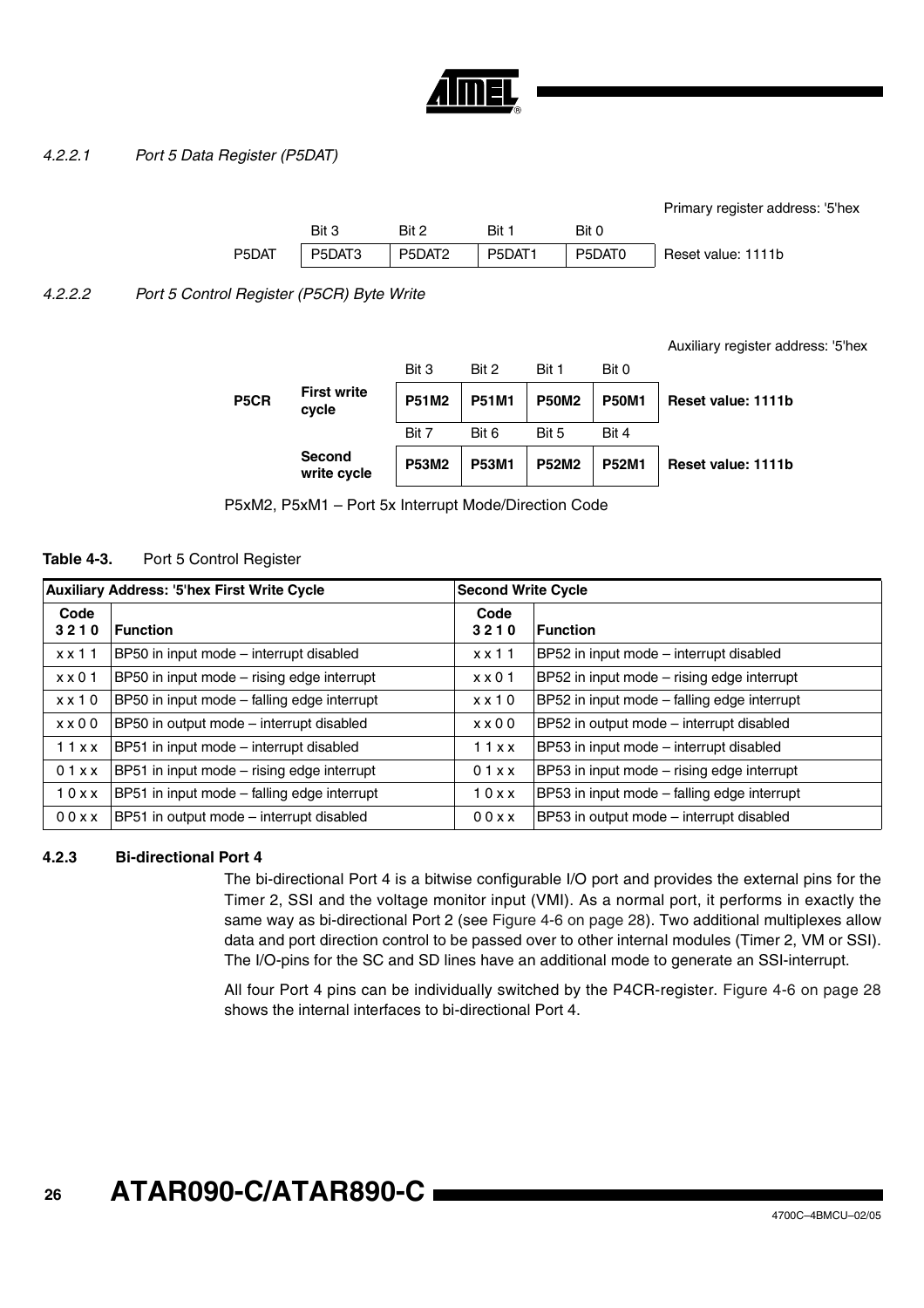## **Figure 4-5.** Bi-directional Port 4 and Port 6



## <span id="page-26-0"></span>*4.2.3.1 Port 4 Data Register (P4DAT)*

Primary register address: '4'hex

|       | Bit 3 | Rit 2 | Rit 1 | Bit 0 |                                                |
|-------|-------|-------|-------|-------|------------------------------------------------|
| P4DAT |       |       |       |       | P4DAT3 P4DAT2 P4DAT1 P4DAT0 Reset value: 1111b |

<span id="page-26-1"></span>*4.2.3.2 Port 4 Control Register (P4CR) Byte Write* 

Auxiliary register address: '4'hex

| P4CR | <b>First write</b><br>cycle  | Bit 3<br><b>P41M2</b> | Bit 2<br><b>P41M1</b> | Bit 1<br><b>P40M2</b> | Bit 0<br><b>P40M1</b> | Reset value: 1111b |
|------|------------------------------|-----------------------|-----------------------|-----------------------|-----------------------|--------------------|
|      |                              | Bit 7                 | Bit 6                 | Bit 5                 | Bit 4                 |                    |
|      | <b>Second</b><br>write cycle | <b>P43M2</b>          | <b>P43M1</b>          | <b>P42M2</b>          | <b>P42M1</b>          | Reset value: 1111b |

P4xM2, P4xM1 – Port 4x Interrupt Mode/Direction Code

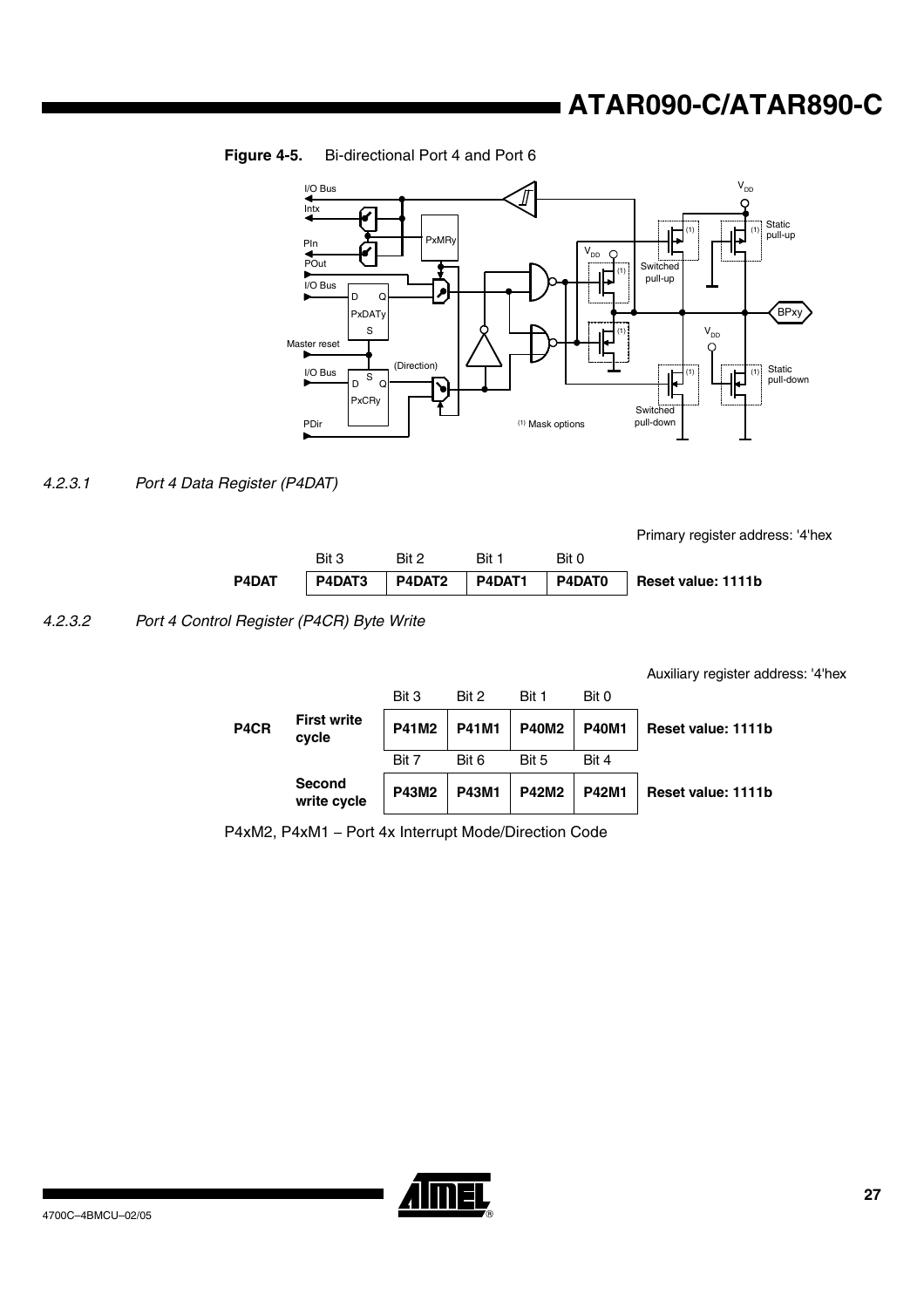

## Table 4-4. Port 4 Control Register

| <b>Auxiliary Address: '4'hex First Write Cycle</b> |                                                                           | <b>Second Write Cycle</b> |                                                                           |
|----------------------------------------------------|---------------------------------------------------------------------------|---------------------------|---------------------------------------------------------------------------|
| Code<br>3210                                       | <b>Function</b>                                                           | Code<br>3210              | <b>Function</b>                                                           |
| $x \times 11$                                      | BP40 in input mode                                                        | $x \times 11$             | BP42 in input mode                                                        |
| $x \times 10$                                      | BP40 in output mode                                                       | $x \times 10$             | BP42 in output mode                                                       |
| $x \times 01$                                      | BP40 enable alternate function (SC for SSI)                               | $x \times 0 \times$       | BP42 enable alternate function (T2O for Timer 2)                          |
| $x \times 00$                                      | BP40 enable alternate function (falling edge interrupt<br>input for INT3) | 11xx                      | BP43 in input mode                                                        |
| 11xx                                               | BP41 in input mode                                                        | 10xx                      | BP43 in output mode                                                       |
| 10xx                                               | BP41 in output mode                                                       | 01xx                      | BP43 enable alternate function (SD for SSI)                               |
| 01xx                                               | BP41 enable alternate function (VMI for voltage<br>monitor input)         | 00xx                      | BP43 enable alternate function (falling edge interrupt<br>input for INT3) |
| 00xx                                               | BP41 enable alternate function (T2I external clock<br>input for Timer 2)  |                           |                                                                           |

## **4.3 Universal Timer/Counter/Communication Module (UTCM)**

The Universal Timer/Counter/Communication Module (UTCM) consists of three timers (Timer 1,Timer 2) and a Synchronous Serial Interface (SSI).

- Timer 1 is an interval timer that can be used to generate periodical interrupts and as prescaler for Timer 2, the serial interface and the watchdog function.
- Timer 2 is an 8/12-bit timer with an external clock input (T2I) and an output (T2O).
- The SSI operates as a two-wire serial interface or as shift register for modulation and demodulation. The modulator units work together with the timers and shift the data bits into or out of the shift register.

There is a multitude of modes in which the timers and the serial interface can work together.



## <span id="page-27-0"></span>**Figure 4-6.** UTCM Block Diagram

#### **28 ATAR090-C/ATAR890-C**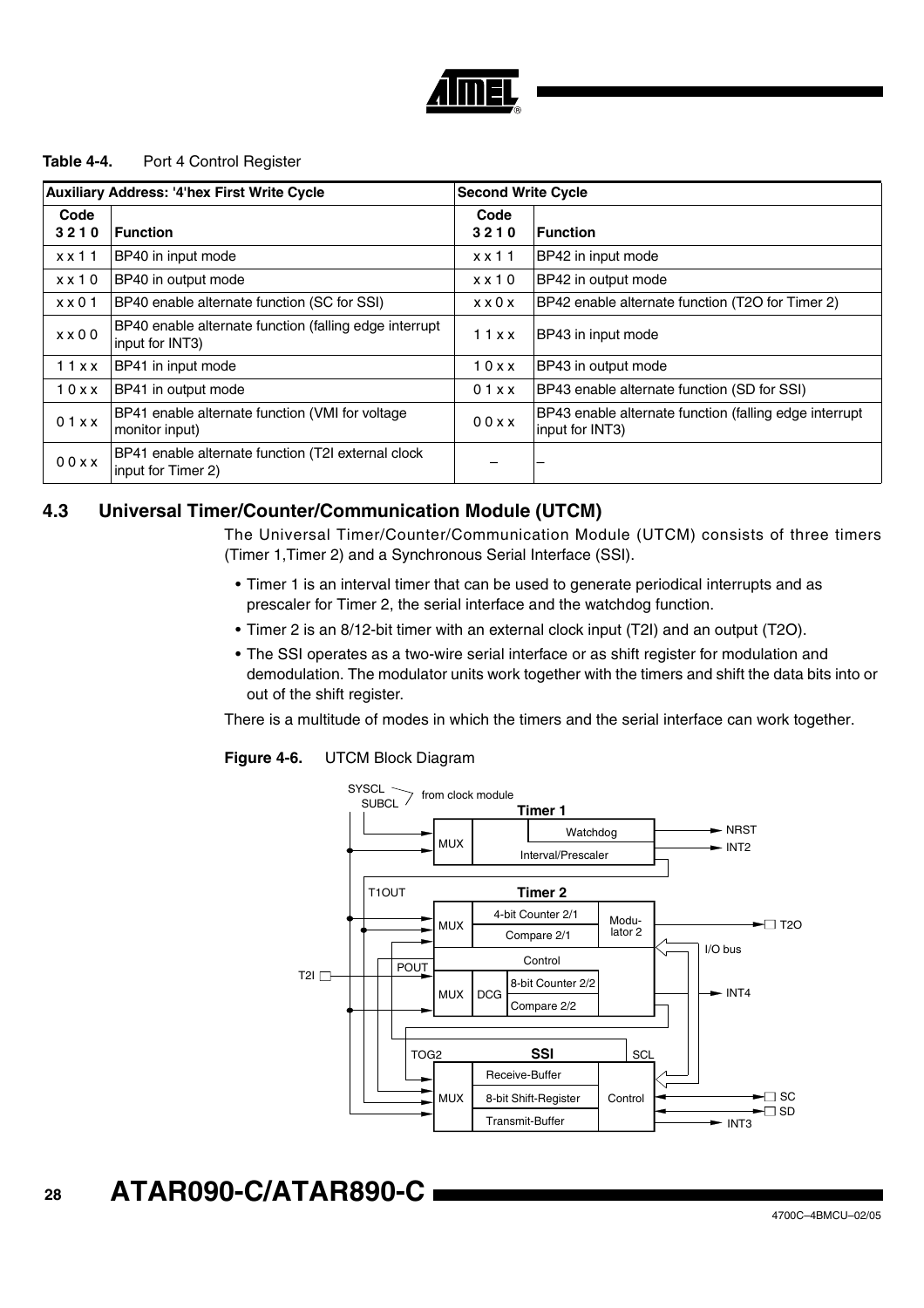## **4.3.1 Timer 1**

Timer 1 is an interval timer which can be used to generate periodic interrupts and as a prescaler for Timer 2, the serial interface and the watchdog function.

Timer 1 consists of a programmable 14-stage divider that is driven by either SUBCL or SYSCL. The timer output signal can be used as a prescaler clock or as SUBCL and as a source for the Timer 1 interrupt. Because of other system requirements Timer 1 output T1OUT is synchronized with SYSCL. Therefore, in the power-down mode SLEEP (CPU core -> sleep and OSC-Stop -> yes), the output T1OUT is stopped  $(T1OUT = 0)$ . Nevertheless, Timer 1 can be active in SLEEP and generate Timer 1 interrupts. The interrupt is maskable via the T1IM bit and the SUBCL can be bypassed via the T1BP bit of the T1C2 register. The time interval for the timer output can be programmed via the Timer 1 control register T1C1.

This timer starts running automatically after any power-on reset! If the watchdog function is not activated, the timer can be restarted by writing into the T1C1 register with T1RM  $= 1$ .

Timer 1 can also be used as a watchdog timer to prevent a system from stalling. The watchdog timer is a 3-bit counter that is supplied by a separate output of Timer 1. It generates a system reset when the 3-bit counter overflows. To avoid this, the 3-bit counter must be reset before it overflows. The application software has to accomplish this by reading the CWD register.

After power-on reset the watchdog must be activated by software in the \$RESET initialization routine. There are two watchdog modes, in one mode the watchdog can be switched on and off by software, in the other mode the watchdog is active and locked. This mode can only be stopped by carrying out a system reset.

The watchdog timer operation mode and the time interval for the watchdog reset can be programmed via the watchdog control register (WDC).



**Figure 4-7.** Timer 1 Module

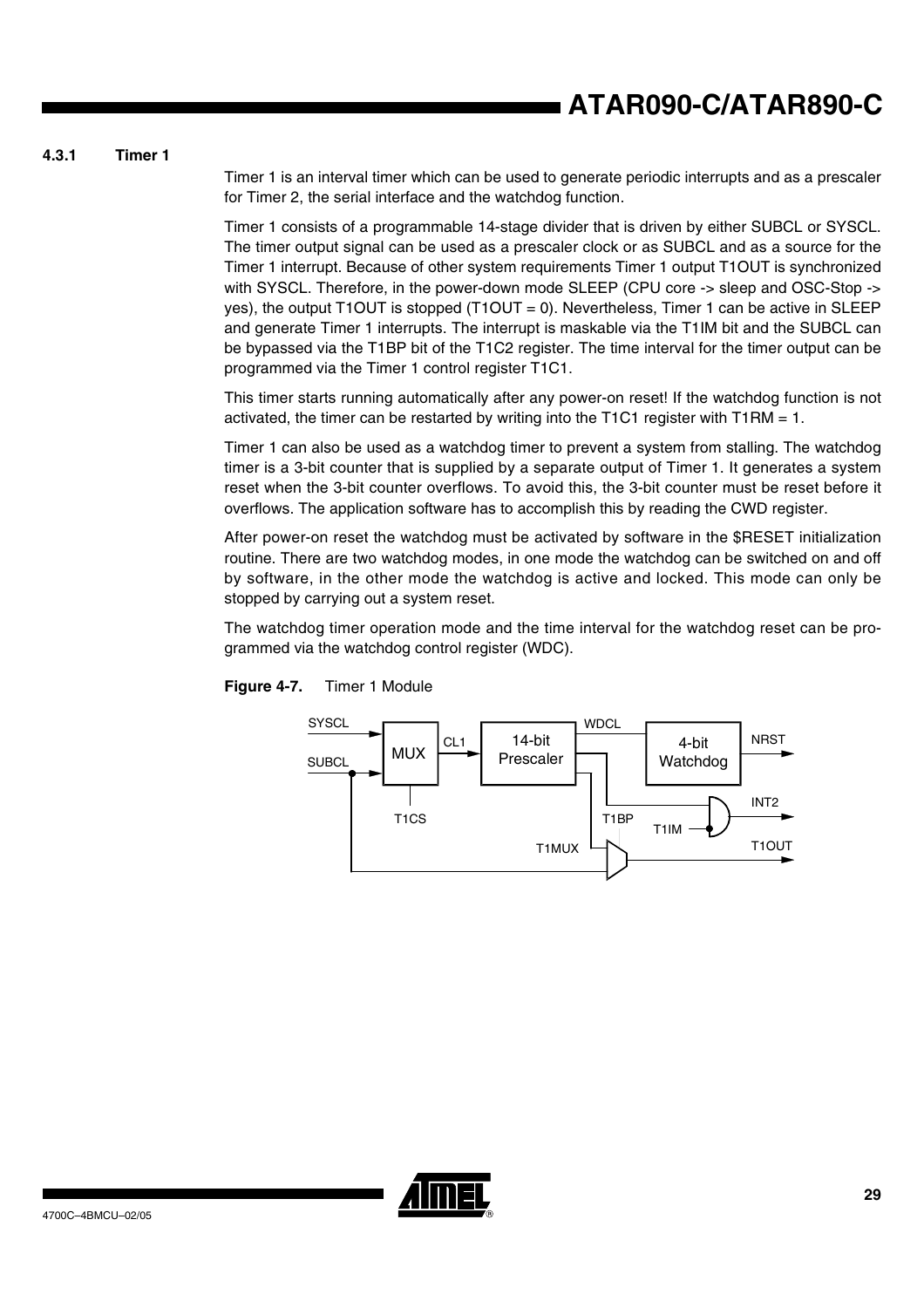

## <span id="page-29-1"></span>**Figure 4-8.** Timer 1 and Watchdog



<span id="page-29-0"></span>*4.3.1.1 Timer 1 Control Register 1 (T1C1)*

Bit  $3 = MSB$ , Bit  $0 = LSB$ Address: '7'hex - Subaddress: '8'hex Bit 3 Bit 2 Bit 1 Bit 0 **T1C1 T1RM T1C2 T1C1 T1C0 Reset value: 1111b**

| T1RM                          |                                                           | <b>Timer 1 Restart Mode</b> $T1RM = 0$ , write access without Timer 1 restart<br>$T1RM = 1$ , write access with Timer 1 restart |
|-------------------------------|-----------------------------------------------------------|---------------------------------------------------------------------------------------------------------------------------------|
|                               | <b>Note:</b> if $WDL = 0$ , Timer 1 restart is impossible |                                                                                                                                 |
| T1C2                          | <b>Timer 1 Control bit 2</b>                              |                                                                                                                                 |
| T1C1                          | <b>Timer 1 Control bit 1</b>                              |                                                                                                                                 |
| T <sub>1</sub> C <sub>0</sub> | Timer 1 Control bit 0                                     |                                                                                                                                 |

The three bits T1C[2:0] select the divider for Timer 1. The resulting time interval depends on this divider and the Timer 1 input clock source. The timer input can be supplied by the system clock, the 32-kHz oscillator or via clock management. If the clock management generates the SUBCL, the selected input clock from the RC-oscillator, 4-MHz oscillator or an external clock is divided by 16.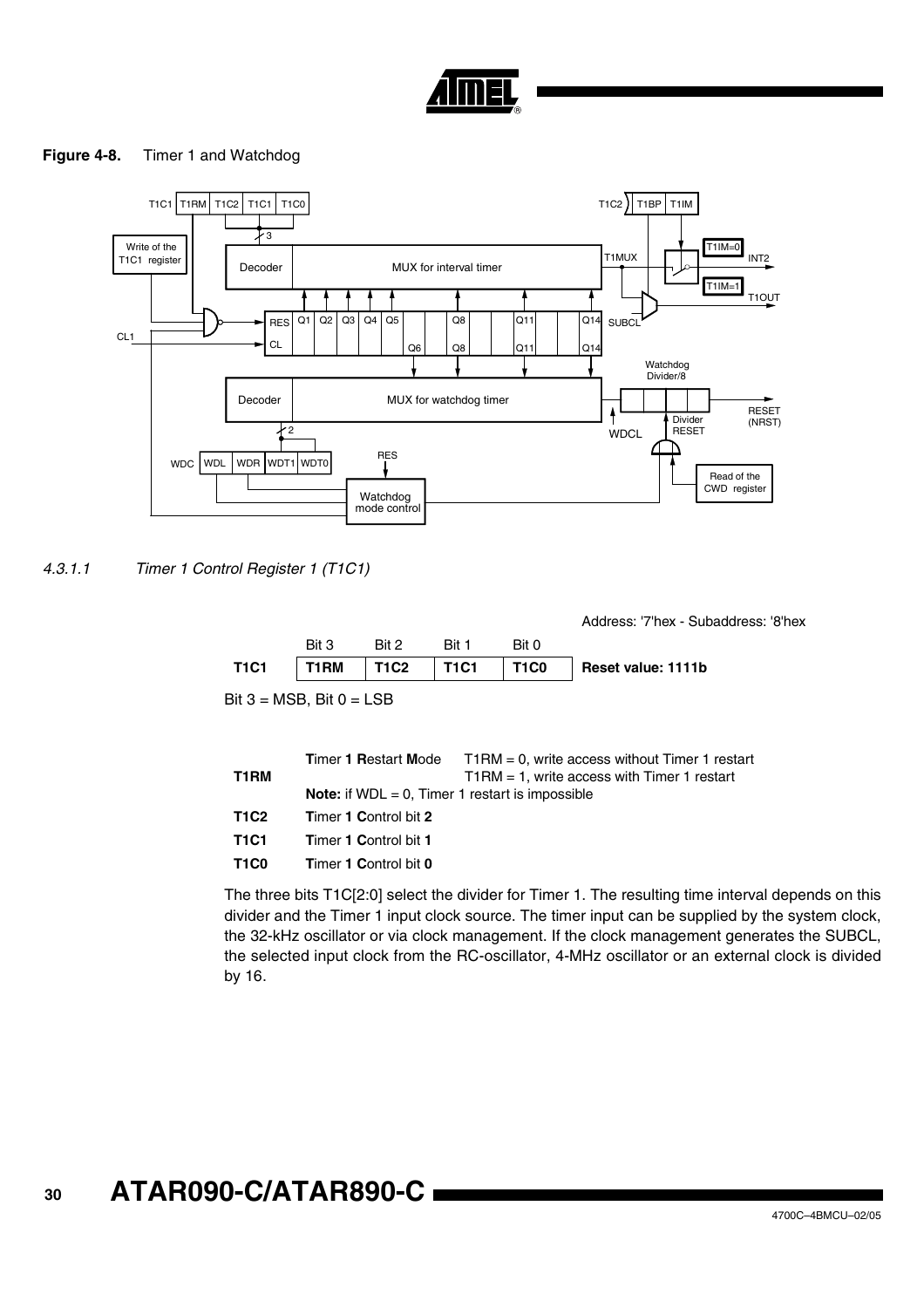| <b>T1C2</b> | T1C1     | <b>T1C0</b> | <b>Divider</b> | <b>Time Interval with</b><br><b>SUBCL</b> | <b>Time Interval with</b><br>$SUBCL = 32 kHz$ | <b>Time Interval with</b><br>$SYSCL = 2/1 MHz$ |
|-------------|----------|-------------|----------------|-------------------------------------------|-----------------------------------------------|------------------------------------------------|
| $\Omega$    | 0        | 0           | 2              | SUBCL/2                                   | $61 \mu s$                                    | 1 $\mu$ s/2 $\mu$ s                            |
| $\Omega$    | $\Omega$ |             | 4              | SUBCL/4                                   | $122 \mu s$                                   | $2 \mu s/4 \mu s$                              |
| $\Omega$    |          | $\Omega$    | 8              | SUBCL/8                                   | $244 \mu s$                                   | 4 $\mu$ s/8 $\mu$ s                            |
| $\Omega$    |          |             | 16             | SUBCL/16                                  | $488 \,\mu s$                                 | $8 \mu s/16 \mu s$                             |
|             | $\Omega$ | $\Omega$    | 32             | SUBCL/32                                  | $0.977$ ms                                    | 16 µs/32 µs                                    |
|             | $\Omega$ |             | 256            | SUBCL/256                                 | 7.812 ms                                      | 128 µs/256 µs                                  |
|             |          | $\Omega$    | 2048           | SUBCL/2048                                | $62.5$ ms                                     | 1024 µs/2048 µs                                |
|             |          |             | 16384          | SUBCL/16384                               | 500 ms                                        | 8192 µs/16384 µs                               |

**Table 4-5.** Timer 1 Control Bits

<span id="page-30-0"></span>*4.3.1.2 Timer 1 Control Register 2 (T1C2)*

Address: '7'hex - Subaddress: '9'hex

|             | Bit 3         | Rit 2 | Rit 1                                  | Bit 0 |                    |
|-------------|---------------|-------|----------------------------------------|-------|--------------------|
| <b>T1C2</b> | $\sim$ $\sim$ |       | $\vert$ T1BP $\vert$ T1CS $\vert$ T1IM |       | Reset value: x111b |

Bit  $3 = MSB$ , Bit  $0 = LSB$ 

| T <sub>1</sub> BP | Timer 1 SUBCL ByPassed<br>$T1BP = 1$ , $TIOUT = T1MUX$<br>$T1BP = 0$ , $T1OUT = SUBCL$                                                                |
|-------------------|-------------------------------------------------------------------------------------------------------------------------------------------------------|
| T <sub>1</sub> CS | <b>Timer 1 input Clock Select</b><br>$TICS = 1$ , $CL1 = SUBCL$ (see Figure 4-8 on page 30)<br>$TICS = 0$ , $CL1 = SYSCL$ (see Figure 4-8 on page 30) |
| T1IM              | <b>Timer 1 Interrupt Mask</b><br>$T1IM = 1$ , disables Timer 1 interrupt<br>$T1IM = 0$ , enables Timer 1 interrupt                                    |

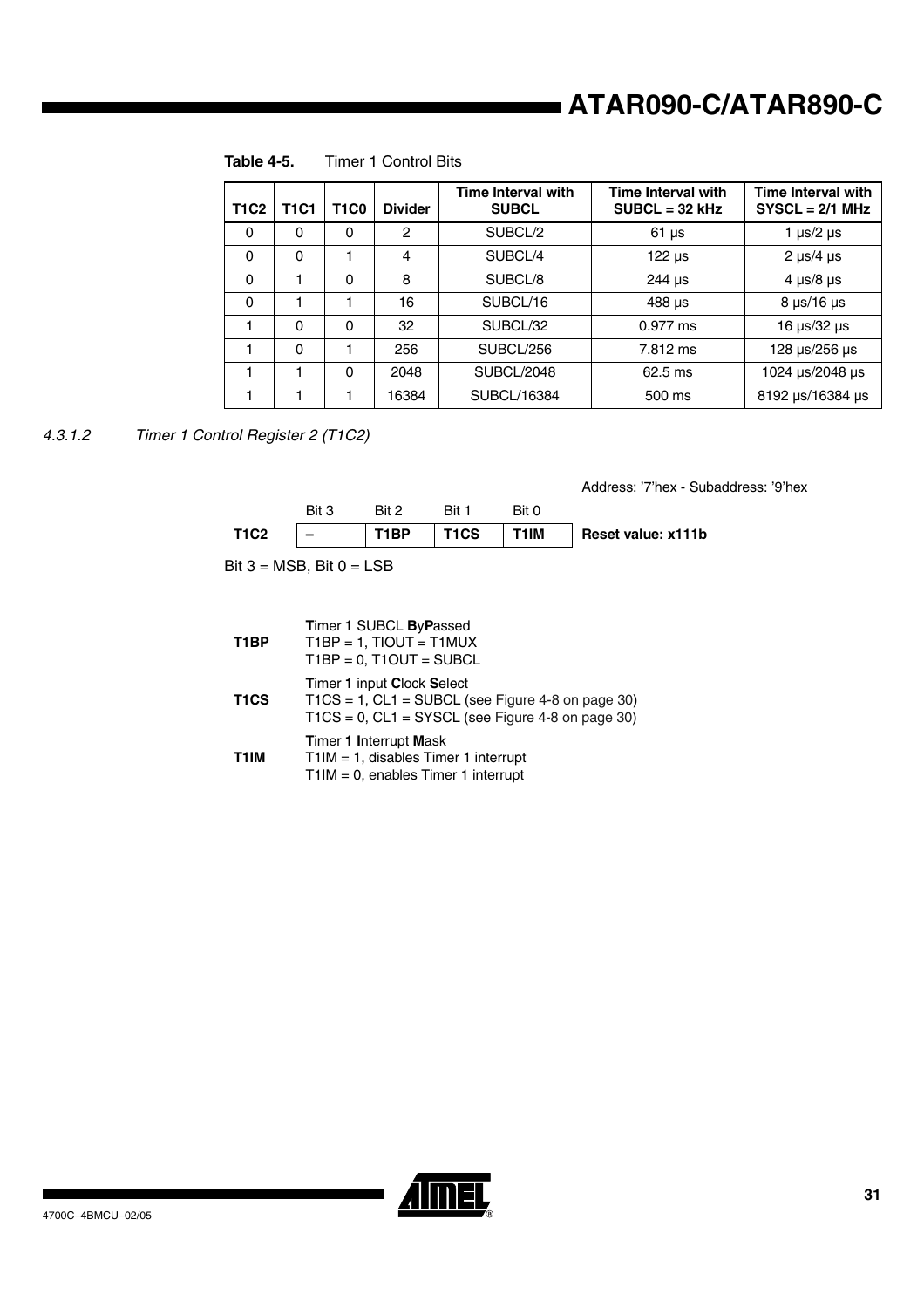

## <span id="page-31-0"></span>*4.3.1.3 Watchdog Control Register (WDC)*

**WDL**

Address: '7'hex - Subaddress: 'A'hex

|                               | Bit 3      | Bit 2      | Bit 1       | Bit 0       |                    |
|-------------------------------|------------|------------|-------------|-------------|--------------------|
| <b>WDC</b>                    | <b>WDL</b> | <b>WDR</b> | <b>WDT1</b> | <b>WDT0</b> | Reset value: 1111b |
| Bit $3 = MSB$ , Bit $0 = LSB$ |            |            |             |             |                    |
|                               |            |            |             |             |                    |
|                               |            |            |             |             |                    |

**W**atch**D**og **L**ock mode

 $WDL = 1$ , the watchdog can be enabled and disabled by using the WDR-bit

 $WDL = 0$ , the watchdog is enabled and locked. In this mode the WDR-bit has no effect. After the WDL-bit is cleared, the watchdog is active until a system reset or power-on reset occurs.

**W**atch**D**og **R**un and stop mode

- **WDR**  $WDR = 1$ , the watchdog is stopped/disabled  $WDR = 0$ , the watchdog is active/enabled
- **WDT1 W**atch**D**og **T**ime **1**
- **WDT0 W**atch**D**og **T**ime **0**

Both these bits control the time interval for the watchdog reset

### **Table 4-6.** Watchdog Time Control Bits

| <b>WDT1</b> | <b>WDT0</b> | <b>Divider</b> | <b>Delay Time to Reset with</b><br>$SUBCL = 32 kHz$ | <b>Delay Time to Reset with</b><br>$SYSCL = 2/1 MHz$ |
|-------------|-------------|----------------|-----------------------------------------------------|------------------------------------------------------|
| 0           |             | 512            | 15.625 ms                                           | 0.256 ms/0.512 ms                                    |
| 0           |             | 2048           | $62.5$ ms                                           | 1.024 ms/2.048 ms                                    |
|             |             | 16384          | 0.5s                                                | $8.2 \text{ ms}/16.4 \text{ ms}$                     |
|             |             | 131072         | 4 s                                                 | 65.5 ms/131 ms                                       |

#### **32 ATAR090-C/ATAR890-C**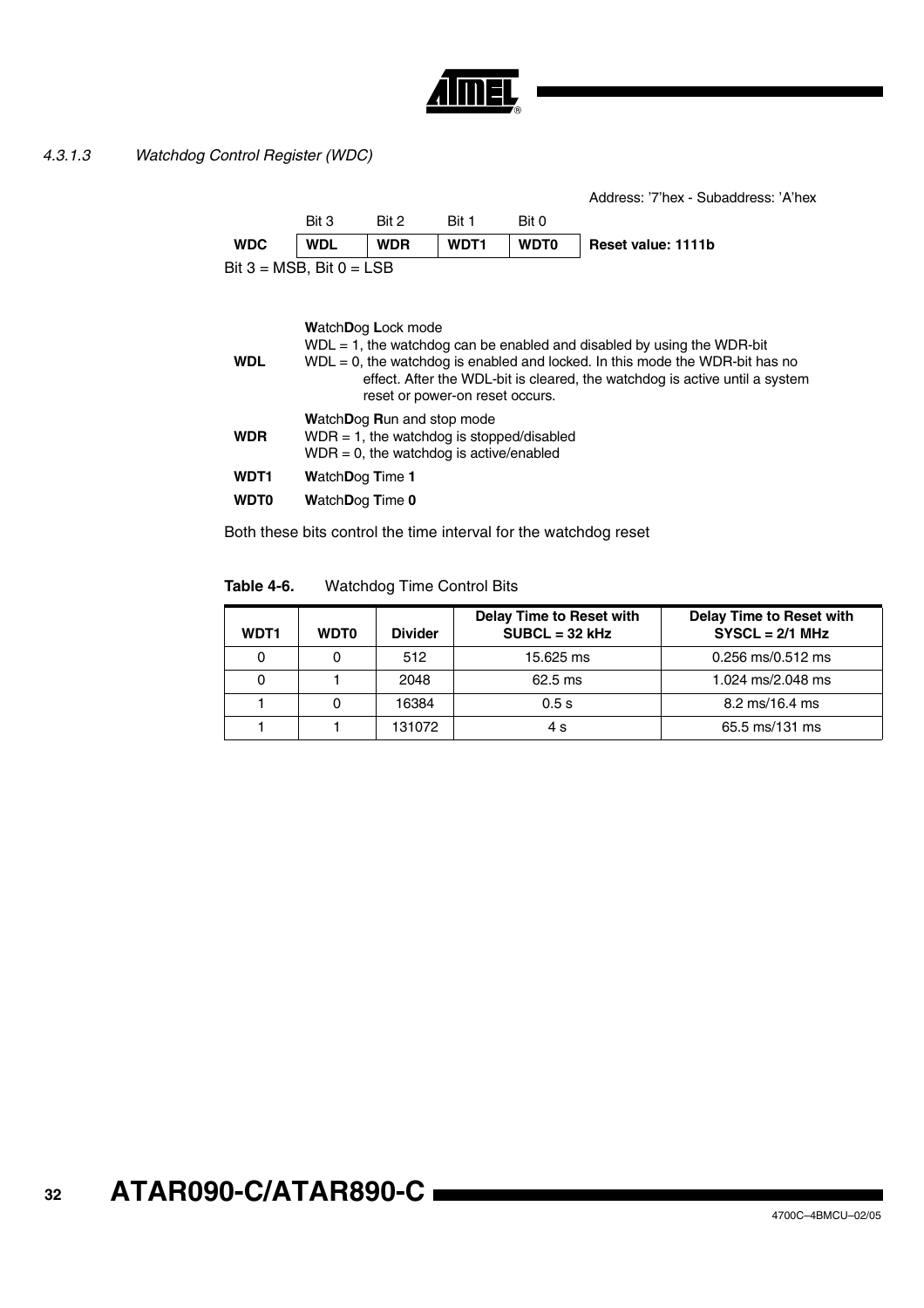# **ATAR090-C/ATAR890-C**

## **4.3.2 Timer 2**

Timer 2 is an 8-/12-bit timer used for:

- Interrupt, square-wave, pulse and duty cycle generation
- Baud-rate generation for the internal shift register
- Manchester and Bi-phase modulation together with the SSI
- Carrier frequency generation and modulation together with the SSI

Timer 2 can be used as interval timer for interrupt generation, as signal generator or as baudrate generator and modulator for the serial interface. It consists of a 4-bit and an 8-bit up counter stage which both have compare registers. The 4-bit counter stages of Timer 2 are cascadable as 12-bit timer or as 8-bit timer with 4-bit prescaler. The timer can also be configured as 8-bit timer and separate 4-bit prescaler.

The Timer 2 input can be supplied via the system clock, the external input clock (T2I), the Timer 1 output clock, the shift clock of the serial interface. The external input clock T2I is not synchronized with SYSCL. Therefore, it is possible to use Timer 2 with a higher clock speed than SYSCL. Furthermore with that input clock Timer 2 operates in the power-down mode SLEEP (CPU core -> sleep and OSC-Stop -> yes) as well as in the POWER-DOWN (CPU core -> sleep and OSC-Stop  $\rightarrow$  no). All other clock sources supply no clock signal in SLEEP if NSTOP = 0. The 4-bit counter stages of Timer 2 have an additional clock output (POUT).

Its output has a modulator stage that allows the generation of pulses as well as the generation and modulation of carrier frequencies. Timer 2 output can modulate with the shift register data output to generate Bi-phase- or Manchester code.

If the serial interface is used to modulate a bit-stream, the 4-bit stage of Timer 2 has a special task. The shift register can only handle bit-stream lengths divisible by 8. For other lengths, the 4-bit counter stage can be used to stop the modulator after the right bit-count is shifted out.

If the timer is used for carrier frequency modulation, the 4-bit stage works together with an additional 2-bit duty cycle generator like a 6-bit prescaler to generate carrier frequency and duty cycle. The 8-bit counter is used to enable and disable the modulator output for a programmable count of pulses.

The timer has a 4-bit and an 8-bit compare register for programming the time interval. For programming the timer function, it has four mode and control registers. The comparator output of stage 2 is controlled by a special compare mode register (T2CM). This register contains mask bits for the actions (counter reset, output toggle, timer interrupt) which can be triggered by a compare match event or the counter overflow. This architecture enables the timer to function for various modes.

The Timer 2 has a 4-bit compare register (T2CO1) and an 8-bit compare register (T2CO2). Both these compare registers are cascadable as a 12-bit compare register, or 8-bit compare register and 4-bit compare register.

| For 12-bit compare data value: | $m = x + 1$ | $0 \le x \le 4095$ |
|--------------------------------|-------------|--------------------|
| For 8-bit compare data value:  | $n = v + 1$ | 0 ≤v ≤255          |
| For 4-bit compare data value:  | $1 = z + 1$ | $0 \leq \leq 15$   |

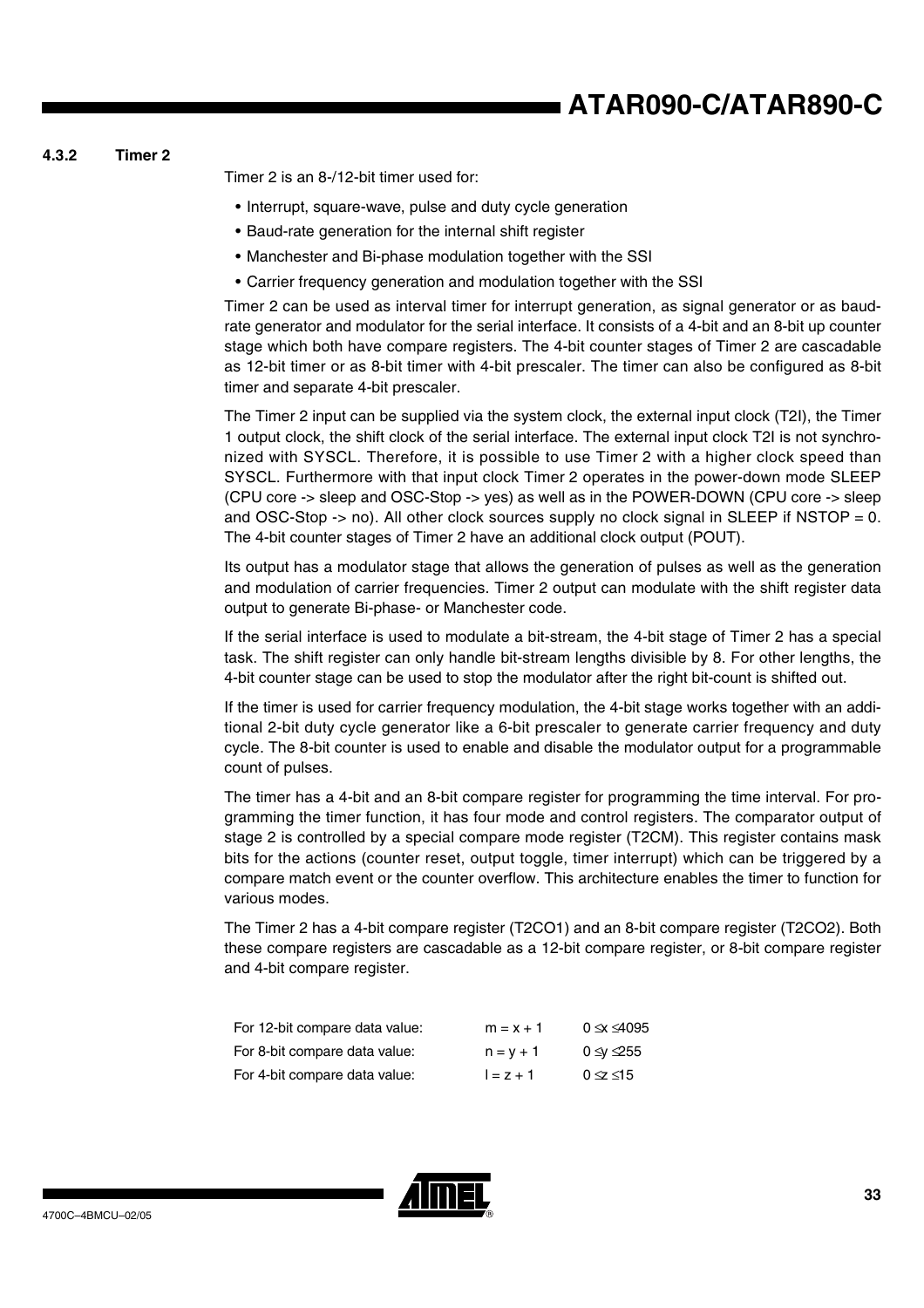

## **Figure 4-9.** Timer 2



*4.3.2.1 Timer 2 Modes*

## **Mode 1: 12-bit Compare Counter**

The 4-bit stage and the 8-bit stage work together as a 12-bit compare counter. A compare match signal of the 4-bit and the 8-bit stage generates the signal for the counter reset, toggle flip-flop or interrupt. The compare action is programmable via the compare mode register (T2CM). The 4 bit counter overflow (OVF1) supplies the clock output (POUT) with clocks. The duty cycle generator (DCG) has to be bypassed in this mode.





#### **34 ATAR090-C/ATAR890-C**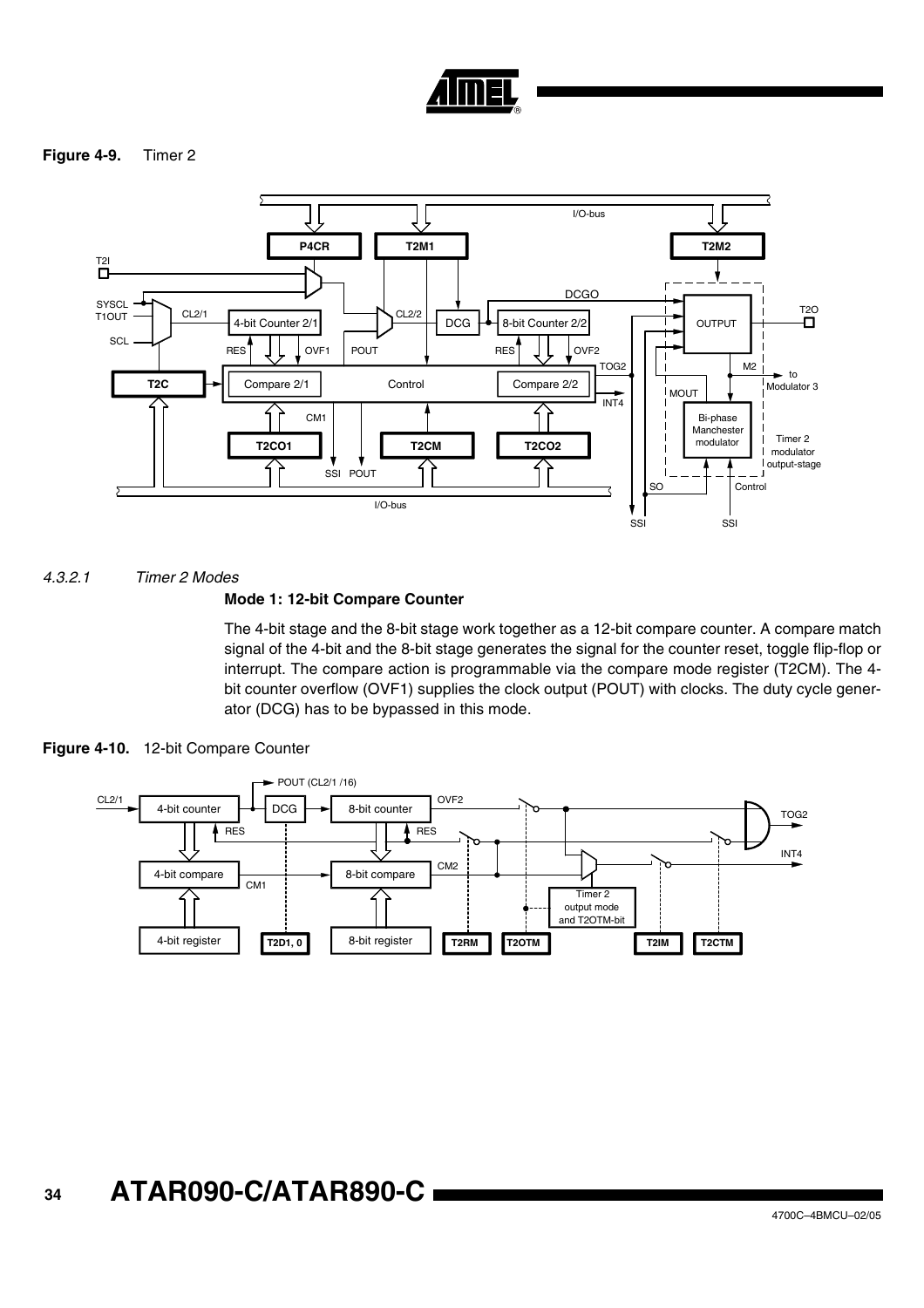## **ATAR090-C/ATAR890-C**

## **Mode 2: 8-bit Compare Counter with 4-bit Programmable Prescaler**

The 4-bit stage is used as a programmable prescaler for the 8-bit counter stage. In this mode, a duty cycle stage is also available. This stage can be used as an additional 2-bit prescaler or for generating duty cycles of 25%, 33% and 50%. The 4-bit compare output (CM1) supplies the clock output (POUT) with clocks.





#### **Mode 3/4: 8-bit Compare Counter and 4-bit Programmable Prescaler**

In these modes the 4-bit and the 8-bit counter stages work independently as a 4-bit prescaler and an 8-bit timer with a 2-bit prescaler or as a duty cycle generator. Only in mode 3 and mode 4 can the 8-bit counter be supplied via the external clock input (T2I) which is selected via the P4CR register. The 4-bit prescaler is started by activating mode 3 and stopped and reset in mode 4. Changing mode 3 and 4 has no effect for the 8-bit timer stage. The 4-bit stage can be used as a prescaler for the SSI or to generate the stop signal for modulator 2.

**Figure 4-12.** 4-/8-bit Compare Counter

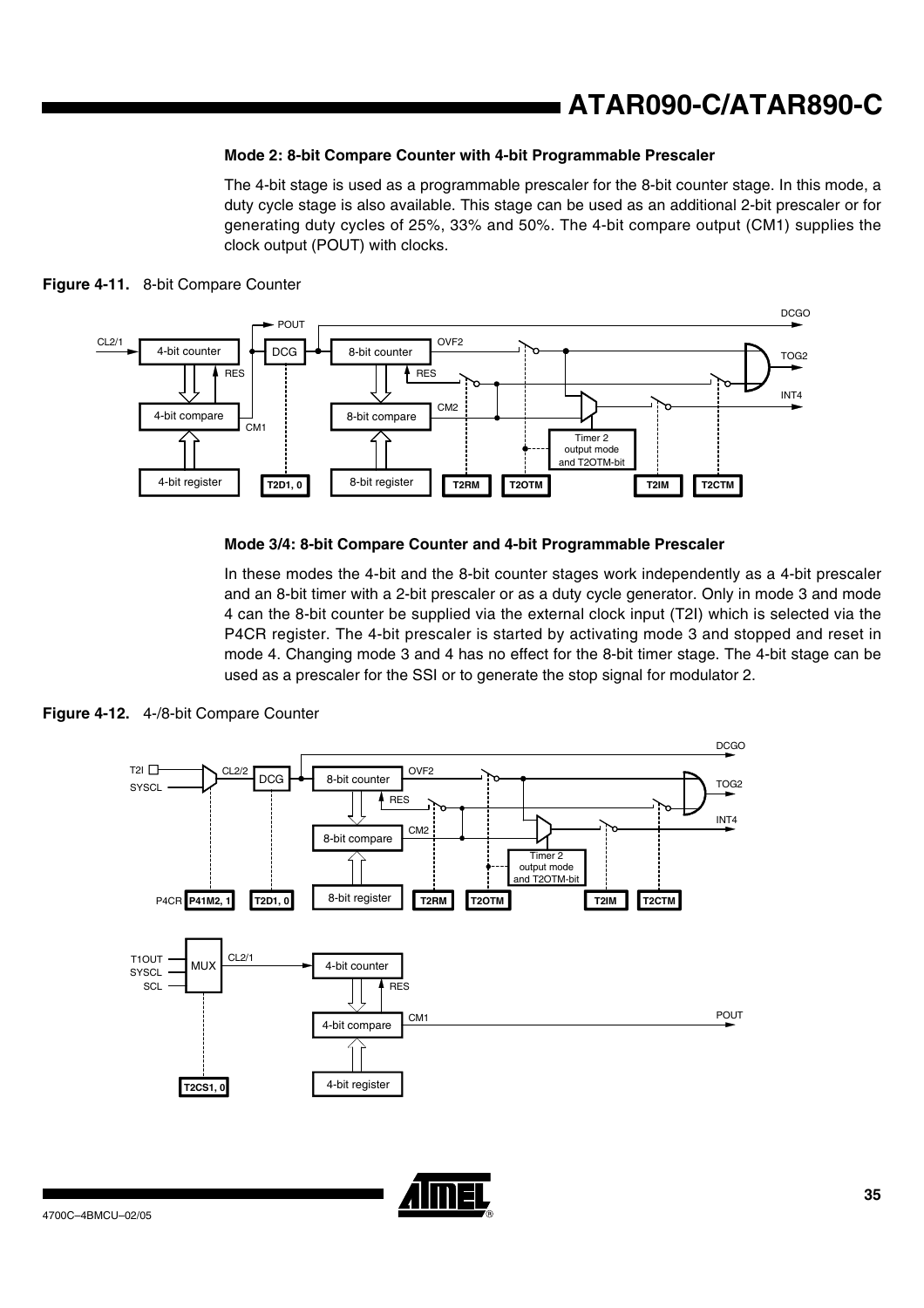

## *4.3.2.2 Timer 2 Output Modes*

The signal at the timer output is generated via Modulator 2. In the toggle mode, the compare match event toggles the output T2O. For high resolution duty cycle modulation 8 bits or 12 bits can be used to toggle the output. In the duty cycle burst modulator modes the DCG output is connected to T2O and switched on and off either by the toggle flipflop output or the serial data line of the SSI. Modulator 2 also has 2 modes to output the content of the serial interface as Biphase or Manchester code.

The modulator output stage can be configured by the output control bits in the T2M2 register. The modulator is started with the start of the shift register ( $SIR = 0$ ) and stopped either by carrying out a shift register stop (SIR = 1) or compare match event of stage 1 (CM1) of Timer 2. For this task, Timer 2 mode 3 must be used and the prescaler has to be supplied with the internal shift clock (SCL).





## *4.3.2.3 Timer 2 Output Signals*

### **Timer 2 Output Mode 1**



**Figure 4-14.** Interrupt Timer/Square Wave Generator – the Output Toggles with Each Edge Compare Match Event

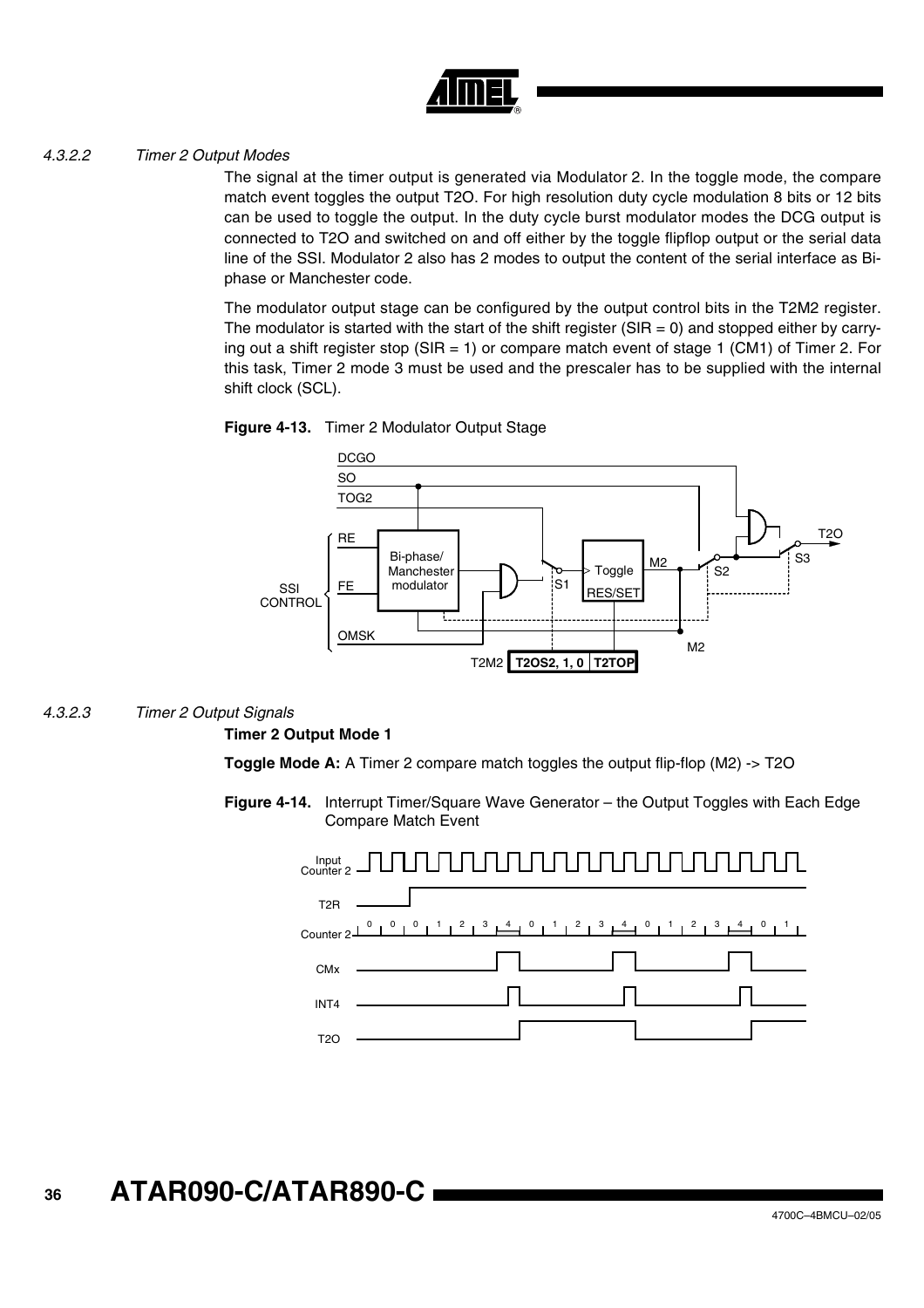**Toggle Mode B:** A Timer 2 compare match toggles the output flip-flop (M2) -> T2O

**Figure 4-15.** Pulse Generator – the Timer Output Toggles with the Timer Start if the T2TS-bit is Set



**Toggle Mode C:** A Timer 2 compare match toggles the output flip-flop (M2) -> T2O

**Figure 4-16.** Pulse Generator – the Timer Toggles with Timer Overflow and Compare Match





**Duty Cycle Burst Generator 1:** The DCG output signal (DCGO) is given to the output, and gated by the output flip-flop (M2).

Figure 4-17. Carrier Frequency Burst Modulation with Timer 2 Toggle Flip-flop Output



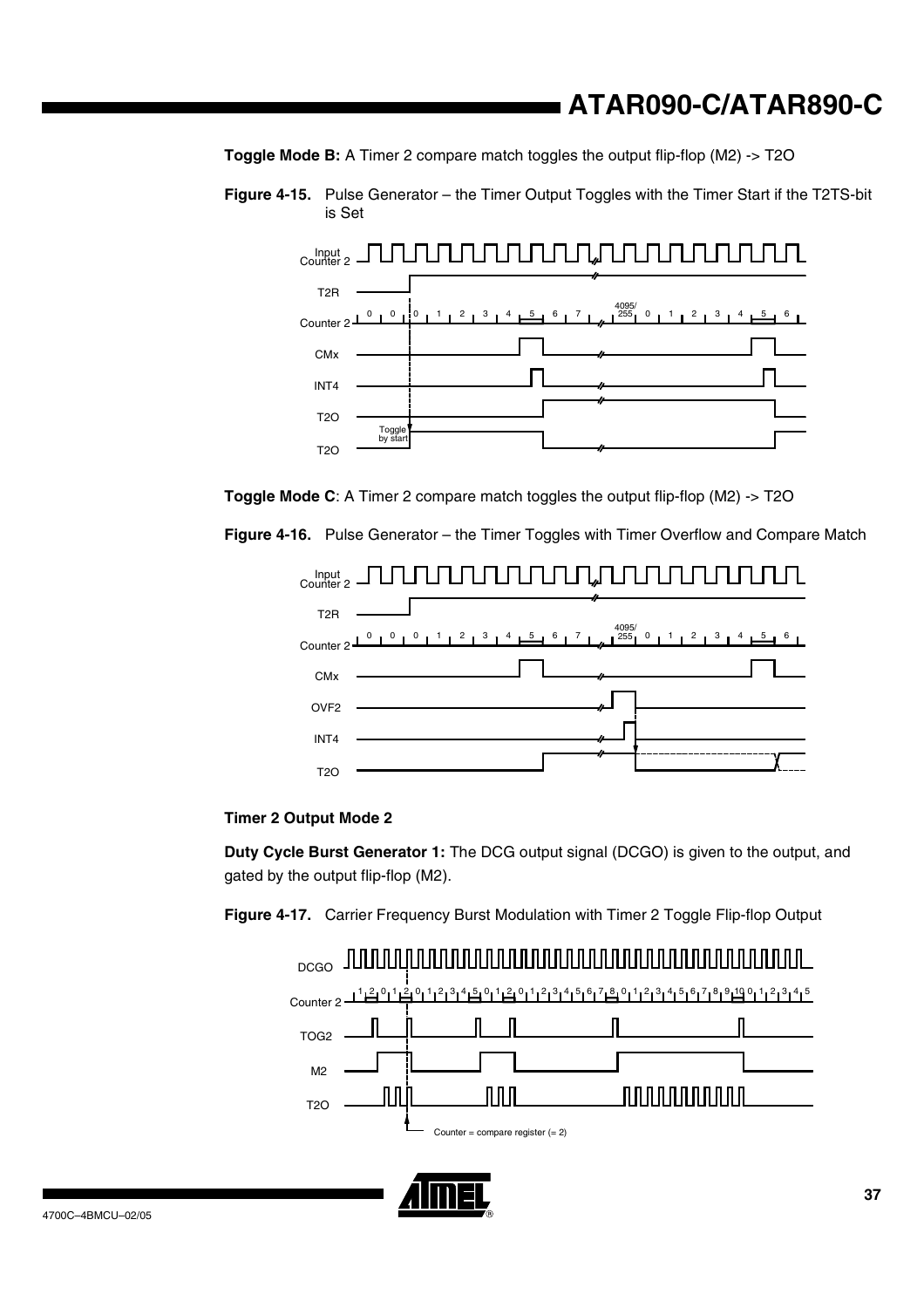

## **Timer 2 Output Mode 3**

**Duty Cycle Burst Generator 2:** The DCG output signal (DCGO) is given to the output, and gated by the SSI internal data output (SO).

**Figure 4-18.** Carrier Frequency Burst Modulation with the SSI Data Output



## **Timer 2 Output Mode 4**

**Bi-phase Modulator:** Timer 2 Modulates the SSI Internal Data Output (SO) to Bi-phase Code.

**Figure 4-19.** Bi-phase Modulation



## **Timer 2 Output Mode 5**

**Manchester Modulator:** Timer 2 Modulates the SSI internal data output (SO) to Manchester code.

**Figure 4-20.** Manchester Modulation

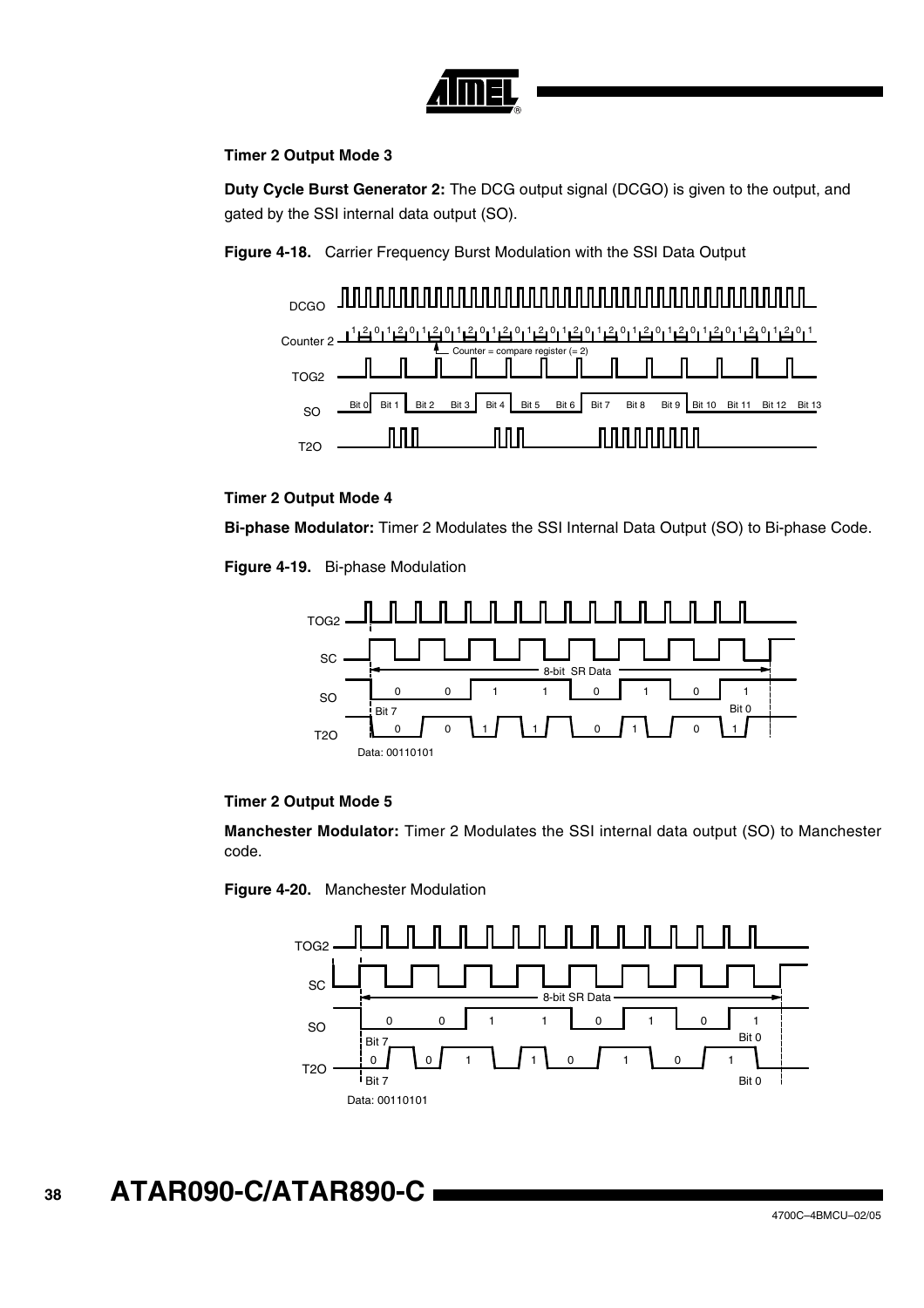### **Timer 2 Output Mode 7**

**PWM Mode:** Pulse-width modulation output on Timer 2 output pin (T2O).

In this mode the timer overflow defines the period and the compare register defines the duty cycle. During one period only the first compare match occurrence is used to toggle the timer output flip-flop, until overflow occurs all further compare match are ignored. This avoids the situation that changing the compare register causes the occurrence of several compare match during one period. The resolution at the pulse-width modulation Timer 2 mode 1 is 12-bit and all other Timer 2 modes are 8-bit.





#### *4.3.2.4 Timer 2 Registers*

Timer 2 has 6 control registers to configure the timer mode, the time interval, the input clock and its output function. All registers are indirectly addressed using extended addressing as described in section "Addressing Peripherals". The alternate functions of the Ports BP41 or BP42 must be selected with the Port 4 control register P4CR, if one of the Timer 2 modes require an input at T2I/BP41 or an output at T2O/BP42.

#### *4.3.2.5 Timer 2 Control Register (T2C)*

|                              |              |                                                          |       |       | Address: '7'hex - Subaddress: '0'hex |
|------------------------------|--------------|----------------------------------------------------------|-------|-------|--------------------------------------|
|                              | Bit 3        | Bit 2                                                    | Bit 1 | Bit 0 |                                      |
| T <sub>2</sub> C             | <b>T2CS1</b> | <b>T2CS0</b>                                             | T2TS  | T2R   | Reset value: 0000b                   |
| <b>T2CS1</b><br><b>T2CS0</b> |              | Timer 2 Clock Select bit 1<br>Timer 2 Clock Select bit 0 |       |       |                                      |

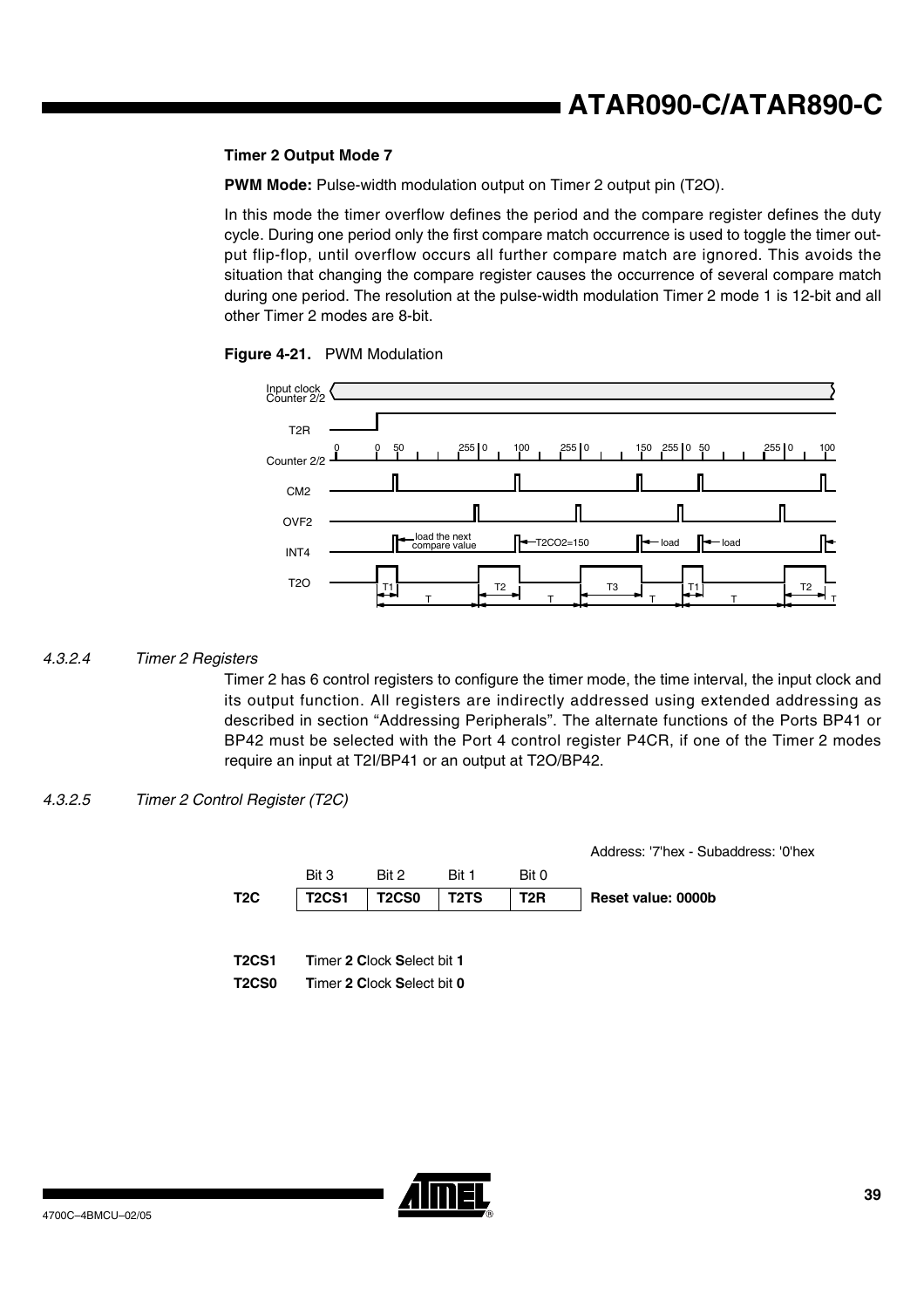

| <b>T2CS1</b> | <b>T2CS0</b> | Input Clock (CL 2/1) of Counter Stage 2/1 |
|--------------|--------------|-------------------------------------------|
|              |              | System clock (SYSCL)                      |
|              |              | Output signal of Timer 1 (T1OUT)          |
|              |              | Internal shift clock of SSI (SCL)         |
|              |              | Reserved                                  |

**T**imer **2 T**oggle with **S**tart

**T2TS**  $T2TS = 0$ , the output flip-flop of Timer 2 is not toggled with the timer start T2TS = 1, the output flip-flop of Timer 2 is toggled when the timer is started with T2R **T2R T**imer **2 R**un T2R = 0, Timer 2 stop and reset  $T2R = 1$ , Timer 2 run

*4.3.2.6 Timer 2 Mode Register 1 (T2M1)*

Address: '7'hex - Subaddress: '1'hex

| T2M1 | Bit 3<br>T2D1 | Rit 2<br>$\overline{1}$ T2D0 | Bit 1 | Bit 0 | T2MS1   T2MS0   Reset value: 1111b |
|------|---------------|------------------------------|-------|-------|------------------------------------|
|      |               |                              |       |       |                                    |

| <b>T2D1</b> |  | <b>Timer 2 Duty cycle bit 1</b> |
|-------------|--|---------------------------------|
|-------------|--|---------------------------------|

**T2D0 T**imer **2 D**uty cycle bit **0**

| Table 4-8. | Timer 2 Duty Cycle Bits |
|------------|-------------------------|
|------------|-------------------------|

| <b>T2D1</b> | T2D0 | <b>Function of Duty Cycle Generator (DCG)</b> | <b>Additional Divider Effect</b> |
|-------------|------|-----------------------------------------------|----------------------------------|
|             |      | Bypassed (DCGO0)                              |                                  |
|             |      | Duty cycle 1/1 (DCGO1)                        |                                  |
|             |      | Duty cycle 1/2 (DCGO2)                        |                                  |
|             |      | Duty cycle 1/3 (DCG03)                        | /4                               |

| <b>T2MS1</b> | Timer 2 Mode Select bit 1 |
|--------------|---------------------------|
|              |                           |

**T2MS0 T**imer **2 M**ode **S**elect bit **0**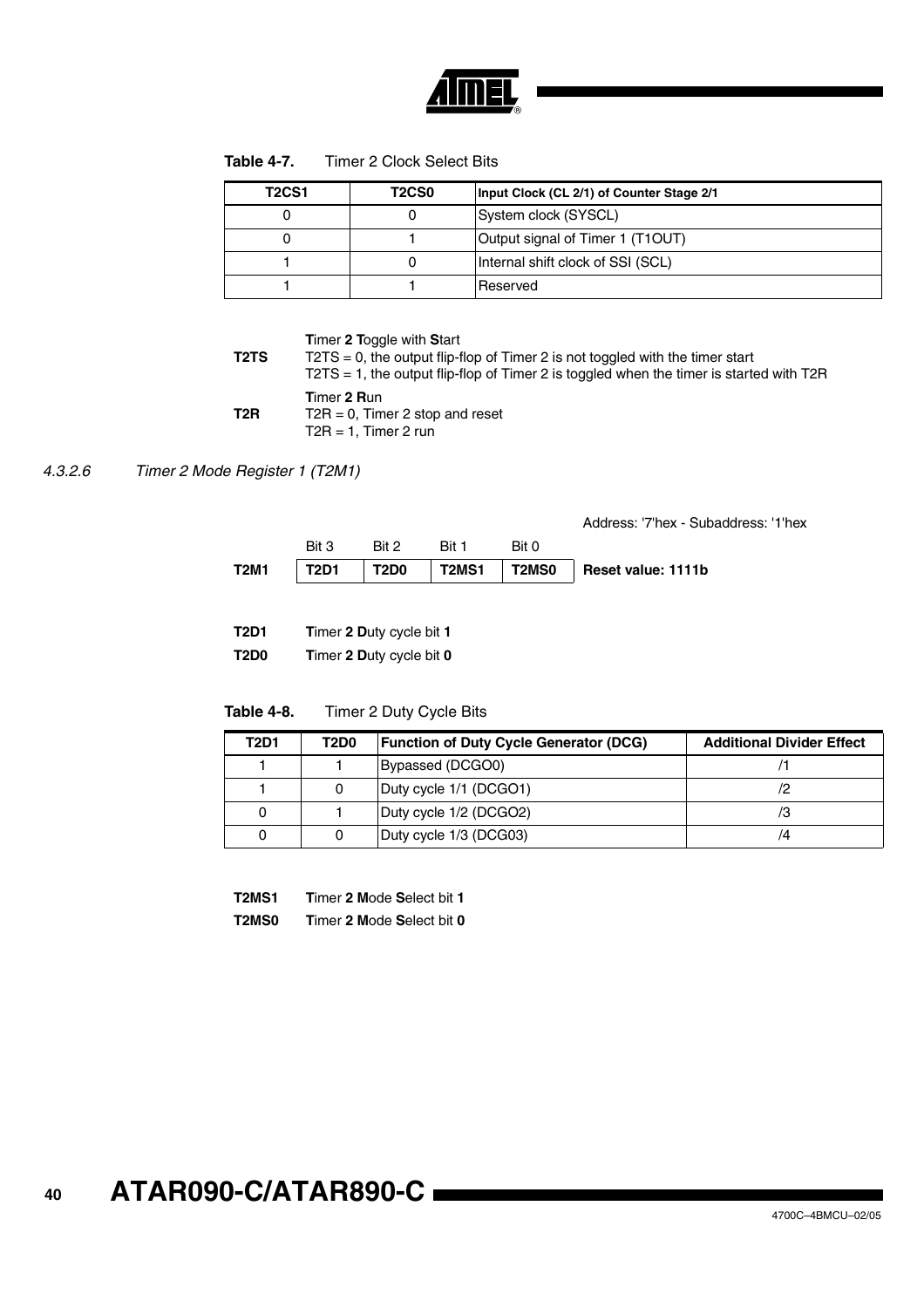| <b>Mode</b>    | <b>T2MS1</b> | T <sub>2</sub> M <sub>S0</sub> | <b>Clock Output (POUT)</b>    | <b>Timer 2 Modes</b>                                                                                                                                 |
|----------------|--------------|--------------------------------|-------------------------------|------------------------------------------------------------------------------------------------------------------------------------------------------|
|                |              | 1                              | 4-bit counter overflow (OVF1) | 12-bit compare counter, the DCG<br>have to be bypassed in this mode                                                                                  |
| $\overline{c}$ |              | 0                              | 4-bit compare output (CM1)    | 8-bit compare counter with 4-bit<br>programmable prescaler and duty<br>cycle generator                                                               |
| 3              | $\mathbf 0$  |                                | 4-bit compare output (CM1)    | 8-bit compare counter clocked by<br>SYSCL or the external clock input<br>T2I, 4-bit prescaler run, the<br>counter 2/1 starts after writing<br>mode 3 |
| 4              | 0            | 0                              | 4-bit compare output (CM1)    | 8-bit compare counter clocked by<br>SYSCL or the external clock input<br>T2I, 4-bit prescaler stop and<br>resets                                     |

**Table 4-9.** Timer 2 Mode Select Bits

#### *4.3.2.7 Duty Cycle Generator*

The duty cycle generator generates duty cycles of 25%, 33% or 50%. The frequency at the duty cycle generator output depends on the duty cycle and the Timer 2 prescaler setting. The DCGstage can also be used as an additional programmable prescaler for Timer 2.

#### **Figure 4-22.** DCG Output Signals



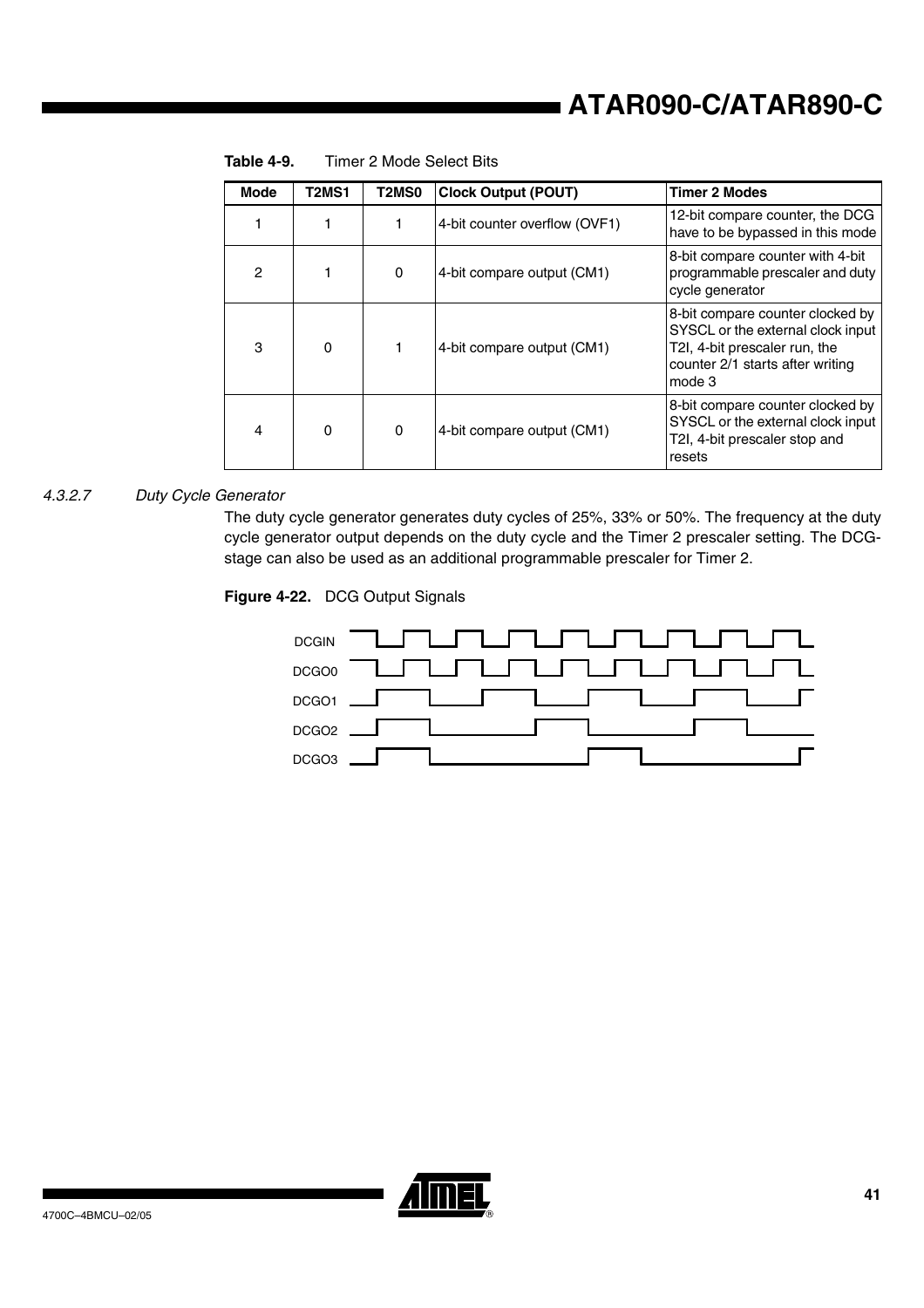

Address: '7'hex - Subaddress: '2'hex

|             | Bit 3 | Bit 2 | Bit 1 | Bit 0 |                                                    |
|-------------|-------|-------|-------|-------|----------------------------------------------------|
| <b>T2M2</b> |       |       |       |       | T2TOP   T2OS2   T2OS1   T2OS0   Reset value: 1111b |

**T**imer **2 T**oggle **O**utput **P**reset

| This bit allows the programmer to preset the Timer 2 output T2O.<br>T2TOP = 0, resets the toggle outputs with the write cycle ( $M2 = 0$ )<br>T2TOP = 1, sets toggle outputs with the write cycle ( $M2 = 1$ )<br>Note: If $T2R = 1$ , no output preset is possible |
|---------------------------------------------------------------------------------------------------------------------------------------------------------------------------------------------------------------------------------------------------------------------|
| Timer 2 Output Select bit 2                                                                                                                                                                                                                                         |
|                                                                                                                                                                                                                                                                     |

| T2OS1 | Timer 2 Output Select bit 1 |
|-------|-----------------------------|
|       |                             |

T2OS0 **T**imer **2 O**utput **S**elect bit **0**

**Table 4-10.** Timer 2 Output Select Bits

| Output<br>Mode | <b>T2OS2</b> | T2MS1    | T2MS0    | <b>Clock Output</b>                                                                                                                    |
|----------------|--------------|----------|----------|----------------------------------------------------------------------------------------------------------------------------------------|
|                |              |          |          | Toggle mode: a Timer 2 compare match toggles<br>the output flip-flop (M2) $\rightarrow$ T2O                                            |
| 2              |              |          | $\Omega$ | Duty cycle burst generator 1: the DCG output<br>signal (DCG0) is given to the output and gated by<br>the output flip-flop (M2)         |
| 3              |              | $\Omega$ |          | Duty cycle burst generator 2: the DCG output<br>signal (DCGO) is given to the output and gated<br>by the SSI internal data output (SO) |
| 4              |              | 0        | O        | Bi-phase modulator: Timer 2 modulates the SSI<br>internal data output (SO) to Bi-phase code                                            |
| 5              | 0            |          |          | Manchester modulator: Timer 2 modulates the<br>SSI internal data output (SO) to Manchester code                                        |
| 6              | O            |          | O        | SSI output: T2O is used directly as SSI internal<br>data output (SO)                                                                   |
| 7              | 0            | O        |          | PWM mode: an 8/12-bit PWM mode                                                                                                         |
| 8              | O            | O        | O        | Not allowed                                                                                                                            |

If one of these output modes is used, the T2O alternate function of Port 4 must also be activated.

#### *4.3.2.9 Timer 2 Compare and Compare Mode Registers*

Timer 2 has two separate compare registers, T2CO1 for the 4-bit stage and T2CO2 for the 8-bit stage of Timer 2. The timer compares the contents of the compare register current counter value, and if it matches, it generates an output signal. Depending on the timer mode, this signal is used to generate a timer interrupt, to toggle the output flip-flop as SSI clock or as a clock for the next counter stage.

In the 12-bit timer mode, T2CO1 contains bits 0 to 3 and T2CO2 bits 4 to 11 of the 12-bit compare value. In all other modes, the two compare registers work independently as a 4- and 8-bit compare register. When assigned to the compare register a compare event will be suppressed.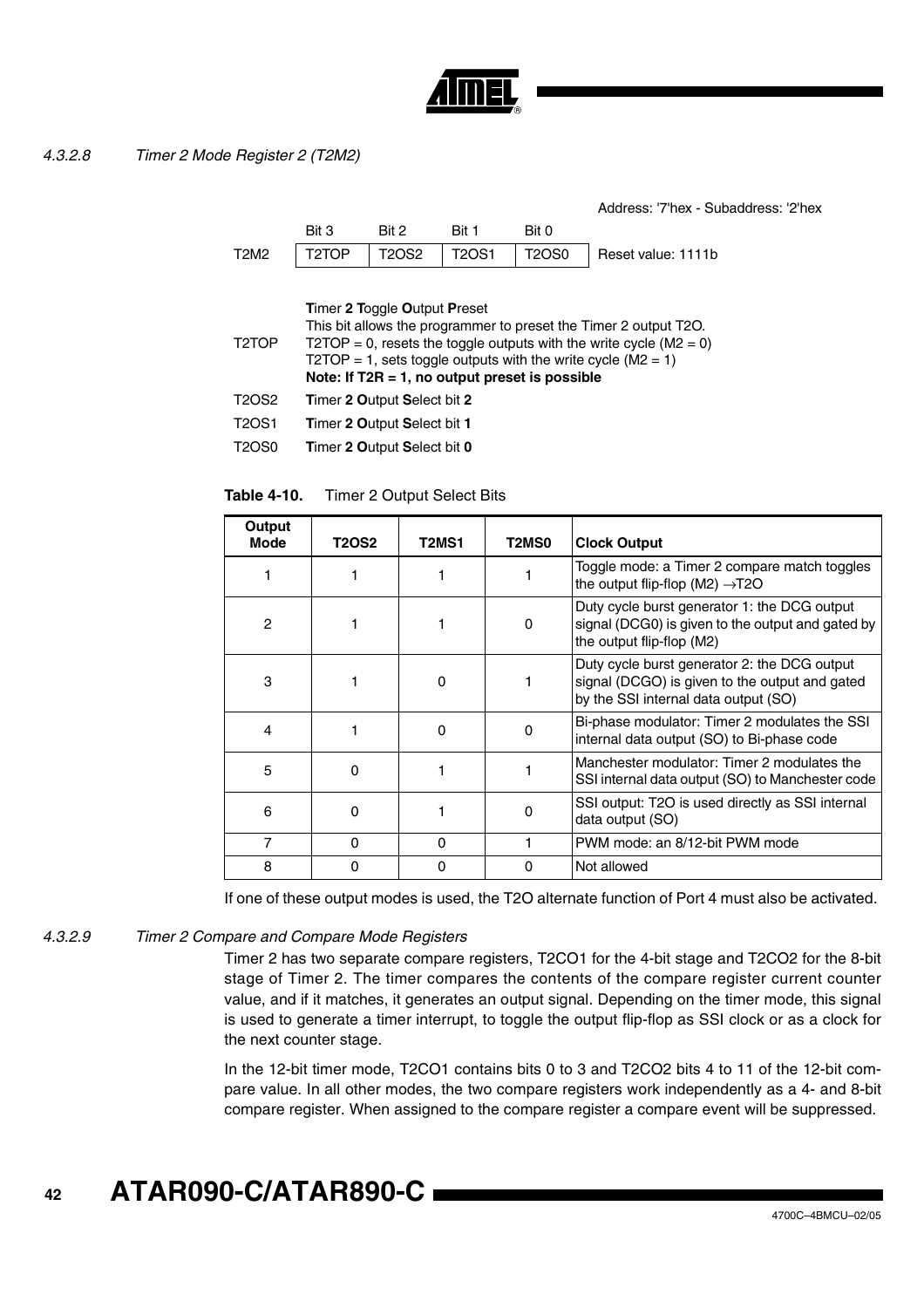*4.3.2.10 Timer 2 Compare Mode Register (T2CM)*

|                    |                                                                                                                                                                                                                                                                                                                                                     |                                                                                                                      |                   |                   | Address: '7'hex - Subaddress: '3'hex |  |  |  |  |
|--------------------|-----------------------------------------------------------------------------------------------------------------------------------------------------------------------------------------------------------------------------------------------------------------------------------------------------------------------------------------------------|----------------------------------------------------------------------------------------------------------------------|-------------------|-------------------|--------------------------------------|--|--|--|--|
|                    | Bit 3                                                                                                                                                                                                                                                                                                                                               | Bit 2                                                                                                                | Bit 1             | Bit 0             |                                      |  |  |  |  |
| T <sub>2</sub> CM  | T <sub>2</sub> OTM                                                                                                                                                                                                                                                                                                                                  | T <sub>2</sub> CTM                                                                                                   | T <sub>2</sub> RM | T <sub>2</sub> IM | Reset value: 0000b                   |  |  |  |  |
| T2OTM              | <b>Timer 2 Overflow Toggle Mask bit</b><br>$T2OTM = 0$ , disable overflow toggle<br>T2OTM = 1, enable overflow toggle, a counter overflow (OVF2) toggles the output<br>flip-flop (TOG2). If the T2OTM-bit is set, only a counter overflow<br>can generate an interrupt except on the Timer 2 output mode 7.                                         |                                                                                                                      |                   |                   |                                      |  |  |  |  |
| T <sub>2</sub> CTM | Timer 2 Compare Toggle Mask bit<br>$T2CTM = 0$ , disable compare toggle<br>$T2CTM = 1$ , enable compare toggle, a match of the counter with the compare<br>register toggles output flip-flop (TOG2). In Timer 2 output mode 7<br>and when the T2CTM-bit is set, only a match of the counter with the<br>compare register can generate an interrupt. |                                                                                                                      |                   |                   |                                      |  |  |  |  |
| T2RM               | <b>Timer 2 Reset Mask bit</b><br>$T2RM = 0$ , disable counter reset<br>$T2RM = 1$ , enable counter reset, a match of the counter with the compare register<br>resets the counter                                                                                                                                                                    |                                                                                                                      |                   |                   |                                      |  |  |  |  |
| T2IM               |                                                                                                                                                                                                                                                                                                                                                     | <b>Timer 2 Interrupt Mask bit</b><br>$T2IM = 0$ , disable Timer 2 interrupt<br>$T2IM = 1$ , enable Timer 2 interrupt |                   |                   |                                      |  |  |  |  |

**Table 4-11.** Timer 2 Toggle Mask Bits

| <b>Timer 2 Output Mode</b> | T2OTM | T <sub>2</sub> CTM | Timer 2 Interrupt Source |
|----------------------------|-------|--------------------|--------------------------|
| 1, 2, 3, 4, 5 and 6        |       |                    | Compare match (CM2)      |
| 1, 2, 3, 4, 5 and 6        |       |                    | Overflow (OVF2)          |
|                            |       |                    | Compare match (CM2)      |

*4.3.2.11 Timer 2 COmpare Register 1 (T2CO1)*

|                                                                                   |             |       |       |       |       | Address: '7'hex -Subaddress: '4'hex |
|-----------------------------------------------------------------------------------|-------------|-------|-------|-------|-------|-------------------------------------|
| <b>T2CO1</b>                                                                      | Write cycle | Bit 3 | Bit 2 | Bit 1 | Bit 0 | Reset value: 1111b                  |
| In prescaler mode the clock is bypassed if the compare register T2CO1 contains 0. |             |       |       |       |       |                                     |

*4.3.2.12 Timer 2 COmpare Register 2 (T2CO2) Byte Write*

|       |                              |       |       |       |       | Address: '7'hex - Subaddress: '5'hex |
|-------|------------------------------|-------|-------|-------|-------|--------------------------------------|
| T2CO2 | <b>First write cycle</b>     | Bit 3 | Bit 2 | Bit 1 | Bit 0 | Reset value: 1111b                   |
|       | <b>Second write</b><br>cycle | Bit 7 | Bit 6 | Bit 5 | Bit 4 | Reset value: 1111b                   |

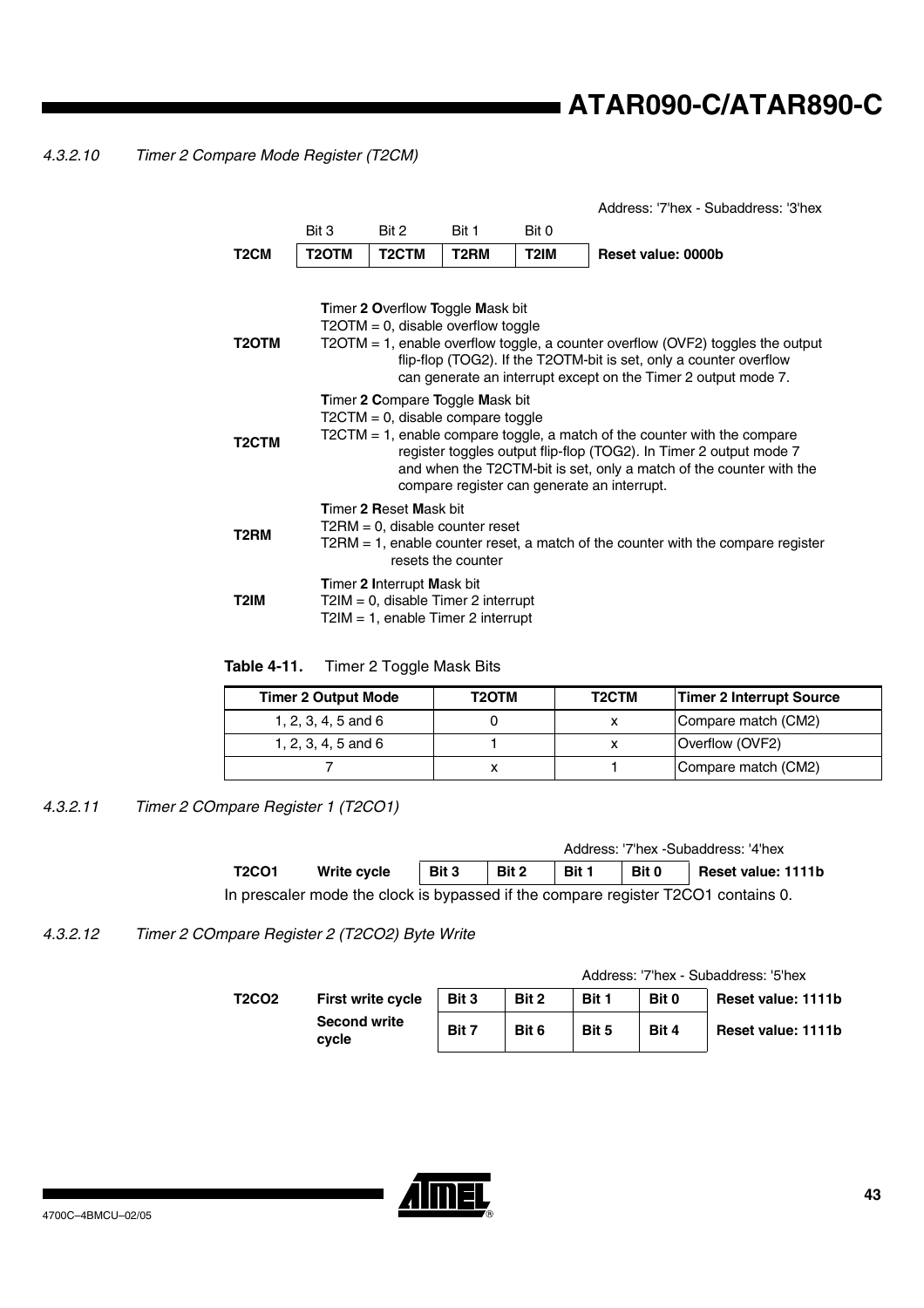

## **4.3.3 Synchronous Serial Interface (SSI)**

- *4.3.3.1 SSI Features*
- 2- and 3-wire NRZ
- 2-wire mode, additional internal 2-wire link for multi-chip packaging solutions
- With Timer 2:
	- Bi-phase modulation
	- Manchester modulation
	- Pulse-width demodulation
	- Burst modulation

#### *4.3.3.2 SSI Peripheral Configuration*

The synchronous serial interface (SSI) can be used either for serial communication with external devices such as EEPROMs, shift registers, display drivers, other microcontrollers, or as a means for generating and capturing on-chip serial streams of data. External data communication takes place via Port 4 (BP4),a multi-functional port which can be software configured by writing the appropriate control word into the P4CR register. The SSI can be configured in any of the following ways:

- 1. 2-wire external interface for bi-directional data communication with one data terminal and one shift clock. The SSI uses Port BP43 as a bi-directional serial data line (SD) and BP40 as a shift clock line (SC).
- 2. 3-wire external interface for simultaneous input and output of serial data, with a serial input data terminal (SI), a serial output data terminal (SO) and a shift clock (SC). The SSI uses BP40 as a shift clock (SC), while the serial data input (SI) is applied to BP43 (configured in P4CR as input). Serial output data (SO) in this case is passed through to BP42 (configured in P4CR to T2O) via Timer 2 output stage (T2M2 configured in mode 6).
- 3. Timer/SSI combined modes the SSI used together with Timer 2 is capable of performing a variety of data modulation and demodulation functions (see section "Timer"). The modulating data is converted by the SSI into a continuous serial stream of data which is in turn modulated in one of the timer functional blocks.
- 4. Multi-chip link (MCL) the SSI can also be used as an interchip data interface for use in single package multi-chip modules or hybrids. For such applications, the SSI is provided with two dedicated pads (MCL\_SD and MCL\_SC) which act as a two-wire chipto-chip link. The MCL can be activated by the MCL control bit. Should these MCL pads be used by the SSI, the standard SD and SC pins are not required and the corresponding Port 4 ports are available as conventional data ports.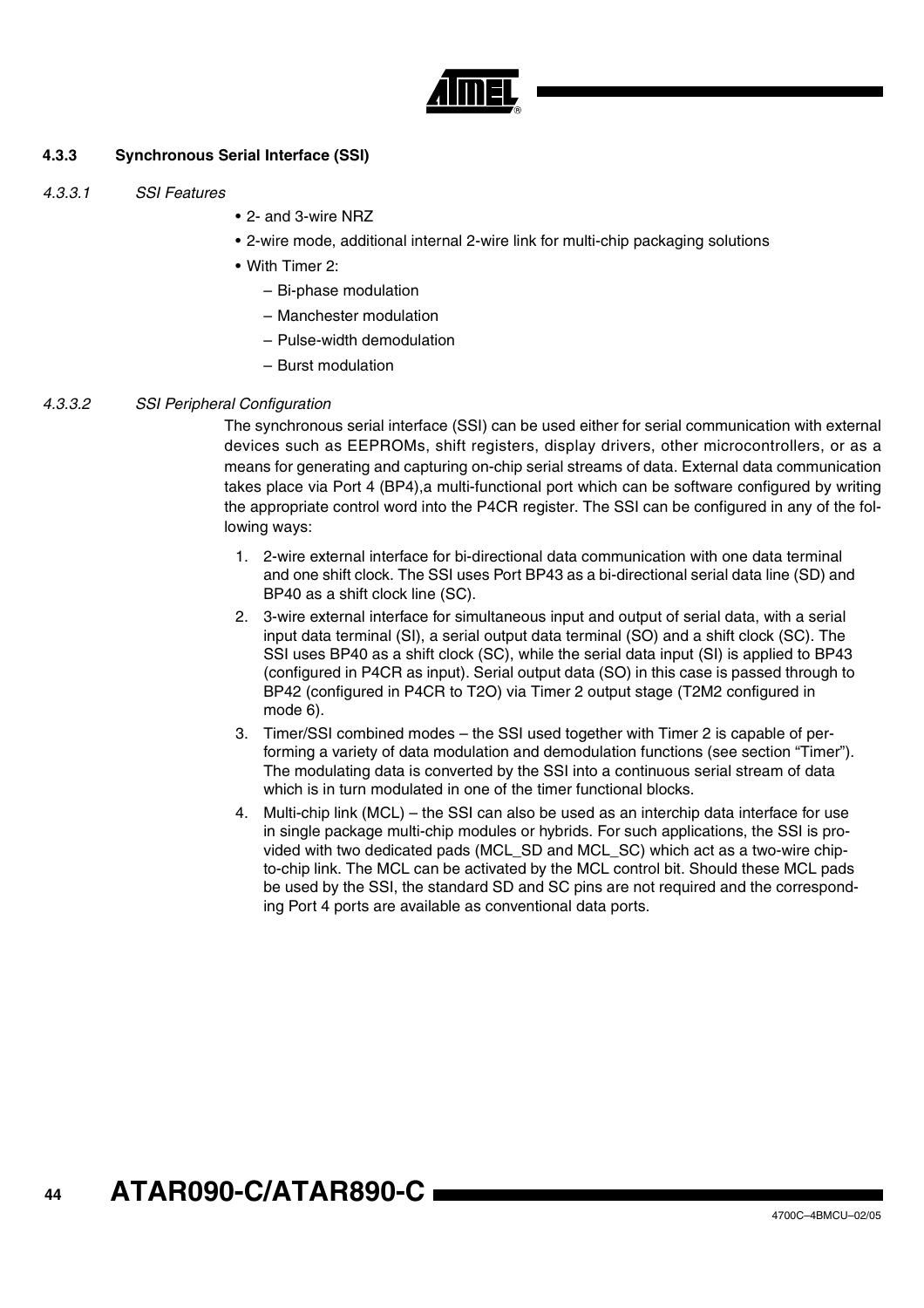



#### *4.3.3.3 General SSI Operation*

The SSI is comprised essentially of an 8-bit shift register with two associated 8-bit buffers - the receive buffer (SRB) for capturing the incoming serial data and a transmit buffer (STB) for intermediate storage of data to be serially output. Both buffers are directly accessible by software. Transferring the parallel buffer data into and out of the shift register is controlled automatically by the SSI control, so that both single byte transfers or continuous bit-streams can be supported.

The SSI can generate the shift clock (SC) from one of several on-chip clock sources or it can accept an external clock. The external shift clock is output on, or applied to the Port BP40. Selection of an external clock source is performed by the Serial Clock Direction control bit (SCD). In the combinational modes, the required clock is selected by the corresponding timer mode.

The SSI can operate in three data transfer modes — synchronous 8-bit shift mode, a 9-bit Multi-Chip Link mode (MCL), containing 8-bit data and 1-bit acknowledge, and a corresponding 8-bit MCL mode without acknowledge. In both MCL modes the data transmission begins after a valid start condition and ends with a valid stop condition.

External SSI clocking is not supported in these modes. The SSI should thus generate and have full control over the shift clock so that it can always be regarded as an MCL Bus Master device.

All directional control of the external data port used by the SSI is handled automatically and is dependent on the transmission direction set by the Serial Data Direction (SDD) control bit. This control bit defines whether the SSI is currently operating in transmit (TX) mode or receive (RX) mode.

Serial data is organized in 8-bit telegrams which are shifted with the most significant bit first. In the 9-bit MCL mode, an additional acknowledge bit is appended to the end of the telegram for handshaking purposes (see "MCL Protocol").

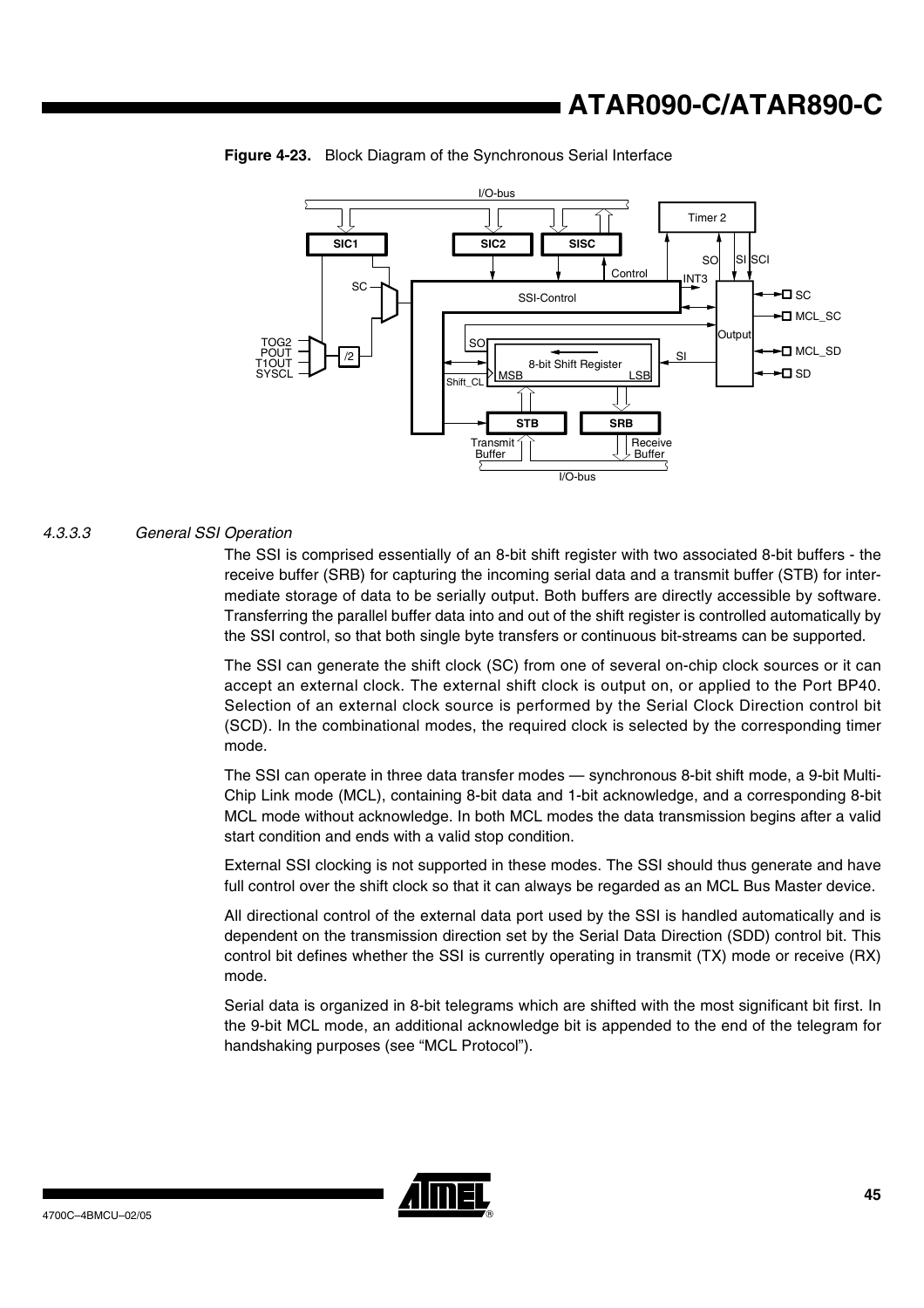

At the beginning of every telegram, the SSI control loads the transmit buffer into the shift register and proceeds immediately to shift data serially out. At the same time, incoming data is shifted into the shift register input. This incoming data is automatically loaded into the receive buffer when the complete telegram has been received. Thus, data can be simultaneously received and transmitted if required.

Before data can be transferred, the SSI must first be activated. This is performed by means of the SSI reset control (SIR) bit. All further operation then depends on the data directional mode (TX/RX) and the present status of the SSI buffer registers shown by the Serial Interface Ready Status Flag (SRDY). This SRDY flag indicates the (empty/full) status of either the transmit buffer (in TX mode), or the receive buffer (in RX mode). The control logic ensures that data shifting is temporarily halted at any time, if the appropriate receive/transmit buffer is not ready (SRDY = 0). The SRDY status will then automatically be set back to '1' and data shifting resumed as soon as the application software loads the new data into the transmit register (in TX mode) or frees the shift register by reading it into the receive buffer (in RX mode).

A further activity status (ACT) bit indicates the present status of serial communication. The ACT bit remains high for the duration of the serial telegram or if MCL stop or start conditions are currently being generated. Both the current SRDY and ACT status can be read in the SSI status register. To deactivate the SSI, the SIR bit must be set high.

#### *4.3.3.4 8-bit Synchronous Mode*



**Figure 4-24.** 8-bit Synchronous Mode

In the 8-bit synchronous mode, the SSI can operate as either a 2- or 3-wire interface (see "SSI Peripheral Configuration"). The serial data (SD) is received or transmitted in NRZ format, synchronized to either the rising or falling edge of the shift clock (SC). The choice of clock edge is defined by the Serial Mode Control bits (SM0,SM1). It should be noted that the transmission edge refers to the SC clock edge with which the SD changes. To avoid clock skew problems, the incoming serial input data is shifted in with the opposite edge.

When used together with one of the timer modulator or demodulator stages, the SSI must be set in the 8-bit synchronous mode 1.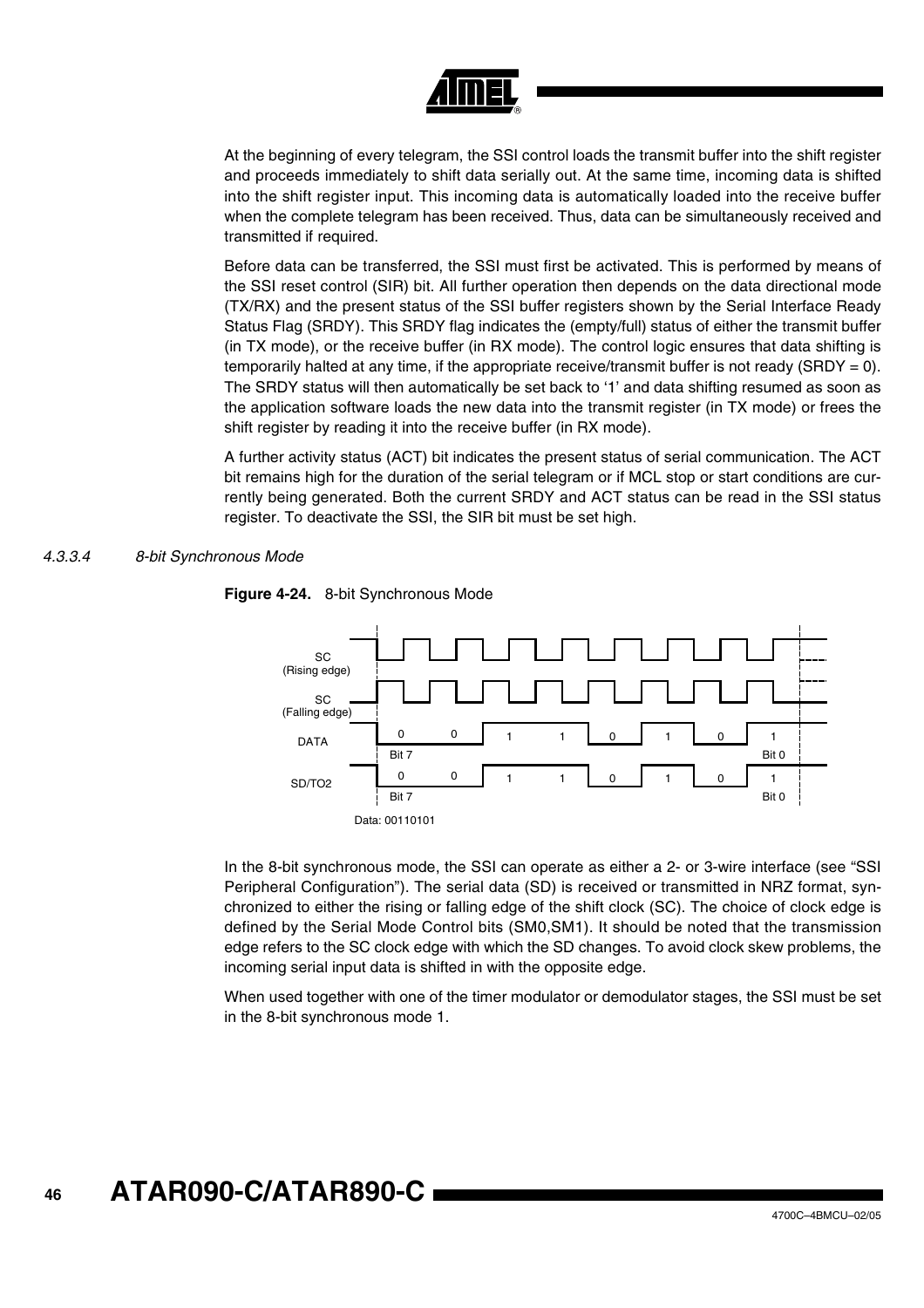In RX mode, as soon as the SSI is activated  $(SIR = 0)$ , 8 shift clocks are generated and the incoming serial data is shifted into the shift register. This first telegram is automatically transferred into the receive buffer and the SRDY flag is set to 0 indicating that the receive buffer contains valid data. At the same time an interrupt (if enabled) is generated. The SSI then continues shifting in the following 8-bit telegram. If, during this time the first telegram has been read by the controller, the second telegram will also be transferred in the same way into the receive buffer and the SSI will continue clocking in the next telegram. Should, however, the first telegram not have been read (SRDY = 1), then the SSI will stop, temporarily holding the second telegram in the shift register until a certain point time when the controller is able to service the receive buffer. In this way no data is lost or overwritten.

Deactivating the SSI (SIR  $= 1$ ) in mid-telegram will immediately stop the shift clock and latch the present contents of the shift register into the receive buffer. This can be used for clocking in a data telegram of less than 8 bits in length. Care should be taken to read out the final complete 8 bit data telegram of a multiple word message before deactivating the SSI (SIR  $=$  1) and terminating the reception. After termination, the shift register contents will overwrite the receive buffer.





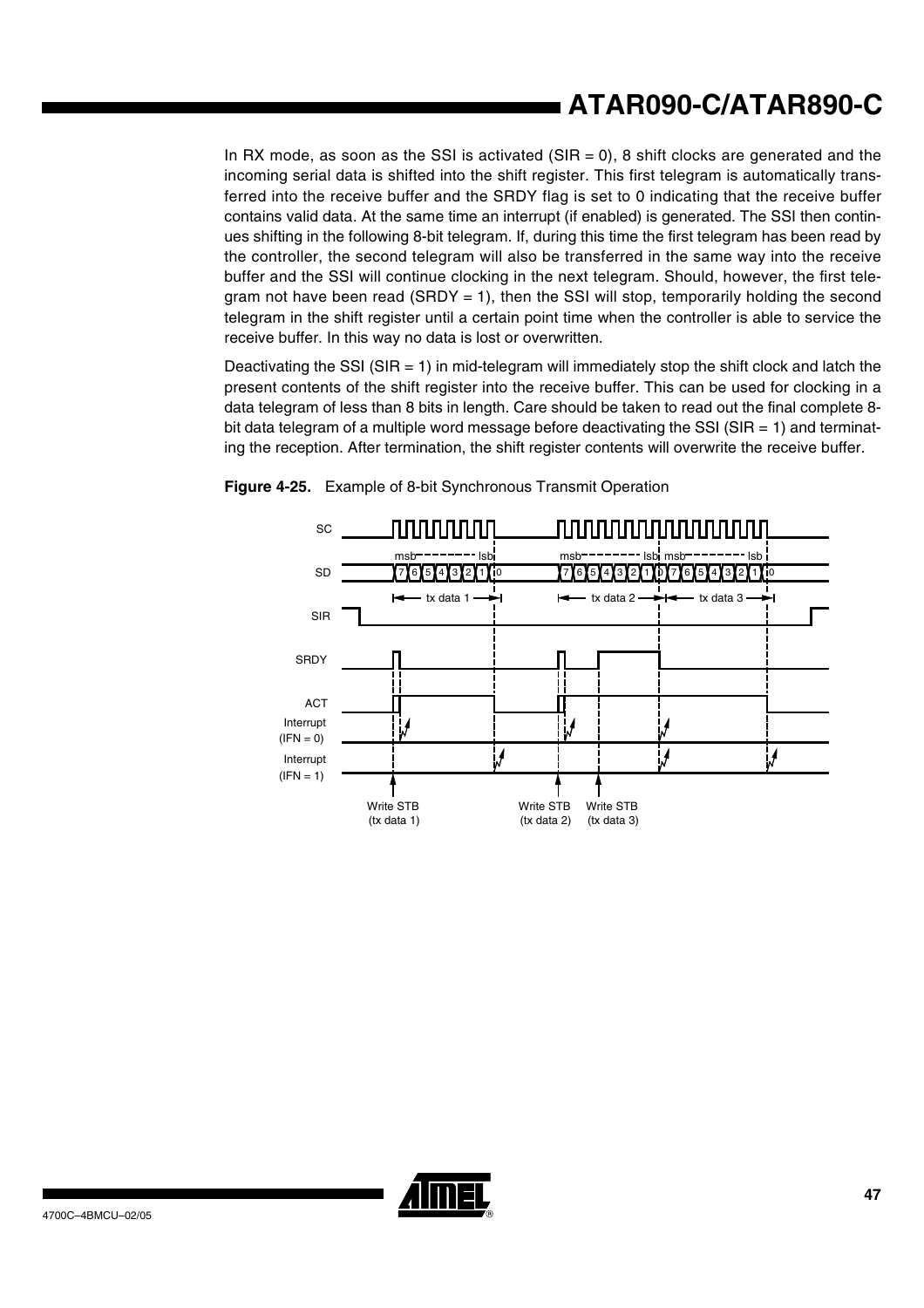



**Figure 4-26.** Example of 8-bit Synchronous Receive Operation

#### *4.3.3.5 9-bit Shift Mode*

In the 9-bit shift mode, the SSI is able to handle the MCL protocol (described below). It always operates as an MCL master device, i.e., SC is always generated and output by the SSI. Both the MCL start and stop conditions are automatically generated whenever the SSI is activated or deactivated by the SIR-bit. In accordance with the MCL protocol, the output data is always changed in the clock low phase and shifted in on the high phase.

Before activating the SSI ( $SIR = 0$ ) and commencing an MCL dialog, the appropriate data direction for the first word must be set using the SDD control bit. The state of this bit controls the direction of the data port (BP43 or MCL\_SD). Once started, the 8 data bits are, depending on the selected direction, either clocked into or out of the shift register. During the 9th clock period, the port direction is automatically switched over so that the corresponding acknowledge bit can be shifted out or read in. In transmit mode, the acknowledge bit received from the device is captured in the SSI Status Register (TACK) where it can be read by the controller. In receive mode, the state of the acknowledge bit to be returned to the device is predetermined by the SSI Status Register (RACK).

Changing the directional mode (TX/RX) should not be performed during the transfer of an MCL telegram. One should wait until the end of the telegram which can be detected using the SSI interrupt (IFN  $= 1$ ) or by interrogating the ACT status.

Once started, a 9-bit telegram will always run to completion and will not be prematurely terminated by the SIR bit. So, if the SIR-bit is set to '1' in mid telegram, the SSI will complete the current transfer and terminate the dialog with an MCL stop condition.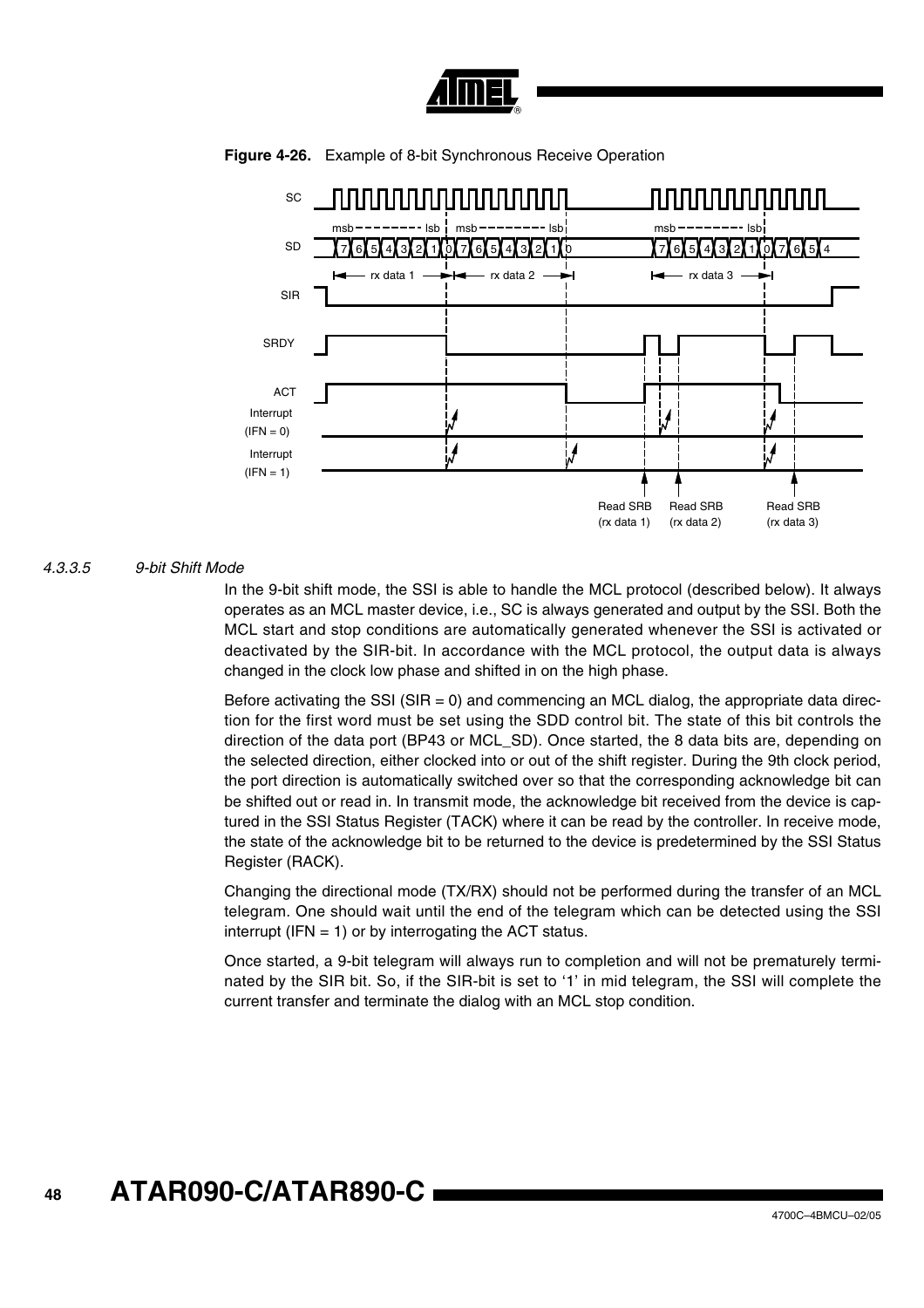

**Figure 4-27.** Example of MCL Transmit Dialog





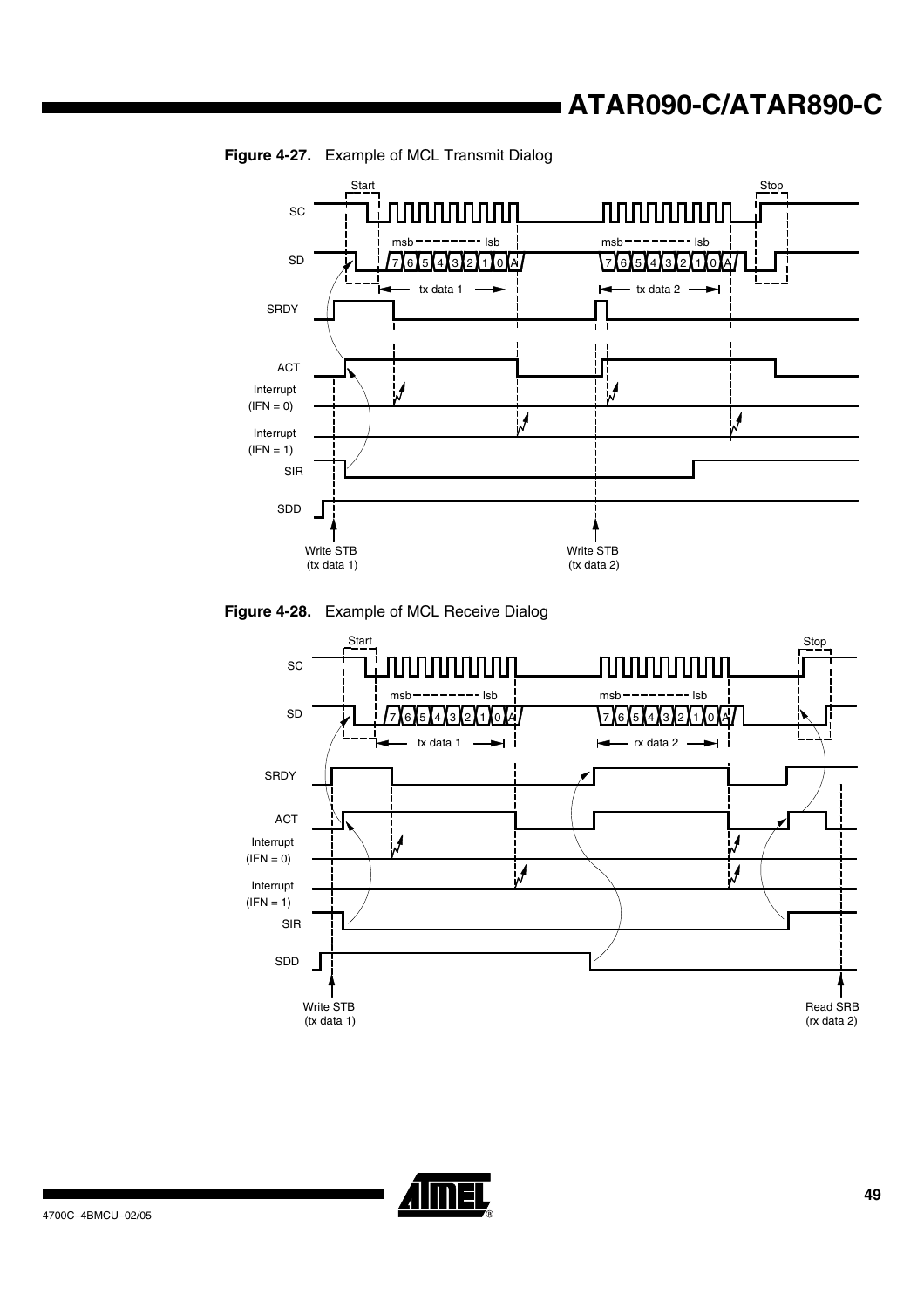

#### *4.3.3.6 8-bit Pseudo MCL Mode*

In this mode, the SSI exhibits all the typical MCL operational features except for the acknowledge-bit which is never expected or transmitted.

#### *4.3.3.7 MCL Bus Protocol*

The MCL protocol constitutes a simple 2-wire bi-directional communication highway via which devices can communicate control and data information. Although the MCL protocol can support multi-master bus configurations, the SSI in MCL mode is intended for use purely as a master controller on a single master bus system. So all reference to multiple bus control and bus contention will be omitted at this point.

All data is packaged into 8-bit telegrams plus a trailing handshaking or acknowledge-bit. Normally the communication channel is opened with a so-called start condition, which initializes all devices connected to the bus. This is then followed by a data telegram, transmitted by the master controller device. This telegram usually contains an 8-bit address code to activate a single slave device connected onto the MCL bus. Each slave receives this address and compares it with its own unique address. The addressed slave device, if ready to receive data, will respond by pulling the SD line low during the 9th clock pulse. This represents a so-called MCL acknowledge. The controller detecting this affirmative acknowledge then opens a connection to the required slave. Data can then be passed back and forth by the master controller, each 8-bit telegram being acknowledged by the respective recipient. The communication is finally closed by the master device and the slave device put back into standby by applying a stop condition onto the bus.





| Bus not busy (1)        | Both data and clock lines remain HIGH.                                                                                                                                                                                 |
|-------------------------|------------------------------------------------------------------------------------------------------------------------------------------------------------------------------------------------------------------------|
| Start data transfer (2) | A HIGH to LOW transition of the SD line while the clock (SC) is<br><b>HIGH defines a START condition</b>                                                                                                               |
| Stop data transfer (3)  | A LOW to HIGH transition of the SD line while the clock (SC) is<br>HIGH defines a STOP condition.                                                                                                                      |
| Data valid (4)          | The state of the data line represents valid data when, after<br>START condition, the data line is stable for the duration of the<br>HIGH period of the clock signal.                                                   |
| Acknowledge             | All address and data words are serially transmitted to and from<br>the device in eight-bit words. The receiving device returns a zero<br>on the data line during the ninth clock cycle to acknowledge word<br>receipt. |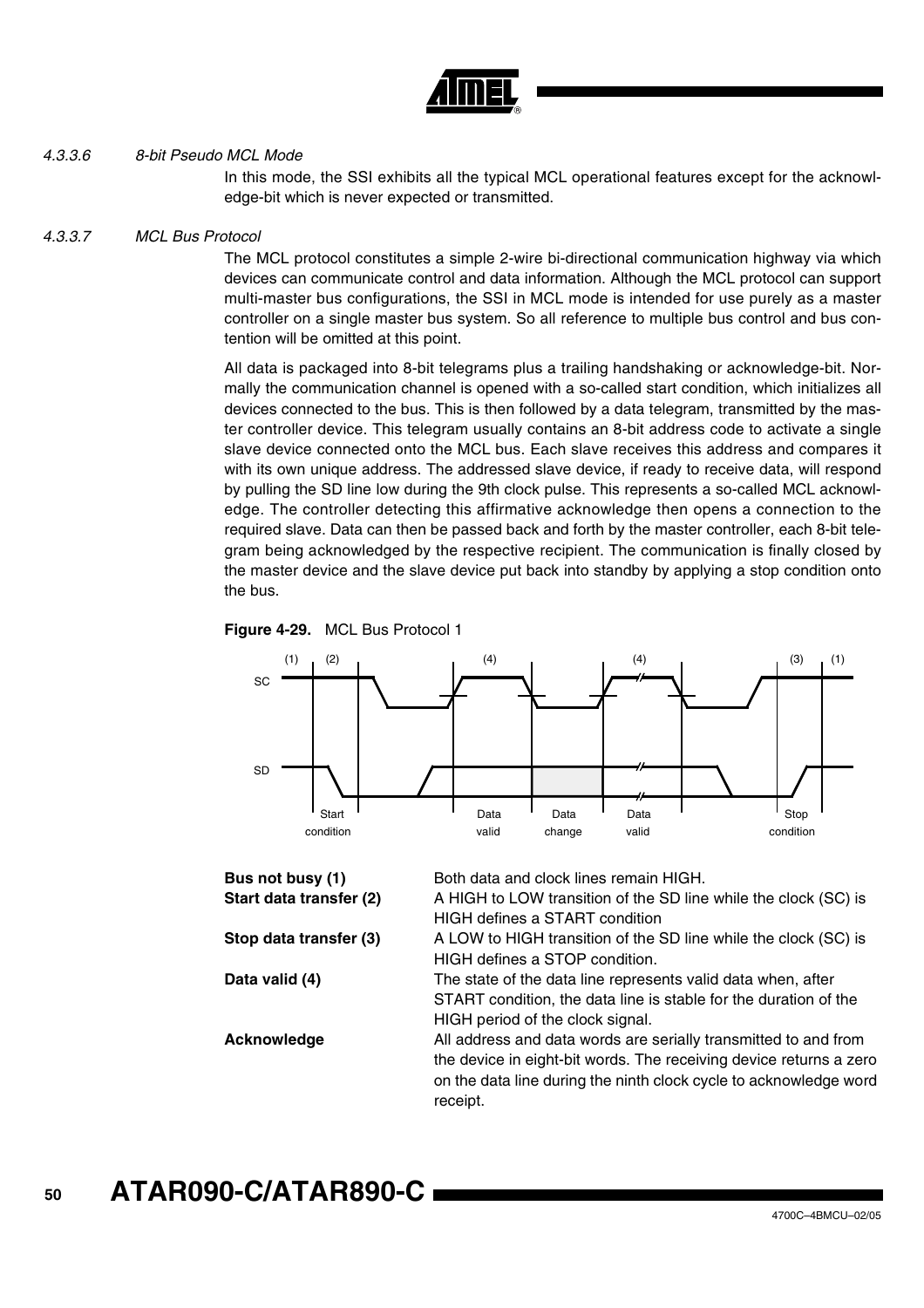



#### *4.3.3.8 SSI Interrupt*

The SSI interrupt INT3 can be generated either by an SSI buffer register status (i.e., transmit buffer empty or receive buffer full), the end of a SSI data telegram or on the falling edge of the SC/SD pins on Port 4 (see P4CR). SSI interrupt selection is performed by the Interrupt FunctioN control bit (IFN). The SSI interrupt is usually used to synchronize the software control of the SSI and inform the controller of the present SSI status. Port 4 interrupts can be used together with the SSI or, if the SSI itself is not required, as additional external interrupt sources. In either case this interrupt is capable of waking the controller out of sleep mode.

To enable and select the SSI relevant interrupts use the SSI interrupt mask (SIM) and the Interrupt Function (IFN) while Port 4 interrupts are enabled by setting appropriate control bits in P4CR register.

#### *4.3.3.9 Modulation*

If the shift register is used together with Timer 2 for modulation, the 8-bit synchronous mode must be used. In this case, the unused Port 4 pins can be used as conventional bi-directional ports.

The modulation and demodulation stages, if enabled, operate as soon as the SSI is activated  $(SIR = 0)$  and cease when deactivated  $(SIR = 1)$ .

Due to the byte-orientated data control, the SSI (when running normally) generates serial bit streams which are submultiples of 8 bits. However, an SSI output masking (OMSK) function permits the generation of bit streams of any length. The OMSK signal is derived indirectly from the 4-bit prescaler of the Timer 2 and masks out a programmable number of unrequired trailing data bits during the shifting out of the final data word in the bit stream. The number of non-masked data bits is defined by the value pre-programmed in the prescaler compare register. To use output masking, the modulator stop mode bit (MSM) must be set to '0' before programming the final data word into the SSI transmit buffer. This in turn, enables shift clocks to the prescaler when this final word is shifted out. On reaching the compare value, the prescaler triggers the OMSK signal and all following data bits are blanked.

#### *4.3.3.10 Internal 2-wire Multi-chip Link*

Two additional on-chip pads (MCL\_SC and MCL\_SD) for the SC and the SD line can be used as chip-to-chip link for multi-chip applications. These pads can be activated by setting the MCL-bit in the SISC register.

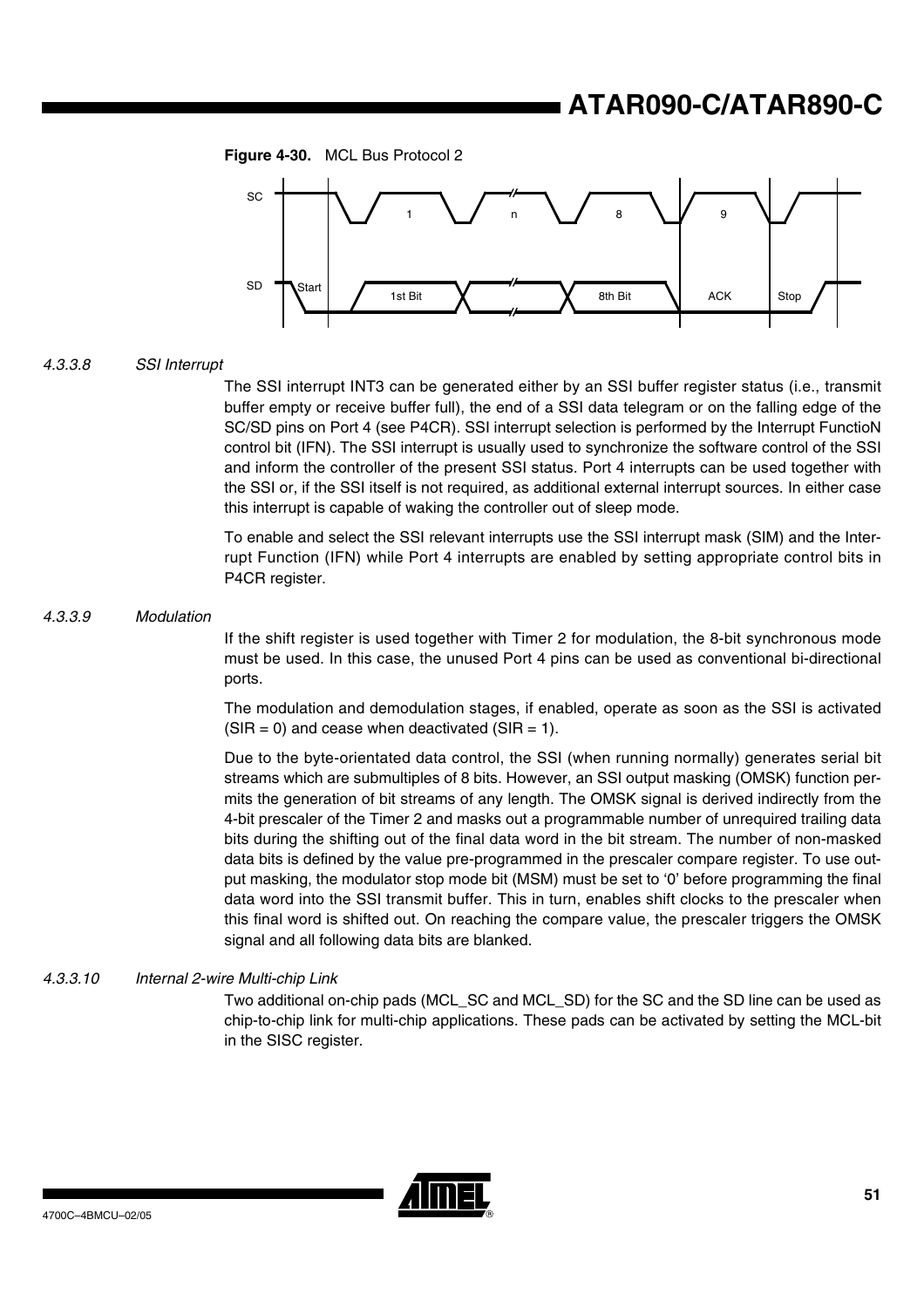

## **Figure 4-31.** Multi-chip Link



**Figure 4-32.** SSI Output Masking Function



- *4.3.3.11 Serial Interface Registers*
- *4.3.3.12 Serial Interface Control Register 1 (SIC1)*

Auxiliary register address: '9'hex

|                                          | Bit 3                                                                                                                                 | Bit 2                                                                                                                                                                                                    | Bit 1            | Bit 0       |                    |  |  |  |
|------------------------------------------|---------------------------------------------------------------------------------------------------------------------------------------|----------------------------------------------------------------------------------------------------------------------------------------------------------------------------------------------------------|------------------|-------------|--------------------|--|--|--|
| SIC <sub>1</sub>                         | <b>SIR</b>                                                                                                                            | <b>SCD</b>                                                                                                                                                                                               | SCS <sub>1</sub> | <b>SCS0</b> | Reset value: 1111b |  |  |  |
| <b>SIR</b>                               |                                                                                                                                       | Serial Interface Reset<br>$SIR = 1$ , SSI inactive                                                                                                                                                       |                  |             |                    |  |  |  |
| <b>SCD</b>                               |                                                                                                                                       | $SIR = 0$ , SSI active<br><b>Serial Clock Direction</b><br>$SCD = 1$ , $SC$ line used as output<br>$SCD = 0$ , $SC$ line used as input<br><b>Note:</b> This bit has to be set to '1' during the MCL mode |                  |             |                    |  |  |  |
| SCS <sub>1</sub><br><b>SCS0</b><br>Note: | Serial Clock source Select bit 1<br>Serial Clock source Select bit 0<br>With $SCD = '0'$ the bits $SCS1$ and $SCS0$ are insignificant |                                                                                                                                                                                                          |                  |             |                    |  |  |  |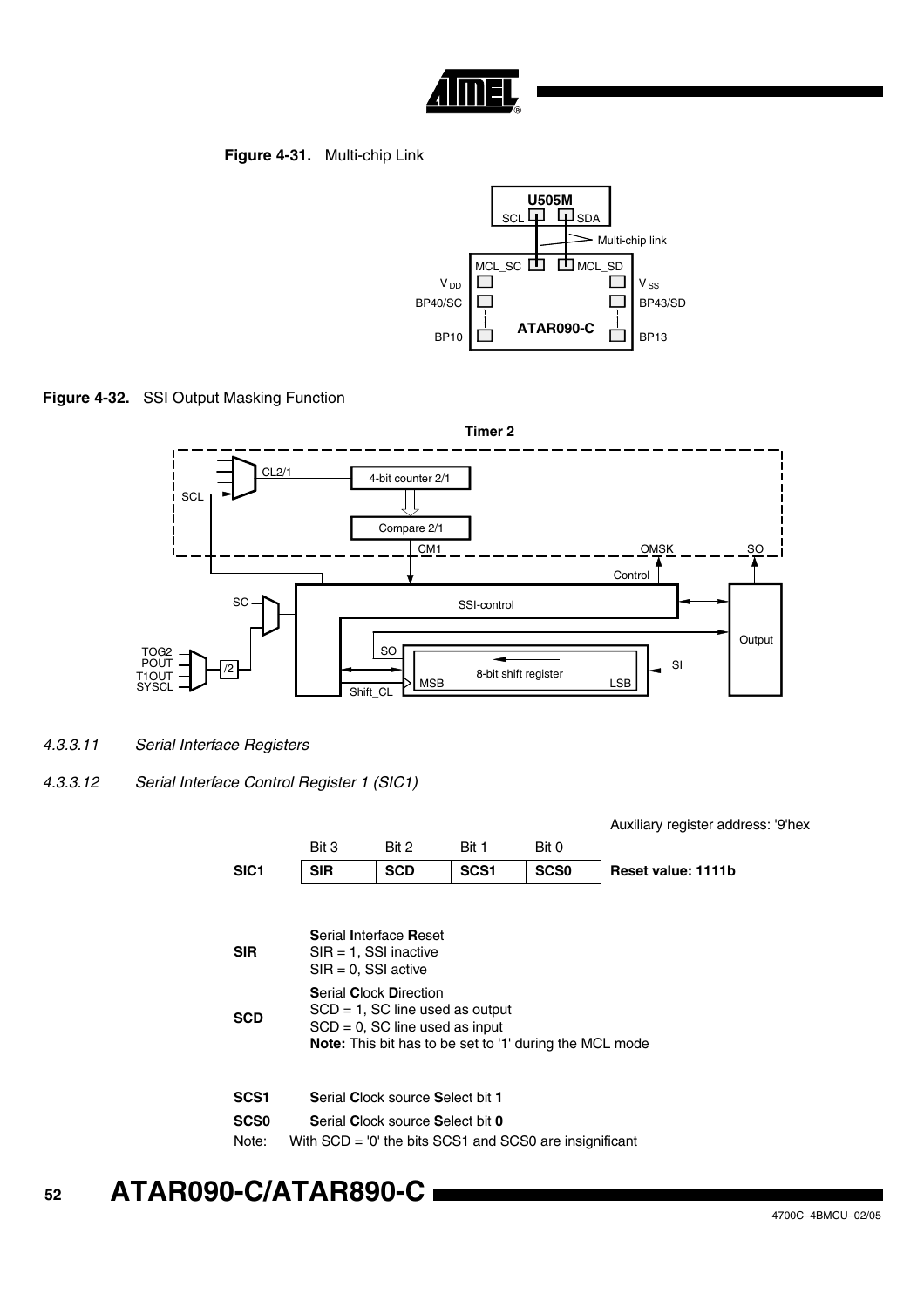| SCS <sub>1</sub> | SCS <sub>0</sub> | <b>Internal Clock for SSI</b> |
|------------------|------------------|-------------------------------|
|                  |                  | SYSCL/2                       |
|                  |                  | IT1OUT/2                      |
|                  |                  | <b>POUT/2</b>                 |
|                  |                  | <b>TOG2/2</b>                 |

**Table 4-12.** Serial Clock Source Select Bits

- In Transmit mode (SDD = 1) shifting starts only if the transmit buffer has been loaded  $(SRDY = 1).$
- Setting SIR-bit loads the contents of the shift register into the receive buffer (synchronous 8-bit mode only).
- In MCL modes, writing a *0* to SIR generates a start condition and writing a *1* generates a stop condition.

#### *4.3.3.13 Serial Interface Control Register 2 (SIC2)*



| <b>Modular Stop Mode</b> |  |  |
|--------------------------|--|--|
|--------------------------|--|--|

**MSM** MSM = 1, modulator stop mode disabled (output masking off) MSM = 0, modulator stop mode enabled (output masking on) - used in modulation modes for generating bit-streams which are not sub-multiples of 8 bits.

| SM <sub>1</sub> | Serial Mode control bit 1 |  |
|-----------------|---------------------------|--|
|                 |                           |  |

**SM0 S**erial **M**ode control bit **0**

**Table 4-13.** Serial Mode Control Bits

| <b>Mode</b> | SM <sub>1</sub> | SM <sub>0</sub> | <b>SSI Mode</b>                                    |
|-------------|-----------------|-----------------|----------------------------------------------------|
|             |                 |                 | 8-bit NRZ-data changes with the rising edge of SC  |
|             |                 |                 | 8-bit NRZ-data changes with the falling edge of SC |
|             |                 |                 | 9-bit two-wire MCL mode                            |
|             |                 |                 | 8-bit two-wire pseudo MCL mode (no acknowledge)    |

**S**erial **D**ata **D**irection

**SDD**

 $SDD = 1$ , transmit mode  $- SD$  line used as output (transmit data). SRDY is set by a transmit buffer write access  $SDD = 0$ , receive mode  $- SD$  line used as input (receive data). SRDY is set by a receive buffer read access

Note: SDD controls port directional control and defines the reset function for the SRDY-flag

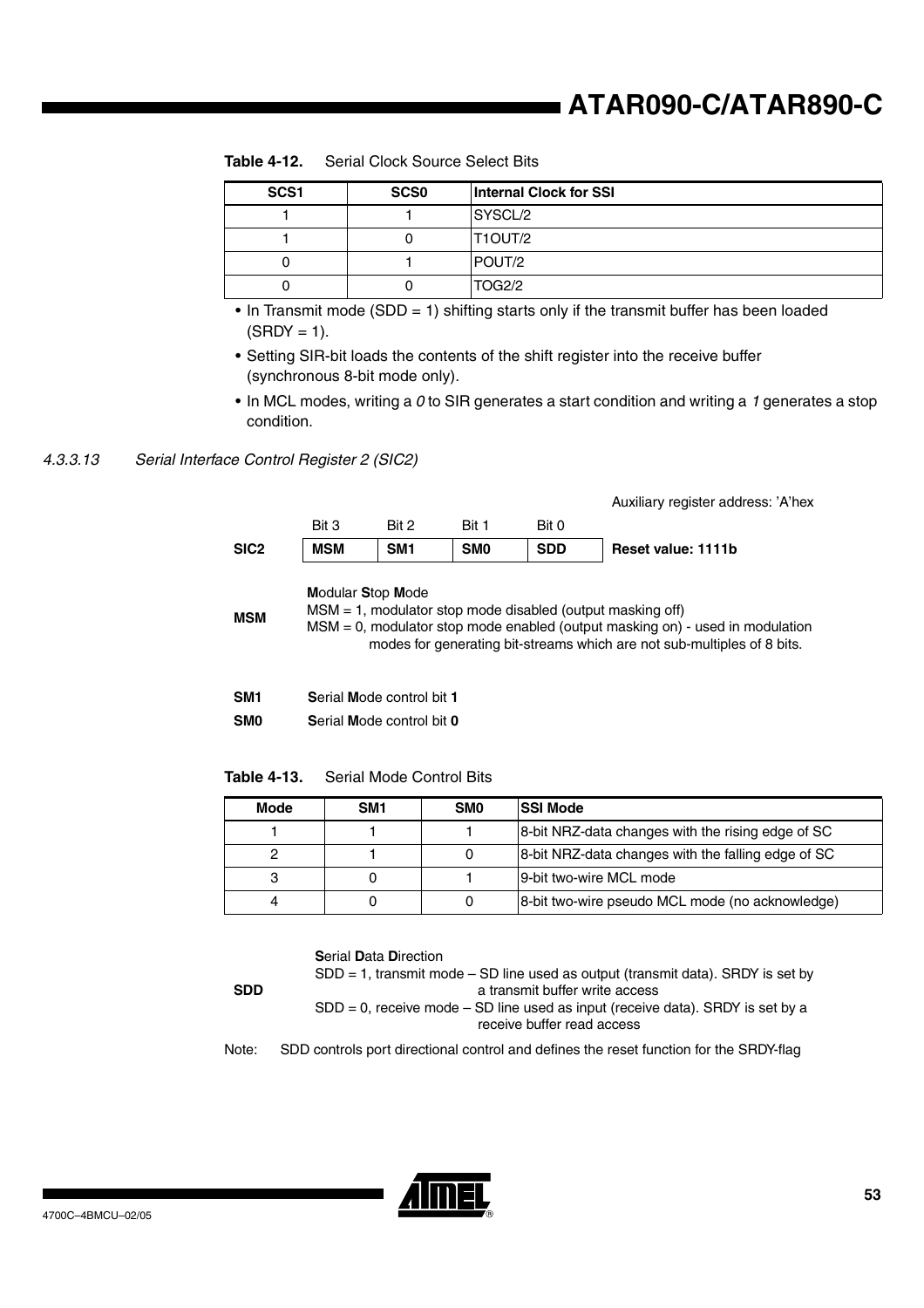

#### *4.3.3.14 Serial Interface Status and Control Register (SISC)*

Primary register address: 'A'hex

|             | Bit 3                                                                                                                                                                                                                                       | Bit 2                             | Bit 1                                                                           | Bit 0       |                                                                                              |  |  |  |
|-------------|---------------------------------------------------------------------------------------------------------------------------------------------------------------------------------------------------------------------------------------------|-----------------------------------|---------------------------------------------------------------------------------|-------------|----------------------------------------------------------------------------------------------|--|--|--|
| Write       | <b>MCL</b>                                                                                                                                                                                                                                  | <b>RACK</b>                       | <b>SIM</b>                                                                      | <b>IFN</b>  | Reset value: 1111b                                                                           |  |  |  |
| Read        |                                                                                                                                                                                                                                             | <b>TACK</b>                       | <b>ACT</b>                                                                      | <b>SRDY</b> | Reset value: xxxxb                                                                           |  |  |  |
|             |                                                                                                                                                                                                                                             | <b>Multi-Chip Link activation</b> |                                                                                 |             |                                                                                              |  |  |  |
| <b>MCL</b>  | MCL = 1, multi-chip link disabled. This bit has to be set to 0 during transactions<br>to/from the EEPROM of the ATAR890-C<br>$MCL = 0$ , connects SC and SD additionally to the internal multi-chip link pads                               |                                   |                                                                                 |             |                                                                                              |  |  |  |
| <b>RACK</b> | <b>Receive ACKnowledge status/control bit for MCL mode</b><br>RACK = 0, transmit acknowledge in next receive telegram<br>RACK = 1, transmit no acknowledge in last receive telegram                                                         |                                   |                                                                                 |             |                                                                                              |  |  |  |
| <b>TACK</b> | Transmit ACKnowledge status/control bit for MCL mode<br>$TACK = 0$ , acknowledge received in last transmit telegram<br>$TACK = 1$ , no acknowledge received in last transmit telegram                                                       |                                   |                                                                                 |             |                                                                                              |  |  |  |
| <b>SIM</b>  | <b>Serial Interrupt Mask</b><br>$SIM = 1$ , disable interrupts<br>$SIM = 0$ , enable serial interrupt. An interrupt is generated.                                                                                                           |                                   |                                                                                 |             |                                                                                              |  |  |  |
| <b>IFN</b>  | <b>Interrupt FuNction</b><br>$IFN = 1$ , the serial interrupt is generated at the end of the telegram<br>$IFN = 0$ , the serial interrupt is generated when the SRDY goes low<br>(i.e., buffer becomes empty/full in transmit/receive mode) |                                   |                                                                                 |             |                                                                                              |  |  |  |
| <b>SRDY</b> | Serial interface buffer ReaDY status flag<br>$SRDY = 1$ , in receive mode: receive buffer empty in transmit mode: transmit buffer<br>full<br>$SRDY = 0$ , in receive mode: receive buffer full in transmit mode: transmit buffer<br>empty   |                                   |                                                                                 |             |                                                                                              |  |  |  |
| <b>ACT</b>  |                                                                                                                                                                                                                                             | currently in progress.            | Transmission <b>ACT</b> ive status flag<br>$ACT = 0$ , transmission is inactive |             | $ACT = 1$ , transmission is active, i.e., serial data transfer. Stop or start conditions are |  |  |  |

### *4.3.3.15 Serial Transmit Buffer (STB) – Byte Write*

| Primary register address: '9'hex |                          |       |       |       |       |                           |  |
|----------------------------------|--------------------------|-------|-------|-------|-------|---------------------------|--|
| <b>STB</b>                       | <b>First write cycle</b> | Bit 3 | Bit 2 | Bit 1 | Bit 0 | <b>Reset value: xxxxb</b> |  |
|                                  | Second write cycle       | Bit 7 | Bit 6 | Bit 5 | Bit 4 | Reset value: xxxxb        |  |

The STB is the transmit buffer of the SSI. The SSI transfers the transmit buffer into the shift register and starts shifting with the most significant bit.

### *4.3.3.16 Serial Receive Buffer (SRB) – Byte Read*

|            | Second read cycle       | Bit 3                            | Bit 2 | Bit 1 | Bit 0 | Reset value: xxxxb |  |  |
|------------|-------------------------|----------------------------------|-------|-------|-------|--------------------|--|--|
| <b>SRB</b> | <b>First read cycle</b> | Bit 7                            | Bit 6 | Bit 5 | Bit 4 | Reset value: xxxxb |  |  |
|            |                         | Primary register address: '9'hex |       |       |       |                    |  |  |

The SRB is the receive buffer of the SSI. The shift register clocks serial data in (most significant bit first) and loads the content into the receive buffer when the complete telegram has been received.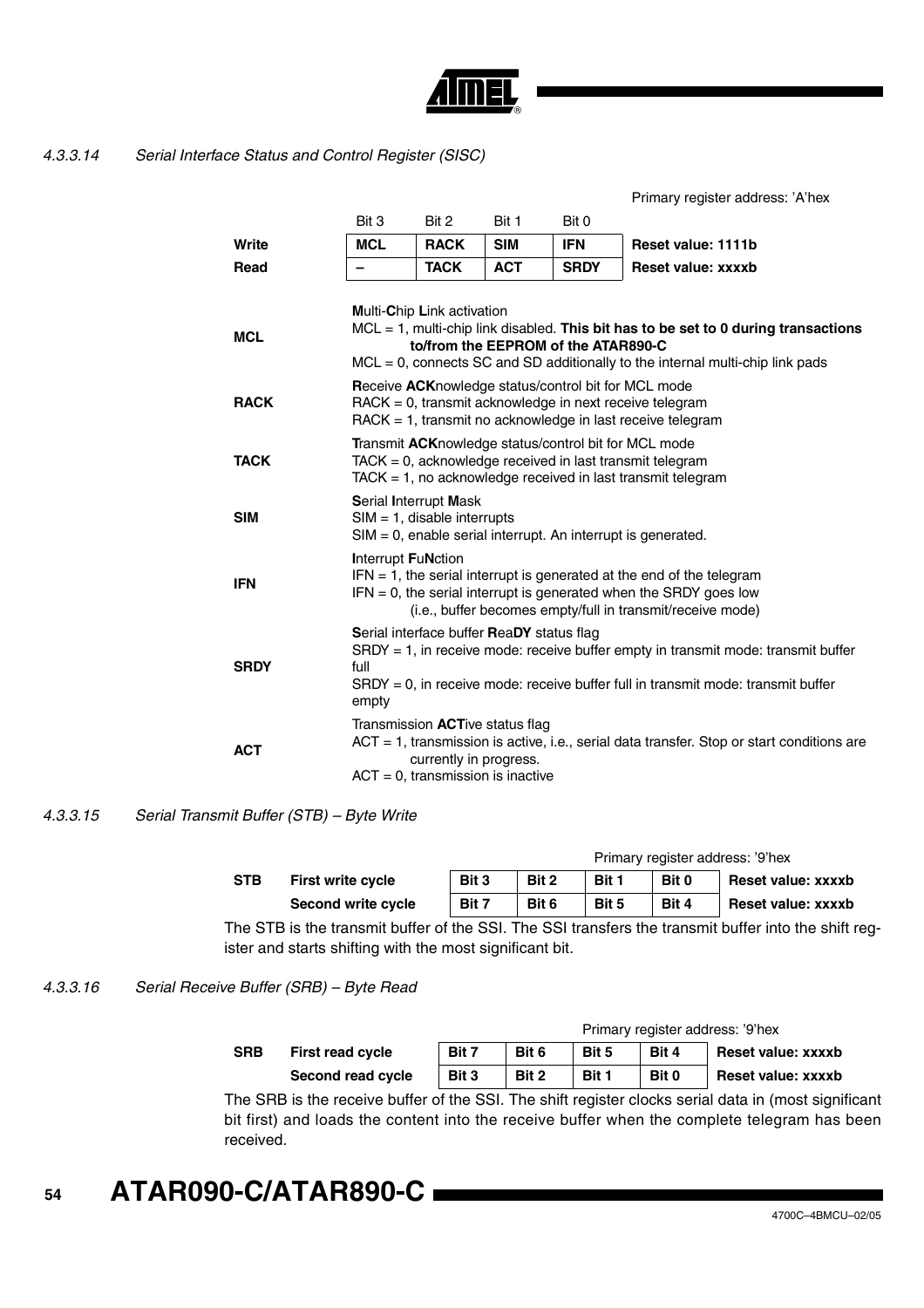#### **4.3.4 Combination Modes**

The UTCM consists of one timer (Timer 2) and a serial interface. There is a multitude of modes in which the timers and serial interface can work together.

The 8-bit wide serial interface operates as shift register for modulation and demodulation. The modulator and demodulator units work together with the timers and shift the data bits into or out of the shift register.

#### *4.3.4.1 Combination Mode Timer 2 and SSI*



#### **Figure 4-33.** Combination Timer 2 and SSI

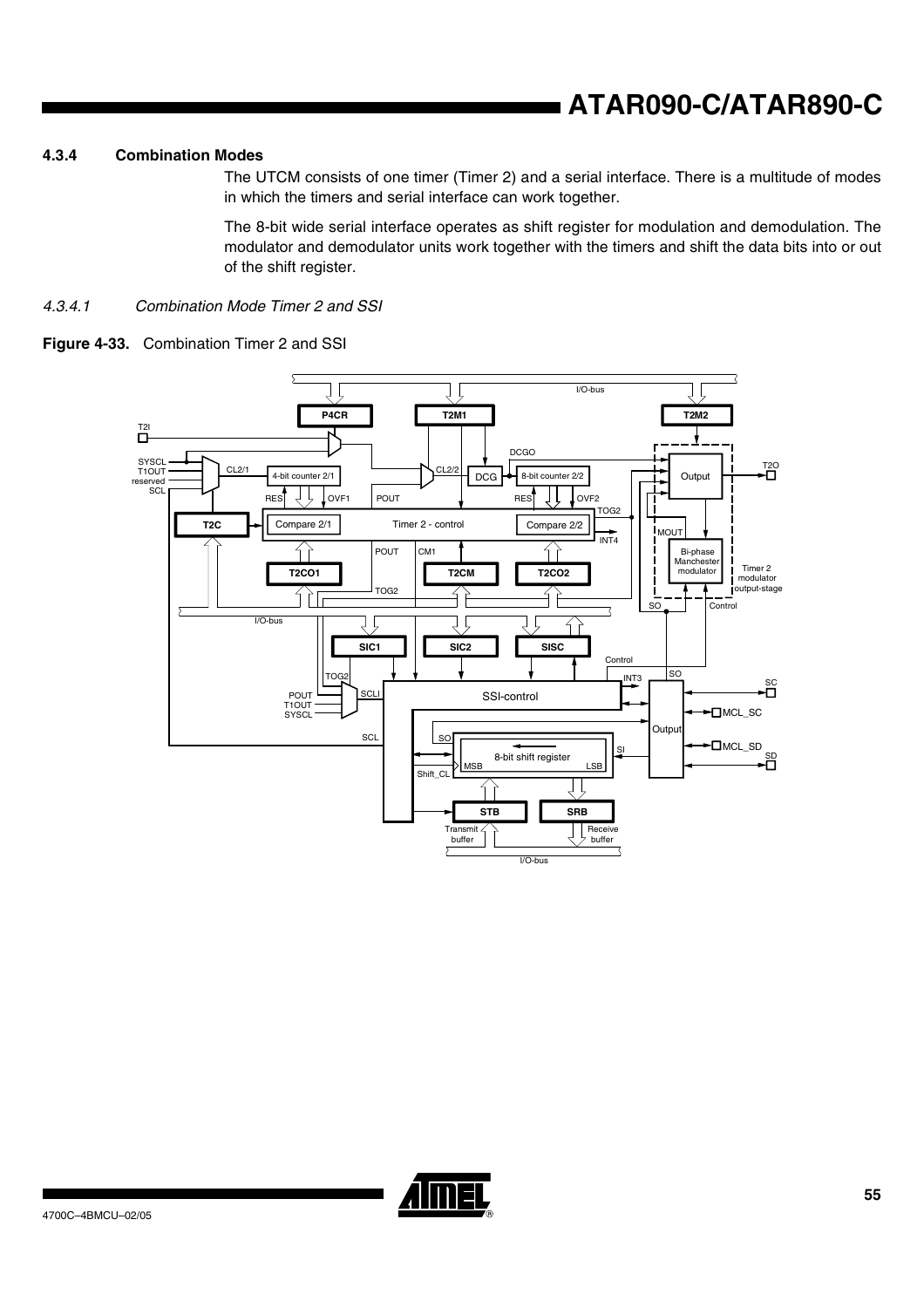

### **Combination Mode 1: Burst Modulation**

| SSI mode 1:                | 8-bit NRZ and internal data SO output to the Timer 2 modulator<br>stage |
|----------------------------|-------------------------------------------------------------------------|
| Timer 2 mode 1, 2, 3 or 4: | 8-bit compare counter with 4-bit programmable prescaler and<br>DCG      |
| Timer 2 output mode 3:     | Duty cycle burst generator                                              |





#### **Combination Mode 2: Bi-phase Modulation 1**

| SSI mode 1:                | 8-bit shift register internal data output (SO) to the Timer 2<br>modulator stage  |
|----------------------------|-----------------------------------------------------------------------------------|
| Timer 2 mode 1, 2, 3 or 4: | 8-bit compare counter with 4-bit programmable prescaler                           |
| Timer 2 output mode 4:     | Modulator 2 of Timer 2 modulates the SSI internal data output to<br>Bi-phase code |

#### **Figure 4-35.** Bi-phase Modulation 1

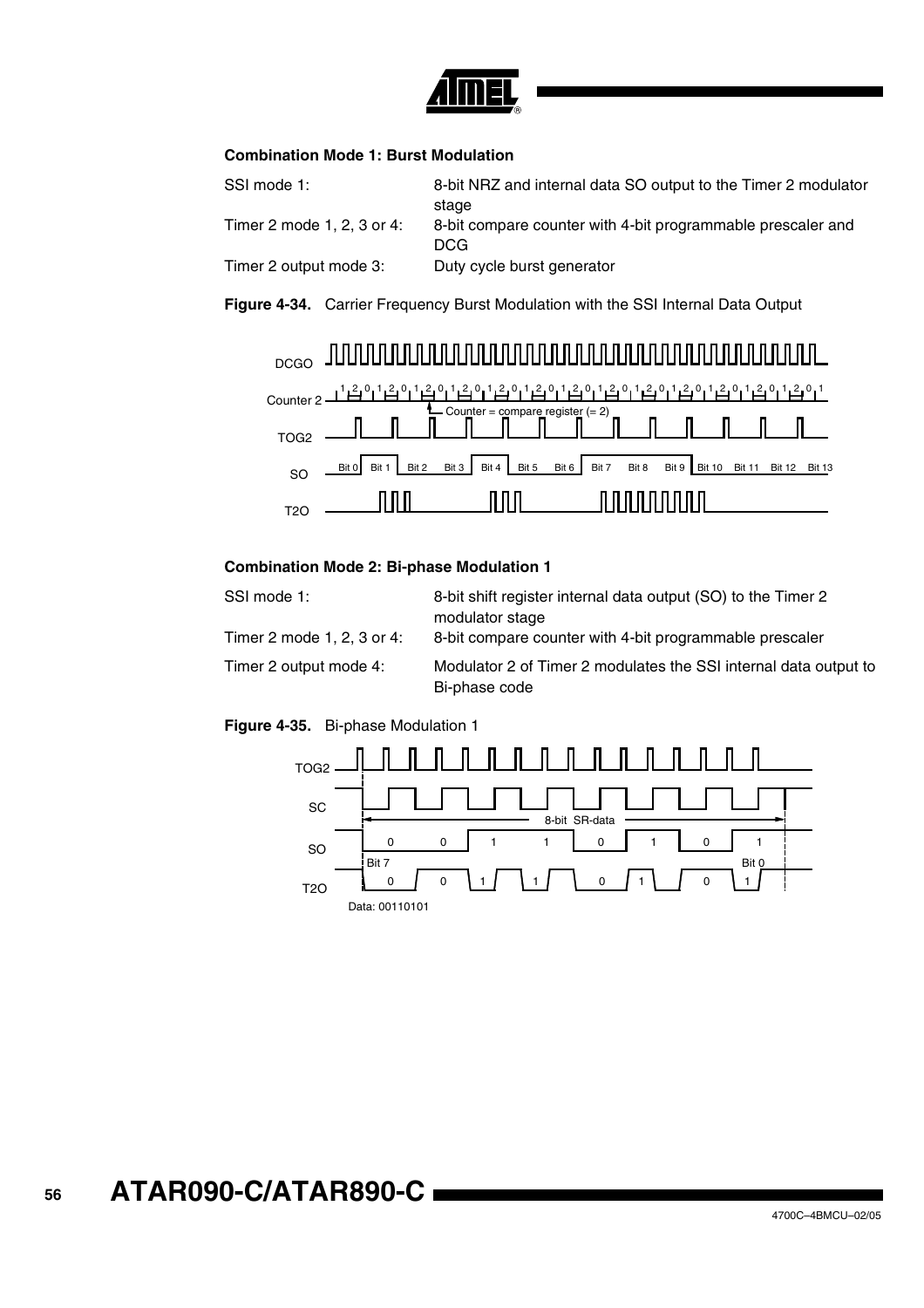#### **Combination Mode 3: Manchester Modulation 1**

| SSI mode 1:                         | 8-bit shift register internal data output (SO) to Timer 2 modulator |
|-------------------------------------|---------------------------------------------------------------------|
|                                     | stage                                                               |
| $Timer$ 2 mode 1 2 3 or $\Lambda$ . | 8-bit compare counter with 1-bit programmable prescaler             |

Timer 2 mode 1, 2, 3 or 4: 8-bit compare counter with 4-bit programmable prescaler Timer 2 output mode 5: Modulator 2 of Timer 2 modulates the SSI internal data output to Manchester code

#### **Figure 4-36.** Manchester Modulation 1



#### **Combination Mode 4: Manchester Modulation 2**

| SSI mode 1:            | 8-bit shift register internal data output (SO) to Timer 2 modulator |
|------------------------|---------------------------------------------------------------------|
|                        | stage                                                               |
| Timer 2 mode 3:        | 8-bit compare counter and 4-bit prescaler                           |
| Timer 2 output mode 5: | Modulator 2 of Timer 2 modulates the SSI data output to             |
|                        | Manchester code                                                     |

The 4-bit stage can be used as prescaler for the SSI to generate the stop signal for Modulator 2. The SSI has a special mode to supply the prescaler with the shift clock. The control output signal (OMSK) of the SSI is used as a stop signal for the modulator. [Figure 4-37](#page-56-0) shows an example for a 12-bit Manchester telegram.

<span id="page-56-0"></span>



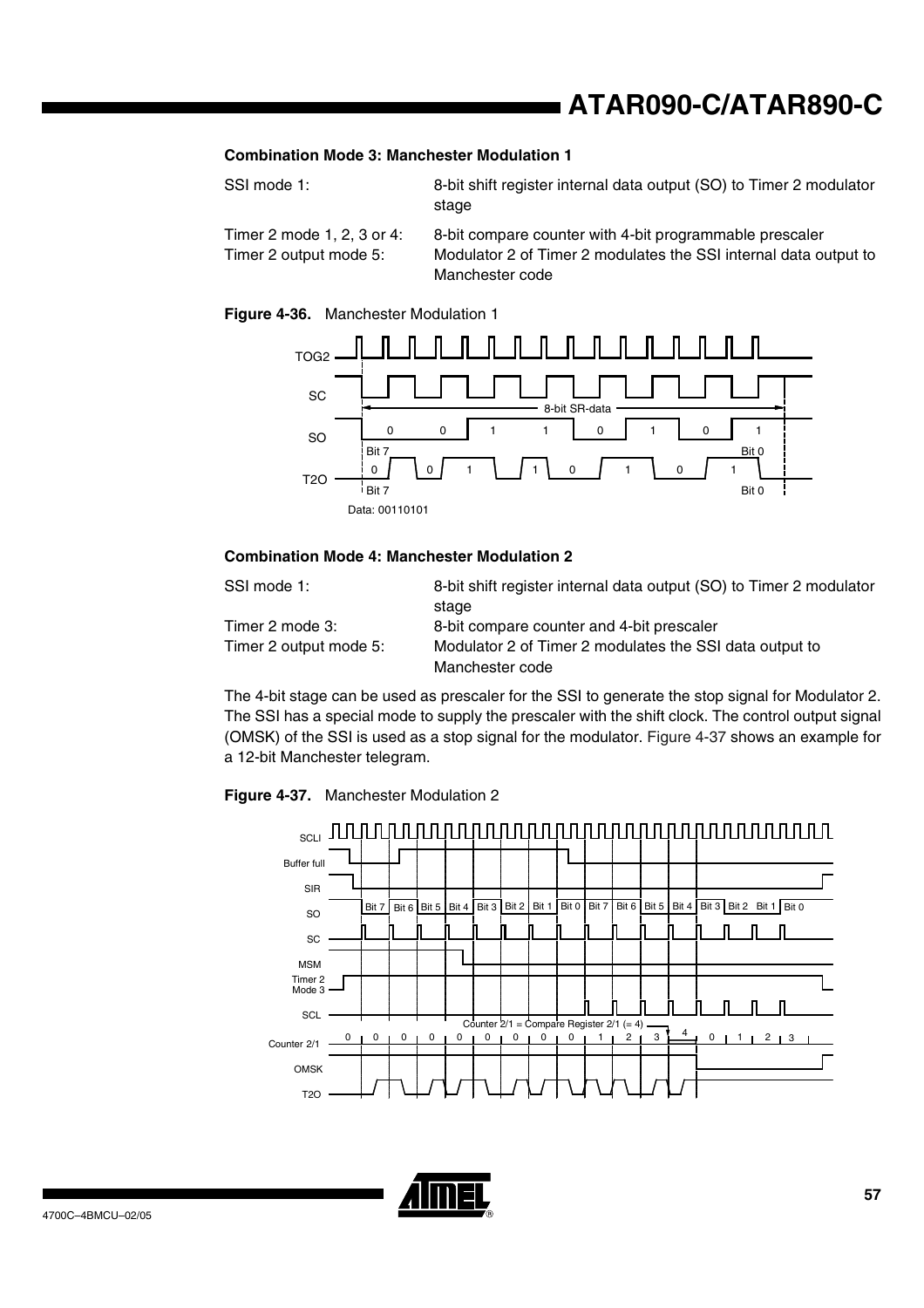

#### **Combination Mode 5: Bi-phase Modulation 2**

| SSI mode 1:            | 8-bit shift register internal data output (SO) to the Timer 2 |
|------------------------|---------------------------------------------------------------|
|                        | modulator stage                                               |
| Timer 2 mode 3:        | 8-bit compare counter and 4-bit prescaler                     |
| Timer 2 output mode 4: | Modulator 2 of Timer 2 modulates the SSI data output to       |
|                        | Bi-phase code                                                 |

The 4-bit stage can be used as prescaler for the SSI to generate the stop signal for Modulator 2. The SSI has a special mode to supply the prescaler via the shift clock. The control output signal (OMSK) of the SSI is used as a stop signal for the modulator. [Figure 4-38](#page-57-0) shows an example for a 13-bit Bi-phase telegram.

<span id="page-57-0"></span>



## **5. ATAR890-C**

The ATAR890-C is a multichip device which offers a combination of a MARC4-based microcontroller and a serial E2PROM data memory in a single package.

The ATAR090-C is used as a microcontroller and the U505M is used as a serial E2PROM. Two internal lines can be used as chip-to-chip link in a single package. The maximum internal data communication frequency between the ATAR090-C and the U505M over the chip link (MCL\_SC and MCL\_SD) is  $f_{SCMCL} = 500$  kHz.

The microcontroller and the EEPROM portions of this multi-chip device are equivalent to their respective individual component chips, except for the electrical specification.

## **5.1 Internal 2-wire Multi-chip Link**

Two additional on-chip pads (MCL\_SC and MCL\_SD) for the SC and the SD line can be used as chip-to-chip link for multi-chip applications. These pads can be activated by setting the MCL-bit in the SISC register.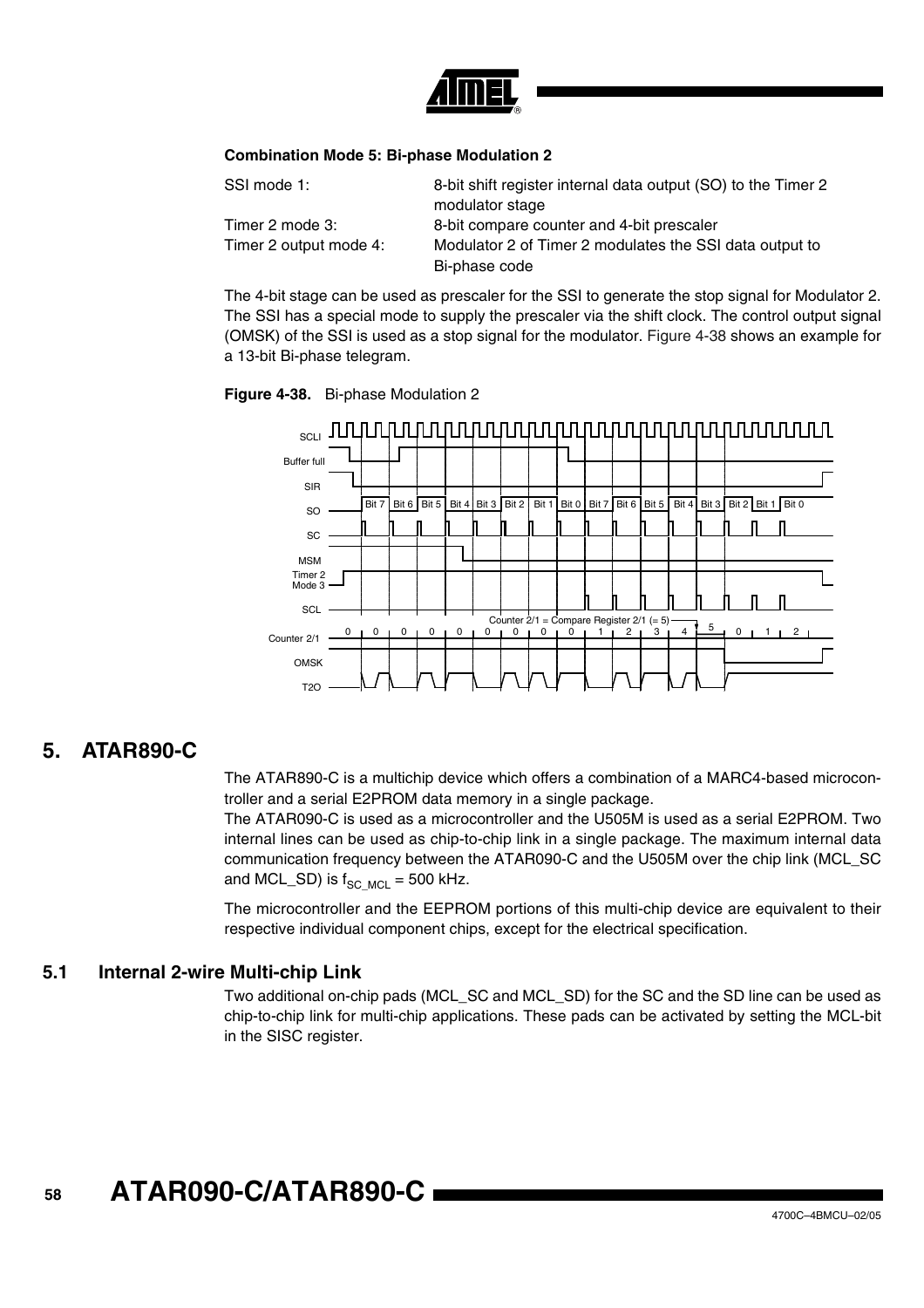#### **Figure 5-1.** Multi-chip Link



## **5.2 U505M EEPROM**

The U505M is a 512-bit EEPROM internally organized as 32 x 16 bits. The programming voltage as well as the write-cycle timing is generated on-chip. The U505M features a serial interface allowing operation on a simple two-wire bus with an MCL protocol. Its low power consumption makes it well suited for battery applications.





#### **5.2.1 Serial Interface**

The U505M has a two-wire serial interface to the microcontroller for read and write accesses to the EEPROM. The U505M is considered to be a slave in all these applications. That means, the controller has to be the master that initiates the data transfer and provides the clock for transmit and receive operations.

The serial interface is controlled by the ATAR890-C microcontroller which generates the serial clock and controls the access via the SCL-line and SDA-line. SCL is used to clock the data into and out of the device. SDA is a bi-directional line that is used to transfer data into and out of the device. The following serial protocol is used for the data transfers.

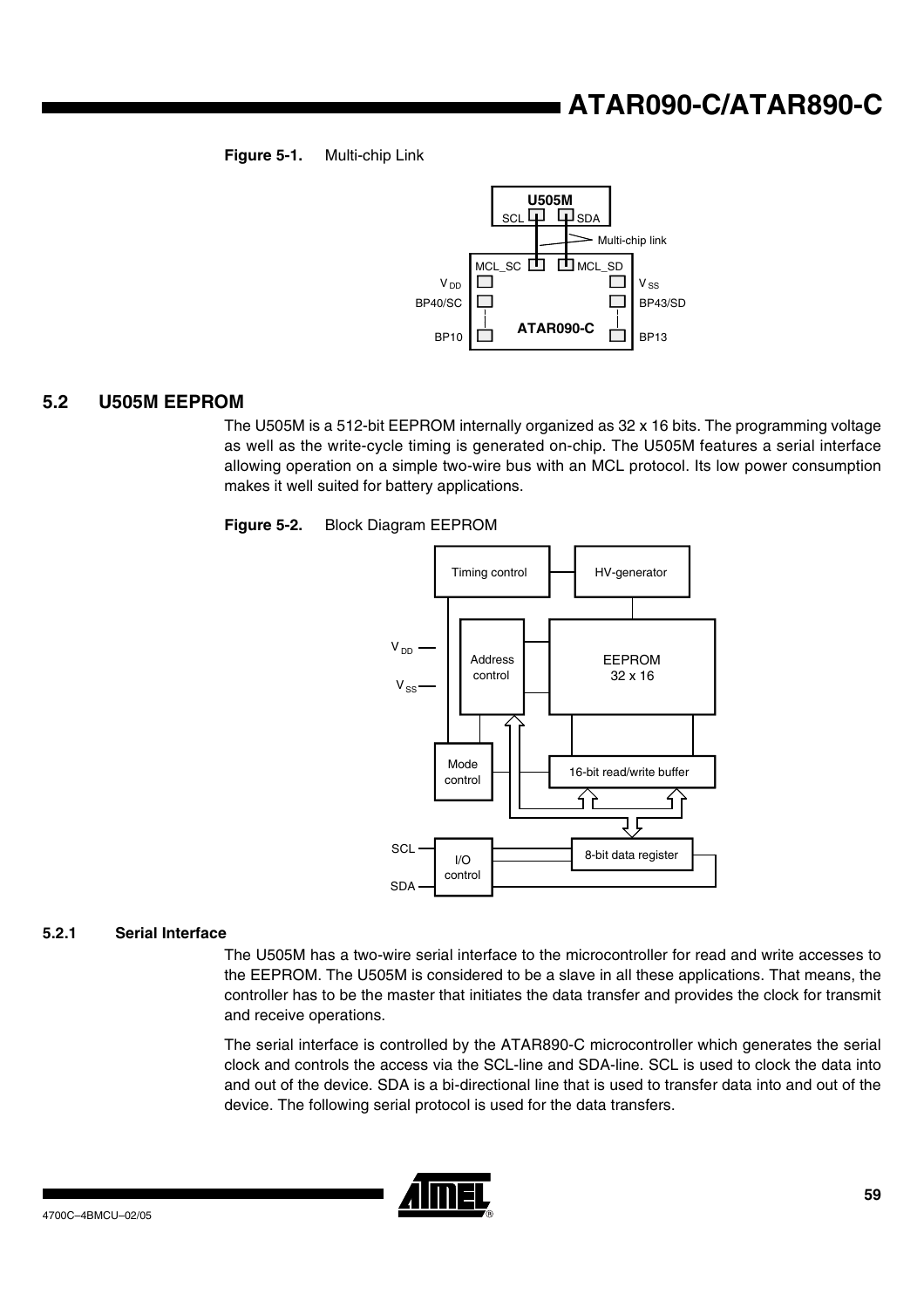#### *5.2.1.1 Serial Protocol*

- Data states on the SDA-line change only while SCL is low.
- Changes on the SDA-line while SCL is high are interpreted as START or STOP condition.
- A START condition is defined as a high to low transition on the SDA-line while the SCL-line is high.
- A STOP condition is defined as a low to high transition on the SDA-line while the SCL-line is high.
- Each data transfer must be initialized with a START condition and terminated with a STOP condition. The START condition wakes the device from standby mode and the STOP condition returns the device to standby mode.
- A receiving device generates an acknowledge (A) after the reception of each byte. This requires an additional clock pulse, generated by the master. If the reception was successful the receiving master or slave device pulls down the SDA-line during that clock cycle. If an acknowledge is not detected (N) by the interface in transmit mode, it will terminate further data transmissions and go into receive mode. A master device must finish its read operation by a non-acknowledge and then send a stop condition to bring the device into a known state.





- Before the START condition and after the STOP condition the device is in standby mode and the SDA line is switched as an input with a pull-up resistor.
- The control byte that follows the START condition determines the following operation. It consists of the 5-bit row address, 2 mode control bits and the READ/ NWRITE bit that is used to control the direction of the following transfer. A '0' defines a write access and a '1' a read access.
- Control byte format

|                       | <b>EEPROM Address</b> |    |    |    |    | Mode Control<br><b>Bits</b> |    | Read/<br><b>NWrite</b> |      |
|-----------------------|-----------------------|----|----|----|----|-----------------------------|----|------------------------|------|
| <b>Start</b>          | A4                    | A3 | А2 | A1 | A0 | C1                          | C0 | R/NW                   | Ackn |
| • Control byte format |                       |    |    |    |    |                             |    |                        |      |

| <b>Start</b> | Control byte | Ackn | Data byte | Ackn | Data byte | Ackn | Stop |
|--------------|--------------|------|-----------|------|-----------|------|------|
|              |              |      |           |      |           |      |      |

#### **5.2.2 EEPROM**

The EEPROM has a size of 512 bits and is organized as 32 x 16-bit matrix. To read and write data to and from the EEPROM the serial interface must be used. The interface supports one and two byte write accesses and one to n-byte read accesses to the EEPROM.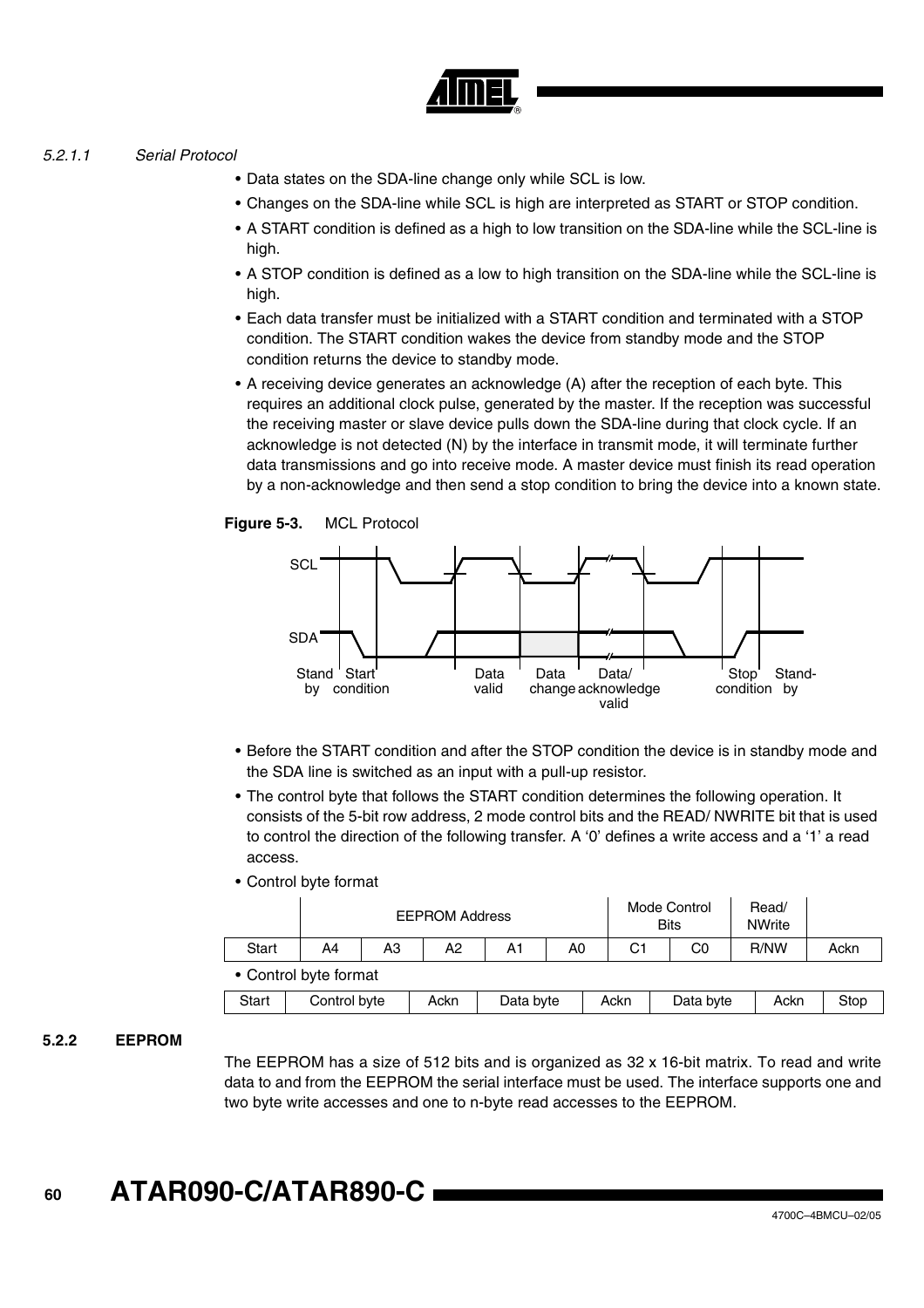#### *5.2.2.1 EEPROM – Operating Modes*

The operating modes of the EEPROM are defined via the control byte. The control byte contains the row address, the mode control bits and the read/not-write bit that is used to control the direction of the following transfer. A '0' defines a write access and a '1' a read access. The five address bits select one of the 32 rows of the EEPROM memory to be accessed. For all accesses the complete 16-bit word of the selected row is loaded into a buffer. The buffer must be read or overwritten via the serial interface. The two mode control bits  $C_1$  and  $C_2$  define in which order the accesses to the buffer are performed: High byte  $-$  low byte or low byte  $-$  high byte. The EEPROM also supports auto-increment and auto-decrement read operations. After sending the start address with the corresponding mode, consecutive memory cells can be read row by row without transmission of the row addresses.

Two special control bytes enable the complete initialization of EEPROM with '0' or with '1'.

#### *5.2.2.2 Write Operations*

The EEPROM permits 8-bit and 16-bit write operations. A write access starts with the START condition followed by a write control byte and one or two data bytes from the master. It is completed via the STOP condition from the master after the acknowledge cycle.

The programming cycle consists of an erase cycle (write 'zeros') and the write cycle (write 'ones'). Both cycles together take about 10 ms.

### *5.2.2.3 Acknowledge Polling*

If the EEPROM is busy with an internal write cycle, all inputs are disabled and the EEPROM will not acknowledge until the write cycle is finished. This can be used to detect the end of the write cycle. The master must perform acknowledge polling by sending a start condition followed by the control byte. If the device is still busy with the write cycle, it will not return an acknowledge and the master has to generate a stop condition or perform further acknowledge polling sequences. If the cycle is complete, it returns an acknowledge and the master can proceed with the next read or write cycle.

*5.2.2.4 Write One Data Byte*

#### *5.2.2.5 Write Two Data Bytes*

*5.2.2.6 Write Control Byte Only*

Start  $\vert$  Control byte  $\vert$  A  $\vert$  Stop

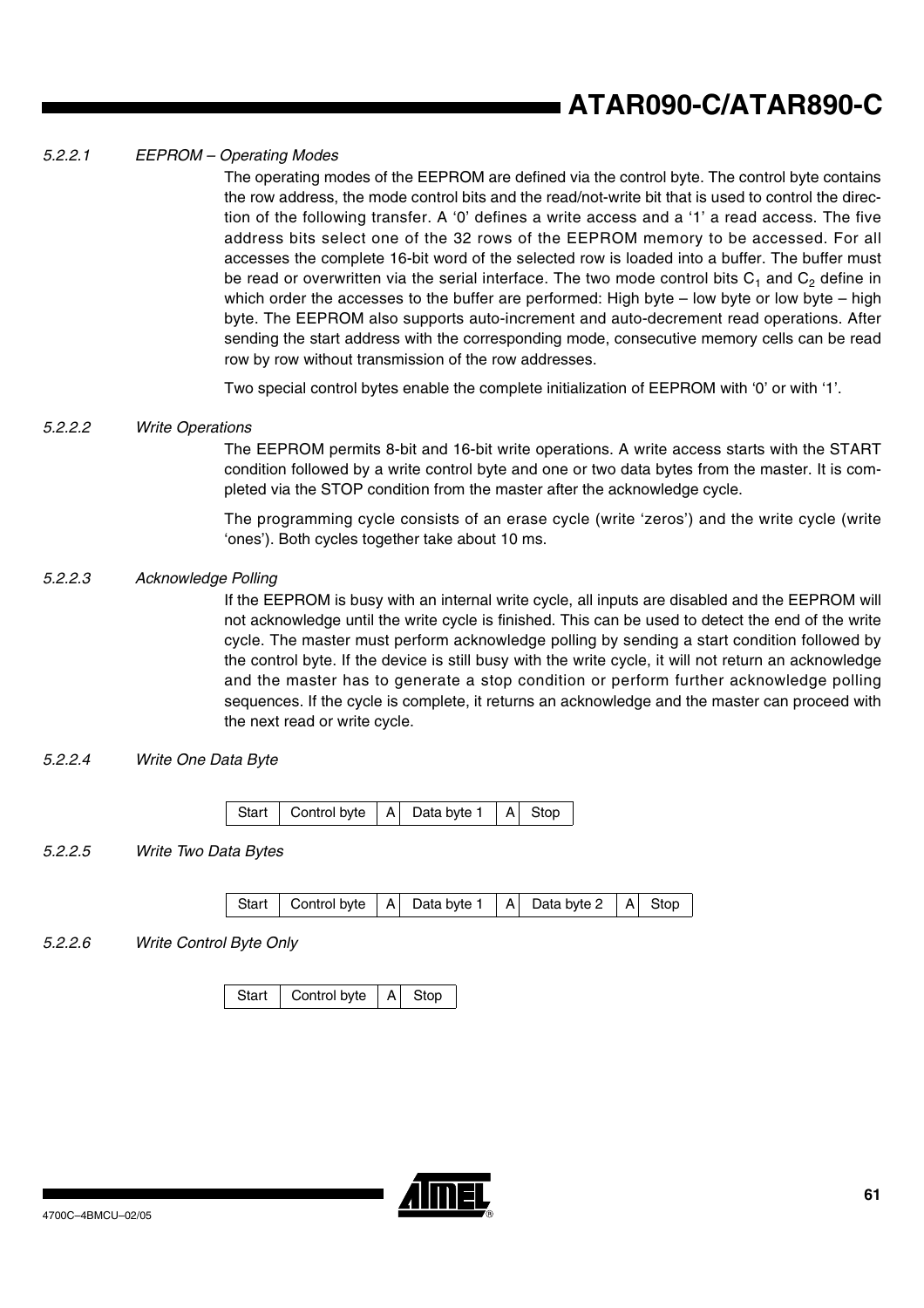

### *5.2.2.7 Write Control Bytes*

|                       |             |                |             | <b>LSB</b>     |                |                |                |            |
|-----------------------|-------------|----------------|-------------|----------------|----------------|----------------|----------------|------------|
| Write low byte first  | A4          | A <sub>3</sub> | A2          | A1             | A0             | C <sub>1</sub> | C <sub>0</sub> | R/NW       |
|                       | Row address |                |             |                |                | 0              |                | 0          |
| <b>Byte order</b>     | LB(R)       |                | HB(R)       |                |                |                |                |            |
|                       |             |                |             |                |                |                |                |            |
|                       |             |                |             |                |                |                |                |            |
|                       | <b>MSB</b>  |                |             |                |                |                |                | <b>LSB</b> |
|                       |             |                |             |                |                |                |                |            |
| Write high byte first | A4          | A <sub>3</sub> | A2          | A <sub>1</sub> | A <sub>0</sub> | C1             | C <sub>0</sub> | R/NW       |
|                       |             |                | Row address |                |                | 1              | 0              | 0          |
|                       |             |                |             |                |                |                |                |            |
| <b>Byte order</b>     |             | HB(R)          |             | LB(R)          |                |                |                |            |

A: acknowledge; HB: high byte; LB: low byte; R: row address

## *5.2.2.8 Read Operations*

The EEPROM allows byte, word and current address read operations. The read operations are initiated in the same way as write operations. Every read access is initiated by sending the START condition followed by the control byte which contains the address and the read mode. When the device has received a read command, it returns an acknowledge, loads the addressed word into the read/write buffer and sends the selected data byte to the master. The master has to acknowledge the received byte if it wants to proceed with the read operation. If two bytes are read out from the buffer the device increments respectively decrements the word address automatically and loads the buffer with the next word. The read mode bits determines if the low or high byte is read first from the buffer and if the word address is incremented or decremented for the next read access. If the memory address limit is reached, the data word address will 'roll over' and the sequential read will continue. The master can terminate the read operation after every byte by not responding with an acknowledge (N) and by issuing a stop condition.

#### *5.2.2.9 Read One Data Byte*

| Start   Control byte $ A $ Data byte 1   N   Stop |  |  |  |  |
|---------------------------------------------------|--|--|--|--|
|---------------------------------------------------|--|--|--|--|

*5.2.2.10 Read Two Data Bytes*

|  | Start   Control byte   A   Data byte 1   A   Data byte 2   N   Stop |  |  |  |  |  |  |
|--|---------------------------------------------------------------------|--|--|--|--|--|--|
|--|---------------------------------------------------------------------|--|--|--|--|--|--|

#### *5.2.2.11 Read n Data Bytes*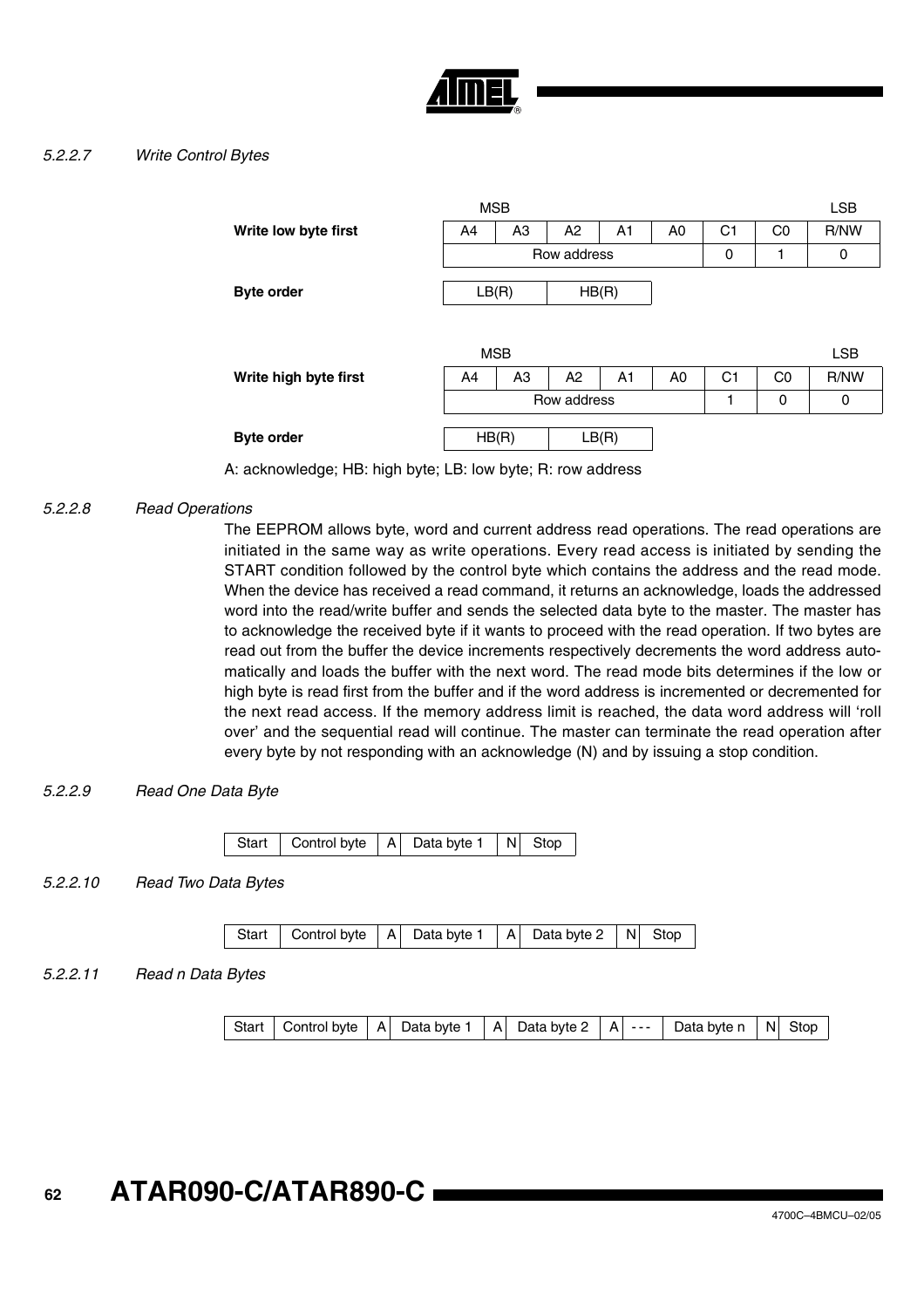### *5.2.2.12 Read Control Bytes*

|                                                                                |       |       |             | <b>MSB</b>     |             |                |                |                |                | <b>LSB</b> |  |
|--------------------------------------------------------------------------------|-------|-------|-------------|----------------|-------------|----------------|----------------|----------------|----------------|------------|--|
| Read low byte first,<br>address increment                                      |       |       | A4          | A <sub>3</sub> | A2          | A <sub>1</sub> | A <sub>0</sub> | C <sub>1</sub> | C <sub>0</sub> | R/NW       |  |
|                                                                                |       |       |             |                | Row address |                |                | 0              | 1              | 1          |  |
|                                                                                |       |       |             |                |             |                |                |                |                |            |  |
| <b>Byte order</b>                                                              | LB(R) | HB(R) |             | $LB(R+1)$      |             | $HB(R+1)$      |                |                | $LB(R+n)$      | $HB(R+n)$  |  |
|                                                                                |       |       |             |                |             |                |                |                |                |            |  |
|                                                                                |       |       |             | <b>MSB</b>     |             |                |                |                |                | <b>LSB</b> |  |
| Read high byte first,<br>address decrement                                     |       |       | A4          | A <sub>3</sub> | A2          | A <sub>1</sub> | A <sub>0</sub> | C <sub>1</sub> | C <sub>0</sub> | R/NW       |  |
|                                                                                |       |       | Row address |                |             |                |                | 1              | 0              | 1          |  |
|                                                                                |       |       |             |                |             |                |                |                |                |            |  |
| <b>Byte order</b>                                                              | HB(R) | LB(R) |             | $HB(R-1)$      |             | $LB(R-1)$      |                |                | $HB(R-n)$      | $LB(R-n)$  |  |
| A: acknowledge, N: no acknowledge; HB: high byte; LB: low byte, R: row address |       |       |             |                |             |                |                |                |                |            |  |

#### *5.2.2.13 Initialization After a Reset Condition*

The EEPROM with the serial interface has its own reset circuitry. In systems with microcontrollers that have their own reset circuitry for power-on reset, watchdog reset or brown-out reset, it may be necessary to bring the U505M into a known state independent of its internal reset. This is performed by writing to the serial interface.

| Control byte<br>Start |  | A Data byte 1 |  | N Stop |
|-----------------------|--|---------------|--|--------|
|-----------------------|--|---------------|--|--------|

If the U505M acknowledges this sequence it is in a defined state. Maybe it is necessary to perform this sequence twice.

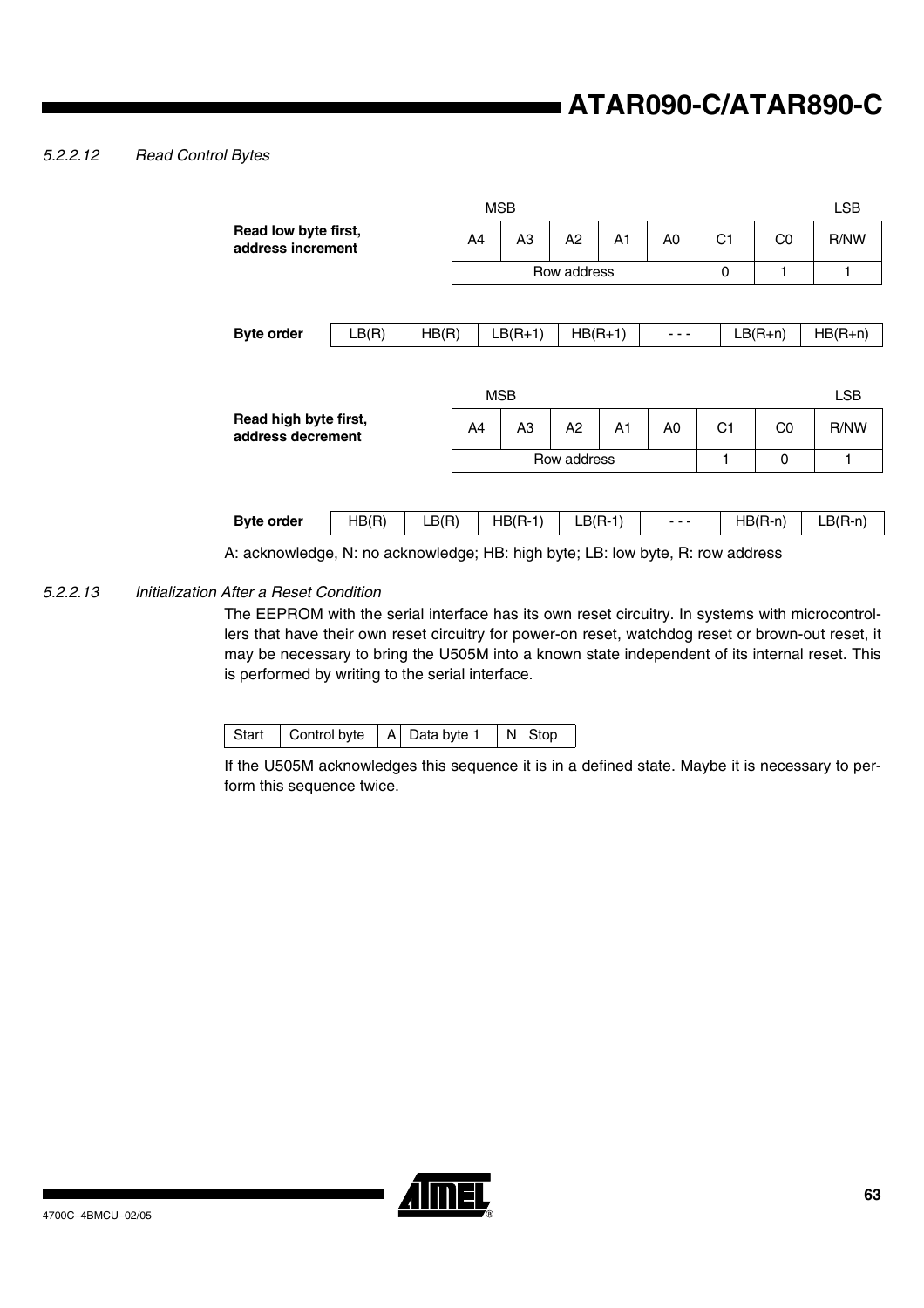

# **6. Absolute Maximum Ratings**

## Voltages are given relative to  $V_{SS}$ .

Stresses beyond those listed under "Absolute Maximum Ratings" may cause permanent damage to the device. This is a stress rating only and functional operation of the device at these or any other conditions beyond those indicated in the operational sections of this specification is not implied. Exposure to absolute maximum rating conditions for extended periods may affect device reliability. All inputs and outputs are protected against high electrostatic voltages or electric fields. However, precautions to minimize the build-up of electrostatic charges during handling are recommended. Reliability of operation is enhanced if unused inputs are connected to an appropriate logic voltage level (e.g.,  $V_{DD}$ ).

| <b>Parameters</b>                      | Symbol             | Value                                        | Unit |
|----------------------------------------|--------------------|----------------------------------------------|------|
| Supply voltage                         | V <sub>DD</sub>    | $-0.3$ to $+6.5$                             |      |
| Input voltage (on any pin)             | $V_{IN}$           | $V_{SS}$ -0.3 $\leq V_{IN} \leq V_{DD}$ +0.3 |      |
| Output short circuit duration          | L <sub>short</sub> | indefinite                                   | S    |
| Operating temperature range            | lamb               | $-40$ to $+105$                              | °C   |
| Storage temperature range              | $\mathsf{I}$ stg   | $-40$ to $+130$                              | °C   |
| Soldering temperature ( $t \leq 10$ s) | l <sub>sld</sub>   | 260                                          | °C   |

## **7. Thermal Resistance**

| <b>Parameter</b>                                                      | <b>Symbo</b> | <b>Value</b> | Unit |
|-----------------------------------------------------------------------|--------------|--------------|------|
| (SSO <sub>20</sub> )<br>$\overline{\phantom{a}}$<br>resistance<br>шаг | ™thJA        | 140          | K/W  |

## **8. DC Operating Characteristics**

 $V_{DD}$  = 1.8 V to 6.5 V,  $V_{SS}$  = 0 V,  $T_{amb}$  = -40°C to 105°C unless otherwise specified

| <b>Parameters</b>                                                                                      | <b>Test Conditions</b>                                                                                                               | Symbol             | Min.      | Typ.                     | Max.              | Unit                 |  |  |  |  |  |
|--------------------------------------------------------------------------------------------------------|--------------------------------------------------------------------------------------------------------------------------------------|--------------------|-----------|--------------------------|-------------------|----------------------|--|--|--|--|--|
| <b>Power Supply</b>                                                                                    |                                                                                                                                      |                    |           |                          |                   |                      |  |  |  |  |  |
| Operating voltage at $V_{DD}$                                                                          |                                                                                                                                      | V <sub>DD</sub>    | $V_{POR}$ |                          | 6.5               | $\vee$               |  |  |  |  |  |
| Active current<br>CPU active                                                                           | $f_{\text{SYSCL}} = 1 \text{ MHz}$<br>$V_{DD} = 1.8 V$<br>$V_{DD} = 3.0 V$<br>$V_{DD} = 6.5 V$                                       | l <sub>DD</sub>    |           | 150<br>220<br>600        | 400               | μA<br>μA<br>μA       |  |  |  |  |  |
| Power down current<br>(CPU sleep,<br>RC-oscillator active.<br>4-MHz quartz oscillator active)          | $f_{\text{SYSCL}} = 1 \text{ MHz}$<br>$V_{DD} = 1.8 V$<br>$V_{DD} = 3.0 V$<br>$V_{DD} = 6.5 V$                                       | <sup>I</sup> PD    |           | 30<br>50<br>150          | 120               | μA<br>μA<br>μA       |  |  |  |  |  |
| Sleep current<br>(CPU sleep,<br>32-kHz quartz oscillator active<br>4-MHz quartz oscillator inactive)   | $V_{DD} = 1.8 V$<br>$V_{DD} = 3.0 V$<br>$V_{DD} = 6.5 V$                                                                             | <sup>I</sup> Sleep |           | 0.4<br>0.6<br>0.8        | 1.8               | μA<br>μA<br>μA       |  |  |  |  |  |
| Sleep current<br>(CPU sleep,<br>32-kHz quartz oscillator inactive<br>4-MHz quartz oscillator inactive) | $V_{DD}$ = 1.8 V for ATAR090-C<br>$V_{DD}$ = 3.0 V for ATAR090-C<br>$V_{DD}$ = 6.5 V for ATAR090-C<br>$V_{DD}$ = 6.5 V for ATAR890-C | <b>I</b> Sleep     |           | 0.1<br>0.3<br>0.5<br>0.6 | 0.5<br>0.8<br>1.0 | μA<br>μA<br>μA<br>μA |  |  |  |  |  |
| Pin capacitance                                                                                        | Any pin to $V_{SS}$                                                                                                                  | $C_{L}$            |           | 7                        | 10                | pF                   |  |  |  |  |  |

Note: The pin BP20/NTE has a static pull-up resistor during the reset-phase of the microcontroller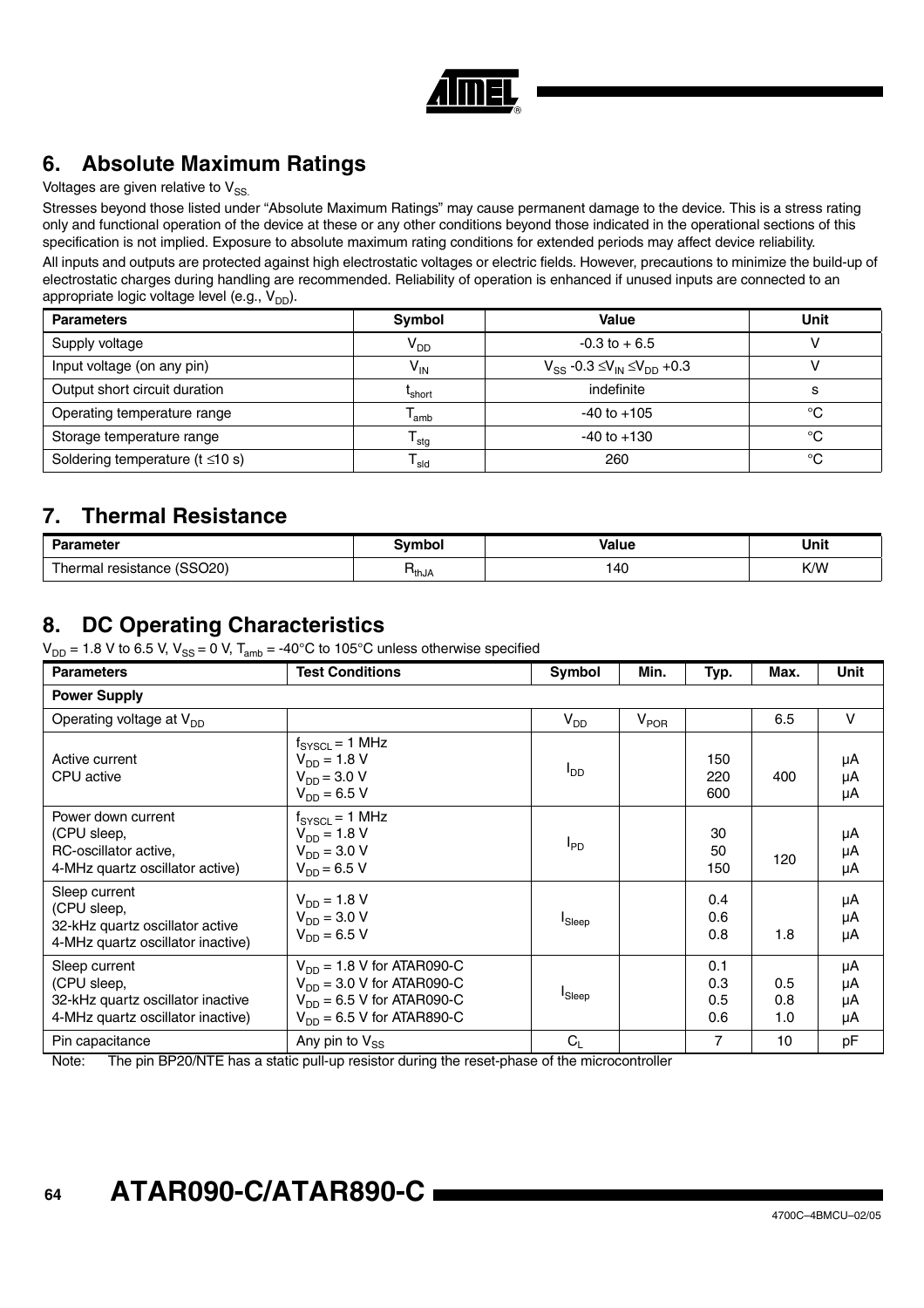# **8. DC Operating Characteristics (Continued)**

 $V_{\text{DD}} = 1.8$  V to 6.5 V,  $V_{\text{SS}} = 0$  V,  $T_{\text{amb}} = -40^{\circ}$ C to 105<sup>o</sup>C unless otherwise specified

| $-1.0$ $\sqrt{0.00}$ $\sqrt{0.00}$ $\sqrt{0.00}$<br>- o •, <sub>'amb</sub><br><b>Parameters</b> | <b>Test Conditions</b>                                                                       | <b>Symbol</b>               | Min.                     | Typ.                        | Max.                        | Unit           |
|-------------------------------------------------------------------------------------------------|----------------------------------------------------------------------------------------------|-----------------------------|--------------------------|-----------------------------|-----------------------------|----------------|
| <b>Power-on Reset Threshold Voltage</b>                                                         |                                                                                              |                             |                          |                             |                             |                |
| POR threshold voltage                                                                           | $BOT = 1$                                                                                    | $V_{POR}$                   | 1.6                      | 1.7<br>1.8                  |                             | V              |
| POR threshold voltage                                                                           | $BOT = 0$                                                                                    | $V_{POR}$                   | 1.75                     | 1.9                         | 2.05                        | $\vee$         |
| POR hysteresis                                                                                  |                                                                                              | $V_{POR}$                   |                          | 50                          |                             | mV             |
| <b>Voltage Monitor Threshold Voltage</b>                                                        |                                                                                              |                             |                          |                             |                             |                |
| VM high threshold voltage                                                                       | $V_{DD}$ > VM, VMS = 1                                                                       | $V_{MThh}$                  |                          | 3.0                         | 3.25                        | V              |
| VM high threshold voltage                                                                       | $V_{DD}$ < VM, VMS = 0                                                                       | $V_{MThh}$                  | 2.8                      | 3.0                         |                             | V              |
| VM middle threshold voltage                                                                     | $V_{DD}$ > VM, VMS = 1                                                                       | $\mathsf{V}_{\text{MThm}}$  |                          | 2.6                         | 2.8                         | $\mathsf{V}$   |
| VM middle threshold voltage                                                                     | $V_{DD}$ < VM, VMS = 0                                                                       | $\mathsf{V}_{\text{MThm}}$  | 2.4                      | 2.6                         |                             | $\vee$         |
| VM low threshold voltage                                                                        | $V_{DD}$ > VM, VMS = 1                                                                       | $V_{MThl}$                  |                          | 2.2                         | 2.4                         | $\mathsf{V}$   |
| VM low threshold voltage                                                                        | $V_{DD}$ < VM, VMS = 0                                                                       | $V_{MThl}$                  | 2.0                      | 2.2                         |                             | $\mathsf{V}$   |
| <b>External Input Voltage</b>                                                                   |                                                                                              |                             |                          |                             |                             |                |
| VMI                                                                                             | $VVMI > VBG, VMS = 1$                                                                        | $\mathsf{V}_{\mathsf{VMI}}$ |                          | 1.3                         | 1.4                         | V              |
| VMI                                                                                             | $V_{VMI}$ > VBG, VMS = 0                                                                     | V <sub>VMI</sub>            | 1.2                      | 1.3                         |                             | $\mathsf{V}$   |
| <b>All Bi-directional Ports</b>                                                                 |                                                                                              |                             |                          |                             |                             |                |
| Input voltage LOW                                                                               | $V_{DD}$ = 1.8 to 6.5 V                                                                      | $V_{IL}$                    | $V_{SS}$                 |                             | $0.2 \times$<br>$V_{DD}$    | $\vee$         |
| Input voltage HIGH                                                                              | $V_{DD}$ = 1.8 to 6.5 V                                                                      | $V_{\text{IH}}$             | $0.8 \times$<br>$V_{DD}$ |                             | $V_{DD}$                    | $\vee$         |
| Input LOW current (switched pull-<br>up)                                                        | $V_{DD} = 2.0 V,$<br>$V_{DD}$ = 3.0 V, V <sub>IL</sub> = V <sub>SS</sub><br>$V_{DD} = 6.5 V$ | $I_{\rm IL}$                | $-2$<br>$-10$<br>$-50$   | -4<br>$-20$<br>$-100$       | $-12$<br>$-40$<br>$-200$    | μA<br>μA<br>μA |
| Input HIGH current<br>(switched pull-down)                                                      | $V_{DD} = 2.0 V,$<br>$V_{DD}$ = 3.0 V, $V_{IH}$ = $V_{DD}$<br>$V_{DD} = 6.5 V$               | $I_{IH}$                    | 2<br>10<br>50            | $\overline{4}$<br>20<br>100 | 12<br>40<br>200             | μA<br>μA<br>μA |
| Input LOW current (static pull-up)                                                              | $V_{DD} = 2.0 V$<br>$V_{DD}$ = 3.0 V, V <sub>IL</sub> = V <sub>SS</sub><br>$V_{DD} = 6.5 V$  | $I_{\rm IL}$                | $-20$<br>$-80$<br>$-300$ | $-50$<br>$-160$<br>$-600$   | $-100$<br>$-320$<br>$-1200$ | μA<br>μA<br>μA |
| Input LOW current (static pull-down)                                                            | $V_{DD} = 2.0 V$<br>$V_{DD}$ = 3.0 V, V <sub>IH</sub> = V <sub>DD</sub><br>$V_{DD} = 6.5 V$  | Iн                          | 20<br>80<br>300          | 50<br>160<br>600            | 100<br>320<br>1200          | μA<br>μA<br>μA |
| Input leakage current                                                                           | $V_{IL} = V_{SS}$                                                                            | $I_{\rm IL}$                |                          |                             | 100                         | nA             |
| Input leakage current                                                                           | $V_{IH} = V_{DD}$                                                                            | $I_{\rm IH}$                |                          |                             | 100                         | nA             |
| Output LOW current                                                                              | $V_{OL} = 0.2 \times V_{DD}$<br>$V_{DD} = 2.0 V$<br>$V_{DD} = 3.0 V,$<br>$V_{DD} = 6.5 V$    | $I_{OL}$                    | 0.6<br>3<br>8            | $1.2$<br>5<br>15            | 2.5<br>8<br>22              | mA<br>mA<br>mA |
| Output HIGH current                                                                             | $V_{OH} = 0.8 \times V_{DD}$<br>$V_{DD} = 2.0 V$<br>$V_{DD} = 3.0 V,$<br>$V_{DD} = 6.5 V$    | $I_{OH}$                    | $-0.6$<br>$-3$<br>-8     | $-1.2$<br>$-5$<br>$-16$     | $-2.5$<br>-8<br>$-24$       | mA<br>mA<br>mA |

Note: The pin BP20/NTE has a static pull-up resistor during the reset-phase of the microcontroller

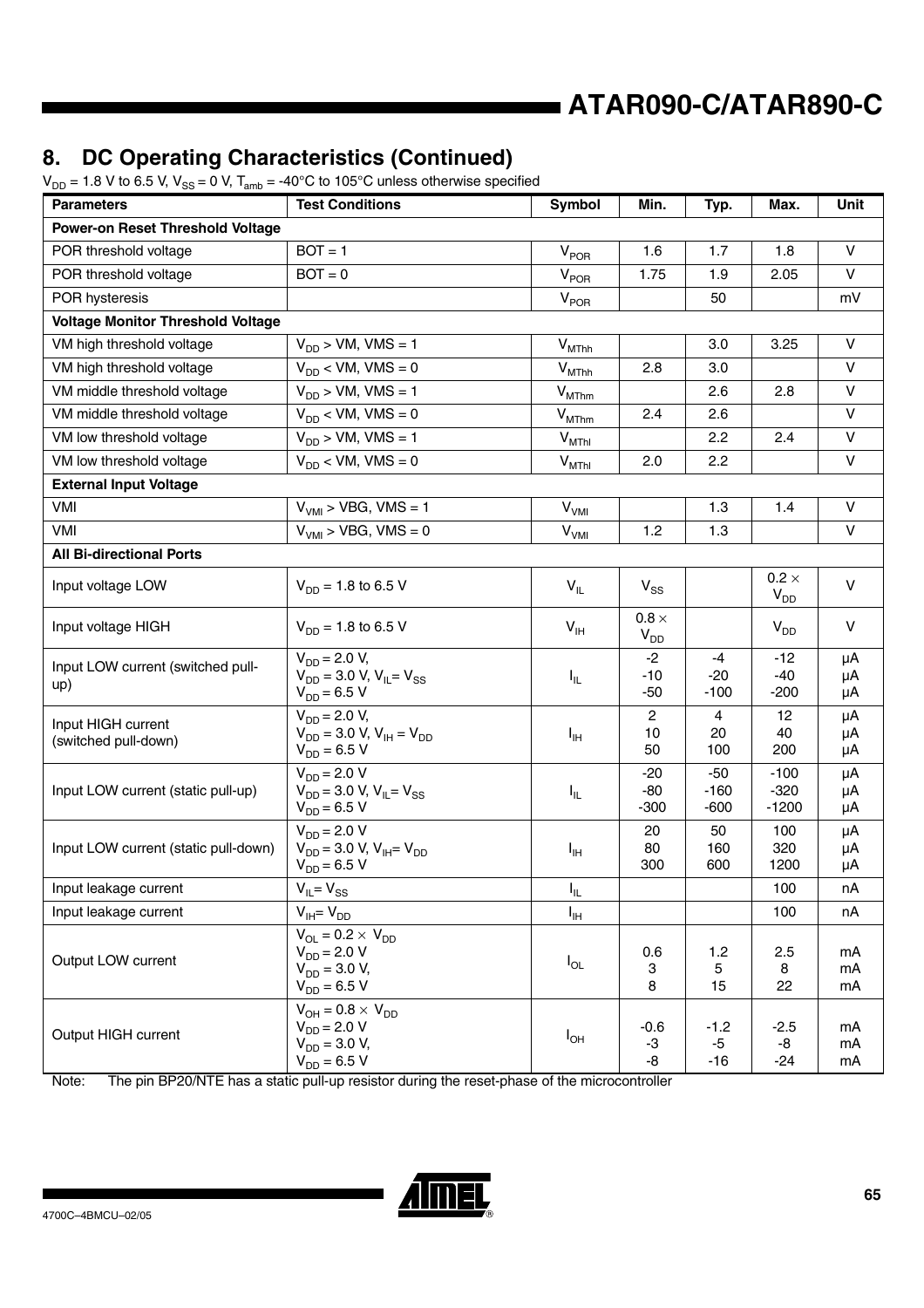

# **9. AC Characteristics**

Supply voltage  $V_{DD} = 1.8$  to 6.5 V,  $V_{SS} = 0$  V,  $T_{amb} = 25^{\circ}$ C unless otherwise specified.

| <b>Parameters</b>                     | <b>Test Conditions</b>                                                       | <b>Symbol</b>       | Min.  | Typ.   | Max.  | <b>Unit</b> |
|---------------------------------------|------------------------------------------------------------------------------|---------------------|-------|--------|-------|-------------|
| <b>Operation Cycle Time</b>           |                                                                              |                     |       |        |       |             |
| System clock cycle                    | $V_{DD} = 1.8$ to 6.5 V<br>$T_{amb}$ = -40 to 105 $^{\circ}$ C               | $t_{\text{SYSCL}}$  | 500   |        | 4000  | ns          |
|                                       | $V_{DD} = 2.4$ to 6.5 V<br>$T_{amb}$ = -40 to 105°C                          | $t_{\text{SYSCL}}$  | 250   |        | 4000  | ns          |
| <b>Timer 2 input Timing Pin T2I</b>   |                                                                              |                     |       |        |       |             |
| Timer 2 input clock                   |                                                                              | $f_{T2I}$           |       |        | 5     | <b>MHz</b>  |
| Timer 2 input LOW time                | Rise/fall time $<$ 10 ns                                                     | $t_{T2IL}$          | 100   |        |       | ns          |
| Timer 2 input HIGH time               | Rise/fall time $<$ 10 ns                                                     | $t_{T2IH}$          | 100   |        |       | ns          |
| <b>Interrupt Request Input Timing</b> |                                                                              |                     |       |        |       |             |
| Interrupt request LOW time            | Rise/fall time $<$ 10 ns                                                     | $t_{\rm{IRL}}$      | 100   |        |       | ns          |
| Interrupt request HIGH time           | Rise/fall time $<$ 10 ns                                                     | $t_{\rm{IRH}}$      | 100   |        |       | ns          |
| <b>External System Clock</b>          |                                                                              |                     |       |        |       |             |
| EXSCL at OSC1, ECM = EN               | Rise/fall time < 10 ns                                                       | $f_{EXSCL}$         | 0.5   |        | 4     | <b>MHz</b>  |
| EXSCL at OSC1, ECM = DI               | Rise/fall time < 10 ns                                                       | $f_{EXSCL}$         | 0.02  |        | 4     | <b>MHz</b>  |
| Input HIGH time                       | Rise/fall time < 10 ns                                                       | $t_{\text{IH}}$     | 0.1   |        |       | μs          |
| <b>Reset Timing</b>                   |                                                                              |                     |       |        |       |             |
| Power-on reset time                   | $V_{DD}$ > $V_{POR}$                                                         | $t_{\mathsf{POR}}$  |       | 1.5    | 5     | ms          |
| <b>RC Oscillator 1</b>                |                                                                              |                     |       |        |       |             |
| Frequency                             |                                                                              | $f_{\text{RCOut1}}$ |       | 3.8    |       | <b>MHz</b>  |
| Stability                             | $V_{DD} = 2.0$ to 6.5 V<br>$T_{amb}$ = -40 to 105 $^{\circ}$ C               | $\Delta f/f$        |       |        | $+60$ | $\%$        |
| RC Oscillator 2 - External Resistor   |                                                                              |                     |       |        |       |             |
| Frequency                             | $R_{ext} = 170 k\Omega$                                                      | $f_{\text{RCOut2}}$ |       | 4      |       | <b>MHz</b>  |
| Stability                             | $V_{DD} = 2.0$ to 6.5 V<br>$T_{amb}$ = -40 to 105° C                         | $\Delta f/f$        |       |        | ±15   | $\%$        |
| Stabilization time                    |                                                                              | $t_{\rm S}$         |       |        | 10    | μs          |
|                                       | 4-MHz Crystal Oscillator (Operating Range V <sub>DD</sub> = 2.2 V to 6.5 V)  |                     |       |        |       |             |
| Frequency                             |                                                                              | $f_X$               |       | 4      |       | <b>MHz</b>  |
| Start-up time                         |                                                                              | $t_{\rm SQ}$        |       | 5      |       | ms          |
| Stability                             |                                                                              | $\Delta f/f$        | $-10$ |        | 10    | ppm         |
|                                       | 32-kHz Crystal Oscillator (Operating Range V <sub>DD</sub> = 2.0 V to 6.5 V) |                     |       |        |       |             |
| Frequency                             |                                                                              | $f_X$               |       | 32.768 |       | kHz         |
| Start-up time                         |                                                                              | $t_{\rm SO}$        |       | 0.5    |       | s           |
| Stability                             |                                                                              | $\Delta f/f$        | $-10$ |        | 10    | ppm         |

Note: 1. Endurance and data retention independent and separately characterized.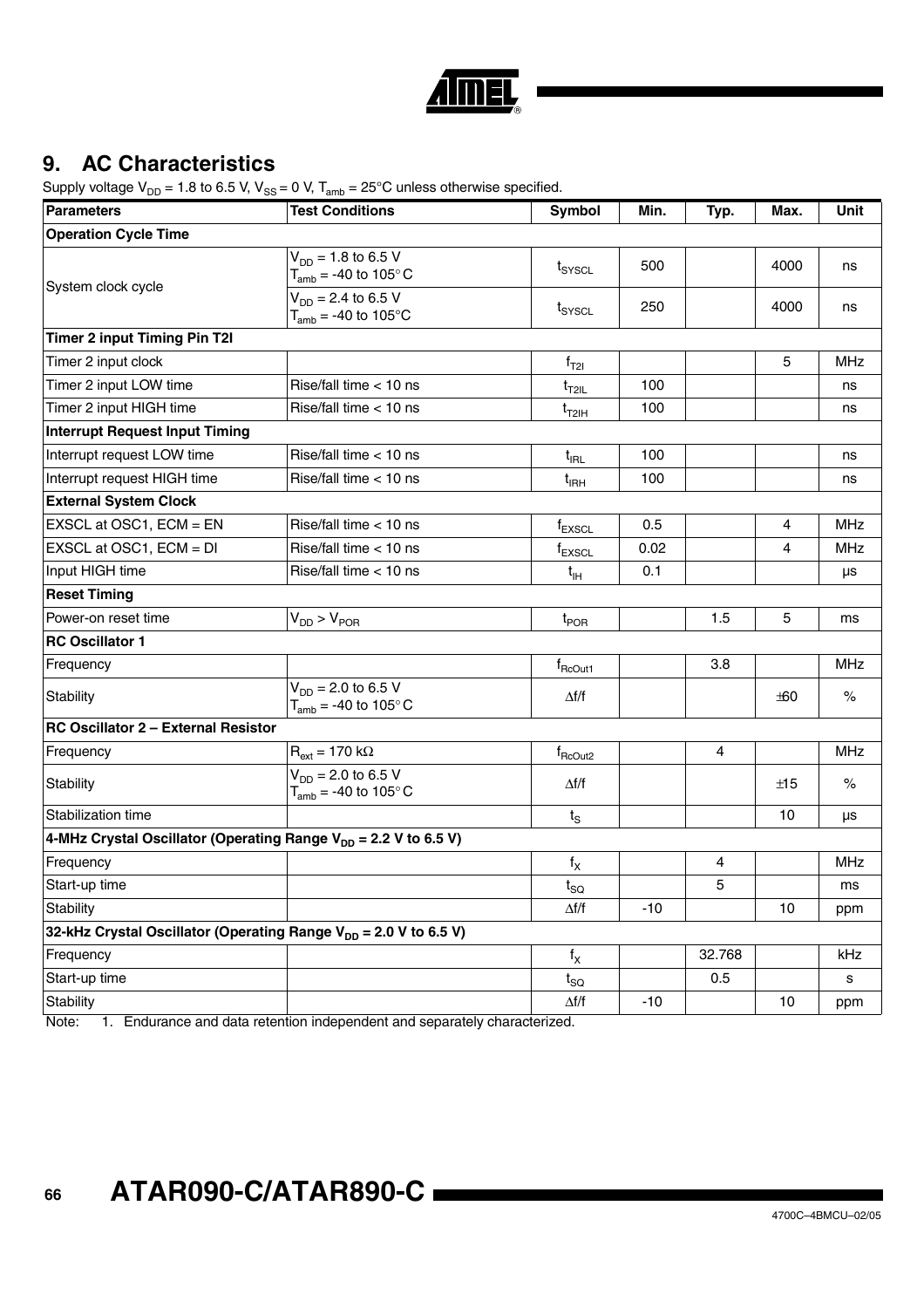# **9. AC Characteristics (Continued)**

| Supply voltage $V_{DD}$ = 1.8 to 6.5 V, $V_{SS}$ = 0 V, $T_{amb}$ = 25°C unless otherwise specified. |  |  |  |  |  |  |  |  |
|------------------------------------------------------------------------------------------------------|--|--|--|--|--|--|--|--|
|------------------------------------------------------------------------------------------------------|--|--|--|--|--|--|--|--|

| $\frac{1}{2}$<br><b>Parameters</b>                                | $\cdot$ , $\cdot$ amp<br><b>Test Conditions</b>                  | <b>Symbol</b>           | Min.                                    | Typ.      | Max.                      | Unit                   |
|-------------------------------------------------------------------|------------------------------------------------------------------|-------------------------|-----------------------------------------|-----------|---------------------------|------------------------|
| <b>External 32-kHz Crystal Parameters</b>                         |                                                                  |                         |                                         |           |                           |                        |
| Crystal frequency                                                 |                                                                  | $f_X$                   |                                         | 32.768    |                           | kHz                    |
| Serial resistance                                                 |                                                                  | <b>RS</b>               |                                         | 30        | 50                        | $k\Omega$              |
| Static capacitance                                                |                                                                  | CO                      |                                         | 1.5       |                           | pF                     |
| Dynamic capacitance                                               |                                                                  | C <sub>1</sub>          |                                         | 3         |                           | fF                     |
| <b>External 4-MHz Crystal Parameters</b>                          |                                                                  |                         |                                         |           |                           |                        |
| Crystal frequency                                                 |                                                                  | $f_X$                   |                                         | 4.0       |                           | <b>MHz</b>             |
| Serial resistance                                                 |                                                                  | <b>RS</b>               |                                         | 40        | 150                       | $\Omega$               |
| Static capacitance                                                |                                                                  | CO                      |                                         | 1.4       | $\ensuremath{\mathsf{3}}$ | pF                     |
| Dynamic capacitance                                               |                                                                  | C <sub>1</sub>          |                                         | 3         |                           | $\mathsf{f}\mathsf{F}$ |
| <b>External 4-MHz Ceramic Resonator Parameters</b>                |                                                                  |                         |                                         |           |                           |                        |
| Frequency                                                         |                                                                  | $\mathsf{f}_\mathsf{X}$ |                                         | 4.0       |                           | <b>MHz</b>             |
| Serial resistance                                                 |                                                                  | <b>RS</b>               |                                         | 8         | 20                        | $\Omega$               |
| Static capacitance                                                |                                                                  | CO                      |                                         | 36        | 45                        | pF                     |
| Dynamic capacitance                                               |                                                                  | C <sub>1</sub>          |                                         | 4.4       |                           | fF                     |
| <b>EEPROM</b>                                                     |                                                                  |                         |                                         |           |                           |                        |
| Operating current during erase/write<br>cycle                     |                                                                  | $I_{WR}$                |                                         | 600       | 1300                      | μA                     |
| Endurance <sup>(1)</sup>                                          | Erase-/write cycles<br>at 25°C<br>at 60°C<br>at 85°C<br>at 105°C | $E_D$                   | 500,000<br>200,000<br>100,000<br>50,000 | 1,000,000 |                           | Cycles                 |
| Data erase/write cycle time                                       |                                                                  | $t_{DEW}$               |                                         | 9         | 12                        | ms                     |
| Data retention time <sup>(1)</sup>                                | At 25°C<br>At 105°C                                              | $t_{\text{DR}}$         | 10<br>1                                 |           |                           | Years                  |
| Power-up to read operation                                        |                                                                  | $t_{\sf{PUR}}$          |                                         |           | $\mathbf{1}$              | ms                     |
| Power-up to write operation                                       |                                                                  | $t_{PUW}$               |                                         |           | 5                         | ms                     |
| <b>Serial Interface</b>                                           |                                                                  |                         |                                         |           |                           |                        |
| <b>SCL clock frequency</b><br>Note: 4 Federace couldn't extention |                                                                  | $f_{SC MCL}$            |                                         | 100       | 500                       | kHz                    |

Note: 1. Endurance and data retention independent and separately characterized.

# **10. Crystal Characteristics**







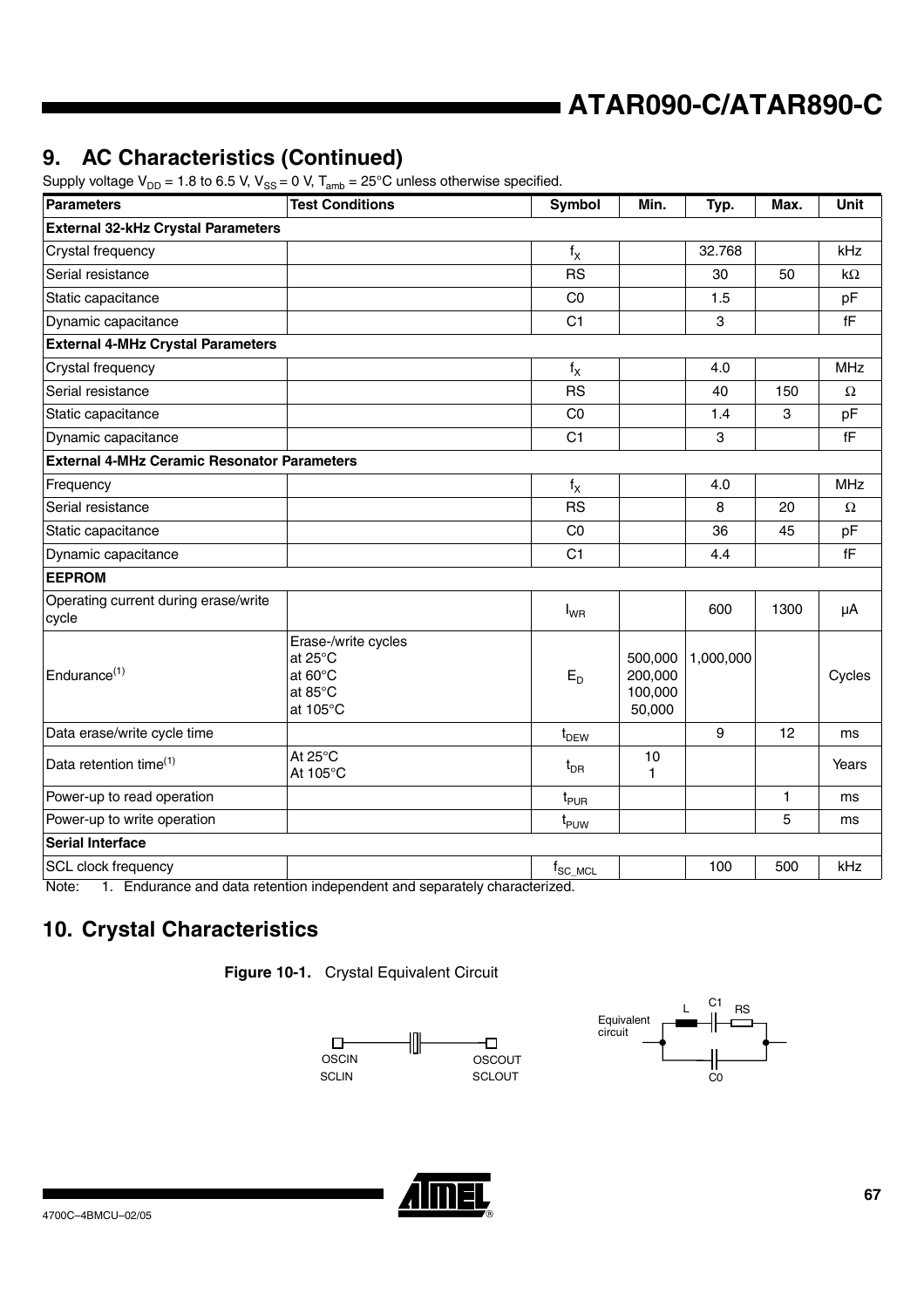

# **11. Diagrams**



**Figure 11-1.** Active Supply Current versus Frequency

**Figure 11-2.** Power-down Supply Current versus Frequency

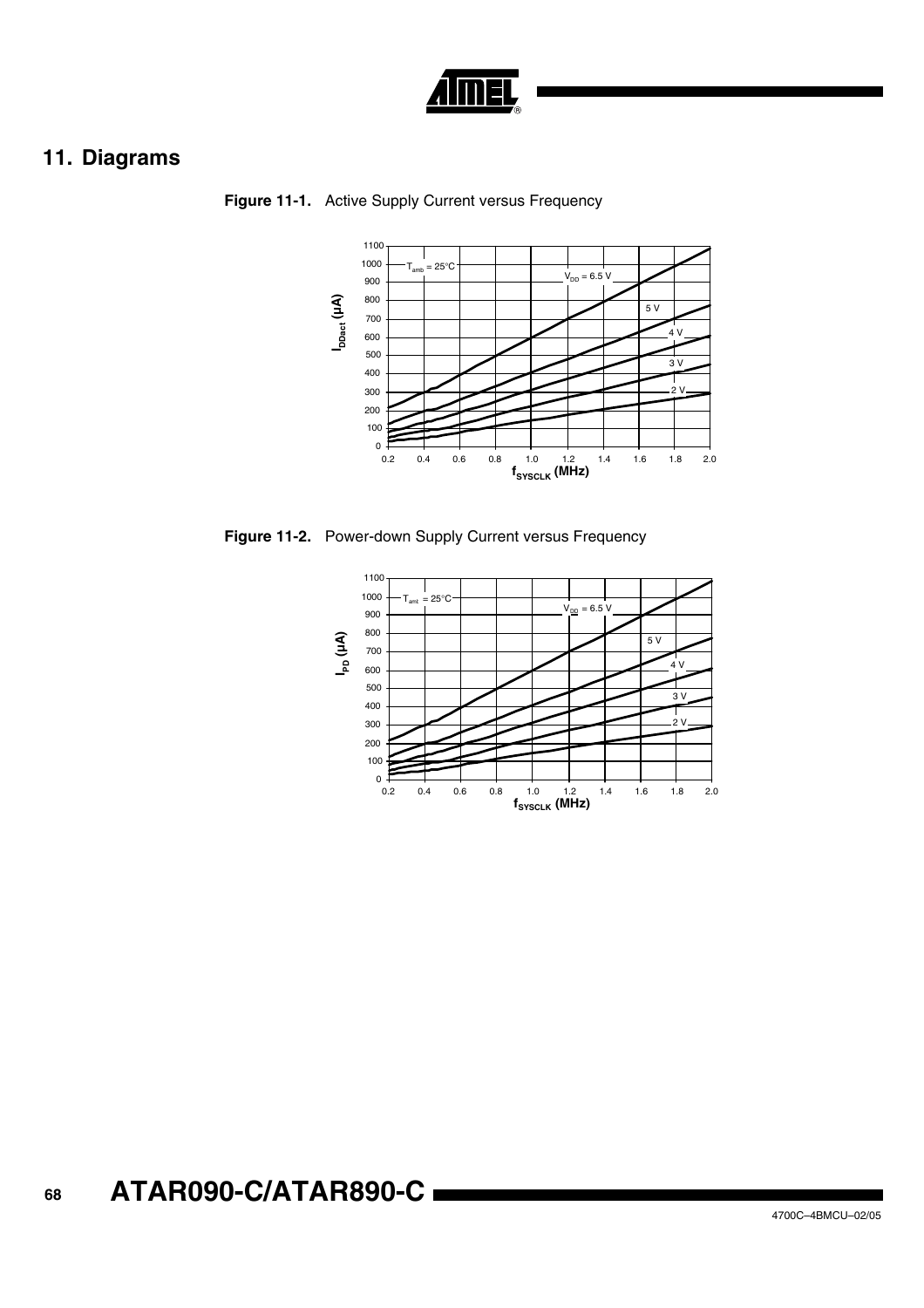



**Figure 11-4.** Active Supply Current versus V<sub>DD</sub>



**Figure 11-5.** Power-down Supply Current versus V<sub>DD</sub>



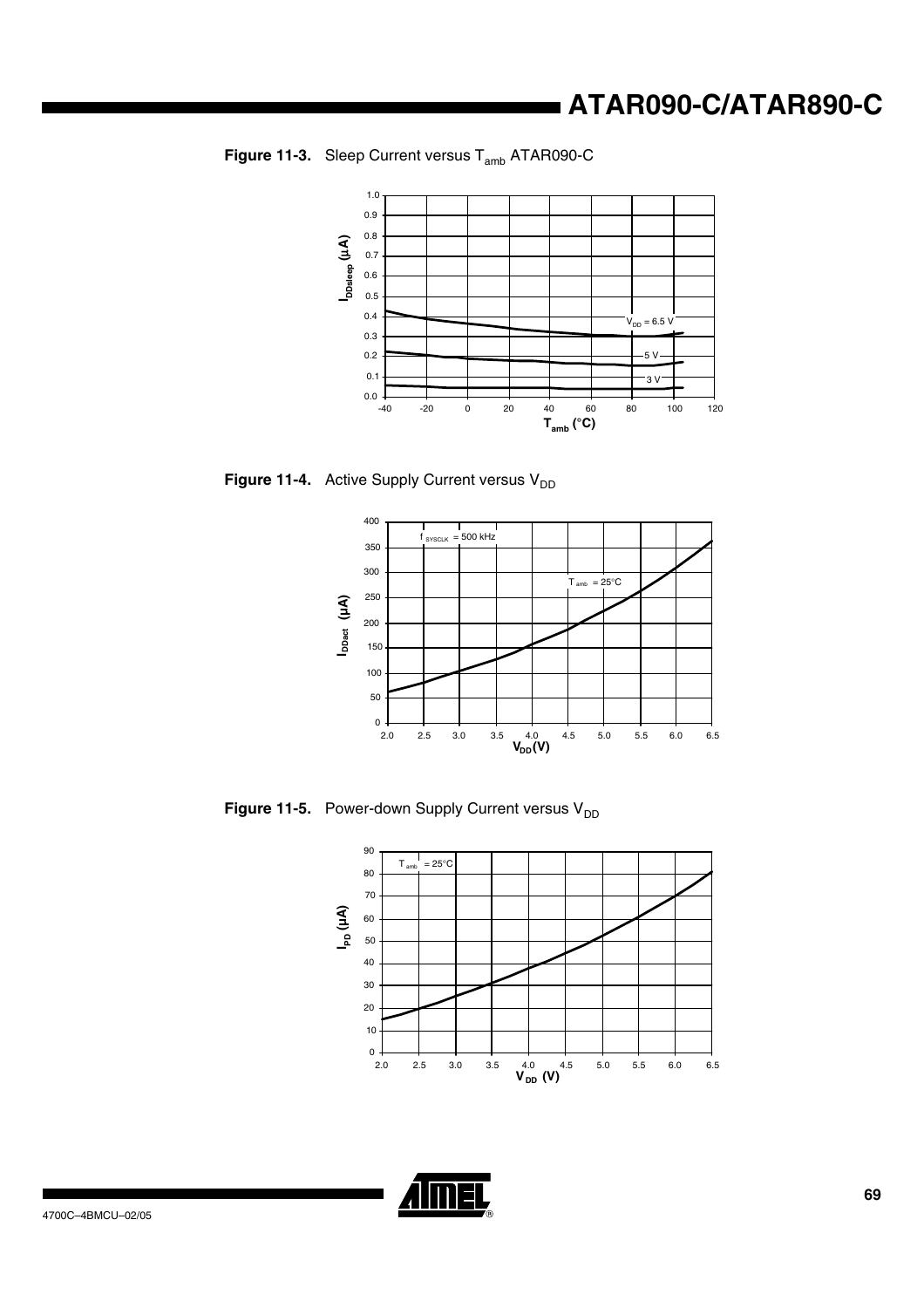

**Figure 11-6.** Sleep Current versus  $T_{amb} - ATAR890-C$ 



**Figure 11-7.** Internal RC Frequency versus  $V_{DD}$ 



**Figure 11-8.** External RC Frequency versus V<sub>DD</sub>

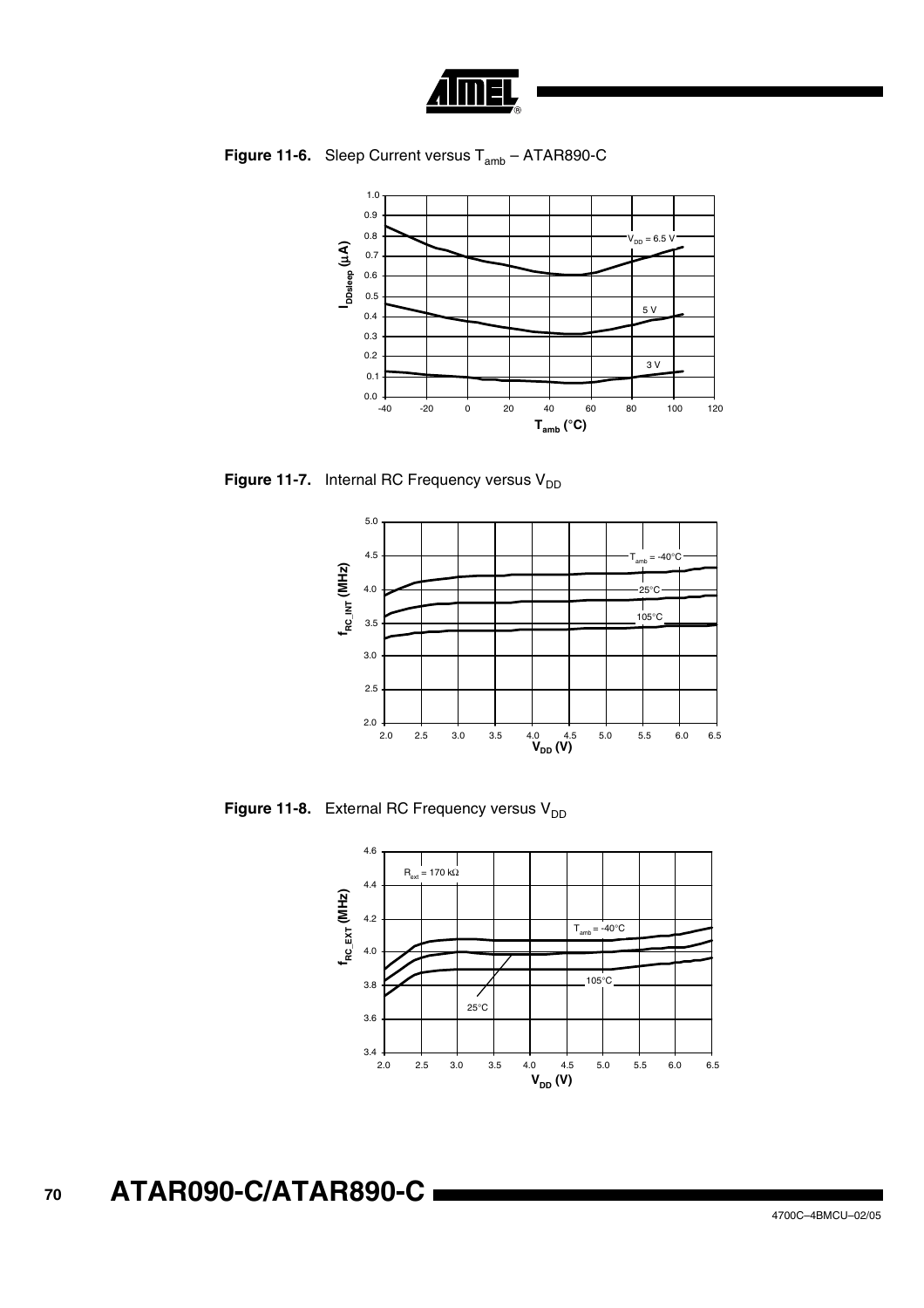



**Figure 11-10.** Internal RC Frequency versus T<sub>amb</sub>



Figure 11-11. External RC Frequency versus T<sub>amb</sub>



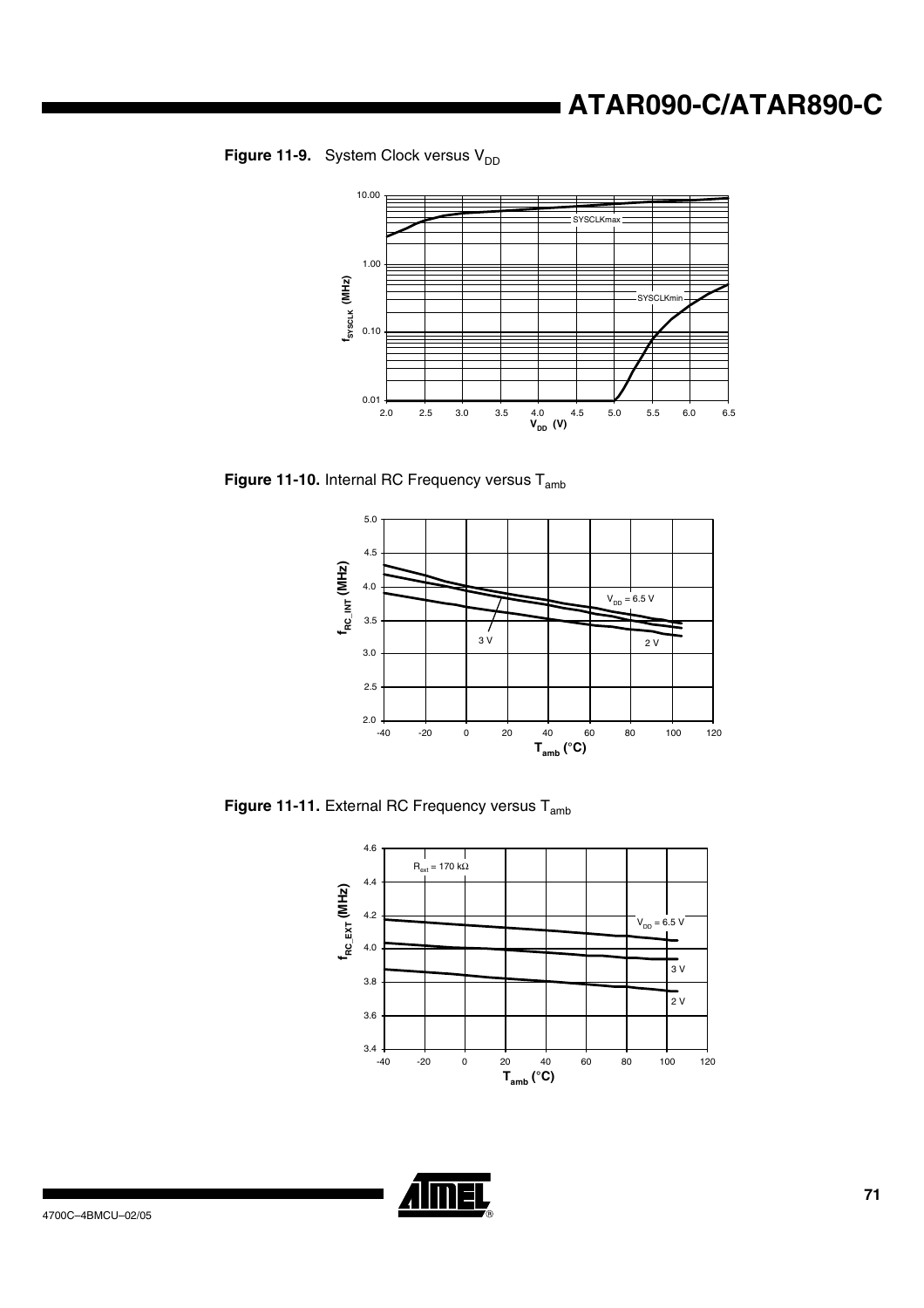

**Figure 11-12.** External RC Frequency versus R<sub>ext</sub>



**Figure 11-13.** Pull-up Resistor versus  $V_{DD}$ 



**Figure 11-14.** Strong Pull-up Resistor versus  $V_{DD}$ 

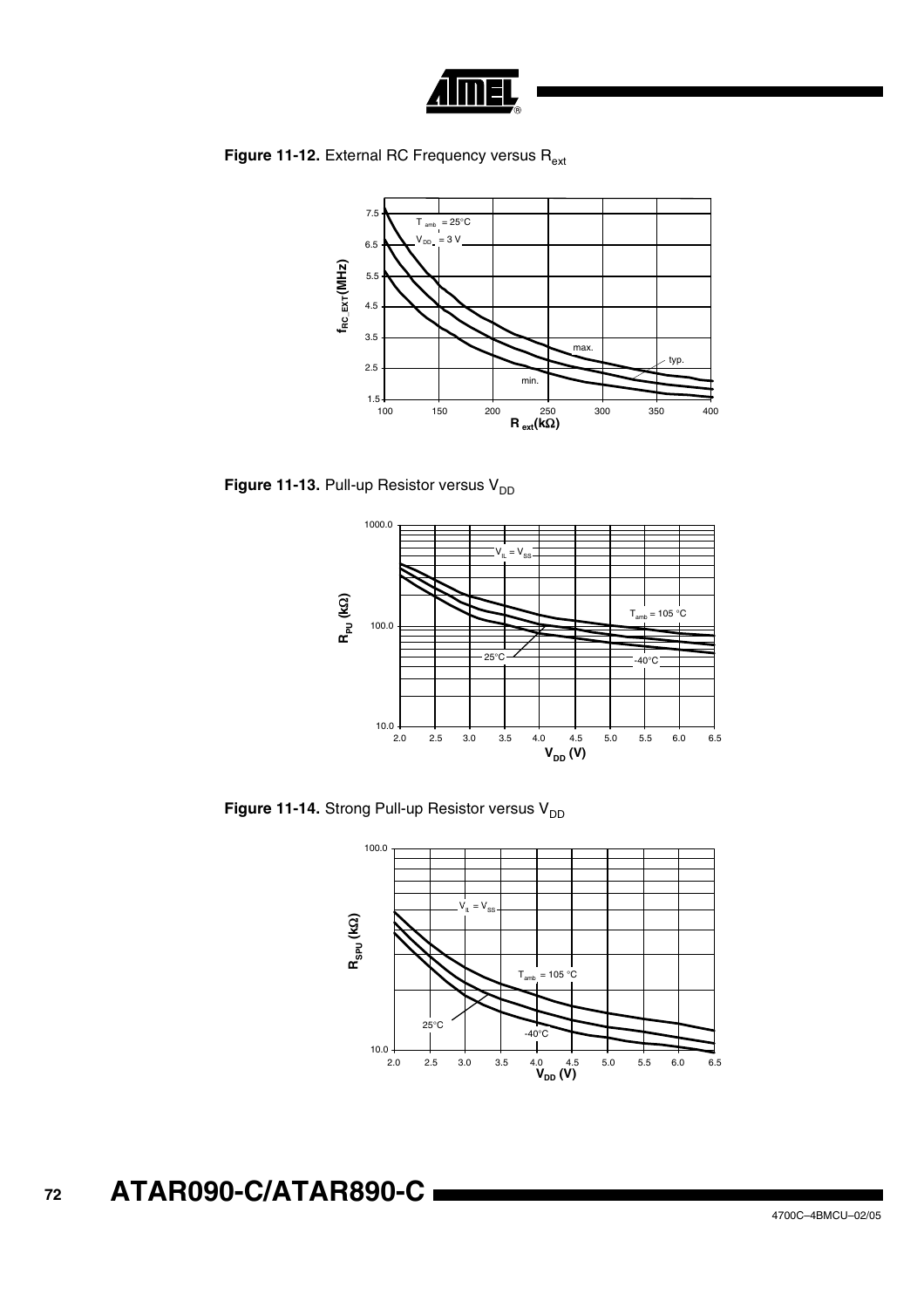## **ATAR090-C/ATAR890-C**



**Figure 11-15.** Output High Current versus V<sub>DD</sub> - Output High Voltage

**Figure 11-16.** Pull-down Resistor versus V<sub>DD</sub>



**Figure 11-17.** Strong Pull-down Resistor versus V<sub>DD</sub>



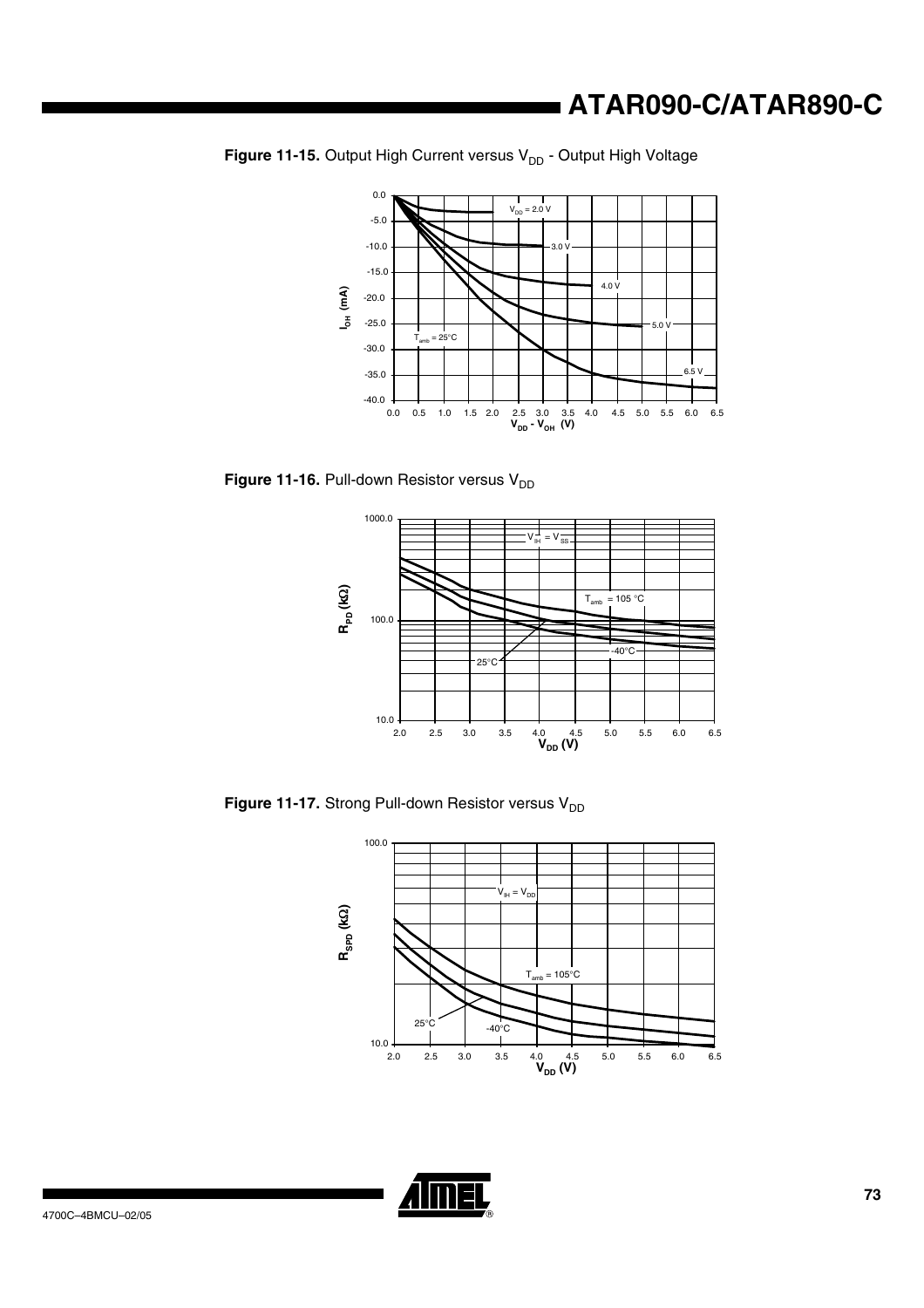

**Figure 11-18.** Output Low Current versus Output Low Voltage



**Figure 11-19.** Output High Current versus T<sub>amb</sub> = 25°C,  $V_{DD}$  = 6.5 V,  $V_{OH}$  = 0.8  $\times$   $V_{DD}$ 



**Figure 11-20.** Output Low Current versus T<sub>amb</sub>,  $V_{DD} = 6.5$  V,  $V_{OL} = 0.2 \times V_{DD}$ 

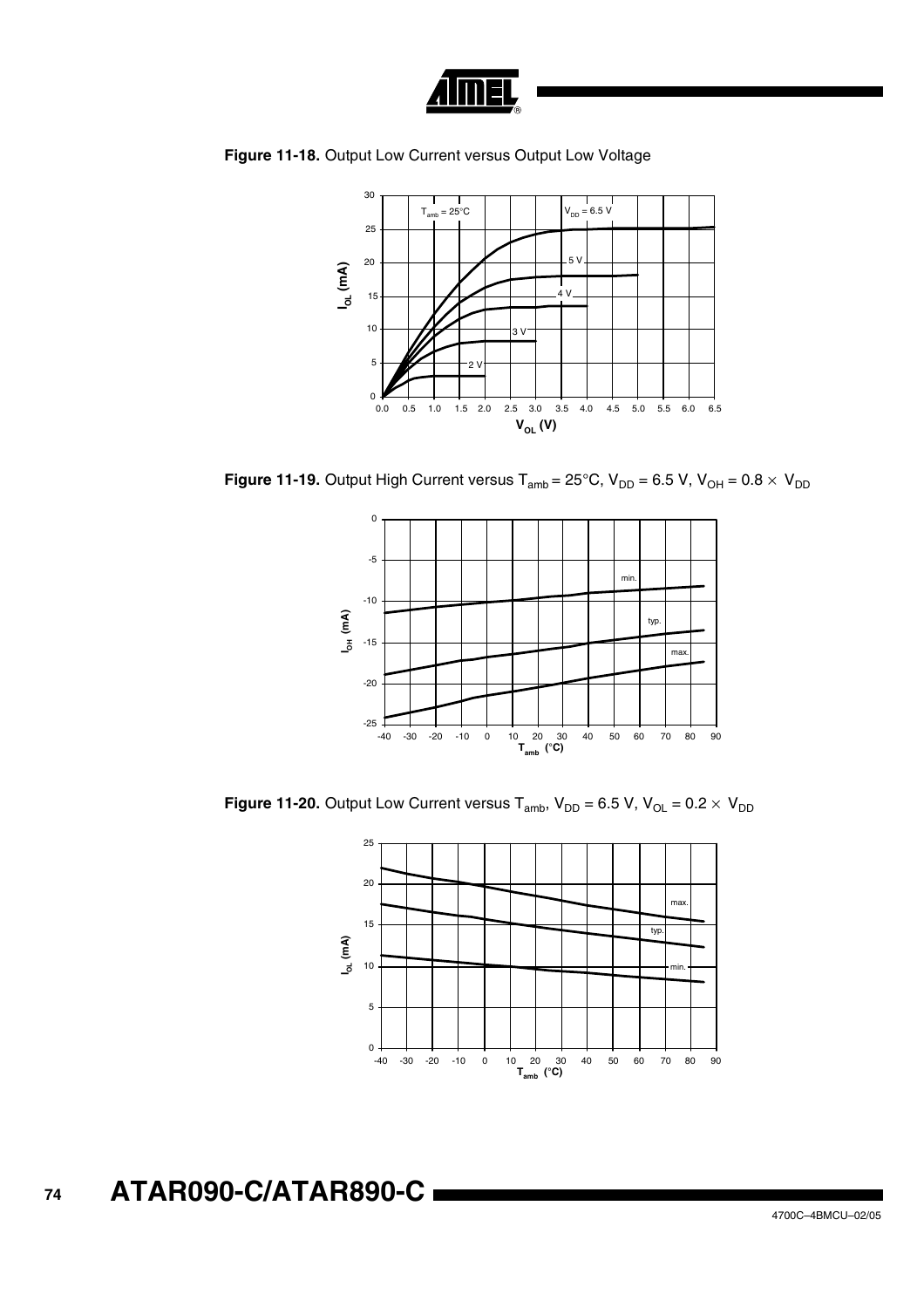## **12. Emulation**

The basic function of emulation is to test and evaluate the customer's program and hardware in real time. This therefore enables the analysis of any timing, hardware or software problem. For emulation purposes, all MARC4 controllers include a special emulation mode. In this mode, the internal CPU core is inactive and the I/O buses are available via Port 0 and Port 1 to allow an external access to the on-chip peripherals. The MARC4 emulator uses this mode to control the peripherals of any MARC4 controller (target chip) and emulates the lost ports for the application.

The MARC4 emulator can stop and restart a program at specified points during execution, making it possible for the applications engineer to view the memory contents and those of various registers during program execution. The designer also gains the ability to analyze the executed instruction sequences and all the I/O activities.

### **Figure 12-1.** MARC4 Emulation



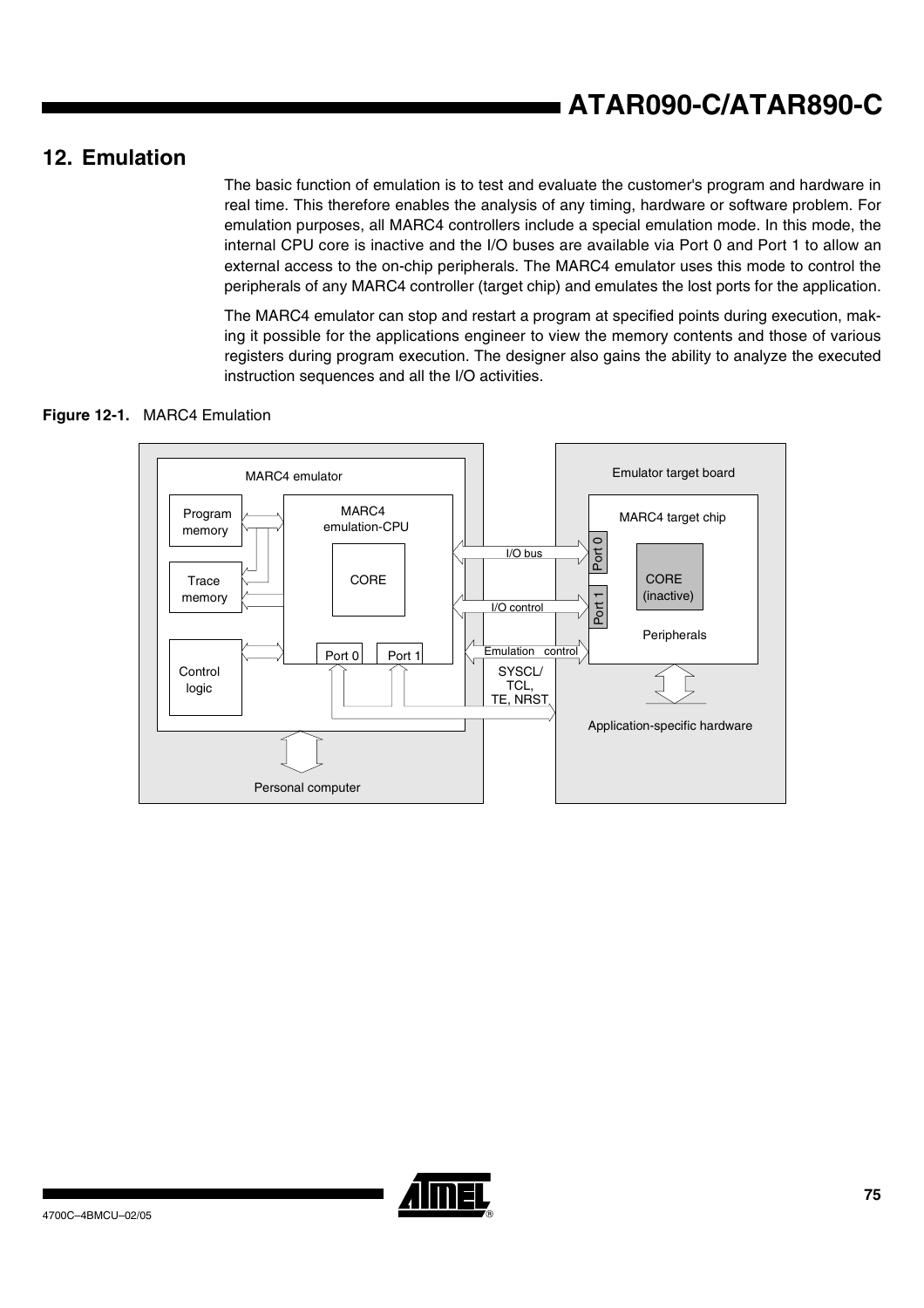

## **13. Option Settings for Ordering**

 $\begin{array}{|c|c|c|c|c|}\hline \rule{0pt}{1ex} \rule{0pt}{1ex} \end{array}$   $\begin{array}{|c|c|c|c|c|}\hline \rule{0pt}{1ex} \rule{0pt}{1ex} \end{array}$   $\begin{array}{|c|c|c|c|}\hline \rule{0pt}{1ex} \rule{0pt}{1ex} \end{array}$   $\begin{array}{|c|c|c|c|}\hline \rule{0pt}{1ex} \rule{0pt}{1ex} \end{array}$   $\begin{array}{|c|c|c|}\hline \rule{0pt}{1ex} \rule{0pt}{1ex} \end{array}$   $\begin{$ Please select the option settings from the list below and insert ROM CRC. **Output(1) Input Output Input Port 2 Port 5** BP20<sup>(2)</sup> [ ] CMOS [ ] Switched pull-up | BP50 [ ] CMOS | [ ] Switched pull-up [ ] Open drain [N] [ ] Switched pull-down [ ] Open drain [N] [ ] Switched pull-down [ ] Open drain [P]  $\begin{bmatrix} 1 \end{bmatrix}$  Static pull-up  $\begin{bmatrix} 1 \end{bmatrix}$   $\begin{bmatrix} 1 \end{bmatrix}$  Open drain  $\begin{bmatrix} P \end{bmatrix}$   $\begin{bmatrix} 1 \end{bmatrix}$  Static pull-up BP21 [ ] CMOS [ ] Switched pull-up BP51 [ ] CMOS [ ] Switched pull-up [ ] Open drain [N]  $\begin{bmatrix} 1 \end{bmatrix}$  Switched pull-down  $\begin{bmatrix} 1 \end{bmatrix}$  Switched pull-down  $\begin{bmatrix} 1 \end{bmatrix}$  Switched pull-down [ ] Open drain [P]  $\begin{bmatrix} 1 \end{bmatrix}$  Static pull-up  $\begin{bmatrix} 1 \end{bmatrix}$  open drain [P]  $\begin{bmatrix} 1 \end{bmatrix}$  Static pull-up BP22 [ ] CMOS [ ] Switched pull-up BP52 [ ] CMOS [ ] Switched pull-up [ ] Open drain [N] [ ] Switched pull-down [ ] Open drain [N] [ ] Switched pull-down [ ] Open drain [P]  $\begin{bmatrix} 1 \end{bmatrix}$  Static pull-up  $\begin{bmatrix} 1 \end{bmatrix}$   $\begin{bmatrix} 1 \end{bmatrix}$  Open drain  $\begin{bmatrix} P \end{bmatrix}$   $\begin{bmatrix} 1 \end{bmatrix}$  Static pull-up BP23 [ ] CMOS [ ] Switched pull-up BP53 [ ] CMOS [ ] Switched pull-up [ ] Open drain [N] [ ] Switched pull-down [ ] Open drain [N] [ ] Switched pull-down [ ] Open drain [P]  $\begin{bmatrix} 1 \end{bmatrix}$  Static pull-up  $\begin{bmatrix} 1 \end{bmatrix}$   $\begin{bmatrix} 1 \end{bmatrix}$  Open drain  $\begin{bmatrix} P \end{bmatrix}$   $\begin{bmatrix} 1 \end{bmatrix}$  Static pull-up **Port 4 Clock Used** [ ] External resistor BP40 [ ] CMOS [ ] Switched pull-up [ ] [ ] External clock OSC1 [ ] Open drain [N]  $\begin{vmatrix} 1 & 5 \end{vmatrix}$  Switched pull-down  $\begin{vmatrix} 1 & 1 \end{vmatrix}$  External clock OSC2 [ ] Open drain [P]  $\begin{bmatrix} 1 \end{bmatrix}$  Static pull-up [ ] 32-kHz crystal [ ] Static pull-down | | | | | | | | | | | 4-MHz crystal BP41 [ ] CMOS [ ] Switched pull-up **ECM (External Clock Monitor)** [ ] Open drain [N] | [ ] Switched pull-down | | | | | | Enable [ ] Open drain [P]  $\begin{bmatrix} 1 \end{bmatrix}$  Static pull-up [ ] Disable [ ] Static pull-down **Watchdog** BP42 [ ] CMOS [ ] Switched pull-up [ ] ] Softlock [ ] Open drain [N] [ ] Switched pull-down [ ] Hardlock [ ] Open drain [P] | [ ] Static pull-up [ ] Static pull-down BP43 [ ] CMOS [ ] Switched pull-up [ ] Open drain [N] | [ ] Switched pull-down  $[ ]$  Open drain  $[ P ]$   $[ ]$  Static pull-up [ ] Static pull-down

# [ ] Static pull-down [ ] Static pull-down [ ] Static pull-down [ ] Static pull-down [ ] Static pull-down [ ] Static pull-down [ ] Static pull-down [ ] Static pull-down [ ] Static pull-down [ ] ] Static pull-down

#### **Please attach this page to the approval form.**

| Filename: | .HEX         | CRC:     | (HEX) |
|-----------|--------------|----------|-------|
| Date:     | Signature: _ | Company: |       |

Notes: 1. It is required to select an output option for each port pin (Port 2, Port 4, Port 5).

2. Don't use external components at BP20 that pull to  $V_{SS}$  during reset representing a resistor < 150k.

#### **76 ATAR090-C/ATAR890-C**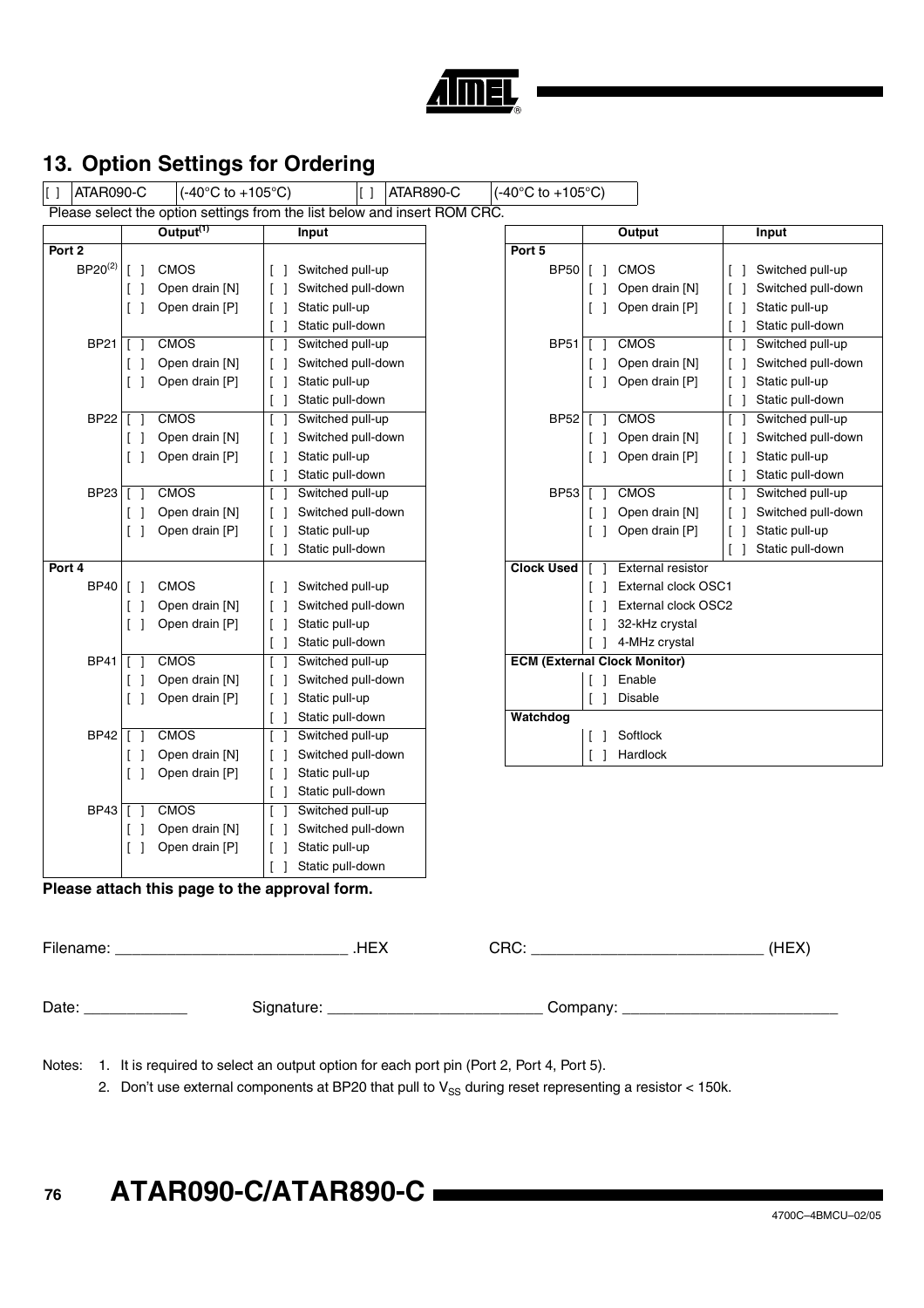## **ATAR090-C/ATAR890-C**

## **14. Ordering Information**

| <b>Extended Type Number</b> <sup>(1)</sup> | <b>Program Memory</b> | Data-EEPROM | Package           | <b>Delivery</b>  |
|--------------------------------------------|-----------------------|-------------|-------------------|------------------|
| ATAR090x-yyy-TKQYz                         | 2 kB ROM              | No          | SSO <sub>20</sub> | Taped and reeled |
| ATAR090x-yyy-TKSYz                         | 2 kB ROM              | No          | SSO <sub>20</sub> | Tubes            |
| ATAR890x-yyy-TKQYz                         | 2 kB ROM              | 512 Bit     | SSO <sub>20</sub> | Taped and reeled |
| ATAR890x-yyy-TKSYz                         | 2 kB ROM              | 512 Bit     | SSO <sub>20</sub> | Tubes            |

Note:  $1. x =$  Hardware revision

yyy = Customer specific ROM-version

 $\overline{z}$  = Operating temperature range

 $= C (-40^{\circ}C \text{ to } +105^{\circ}C)$ 

 $Y =$  Lead-free

## **15. Package Information**



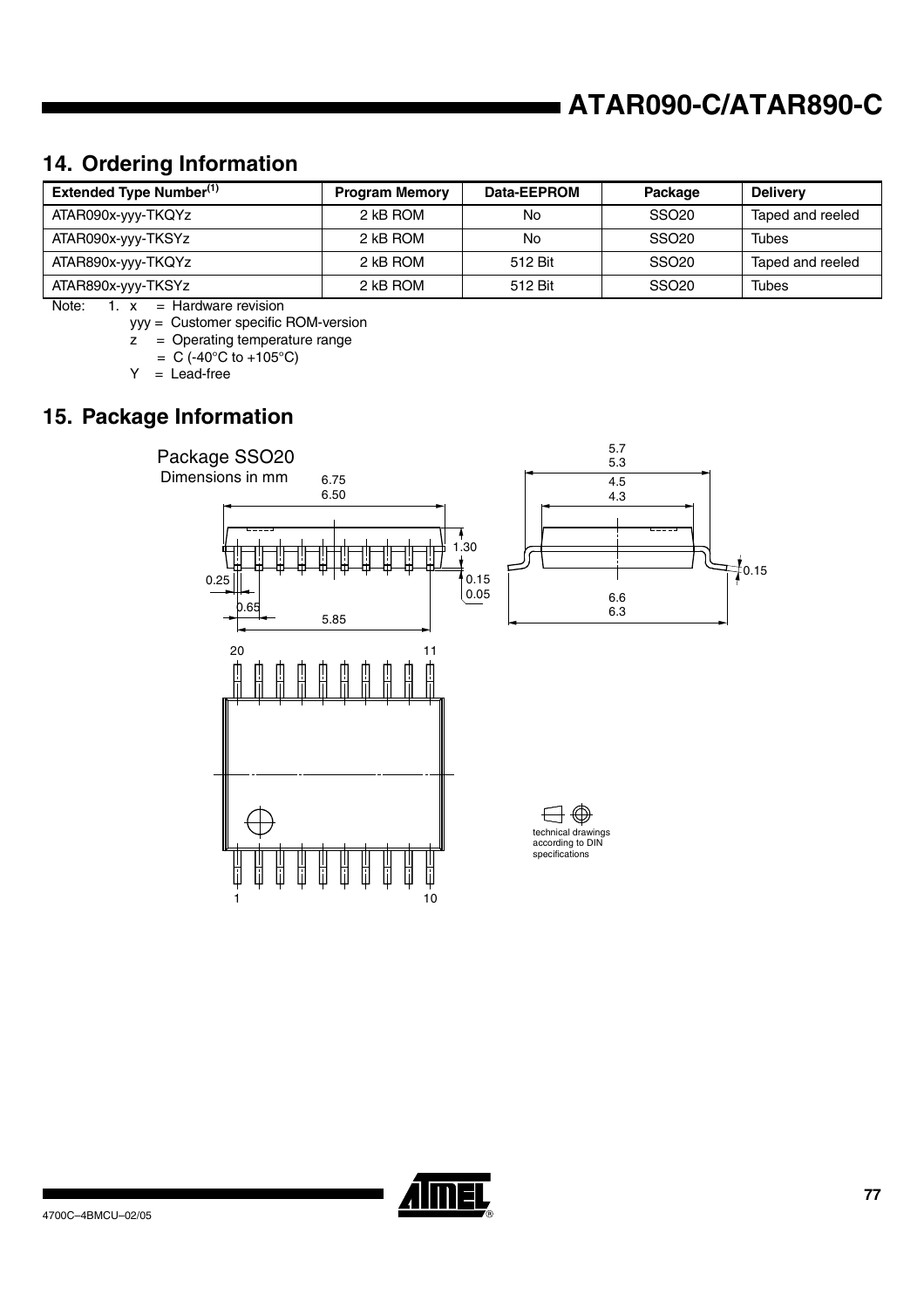

## **16. Revision History**

Please note that the following page numbers referred to in this section refer to the specific revision mentioned, not to this document.

| <b>Revision No.</b> | <b>History</b>                                                                                         |
|---------------------|--------------------------------------------------------------------------------------------------------|
| 4700C-4BMCU-02/05   | • Put datasheet in a new template                                                                      |
|                     | • Lead-free Logo on page 1 added                                                                       |
|                     | • Section 3.2.1 "ROM" on page 4 changed                                                                |
|                     | • Section 3.2.7.1 "Interrupt Processing" on page 8 changed                                             |
|                     | • Section 3.5.2.4 "4-MHz" Oscillator on pages 17-18 changed                                            |
|                     | • Section 3.5.2.5 "32-kHz Oscillator" on page 18 changed                                               |
|                     | • Section 4.3.2 "Timer 2" on page 33 changed                                                           |
|                     | • Table 4-10 "Timer 2 Output Select Bits" on page 42 changed                                           |
|                     | • Table "AC Characteristics" on pages 66-67 changed                                                    |
|                     | • Figure 11-3, 11-6, 11-7, 11-8, 11-10, 11-11, 11-13, 11-14, 11-16 and 11-17<br>on pages 69-73 changed |
|                     | • Table "Option Settings for Ordering" on page 76 changed                                              |
|                     | • Table "Ordering Information" on page 77 changed                                                      |
| 4700B-4BMCU-02/04   | • Put datasheet in a new template                                                                      |
|                     | • Figure 5 "RAM Map" on page 5 changed                                                                 |
|                     | • Table 10 "Peripheral Addresses" on page 21 changed                                                   |
|                     | • New heading rows at Table "Absolute Maximum Ratings" on page 60 added                                |
|                     | • "System clock cycle" in Table "AC Characteristics" on page 62 changed                                |
|                     | • Section "Emulation" on page 71 added                                                                 |
|                     | • Table name on page 72 changed                                                                        |
|                     | • Table "Ordering Information" on page 73 added                                                        |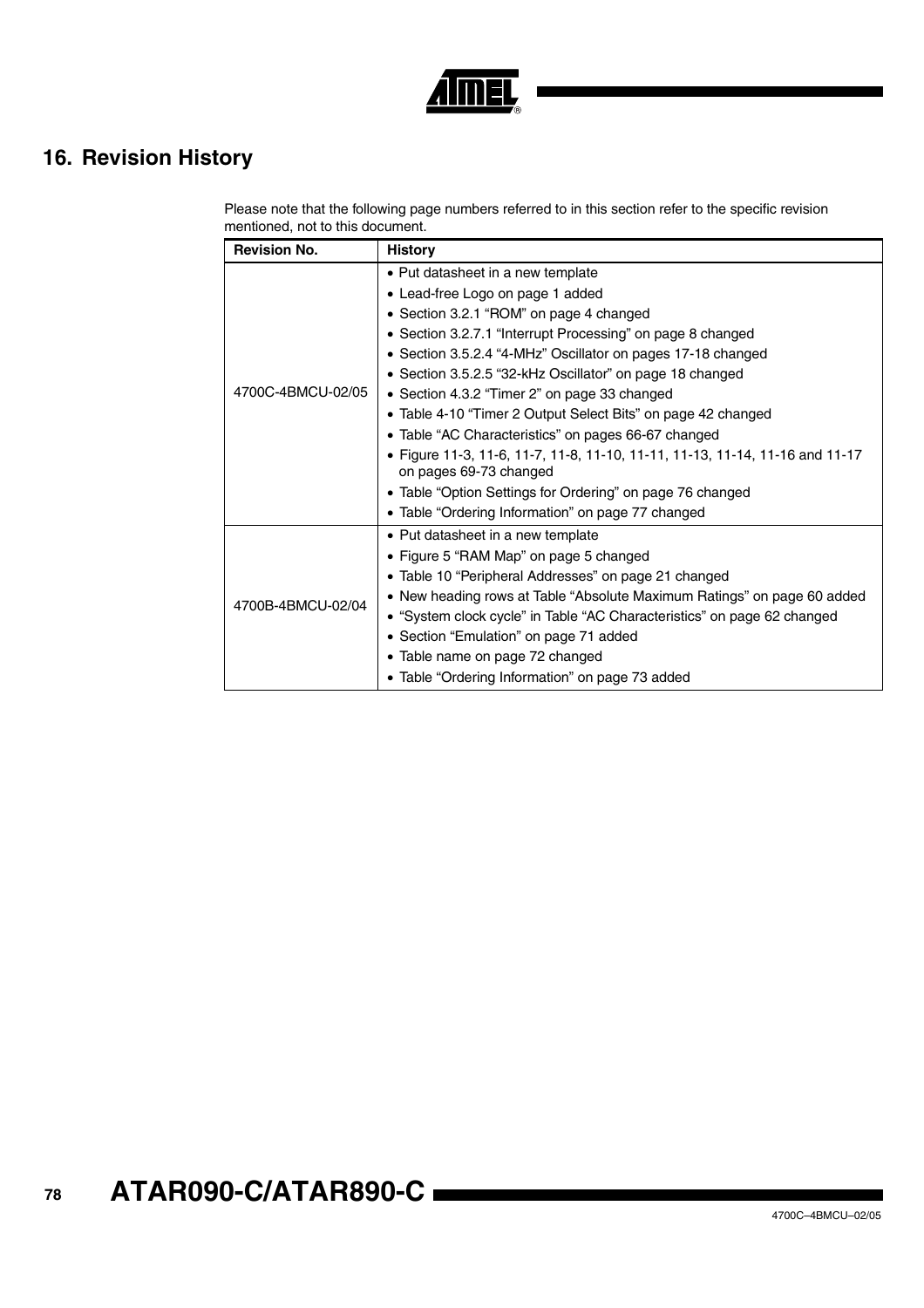## 17. Table of Contents

| $\mathbf{1}$     |  |
|------------------|--|
| $\boldsymbol{2}$ |  |
| 3                |  |
|                  |  |
|                  |  |
|                  |  |
|                  |  |
|                  |  |
|                  |  |
| 4                |  |
|                  |  |
|                  |  |
|                  |  |
| 5                |  |
|                  |  |
|                  |  |
| 6                |  |
| 7                |  |
|                  |  |
| 8                |  |
| $\pmb{g}$        |  |
| 10               |  |
| 11               |  |
| 12               |  |
| 13               |  |
| 14               |  |
| 15               |  |